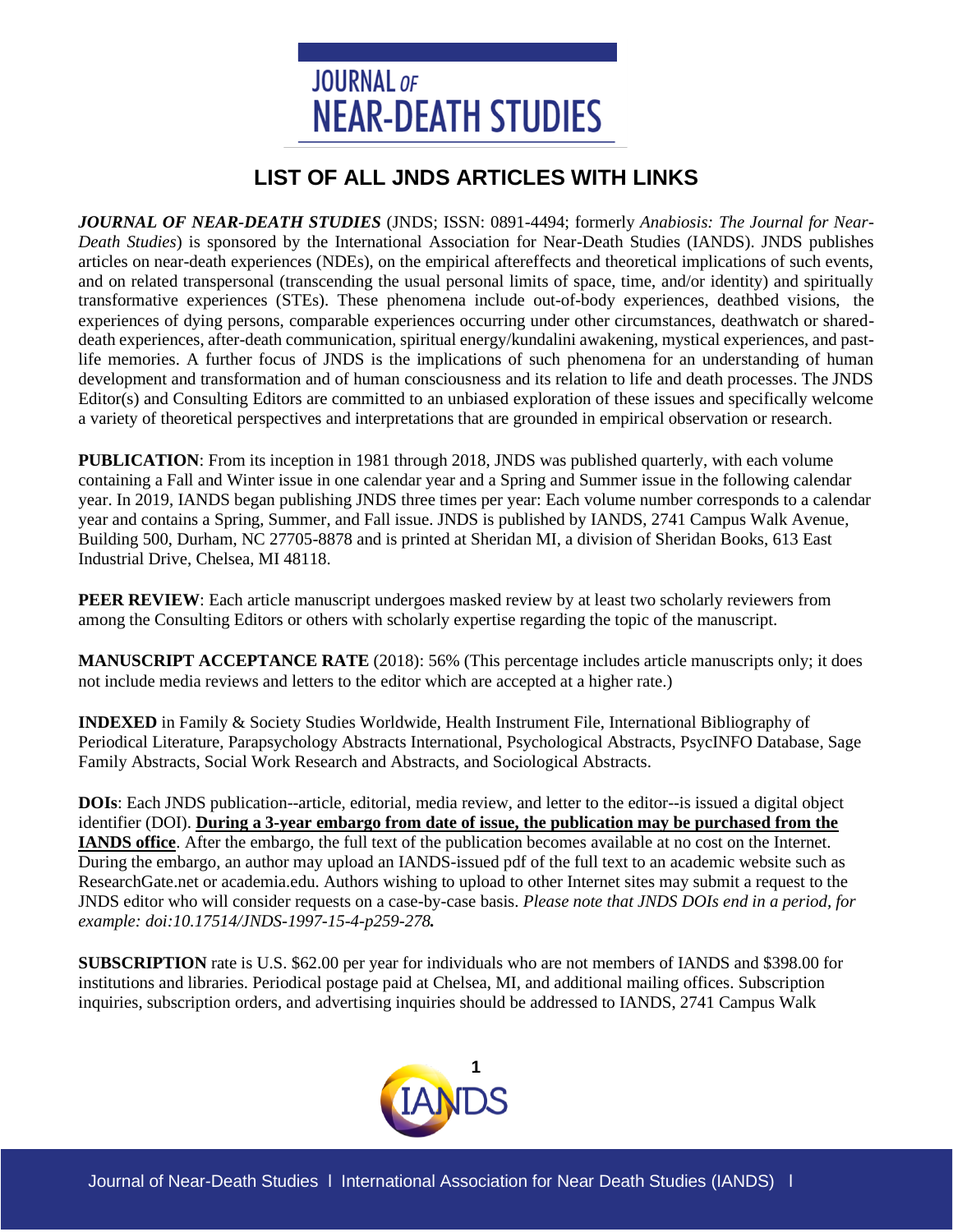

Avenue, Building 500, Durham, NC 27705-8878, USA; telephone and fax: (919) 383-7940; email: [services@iands.org.](mailto:services@iands.org)

#### **Vol 1, No 1, July 1981**

- Editor's Foreword Bruce Greyson, M.D.
- Toward an Explanation of Near-Death Phenomena Michael Grosso [doi:10.17514/JNDS-1981-1-1-p3-26.](http://digital.library.unt.edu/ark:/67531/metadc1051999/)
- Unresolved Problems in the Study of Near-Death Experiences: Some Suggestions for Research and Theory • Kevin J. Drab [doi:10.17514/JNDS-1981-1-1-p27-43.](http://digital.library.unt.edu/ark:/67531/metadc1052011/)
- The Near-Death Experience: Myth or Reality? A Methodological Approach Michael B. Sabom [doi:10.17514/JNDS-1981-1-1-p44-56.](http://digital.library.unt.edu/ark:/67531/metadc1052005/)
- Near-Death Experiences and the Mind-Body Problem Mark Woodhouse [doi:10.17514/JNDS-1981-1-1-p57-65.](http://digital.library.unt.edu/ark:/67531/metadc1051955/)
- Near-Death Experiences: Some Logical Problems and Questions for Further Study Stephen Vicchio [doi:10.17514/JNDS-1981-1-1-p66-87.](http://digital.library.unt.edu/ark:/67531/metadc1051973/)

#### **Vol 1, No 2, December 1981**

- Editor's Foreword Bruce Greyson, M.D.
- Toward a Psychological Explanation of Near-Death Experiences: A Response to Dr. Grosso's Paper Bruce Greyson [doi:10.17514/JNDS-1981-1-2-p88-103.](http://digital.library.unt.edu/ark:/67531/metadc799122/)
- Near-Death Experiences in a Pacific Northweat American Population: The Evergreen Study James H. Lindley, Sethyn Bryan and Bob Conley [doi:10.17514/JNDS-1981-1-2-p104-124.](http://digital.library.unt.edu/ark:/67531/metadc799156/)
- The Tunnel Experience: Reality or Hallucination? Kevin J. Drab [doi:10.17514/JNDS-1981-1-2-p126-152.](http://digital.library.unt.edu/ark:/67531/metadc799010/)
- The Centrality of Near-Death Experiences in Chinese Pure Land Buddhism Carl B. Becker [doi:10.17514/JNDS-1981-1-2-p154-171.](http://digital.library.unt.edu/ark:/67531/metadc799041/)
- Book Review: *Recollections of Death: A Medical Perspective*, by Michael B. Sabom Michael Grosso [doi:10.17514/JNDS-1981-1-2-p172-176.](http://digital.library.unt.edu/ark:/67531/metadc799213/)

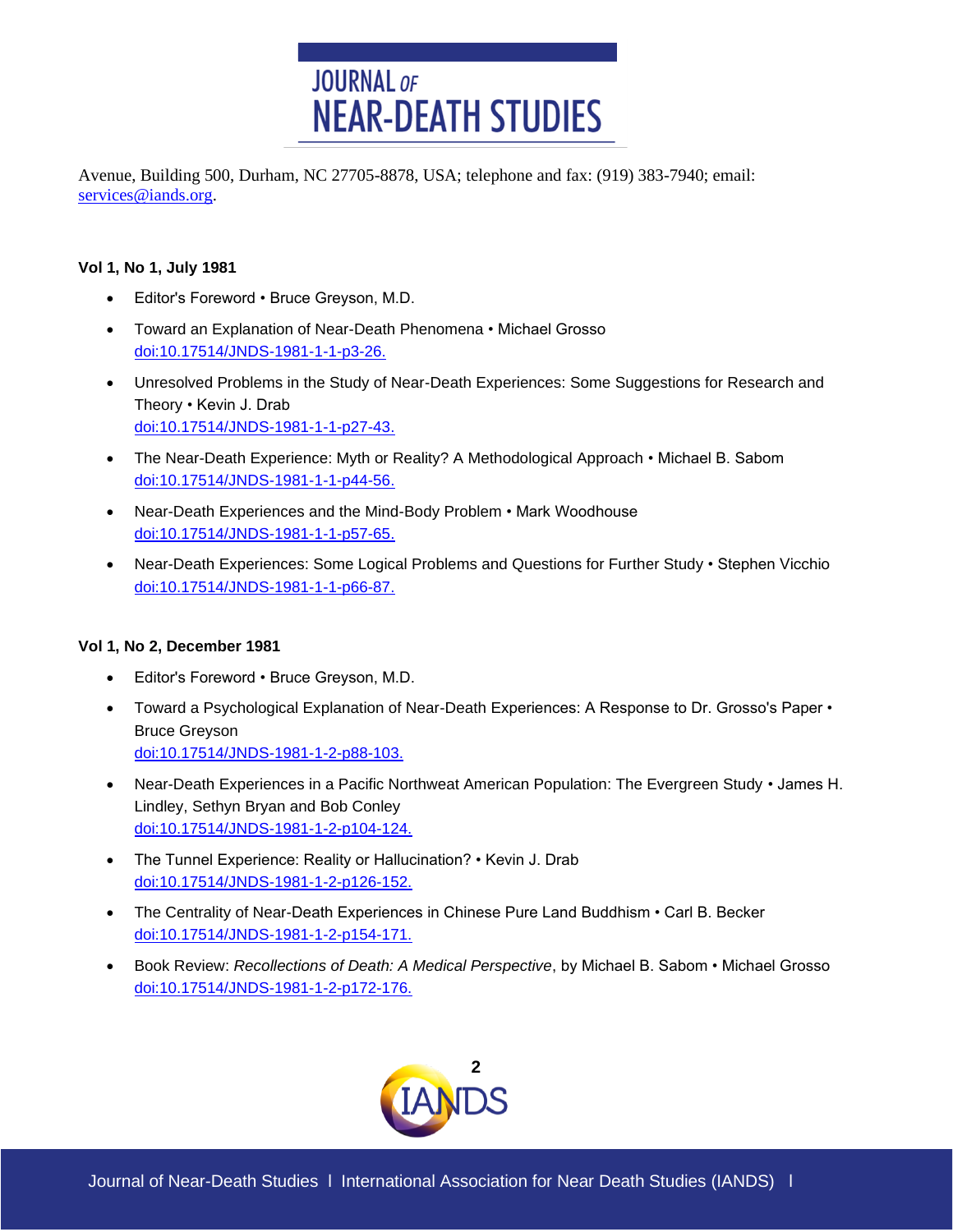# **JOURNAL OF NEAR-DEATH STUDIES**

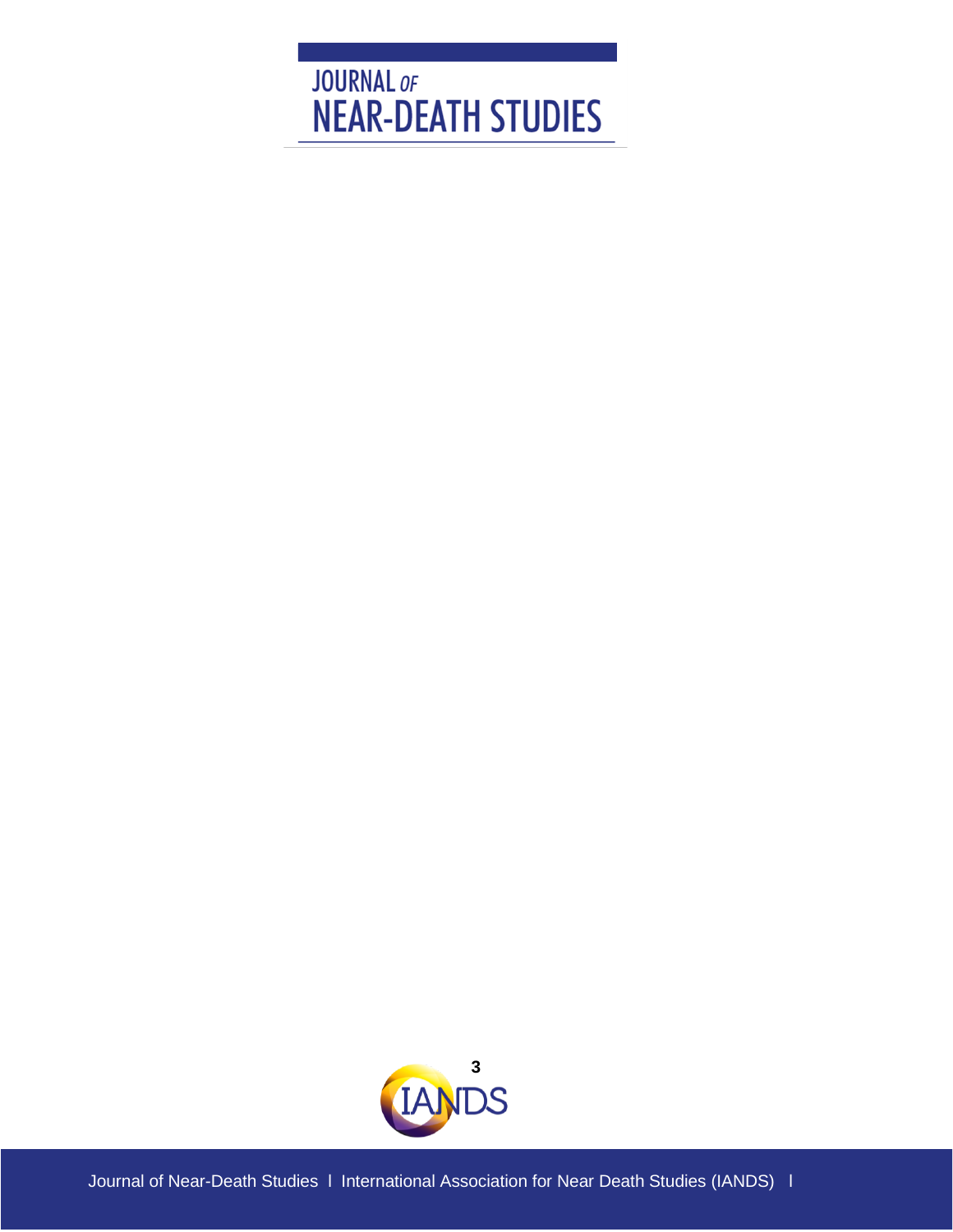

#### **Vol 2, No 1, June 1982**

- Editor's Foreword Bruce Greyson, M.D.
- Meanings and Implications of NDEr Transformations: Some Preliminary Findings and Implications Charles P. Flynn [doi:10.17514/JNDS-1982-2-1-p3-14.](http://digital.library.unt.edu/ark:/67531/metadc1051956/)
- The NDE Enlarged by Swedenborg's Vision Leon S. Rhodes [doi:10.17514/JNDS-1982-2-1-p15-35.](http://digital.library.unt.edu/ark:/67531/metadc1051993/)
- *The Book on Life Beyond* by Bâ Yin Râ: Death and Afterlife in Spiritual Perspective Bodo Reichenbach [doi:10.17514/JNDS-1982-2-1-p37-45.](http://digital.library.unt.edu/ark:/67531/metadc1051959/)
- Precognitive and Prophetic Visions in Near-Death Experiences Kenneth Ring [doi:10.17514/JNDS-1982-2-1-p47-74.](http://digital.library.unt.edu/ark:/67531/metadc1051996/)
- Pathophysiology of Stress-Induced Limbic Lobe Dysfunction: A Hypothesis for NDEs Daniel Carr [doi:10.17514/JNDS-1982-2-1-p75-89.](http://digital.library.unt.edu/ark:/67531/metadc1052014/)
- Changes in Spirituality as Reported by Death-Workshop Attendees John B. Alexander and Elisabeth Kübler-Ross [doi:10.17514/JNDS-1982-2-1-p91-99.](http://digital.library.unt.edu/ark:/67531/metadc1051975/)

#### **Vol 2, No 2, December 1982**

- Editor's Foreword Bruce Greyson, M.D.
- The Failure of Saganomics: Why Birth Models Cannot Explain Near-Death Phenomena Carl B. Becker [doi:10.17514/JNDS-1982-2-2-p102-109.](http://digital.library.unt.edu/ark:/67531/metadc799304/)
- Parapsychological Reflections on Some Tunnel Experiences C.T.K. Chari [doi:10.17514/JNDS-1982-2-2-p110-131.](http://digital.library.unt.edu/ark:/67531/metadc798988/)
- A Multivariate Method for the Classification of Preexisting Near-Death Conditions Stuart W. Twemlow, Glen O. Gabbard and Lolafayne Coyne [doi:10.17514/JNDS-1982-2-2-p132-139.](http://digital.library.unt.edu/ark:/67531/metadc798922/)
- Over Easy: A Cultural Anthropologist's Near-Death Experience Patrick Gallagher [doi:10.17514/JNDS-1982-2-2-p140-149.](http://digital.library.unt.edu/ark:/67531/metadc799298/)
- Near-Death Studies, 1981-82: A Review Bruce Greyson [doi:10.17514/JNDS-1982-2-2-p150-158.](http://digital.library.unt.edu/ark:/67531/metadc799210)
- Book Review: Adventures in Immortality: A Look Beyond the Threshold of Death, by George Gallup Kenneth Ring [doi:10.17514/JNDS-1982-2-2-p160-165.](http://digital.library.unt.edu/ark:/67531/metadc799071/)

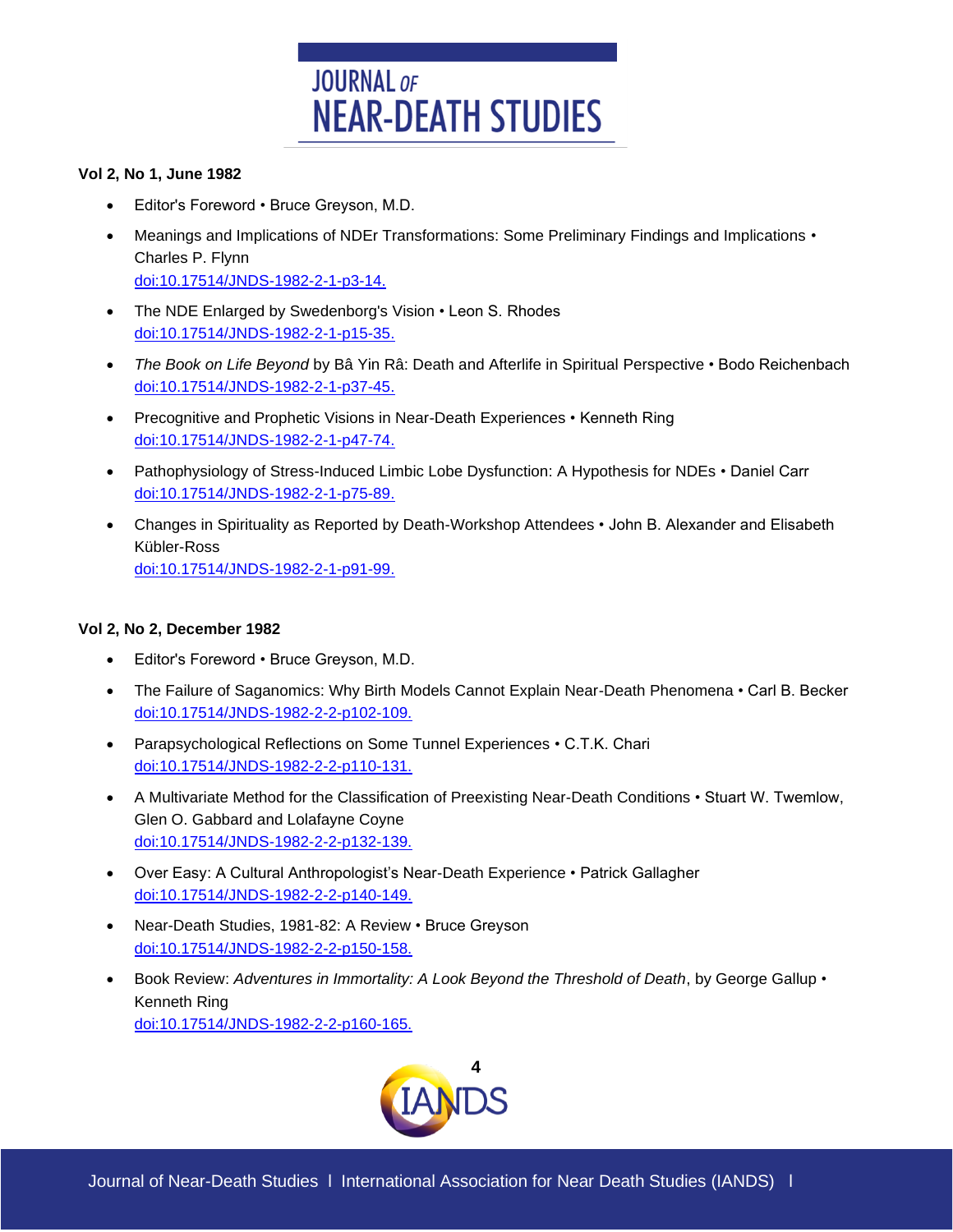

#### **Vol 3, No 1, June 1983**

- Editor's Foreword Bruce Greyson, M.D.
- Jung, Parapsychology, and the Near-Death Experience: Toward a Transpersonal Paradigm Michael Grosso [doi:10.17514/JNDS-1983-3-1-p3-38.](http://digital.library.unt.edu/ark:/67531/metadc1051969/)
- Multiple Mind/Body Perspectives and the Out-of-Body Experience F. Gordon Greene [10.17514/JNDS-1983-3-1-p39-62.](http://digital.library.unt.edu/ark:/67531/metadc1051981/)
- Five Arguments Regarding the Objectivity of NDEs Mark B. Woodhouse [doi:10.17514/JNDS-1983-3-1-p63-75.](http://digital.library.unt.edu/ark:/67531/metadc1051980/)
- Near-Death Experiences in a Southern California Population J. Timothy Green and Penelope Friedman doi[:10.17514/JNDS-1983-3-1-p77-95.](http://digital.library.unt.edu/ark:/67531/metadc1051979/)
- The Mormon Explanation of Near-Death Experiences Craig R. Lundahl and Harold A. Widdison [doi:10.17514/JNDS-1983-3-1-p97-106.](http://digital.library.unt.edu/ark:/67531/metadc1051989/)
- Book Review: *A Collection of Near-Death Research Readings*, by Craig R. Lundahl Kevin J. Drab [doi:10.17514/JNDS-1983-3-1-p107-111.](http://digital.library.unt.edu/ark:/67531/metadc1051995/)

#### **Vol 3, No 2, December 1983**

- Editor's Foreword Bruce Greyson, M.D.
- Near-Death and Out-of-Body Experiences in a Melanesian Society Dorothy Ayers Counts [doi:10.17514/JNDS-1983-3-2-p115-135.](http://digital.library.unt.edu/ark:/67531/metadc798973/)
- Are Out-of-Body Experiences Evidence for Survival? Susan Blackmore [doi:10.17514/JNDS-1983-3-2-p137-155.](http://digital.library.unt.edu/ark:/67531/metadc799265/)
- Near-Death Experiences, Altered States, and Psi Sensitivity Richard L. Kohr [doi:10.17514/JNDS-1983-3-2-p157-176.](http://digital.library.unt.edu/ark:/67531/metadc798956/)
- The Near-Death Experience in Children: Shades of the Prison-House Reopening Nancy Evans Bush [doi:10.17514/JNDS-1983-3-2-p177-193.](http://digital.library.unt.edu/ark:/67531/metadc798982/)
- Bozzano and the First Classification of Deathbed Visions: A Historical Note and Translation Ronald K. Siegel and Ada E. Hirschman [doi:10.17514/JNDS-1983-3-2-p195-201.](http://digital.library.unt.edu/ark:/67531/metadc799114/)
- Book Review: *Easy Death:Talks and Essays on the Inherent and Ultimate Transcendence of Death and Everything Else*, by Da Love-Ananda • John White [doi:10.17514/JNDS-1983-3-2-p203-206.](http://digital.library.unt.edu/ark:/67531/metadc799271/)

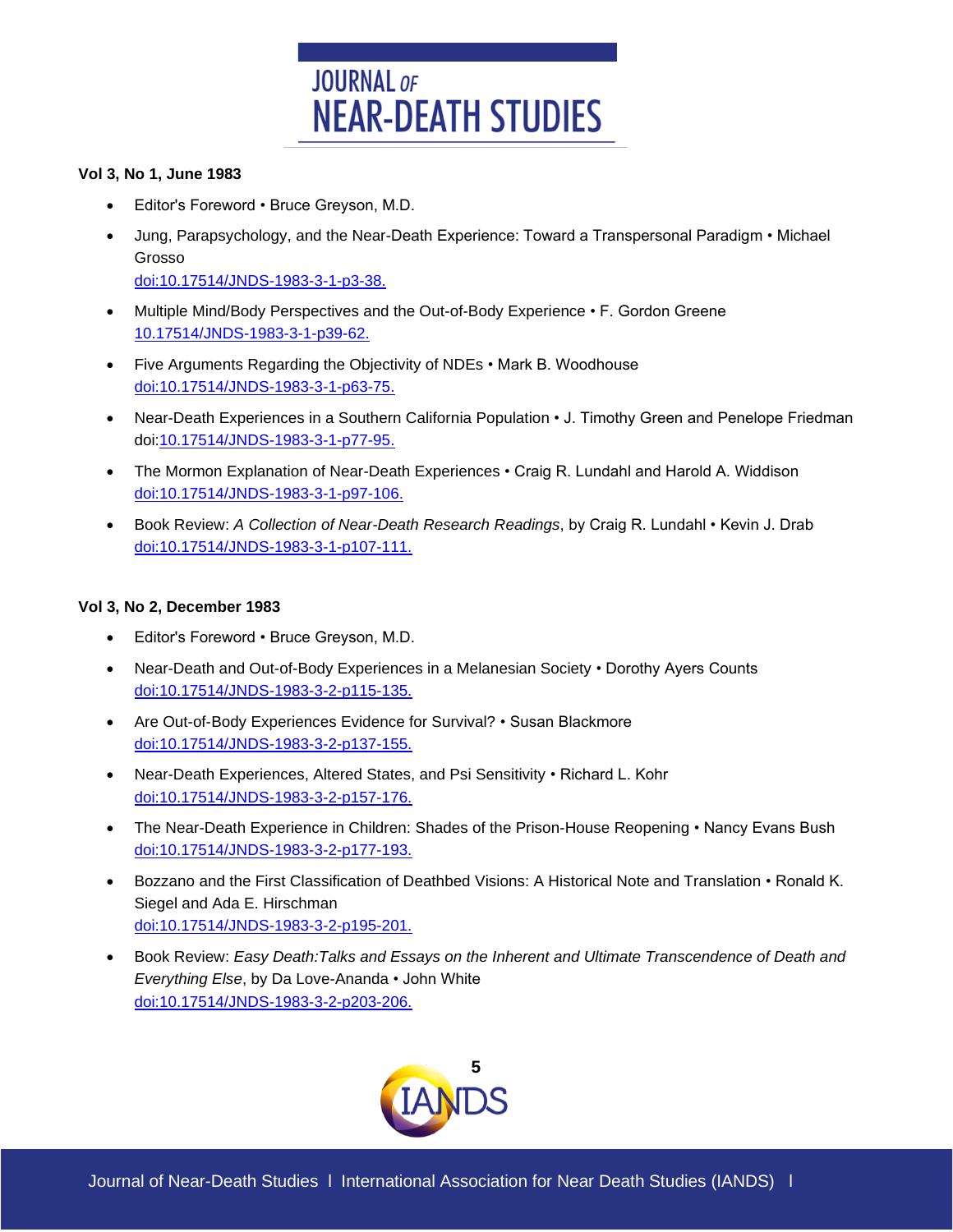# **JOURNAL OF NEAR-DEATH STUDIES**

#### **Vol 4, No 1, Spring 1984**

- Editor's Foreword Bruce Greyson, M.D.
- The Nature of Personal Identity in the Near-Death Experience: Paul Brunton and the Ancient Tradition Kenneth Ring [doi:10.17514/JNDS-1984-4-1-p3-20.](http://digital.library.unt.edu/ark:/67531/metadc1051972/)
- Researching the Out-of-Body Experience: The State of the Art D. Scott Rogo [doi:10.17514/JNDS-1984-4-1-p21-49.](http://digital.library.unt.edu/ark:/67531/metadc1051977/)
- The Pure Land Revisited: Sino-Japanese Meditations and Near-Death Experiences of the Next World Carl B. Becker [doi:10.17514/JNDS-1984-4-1-p51-68.](http://digital.library.unt.edu/ark:/67531/metadc1051963/)
- Hashish Near-Death Experiences Ronald K. Siegel and Ada E. Hirschman [doi:10.17514/JNDS-1984-4-1-p69-86.](http://digital.library.unt.edu/ark:/67531/metadc1052016/)
- Ketamine and the Near-Death Experience D. Scott Rogo [doi:10.17514/JNDS-1984-4-1-p87-96.](http://digital.library.unt.edu/ark:/67531/metadc1052009/)
- Book Review: *Beyond the Body: An Investigation of Out-of-the-Body Experiences,* by Susan J. Blackmore Emily Williams Cook [doi:10.17514/JNDS-1984-4-1-p97-104.](http://digital.library.unt.edu/ark:/67531/metadc1051986/)

# **Vol 4, No 2, Fall 1984**

- Editor's Foreword Bruce Greyson, M.D.
- A Wave Among Waves: Katherine Anne Porter's Near-Death Experience Steve Straight [doi:10.17514/JNDS-1984-4-2-p107-123.](http://digital.library.unt.edu/ark:/67531/metadc1051960/)
- Death and the Primacy of Love in Works of Dickens, Hugo, and Wilder Charles P. Flynn [doi:10.17514/JNDS-1984-4-2-p125-141.](http://digital.library.unt.edu/ark:/67531/metadc1051958/)
- Combat-Related Near-Death Experiences: A Preliminary Investigation Robert M. Sullivan [doi:10.17514/JNDS-1984-4-2-p143-152.](http://digital.library.unt.edu/ark:/67531/metadc1051961/)
- Self, Eternity, and the Mysteries: A Speculative Response to Kenneth Ring's Paper Michael Grosso [doi:10.17514/JNDS-1984-4-2-p153-161.](http://digital.library.unt.edu/ark:/67531/metadc1051997/)
- BOOK REVIEW: *Immortality or Extinction?* By Paul and Linda Badham Michael Perry [doi:10.17514/JNDS-1984-4-2-p163-165.](http://digital.library.unt.edu/ark:/67531/metadc1051998/)

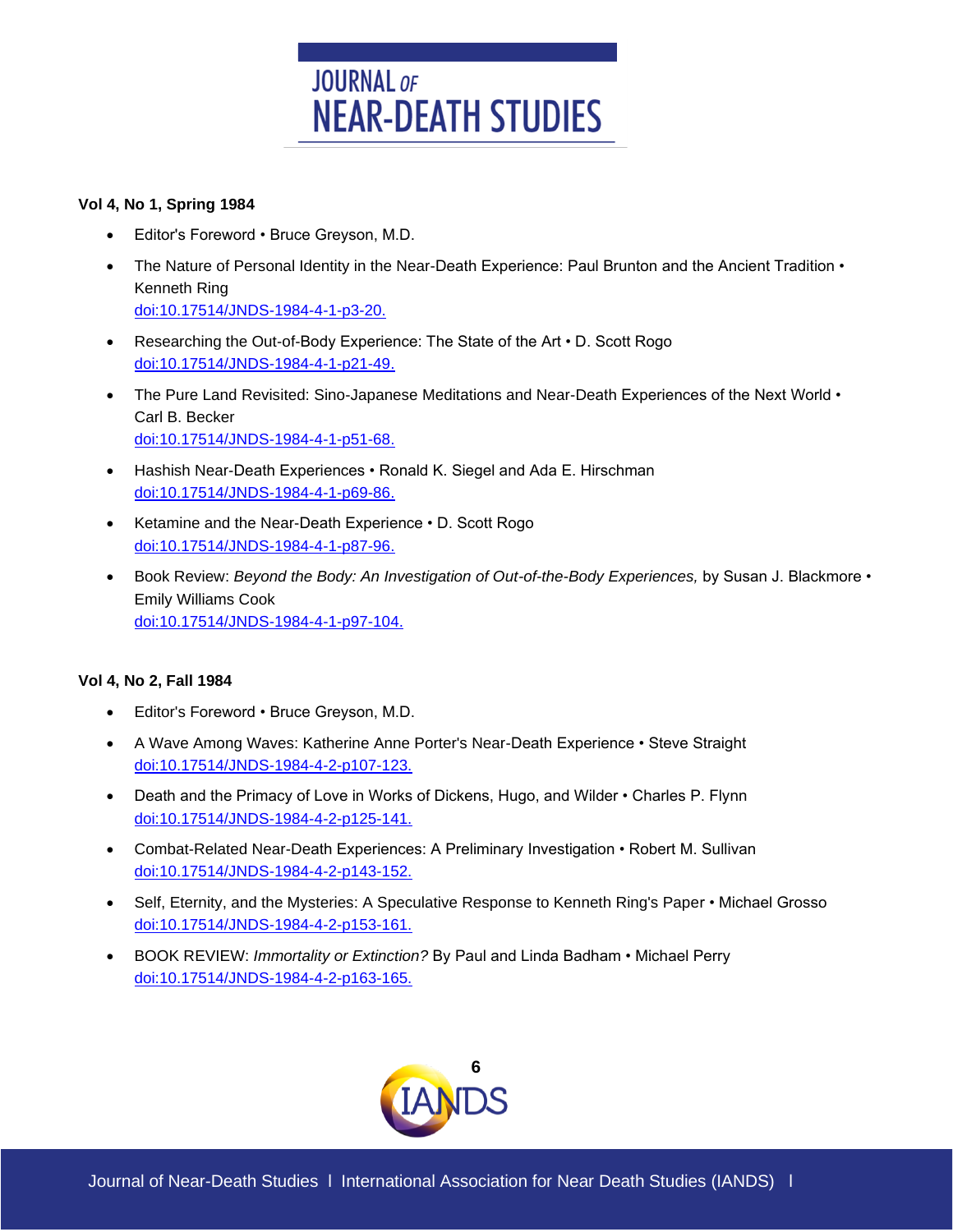

- Letter to the Editor: Are out-of-body experiences evidence for survival? Emily Williams Cook [doi:10.17514/JNDS-1984-4-2-p167-169.](http://digital.library.unt.edu/ark:/67531/metadc1051962/)
- Letter to the Editor: Susan Blackmore Replies Susan Blakmore [doi:10.17514/JNDS-1984-4-2-p169-171.](http://digital.library.unt.edu/ark:/67531/metadc1051968/)
- Letter to the Editor: Bozzano and Deathbed Visions Carlos Alvarado and Ian Stevenson [doi:10.17514/JNDS-1984-4-2-p172-176.](http://digital.library.unt.edu/ark:/67531/metadc1052004/)
- Letter to the Editor: Ronald Siegel and Ada Hirschman Reply Ronald Siegel [doi:10.17514/JNDS-1984-4-2-p176-177.](http://digital.library.unt.edu/ark:/67531/metadc1052001/)
- Letter to the Editor: NDEs and Archetypes Michael Grosso [doi:10.17514/JNDS-1984-4-2-p178-179.](http://digital.library.unt.edu/ark:/67531/metadc1052002/)
- Letter to the Editor: D. Scott Rogo Replies Scott Rogo [doi:10.17514/JNDS-1984-4-2-p180.](http://digital.library.unt.edu/ark:/67531/metadc1051992/)

# **Vol 5, No 1, Spring 1985**

- Editor's Foreword Bruce Greyson, M.D.
- Views from Tibet: NDEs and the *Book of the Dead* Carl B. Becker [doi:10.17514/JNDS-1985-5-1-p3-20.](http://digital.library.unt.edu/ark:/67531/metadc799284/)
- Near-Death Experiences: Evidence for Survival? V. Krishnan [doi:10.17514/JNDS-1985-5-1-p21-38.](http://digital.library.unt.edu/ark:/67531/metadc799061/)
- Near-Death Experiences and Attitude Change Martin Bauer [doi:10.17514/JNDS-1985-5-1-p39-47.](http://digital.library.unt.edu/ark:/67531/metadc799093/)
- Book Review: *Heading Toward Omega: In Search of the Meaning of the Near-Death Experience*, by Kenneth Ring • Michael Grosso [doi:10.17514/JNDS-1985-5-1-p49-64.](http://digital.library.unt.edu/ark:/67531/metadc799031/)
- Book Review: *The Near-Death Experience: Problems, Prospects, Perspectives.* Edited by Bruce Greyson and Charles P. Flynn • Howard A. Mickel [doi:10.17514/JNDS-1985-5-1-p65-70.](http://digital.library.unt.edu/ark:/67531/metadc799219/)
- Letter to the Editor: The Life Review in Childhood NDEs Leigh Henderson [doi:10.17514/JNDS-1985-5-1-p71-73.](http://digital.library.unt.edu/ark:/67531/metadc799164/)
- Letter to the Editor: Nancy Evans Bush Replies Nancy Evans Bush [doi:10.17514/JNDS-1985-5-1-p73-76.](http://digital.library.unt.edu/ark:/67531/metadc938086/)
- Letter to the Editor: Are Out-of-Body Experiences Evidence for Survival? V. Krishnan [doi:10.17514/JNDS-1985-5-1-p76-79.](http://digital.library.unt.edu/ark:/67531/metadc938033/)

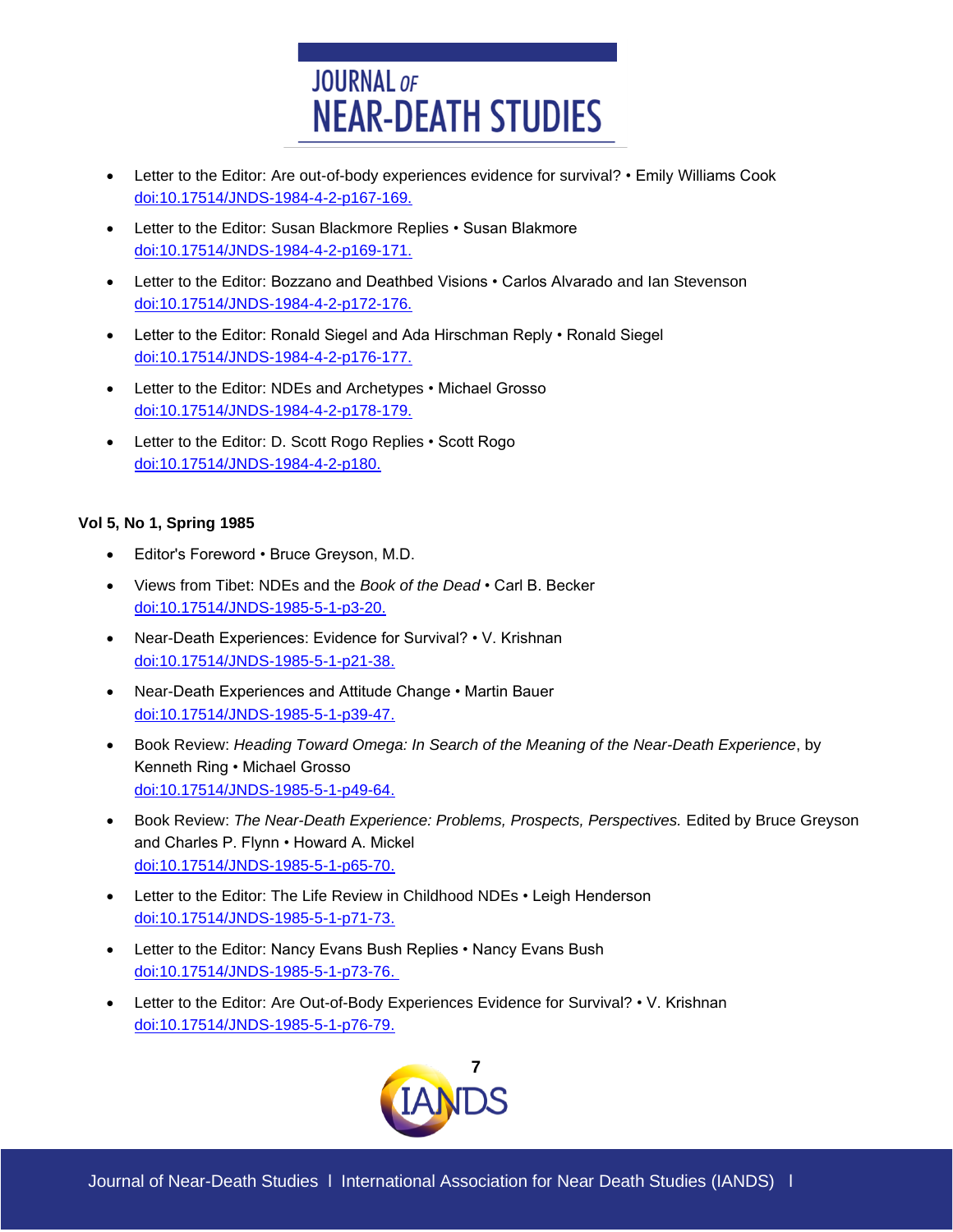

- Letter to the Editor: Susan Blackmore Replies Susan Blackmore [doi:10.17514/JNDS-1985-5-1-p79-82.](http://digital.library.unt.edu/ark:/67531/metadc937975/)
- Letter to the Editor: Bozzano and Deathbed Visions Carlos S. Alvarado [doi:10.17514/JNDS-1985-5-1-p83-84.](http://digital.library.unt.edu/ark:/67531/metadc937991/)
- Letter to the Editor: Ronald Siegel and Ada Hirschman Reply Ronald K. Siegel and Ada E. Hirschman [doi:10.17514/JNDS-1985-5-1-p85.](http://digital.library.unt.edu/ark:/67531/metadc938050/)

#### **Vol 5, No 2, 1986**

- Editor's Foreword Bruce Greyson, M.D.
- From Alpha to Omega: Ancient Mysteries and the Near-Death Experience Kenneth Ring [doi:10.17514/JNDS-1987-5-2-p3-16.](http://digital.library.unt.edu/ark:/67531/metadc799357/)
- Evaluating Near-Death Testimony: A Challenge for Theology Carol G. Zaleski [doi:10.17514/JNDS-1987-5-2-p17-52.](http://digital.library.unt.edu/ark:/67531/metadc799151/)
- The Darkness of God: An Account of Lasting Mystical Consciousness Resulting from an NDE John Wren-Lewis [doi:10.17514/JNDS-1987-5-2-p53-66.](http://digital.library.unt.edu/ark:/67531/metadc799302/)
- Moody's Versus Siegel's Interpretation of the Near-Death Experience: An Evaluation Based on Recent Research • John C. Gibbs [doi:10.17514/JNDS-1987-5-2-p67-82.](http://digital.library.unt.edu/ark:/67531/metadc799212/)
- Letter to the Editor: Grosso's Review of Ring's *Heading Toward Omega* Barbara Harris [doi:10.17514/JNDS-1987-5-2-p83-84.](http://digital.library.unt.edu/ark:/67531/metadc799246/)
- Letter to the Editor: Sabom's Study Should be Repeated *•* W. M. Kincaid [doi:10.17514/JNDS-1987-5-2-p84-87.](http://digital.library.unt.edu/ark:/67531/metadc938022/)
- Five Year Index

#### **Vol 6, No 1, Fall 1987**

- Editor's Foreword Bruce Greyson, M.D.
- Adjustment and the Near-Death Experience: A Conceptual and Therapeutic Model Bette G. Furn, Ph.D[.doi:10.17514/JNDS-1987-6-1-p4-19.](http://digital.library.unt.edu/ark:/67531/metadc1051991/)
- Response to "Adjustment and the Near-Death Experience" Kimberly Clark, M.S.W. [doi:10.17514/JNDS-1987-6-1-p20-23.](http://digital.library.unt.edu/ark:/67531/metadc1052008/)

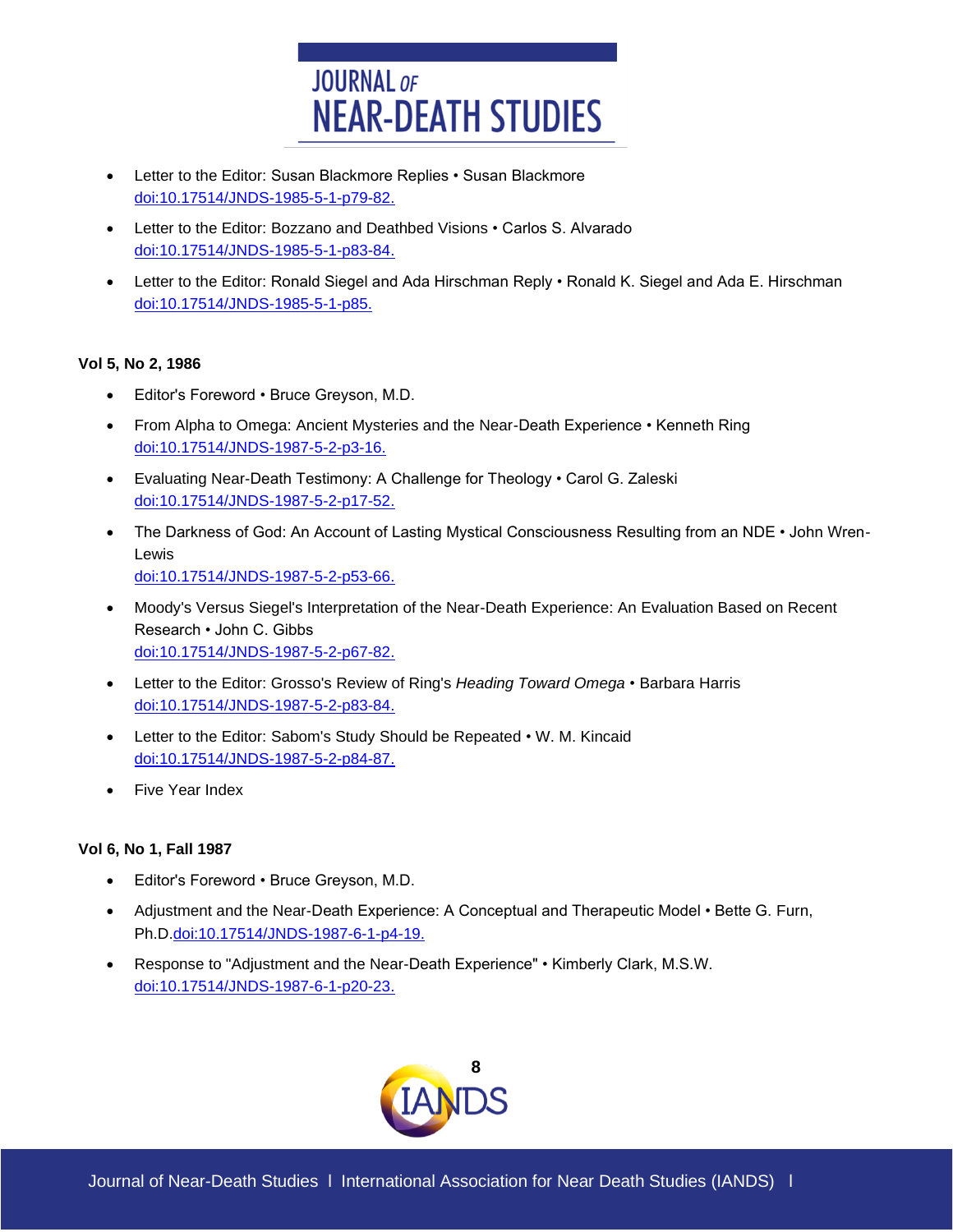

- Review of Bette Furn's "Adjustment and the Near-Death Experience" John McDonagh, Ph.D. [doi:10.17514/JNDS-1987-6-1-p24-27.](http://digital.library.unt.edu/ark:/67531/metadc1051976/)
- Comments on Bette Furn's "Adjustment and the Near-Death Experience" Joseph Geraci [doi:10.17514/JNDS-1987-6-1-p28-29.](http://digital.library.unt.edu/ark:/67531/metadc1051994/)
- A Counseling Approach to Assist Near-Death Experiencers: A Response to Bette Furn's Paper Judith S. Miller, Ph.D. [doi:10.17514/JNDS-1987-6-1-p30-36.](http://digital.library.unt.edu/ark:/67531/metadc1052015/)
- Cross-Cultural Counseling and the Near-Death Experience: Some Elaborations Bette G. Furn, Ph.D. [doi:10.17514/JNDS-1987-6-1-p37-40.](http://digital.library.unt.edu/ark:/67531/metadc1051957/)
- Clinical Approaches to the Near-Death Experiencer Bruce Greyson, M.D., & Barbara Harris, R.T.T[.doi:10.17514/JNDS-1987-6-1-p41-52.](http://digital.library.unt.edu/ark:/67531/metadc1051966/)
- Out-of-Body Experiences in the Blind Harvey J. Irwin, Ph.D. [doi:10.17514/JNDS-1987-6-1-p53-60.](http://digital.library.unt.edu/ark:/67531/metadc1051983/)
- Book Review: *Flight of the Mind,* by H. J. Irwin Reviewed by Carlos S. Alvarado [doi:10.17514/JNDS-1987-6-1-p61-66.](http://digital.library.unt.edu/ark:/67531/metadc1051982/)

#### **Vol 6, No 2, Winter 1987**

- Editor's Foreword Bruce Greyson, M.D.
- Guest Editorial: Consciousness and Substance: The Primal Forms of God John White, M.A.T. [doi:10.17514/JNDS-1987-6-2-p73-78.](http://digital.library.unt.edu/ark:/67531/metadc1051970/)
- Electronagnetic Radiation and the Afterlife Janusz Slawinski, Sc.D. [doi:10.17514/JNDS-1987-6-2-p79-94.](http://digital.library.unt.edu/ark:/67531/metadc1051967/)
- Remarks on Janusz Slawinski's Paper Michael Grosso, Ph.D. [doi:10.17514/JNDS-1987-6-2-p95-97.](http://digital.library.unt.edu/ark:/67531/metadc1051978/)
- Comments on Slawinski's Paper Keith Harary, Ph.D. [doi:10.17514/JNDS-1987-6-2-p98-99.](http://digital.library.unt.edu/ark:/67531/metadc1051971/)
- Fields Within Fields, Questions Within Questions: A Comment on "Electromagnetic Radiation and the Afterlife" • Stanley Krippner, Ph.D. [doi:10.17514/JNDS-1987-6-2-p100-102.](http://digital.library.unt.edu/ark:/67531/metadc1052003/)
- Comments on Dr. J. Slawinski's Paper Rupert Sheldrake, Ph.D. [doi:10.17514/JNDS-1987-6-2-p103-104.](http://digital.library.unt.edu/ark:/67531/metadc1051990/)
- Comments on "Electromagnetic Radiation and the Afterlife" Evan Harris Walker, Ph.D. [doi:10.17514/JNDS-1987-6-2-p105-108.](http://digital.library.unt.edu/ark:/67531/metadc1051984/)

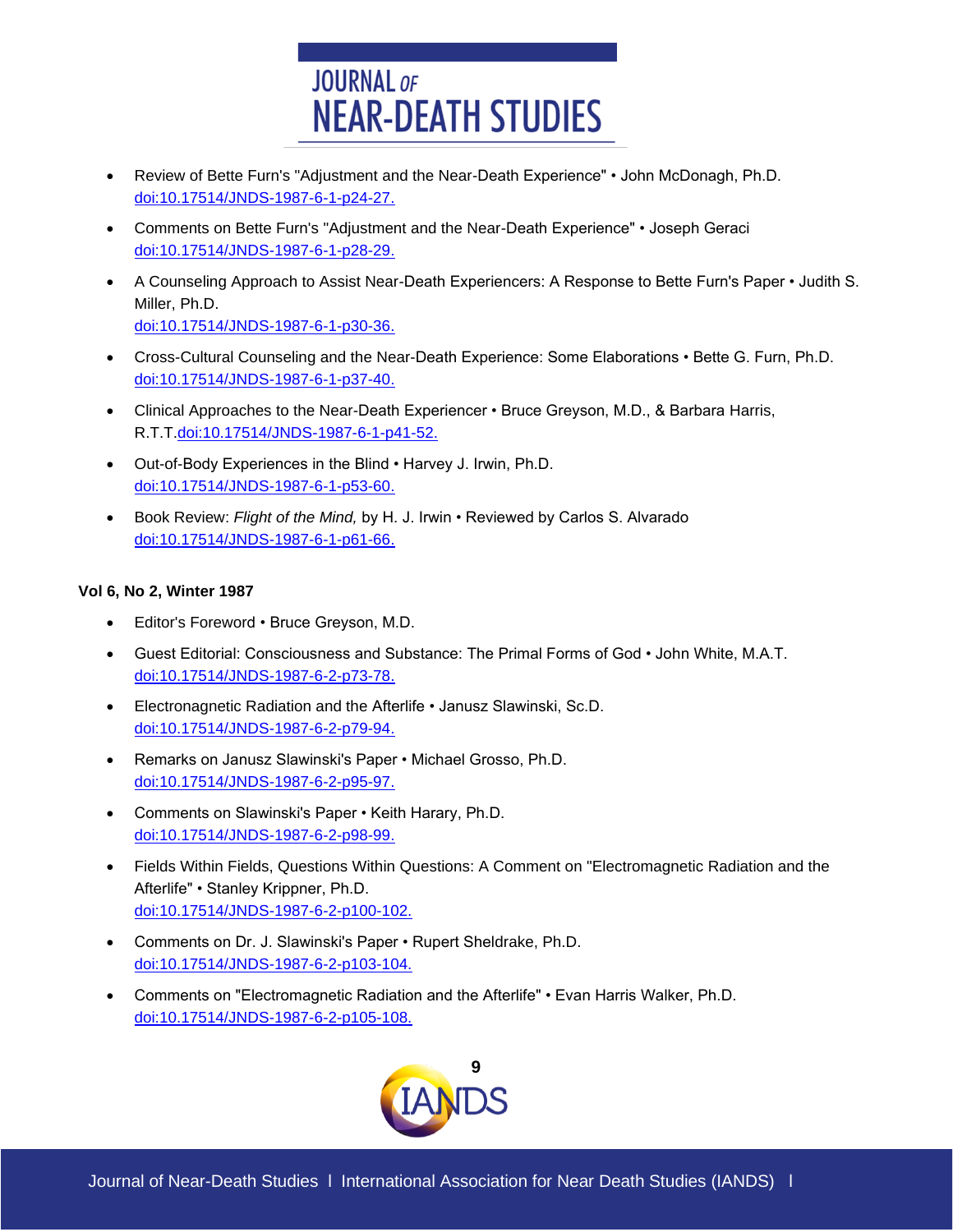

- Comments on "Electromagnetic Radiation and the Afterlife" Cyril W. Smith, Ph.D. [doi:10.17514/JNDS-1987-6-2-p109-112.](http://digital.library.unt.edu/ark:/67531/metadc1051965/)
- When Science is Nonscientific Stephen E. Braude, Ph.D. [doi:10.17514/JNDS-1987-6-2-p113-118.](http://digital.library.unt.edu/ark:/67531/metadc1052006/)
- Comments on "Electromagnetic Radiation and the Afterlife" Steven M. Rosen, Ph.D. [doi:10.17514/JNDS-1987-6-2-p119-121.](http://digital.library.unt.edu/ark:/67531/metadc1052013/)
- The Use of Physics in Answering Metaphysical Questions Hoyt Edge, Ph.D. [doi:10.17514/JNDS-1987-6-2-p122-126.](http://digital.library.unt.edu/ark:/67531/metadc1052000/)
- Response to Commentaries on "Electromagnetic Radiation and the Afterlife" Janusz Slawinski, Sc.D. [doi:10.17514/JNDS-1987-6-2-p127-133.](http://digital.library.unt.edu/ark:/67531/metadc1052012/)

# **Vol. 6, No. 3, Spring 1988**

- Editor's Foreword Bruce Greyson, M.D.
- Guest Editorial: Paradise is Paradise: Reflections on Psychedelic Drugs, Mystical Experience and the Near-Death Experience • Kenneth Ring, Ph.D. [doi:10.17514/JNDS-1988-6-3-p138-148.](http://digital.library.unt.edu/ark:/67531/metadc799268/)
- Helping at the Edges of Life: Perspectives of a Psychedelic Therapist Richard Yensen, Ph.D. [doi:10.17514/JNDS-1988-6-3-p149-161.](http://digital.library.unt.edu/ark:/67531/metadc799023/)
- Near-Death Experiences and Self-Transformation John Pennachio, Ph.D. [doi:10.17514/JNDS-1988-6-3-p162-168.](http://digital.library.unt.edu/ark:/67531/metadc798981/)
- The Incidence of Out-of-Body Experiences in Hospitalized Patients Melodie Olson, R.N., Ph.D. [doi:10.17514/JNDS-1988-6-3-p169-174.](http://digital.library.unt.edu/ark:/67531/metadc799166/)
- An Israeli Account of a Near-Death Experience: A Case Study of Cultural Dissonance Henry Abramovitch, Ph.D.
	- [doi:10.17514/JNDS-1988-6-3-p175-184.](http://digital.library.unt.edu/ark:/67531/metadc799347/)
- Book Review: *With the eyes of the mind: An empirical analysis of out-of-body states, by G. O. Gabbard, and S. W. Twemlow •* Reviewed by Bruce Greyson, M.D. doi[:10.17514/JNDS-1988-6-3-p185-198.](http://digital.library.unt.edu/ark:/67531/metadc799011/)
- Letter to the Editor: University near-death studies fund established Barbara H. Doherty [doi:10.17514/JNDS-1988-6-3-p199.](http://digital.library.unt.edu/ark:/67531/metadc798872/)
- Letter to the Editor: Australian questionnaire survey of NDEs Keith Basterfield. [doi:10.17514/JNDS-1988-6-3-p199-201.](https://digital.library.unt.edu/ark:/67531/metadc938048/)

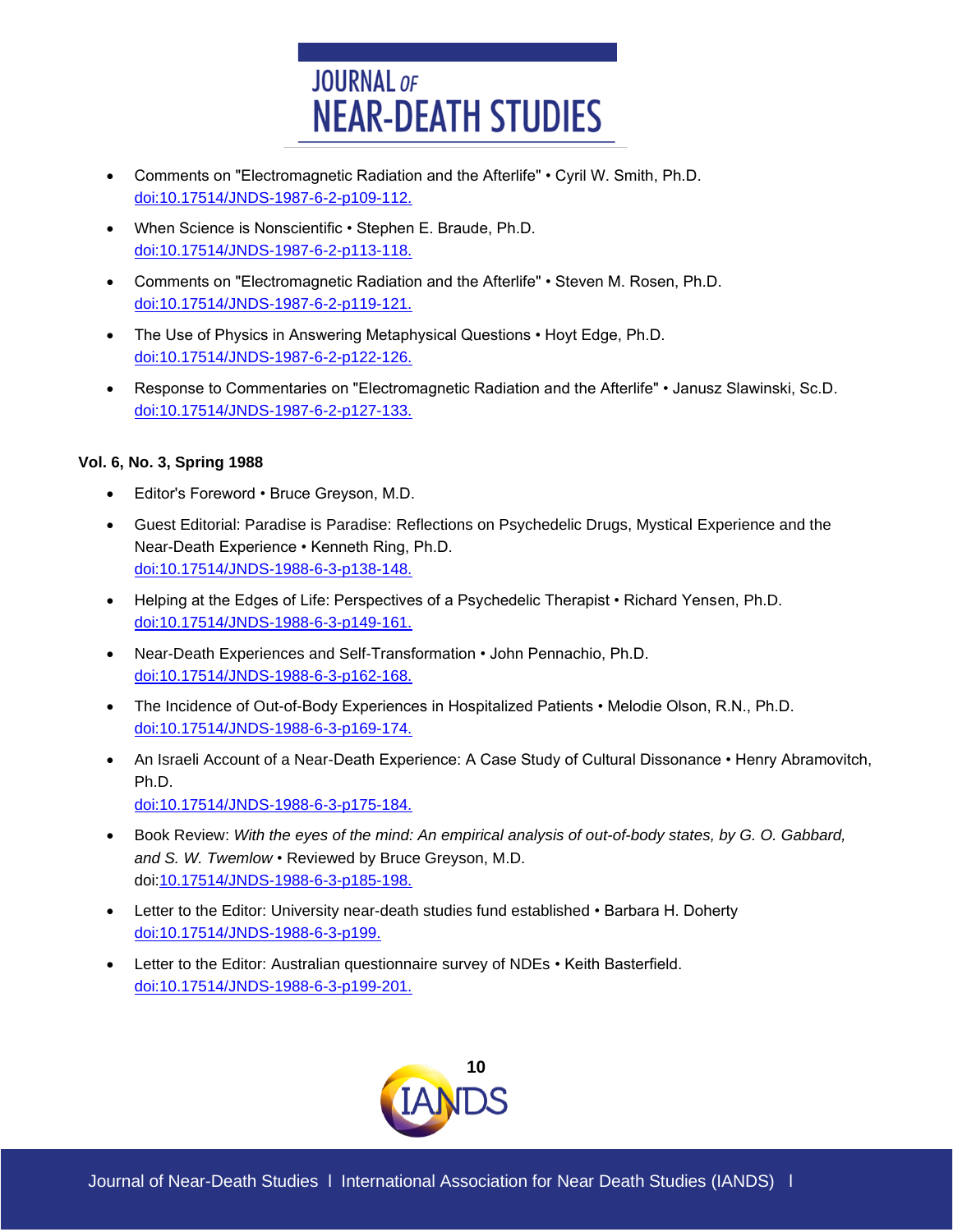

#### **Vol. 6, No. 4, Summer 1988**

- Editor's Foreword Bruce Greyson, M.D.
- Guest Editorial: Science, Spirit, and the Soul Arthur M. Young [doi:10.17514/JNDS-1988-6-4-p206-222.](http://digital.library.unt.edu/ark:/67531/metadc799334/)
- Development of the Near-Death Phenomena Knowledge and Attitudes Questionnaire Nina R. Thornburg, R.N., M.S.N. [doi:10.17514/JNDS-1988-6-4-p223-239.](http://digital.library.unt.edu/ark:/67531/metadc798947/)
- A Comparison of UFO and Near-Death Experiences as Vehicles for the Evolution of Human Consciousness • Lorraine Davis, M.A. [doi:10.17514/JNDS-1988-6-4-p240-257.](http://digital.library.unt.edu/ark:/67531/metadc799343/)
- Book Review: *Otherworld Journeys: Accounts of Near-Death Experience in Medieval and Modern Times,*  by Carol Zaleski • Reviewed by W. Stephen Sabom, S.T.D. [doi:10.17514/JNDS-1988-6-4-p258-263.](http://digital.library.unt.edu/ark:/67531/metadc799242/)
- Letter to the Editor: Counseling after an NDE David M. Johnson [doi:10.17514/JNDS-1988-6-4-p264-265.](http://digital.library.unt.edu/ark:/67531/metadc799216/)
- Index to Volume 6, 1987-8

#### **Vol. 7, No. 1, Fall 1988**

- Editor's Foreword Bruce Greyson, M.D.
- Prophetic Visions in 1988: A Critical Reappraisal Kenneth Ring, Ph.D. [doi:10.17514/JNDS-1988-7-1-p4-18.](http://digital.library.unt.edu/ark:/67531/metadc798876/)
- Rationale and Considerations for Proposed Near-Death Research in the Hospital Setting Janice Miner Holden, Ed.D. [doi:10.17514/JNDS-1988-7-1-p19-31.](http://digital.library.unt.edu/ark:/67531/metadc799190/)
- Thanatoperience Stephen Slade Tien, Ph.D. [doi:10.17514/JNDS-1988-7-1-p32-37.](http://digital.library.unt.edu/ark:/67531/metadc799057/)
- The Devil in Heaven: A Near-Death Experience with both Positive and Negative Facets Harvey J. Irwin, Ph.D., & Barbara A. Bramwell. [doi:10.17514/JNDS-1988-7-1-p38-43.](http://digital.library.unt.edu/ark:/67531/metadc799218/)
- Book Review: *The Final Choice: Playing the Survival Game,* by Michael Grosso Reviewed by F. Gordon Green [doi:10.17514/JNDS-1988-7-1-p44-54.](http://digital.library.unt.edu/ark:/67531/metadc799115/)

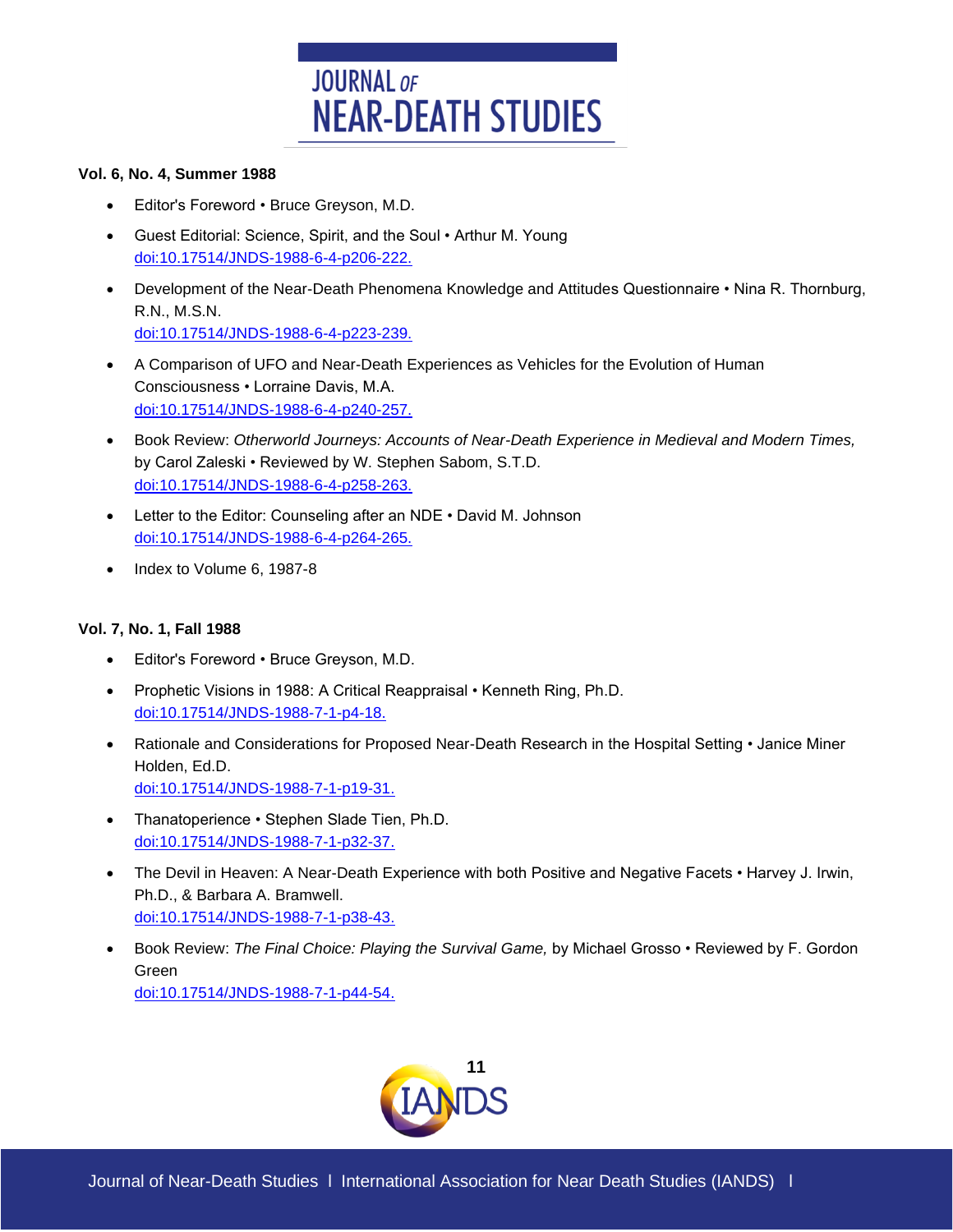

- Letter to the Editor: Counseling after a near-death experience Michael T. Schaefer [doi:10.17514/JNDS-1988-7-1-p55-56.](http://digital.library.unt.edu/ark:/67531/metadc799005/)
- Letter to the Editor: Joseph Geraci responds Joseph B. Geraci [doi:10.17514/JNDS-1988-7-1-p56-57.](https://digital.library.unt.edu/ark:/67531/metadc937992/)
- Letter to the Editor: Are OBEs evidence for survival? Leon Rhodes [doi:10.17514/JNDS-1988-7-1-p57-61.](https://digital.library.unt.edu/ark:/67531/metadc938075/)
- Letter to the Editor: Susan Blackmore responds Susan Blackmore [doi:10.17514/JNDS-1988-7-1-p61-64.](https://digital.library.unt.edu/ark:/67531/metadc938001/)

#### **Vol. 7, No. 2, Winter 1988**

- Editor's Foreword Bruce Greyson, M.D.
- Ego, Moral, and Faith Development in Near-Death Experiencers: Three Case Studies Rosalie D. Newsome, Ph.D. [doi:10.17514/JNDS-1988-7-2-p73-105.](http://digital.library.unt.edu/ark:/67531/metadc799079/)
- Visual Perception During Naturalistic Near-Death Out-Of-Body Experiences Janice Miner Holden, Ed.D. [doi:10.17514/JNDS-1988-7-2-p107-120.](http://digital.library.unt.edu/ark:/67531/metadc799004/)
- Book Review: *Coming Back to Life: The After-Effects of the Near Death Experience,* by P. M. H. Atwater Reviewed by Nancy Evans Bush [doi:10.17514/JNDS-1988-7-2-p121-128.](http://digital.library.unt.edu/ark:/67531/metadc799138/)
- Letter to the Editor: Scientific vs. anecdotal near-death studies Melvin M. Morse, M.D. [doi:10.17514/JNDS-1988-7-2-p129-132.](http://digital.library.unt.edu/ark:/67531/metadc799289/)
- Letter to the Editor: Melodie Olson responds Melodie Olson, R.N., Ph.D. [doi:10.17514/JNDS-1988-7-2-p132-134.](https://digital.library.unt.edu/ark:/67531/metadc938035/)
- Letter to the Editor: OBEs in the blind V. Krishna [doi:10.17514/JNDS-1988-7-2-p134-139.](https://digital.library.unt.edu/ark:/67531/metadc937970/)
- Letter to the Editor: H. J. Irwin responds H. J. Irwin [doi:10.17514/JNDS-1988-7-2-p139-141.](https://digital.library.unt.edu/ark:/67531/metadc938014/)

#### **Vol. 7, No. 3, Spring 1989**

- Editor's Foreword Bruce Greyson, M.D.
- Guest Editorial: Why Near-Death Experiences Intrigue Us William J. Serdahely, Ph.D. [doi:10.17514/JNDS-1989-7-3-p149-153.](http://digital.library.unt.edu/ark:/67531/metadc799098/)

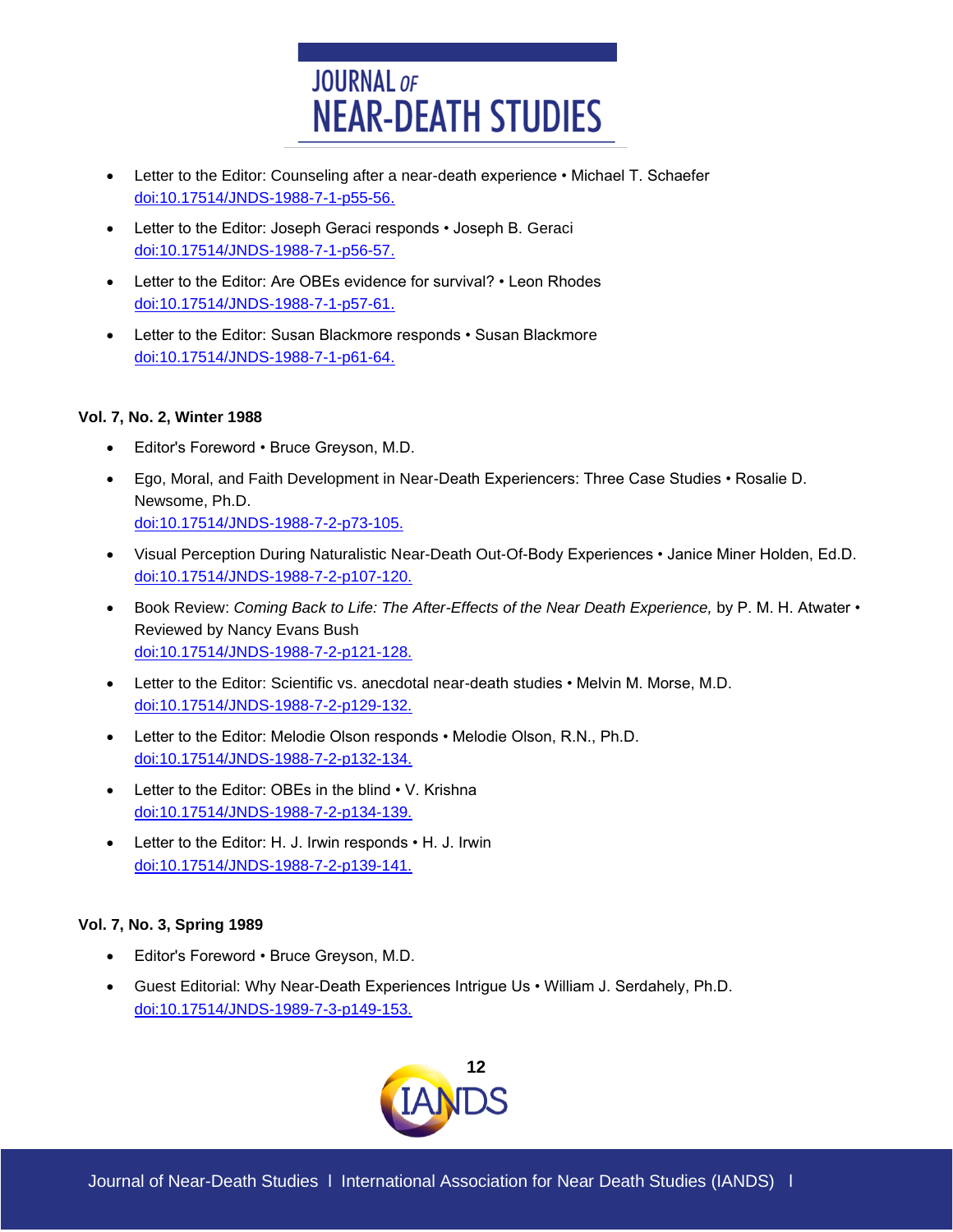

- Unexpected Findings in a Study of Visual Perception During the Naturalistic Near-Death Out-of-Body Experience • Janice Miner Holden, Ph.D. [doi:10.17514/JNDS-1989-7-3-p155-163.](http://digital.library.unt.edu/ark:/67531/metadc799017/)
- Community Attitudes Toward Near-Death Experiences: An Australian Study Allan Kellehear, Ph.D., & Patrick Heaven, Ph.D. [doi:10.17514/JNDS-1989-7-3-p165-172.](http://digital.library.unt.edu/ark:/67531/metadc798893/)
- The Use of Near-Death Phenomena in Therapy Dan Punzak, B.Sc., P.E. [doi:10.17514/JNDS-1989-7-3-p173-182.](http://digital.library.unt.edu/ark:/67531/metadc799177/)
- Book Review: *Return from Death: An Exploration of the Near-Death Experience,* by Margot Grey Reviewed by Karlis Osis, Ph.D. [doi:10.17514/JNDS-1989-7-3-p183-189.](https://iands.org/10.17514/JNDS-1989-7-3-p183-189.)
- Book Review: *The Light Beyond,* by Raymond A. Moody, Jr., with Paul Perry Reviewed by Judith Miller [doi:10.17514/JNDS-1989-7-3-p191-199.](http://digital.library.unt.edu/ark:/67531/metadc799039/)

#### **Vol. 7, No. 4, Summer 1989**

- Editor's Foreword Bruce Greyson, M.D.
- A Neurobiological Model for Near-Death Experiences Juan C. Saavedra-Aguilar, M.D., & Juan S. Gómez-Jeria, Lic.Q. [doi:10.17514/JNDS-1989-7-4-p205-222.](http://digital.library.unt.edu/ark:/67531/metadc799012/)
- Comments on "A Neurobiological Model for Near-Death Experiences" Melvin L. Morse, M.D. [doi:10.17514/JNDS-1989-7-4-p223-228.](http://digital.library.unt.edu/ark:/67531/metadc799293/)
- Comments on "A Neurobiological Model for Near-Death Experiences" James F. McHarg, M.D. [doi:10.17514/JNDS-1989-7-4-p229-231.](http://digital.library.unt.edu/ark:/67531/metadc798901/)
- Modern Neuroscience and Near-Death Experiences: Expectancies and Implications. Comments on "A Neurobiological Model for Near-Death Experiences" • Michael A Persinger, Ph.D., C.Psych. [doi:10.17514/JNDS-1989-7-4-p233-239.](http://digital.library.unt.edu/ark:/67531/metadc799198/)
- Comments on "A Neurobiological Model for Near-Death Experiences" Richard S. Blacher, M.D. [doi:10.17514/JNDS-1989-7-4-p241-242.](http://digital.library.unt.edu/ark:/67531/metadc799097/)
- Near-Death Experiences: A New Challenge in Temporal Lobe Phenomenology? Comments on "A Neurobiological Model for Near-Death Experiences"• Vernon M. Neppe, M.D., Ph.D. [doi:10.17514/JNDS-1989-7-4-p243-248.](http://digital.library.unt.edu/ark:/67531/metadc798932/)
- Comments on "A Neurobiological Model for Near-Death Experiences" Russell Noyes, M.D. [doi:10.17514/JNDS-1989-7-4-p249-250.](http://digital.library.unt.edu/ark:/67531/metadc798970/)

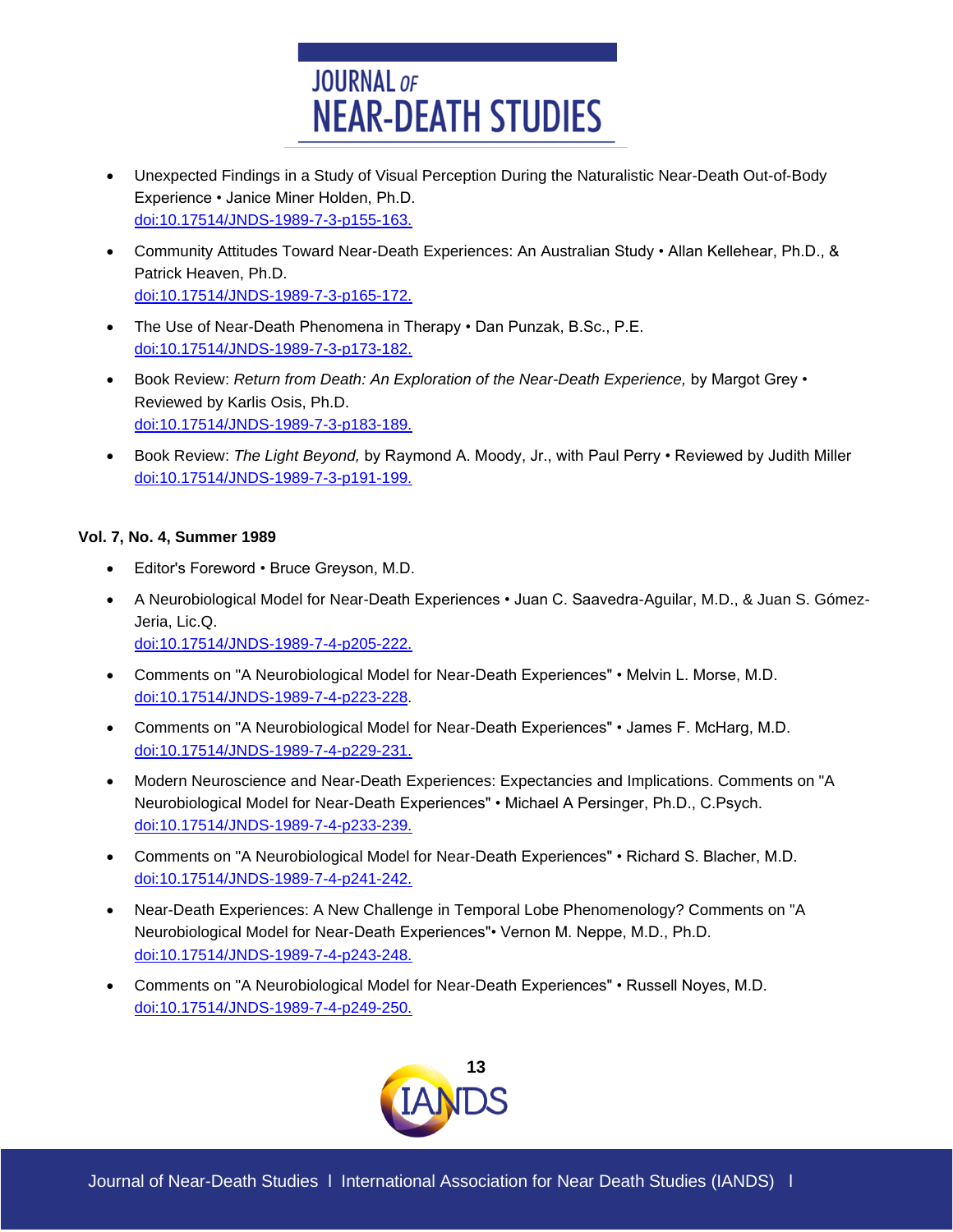

- On the Evolving Neurobiology of the Near-Death Experience: Comments on "A Neurobiological Model for Near-Death Experiences" • Daniel B. Carr, M.D. [doi:10.17514/JNDS-1989-7-4-p251-254.](http://digital.library.unt.edu/ark:/67531/metadc799200/)
- Comments on "A Neurobiological Model for Near-Death Experiences" Ernst Rodin, M.D. [doi:10.17514/JNDS-1989-7-4-p255-259.](http://digital.library.unt.edu/ark:/67531/metadc799149/)
- Comments on "A Neurobiological Model for Near-Death Experiences" Glen O. Gabbard, M.D., & Stuart W. Twemlow, M.D. [doi:10.17514/JNDS-1989-7-4-p261-263.](http://digital.library.unt.edu/ark:/67531/metadc799107/)
- Response to Commentaries on "A Neurobiological Model for Near-Death Experiences" Juan C. Saavedra-Aguilar, M.D., & Juan S. Gómez-Jeria, Lic.Q. [doi:10.17514/JNDS-1989-7-4-p265-272.](http://digital.library.unt.edu/ark:/67531/metadc799280/)
- Index to Volume 7, 1988-89

# **Vol. 8, No. 1, Fall 1989**

- Editor's Foreword Bruce Greyson, M.D.
- Guest Editorial: A Theory of Death Roger B. Cook, M.A. [doi:10.17514/JNDS-1989-8-1-p5-14.](http://digital.library.unt.edu/ark:/67531/metadc799084/)
- The Physiology of the Tunnel Susan J. Blackmore, Ph.D., & Tom S. Troscianko, Ph.D. [doi:10.17514/JNDS-1989-8-1-p15-28.](http://digital.library.unt.edu/ark:/67531/metadc799131/)
- Clinical Approaches to the Out-of-Body Experience Stuart W. Twemlow, M.D. [doi:10.17514/JNDS-1989-8-1-p29-43.](http://digital.library.unt.edu/ark:/67531/metadc798989/)
- Near-Death Experiences: A Neurophysiological Explanatory Model Melvin L. Morse, M.D., David Venecia, Jr., M.D., & Jerrold Milstein, M.D. [doi:10.17514/JNDS-1989-8-1-p45-53.](http://digital.library.unt.edu/ark:/67531/metadc799364/)
- Book Review: *After the Beyond: Human Transformation and the Near-Death Experience,* by Charles P. Flynn • Reviewed by John M. McDonagh, Ph.D. [doi:10.17514/JNDS-1989-8-1-p55-57.](http://digital.library.unt.edu/ark:/67531/metadc799237/)
- Book Review: *Death, Intermediate State, and Rebirth in Tibetan Buddhism,* by Lati Rinpoche, & Jeffrey Hopkins • Reviewed by Carl B. Becker, Ph.D. [doi:10.17514/JNDS-1989-8-1-p59-64.](http://digital.library.unt.edu/ark:/67531/metadc799020/)
- Letter to the Editor: Hypnotic induction of experiences Raymond C. Babb, Ed.D. [doi:10.17514/JNDS-1989-8-1-p65-70.](http://digital.library.unt.edu/ark:/67531/metadc798897/)

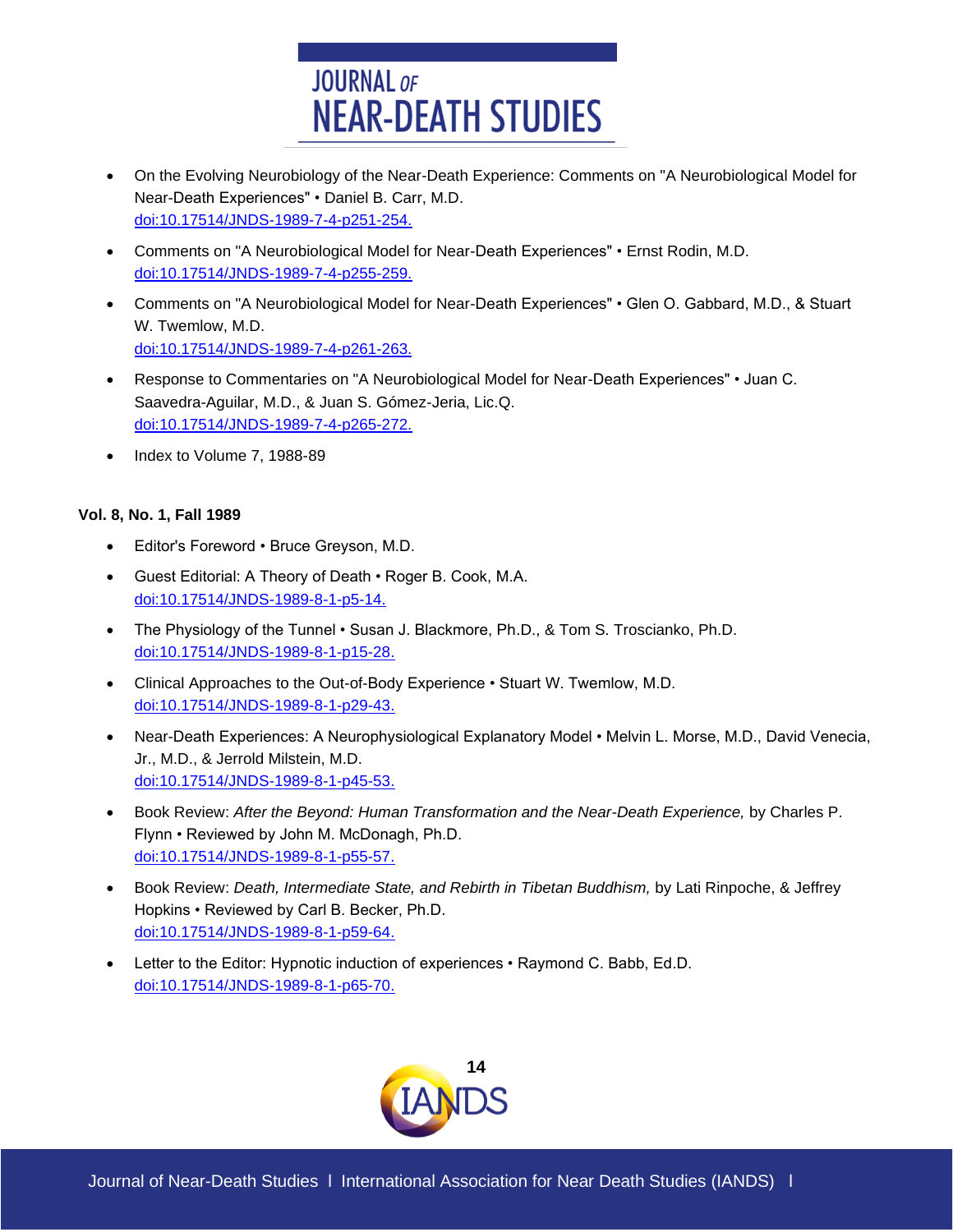

#### **Vol. 8, No. 2, Winter 1989**

- Editor's Foreword Bruce Greyson, M.D.
- Editorial: Can Science Explain the Near-Death Experience? Bruce Greyson, M.D. [doi:10.17514/JNDS-1989-8-2-p77-92.](http://digital.library.unt.edu/ark:/67531/metadc798871/)
- Psychic Phenomena Following Near-Death Experiences: An Australian Study Cherie Sutherland, B.A. [doi:10.17514/JNDS-1989-8-2-p93-102.](http://digital.library.unt.edu/ark:/67531/metadc799362/)
- Assessing Psychologists' Knowledge and Attitudes Toward Near-Death Phenomena Barbara A. Walker, Ph.D., & Robert D. Russell, Ed.D. [doi:10.17514/JNDS-1989-8-2-p103-110.](http://digital.library.unt.edu/ark:/67531/metadc799194/)
- Book Review: *The Return from Silence: A Study of Near-Death Experiences,* by D. Scott Rogo Reviewed by Kenneth Ring, Ph.D. [doi:10.17514/JNDS-1989-8-2-p111-117.](http://digital.library.unt.edu/ark:/67531/metadc799103/)
- Letter to the Editor: Consciousness and substance: The primal forms of God V. Krishnan [doi:10.17514/JNDS-1989-8-2-p119-121.](http://digital.library.unt.edu/ark:/67531/metadc799300/)
- Letter to the Editor: The near-death experience of a culture William J. Serdahely, Ph.D. [doi:10.17514/JNDS-1989-8-2-p122-123.](https://digital.library.unt.edu/ark:/67531/metadc938082/)

#### **Vol. 8, No. 3, Spring 1990**

- Editor's Foreword Bruce Greyson, M.D.
- Guest Editorial: The Near-Death Experience: An Ancient Truth, a Modern Mystery Elizabeth W. Fenske, Ph.D. [doi:10.17514/JNDS-1990-8-3-p129-149.](http://digital.library.unt.edu/ark:/67531/metadc798887/)
- Near-Death Encounters with and without Near-Death Experiences: Comparative NDE Scale Profiles Bruce Greyson, M.D. [doi:10.17514/JNDS-1990-8-3-p151-161.](http://digital.library.unt.edu/ark:/67531/metadc799124/)
- Community Attitudes Toward Near-Death Experiences: A Chinese Study Allan Kellehear, Ph.D., Patrick Heaven, Ph.D., & Jia Gao, B.A. [doi:10.17514/JNDS-1990-8-3-p163-173.](http://digital.library.unt.edu/ark:/67531/metadc799226/)
- The Near-Death Experience and the Taoism of Chuang Tsu E. J. Hermann [doi:10.17514/JNDS-1990-8-3-p175-190.](http://digital.library.unt.edu/ark:/67531/metadc799128/)
- Letter to the Editor: Near-death experiences and Homo noeticus John White [doi:10.17514/JNDS-1990-8-3-p191-193.](http://digital.library.unt.edu/ark:/67531/metadc799283/)

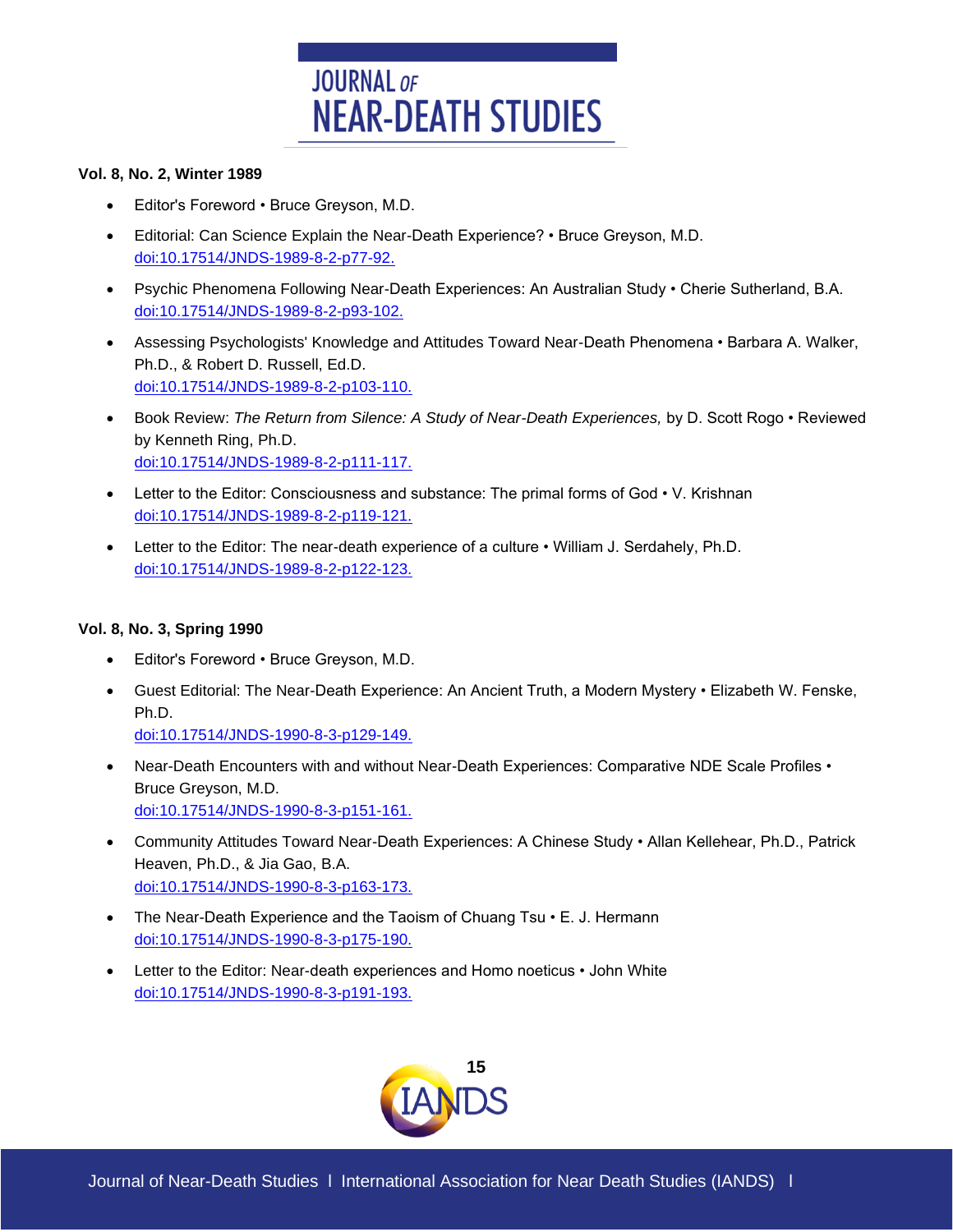

• Letter to the Editor: Prophetic visions and the "Inner Self Helper" • Dan Punzak [doi:10.17514/JNDS-1990-8-3-p193-196.](https://digital.library.unt.edu/ark:/67531/metadc938085/)

#### **Vol. 8, No. 4, Summer 1990**

- Editor's Foreword Bruce Greyson, M.D.
- Guest Editorial: The Luminous Experience and the Scientific Method Oliver Nichelson, M.Div. [doi:10.17514/JNDS-1990-8-4-p203-206.](http://digital.library.unt.edu/ark:/67531/metadc799117/)
- Response to "The Luminous Experience and the Scientific Method" by Oliver Nichelson Carol Zaleski, Ph.D. [doi:10.17514/JNDS-1990-8-4-p207-209.](http://digital.library.unt.edu/ark:/67531/metadc798894/)
- The Omega Project: An Empirical Study of the NDE-Prone Personality Kenneth Ring, Ph.D., & Christopher J. Rosing, B.Sc. [doi:10.17514/JNDS-1990-8-4-p211-239.](http://digital.library.unt.edu/ark:/67531/metadc799026/)
- Near-Death Experience by Proxy: A Case Study Cherie Sutherland, B.A. [doi:10.17514/JNDS-1990-8-4-p241-251.](http://digital.library.unt.edu/ark:/67531/metadc798996/)
- Book Review: *Full Circle: The Near-Death Experience and Beyond,* by Barbara Harris, & Lionel Bascom Reviewed by Judith S. Miller, Ph.D. [doi:10.17514/JNDS-1990-8-4-p253-256.](http://digital.library.unt.edu/ark:/67531/metadc799096/)
- Letter to the Editor: An experimentally induced NDE . D. Scott Rogo [doi:10.17514/JNDS-1990-8-4-p257-260.](http://digital.library.unt.edu/ark:/67531/metadc799116/)
- Letter to the Editor: More on prophetic visions and the Inner Self Helper Susan C. Litton, Ph.D. [doi:10.17514/JNDS-1990-8-4-p261-263.](https://digital.library.unt.edu/ark:/67531/metadc937966/)
- Announcement

#### **Vol. 9, No. 1, Fall 1990**

- Editor's Foreword Bruce Greyson, M.D.
- Guest Editorial: Thomas Kuhn Revisited: Near Death Studies and Paradigm Shifts William J. Serdahely, Ph.D. [doi:10.17514/JNDS-1990-9-1-p5-10.](http://digital.library.unt.edu/ark:/67531/metadc799123/)
- Extrasensory Perception, Near-Death Experiences, and the Limits of Scientific Knowledge Carl B. Becker, Ph.D. [doi:10.17514/JNDS-1990-9-1-p11-20.](http://digital.library.unt.edu/ark:/67531/metadc799152/)

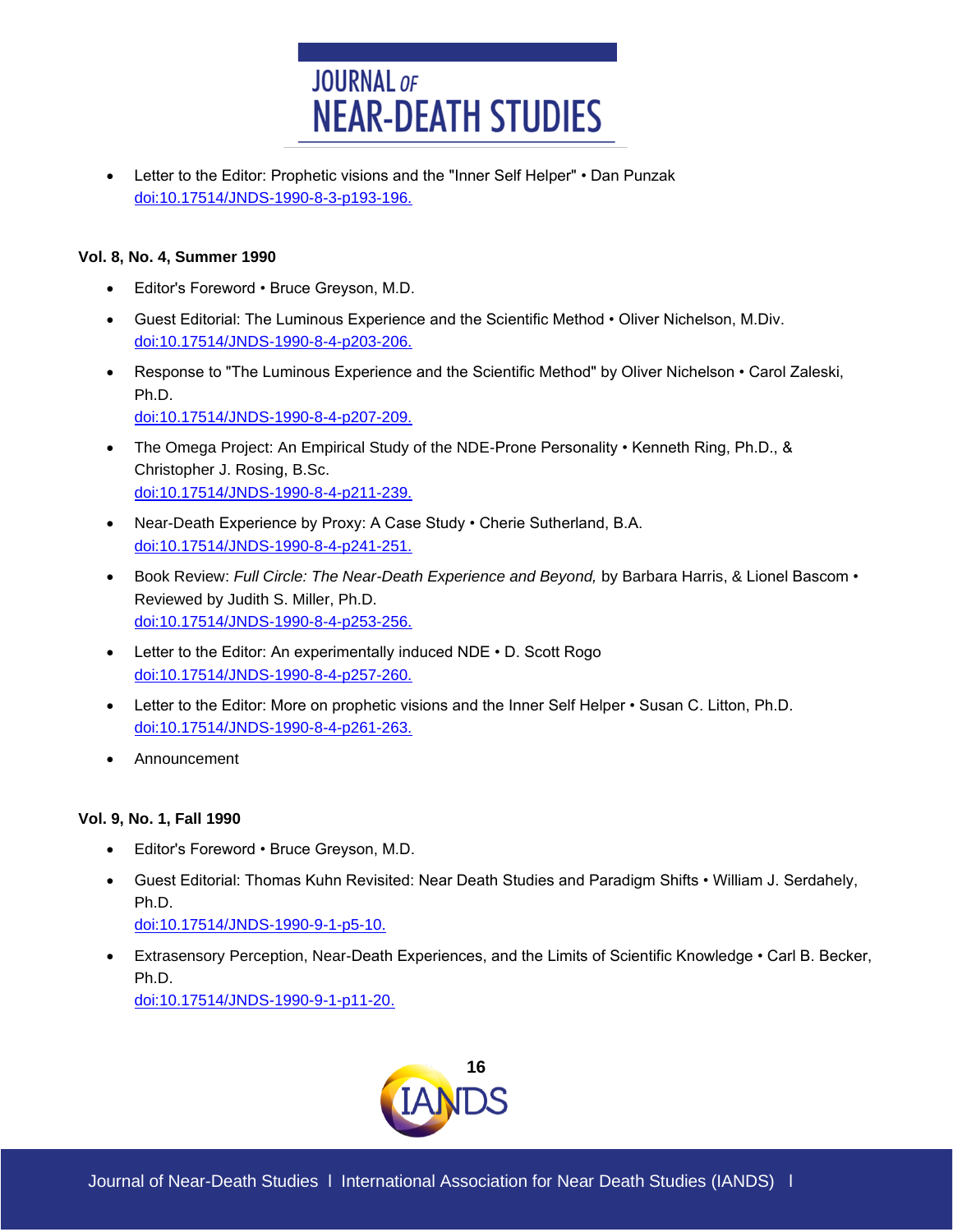

- Changes in Religious Beliefs, Attitudes, and Practices Following Near-Death Experiences: An Australian Study • Cherie Sutherland, B.A. [doi:10.17514/JNDS-1990-9-1-p21-31.](http://digital.library.unt.edu/ark:/67531/metadc799043/)
- Pediatric Near-Death Experiences William J. Serdahely, Ph.D. [doi:10.17514/JNDS-1990-9-1-p33-39.](http://digital.library.unt.edu/ark:/67531/metadc799214/)
- Near-Death Experiences and the Measurement of Blood Gases Michael D. Gliksman, M.P.H., & Allan Kellehear, Ph.D. [doi:10.17514/JNDS-1990-9-1-p41-43.](http://digital.library.unt.edu/ark:/67531/metadc799222/)
- Near-Death Verdicality Research in the Hospital Setting: Problems and Promise Janice Miner Holden, Ed.D., & Leroy Joesten. [doi:10.17514/JNDS-1990-9-1-p45-54.](http://digital.library.unt.edu/ark:/67531/metadc799168/)
- Book Review: *Other Lives, Other Selves: A Jungian Psychotherapist Discovers Past Lives,* by Roger J. Woolger • Reviewed by Ian Stevenson, M.D. [doi:10.17514/JNDS-1990-9-1-p55-57.](http://digital.library.unt.edu/ark:/67531/metadc799234/)
- Book Review: *Other Lives, Other Selves: A Jungian Psychotherapist Discovers Past Lives,* by Roger J. Woolger • Reviewed by Arthur Hastings, Ph.D. [doi:10.17514/JNDS-1990-9-1-p59-64.](http://digital.library.unt.edu/ark:/67531/metadc799337/)
- Letter to the Editor: Love and God in the near-death experience Leslee Morabito [doi:10.17514/JNDS-1990-9-1-p65-66.](http://digital.library.unt.edu/ark:/67531/metadc798976/)

#### **Vol. 9, No. 2, Winter 1990**

- Editor's Foreword Bruce Greyson, M.D.
- Guest Editorial: The Near-Death Experience: Private or Public? Leon Rhodes [doi:10.17514/JNDS-1990-9-2-p71-75.](http://digital.library.unt.edu/ark:/67531/metadc798916/)
- Five Minutes After Death: A Study of Beliefs and Expectations Allan Kellehear, Ph.D., & Harvey Irwin, Ph.D.

[doi:10.17514/JNDS-1990-9-2-p77-90.](http://digital.library.unt.edu/ark:/67531/metadc799316/)

- The Near-Death Experience of a Nonverbal Person with Congenital Quadriplegia William J. Serdahely, Ph.D., & Barbara A. Walker, Ph.D. [doi:10.17514/JNDS-1990-9-2-p91-96.](http://digital.library.unt.edu/ark:/67531/metadc798964/)
- Near-Death Experiences: Perception Is Reality Nathan Schnaper, M.D., & Harriet L. Panitz, L.C.S.W. [doi:10.17514/JNDS-1990-9-2-p97-104.](http://digital.library.unt.edu/ark:/67531/metadc799248/)

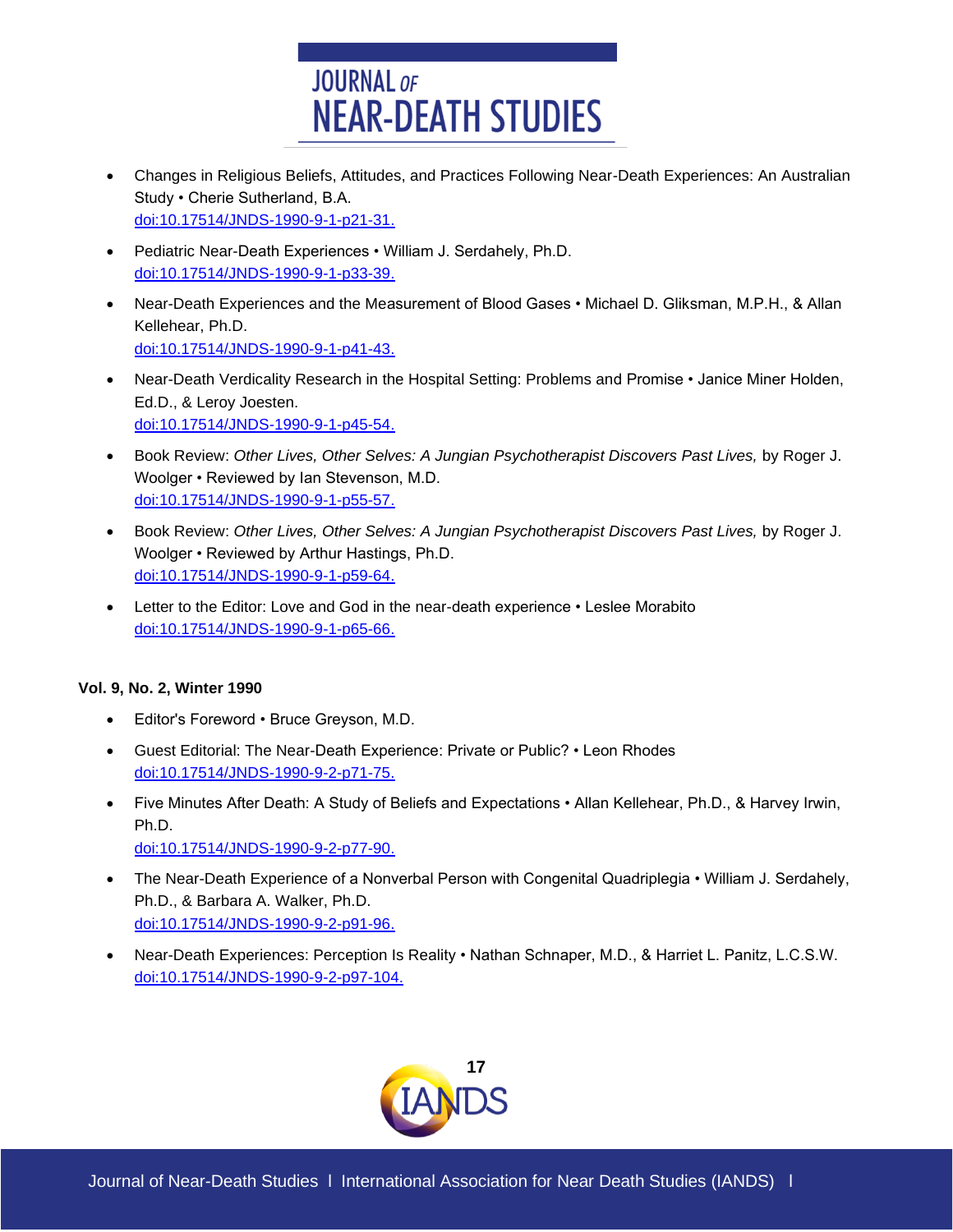

- Historical Perspectives on Near-Death Phenomena Barbara A. Walker, Ph.D., & William J. Serdahely, Ph.D. [doi:10.17514/JNDS-1990-9-2-p105-121.](http://digital.library.unt.edu/ark:/67531/metadc799044/)
- Book Review: *A Brief History of Time: From the Big Bang to Black Holes,* by Stephen W. Hawking Reviewed by William J. Serdahely, Ph.D. [doi:10.17514/JNDS-1990-9-2-p123-131.](https://digital.library.unt.edu/ark:/67531/metadc799269/)
- Letter to the Editor: A theory of death V. Krishnan [doi:10.17514/JNDS-1990-9-2-p133-134.](http://digital.library.unt.edu/ark:/67531/metadc799297/)
- Letter to the Editor: Roger Cook responds Roger B. Cook [doi:10.17514/JNDS-1990-9-2-p134-136.](https://digital.library.unt.edu/ark:/67531/metadc937974/)

# **Vol. 9, No. 3, Spring 1991**

- Editor's Foreword Bruce Greyson, M.D.
- The Impact of a Near-Death Experience on Family Relationships Mori Insinger [doi:10.17514/JNDS-1991-9-3-p141-181.](http://digital.library.unt.edu/ark:/67531/metadc799176/)
- Near-Death Experiences Precipitated by Suicide Attempt: Lack of Influence of Psychopathology, Religion, and Expectations • Bruce Greyson, M.D. [doi:10.17514/JNDS-1991-9-3-p183-188.](http://digital.library.unt.edu/ark:/67531/metadc799225/)
- Three Near-Death Experiences with Premonitions of What Could Have Been Barbara A. Walker, Ph.D., William J. Serdahely, Ph.D., & Lori J. Bechtel, Ph.D. [doi:10.17514/JNDS-1991-9-3-p189-196.](http://digital.library.unt.edu/ark:/67531/metadc799332/)
- Letter to the Editor: A neurobiological model for near-death experiences V. Krishnan [doi:10.17514/JNDS-1991-9-3-p197-198.](http://digital.library.unt.edu/ark:/67531/metadc799202/)
- Announcement

#### **Vol. 9, No. 4, Summer 1991**

- Editor's Foreword Bruce Greyson, M.D.
- Guest Editorial: The Examination of Labels -- A Beginning Robert P. Smith, Ph.D. [doi:10.17514/JNDS-1991-9-4-p205-209.](http://digital.library.unt.edu/ark:/67531/metadc799000/)
- Near-Death Experiences in Patients Undergoing Cardiopulmonary Resuscitation Susan Boykoff Schoenbeck, R.N., M.S.N., C.N.S., & Gerald D. Hocutt, M.B.A. [doi:10.17514/JNDS-1991-9-4-p211-218.](http://digital.library.unt.edu/ark:/67531/metadc799322/)

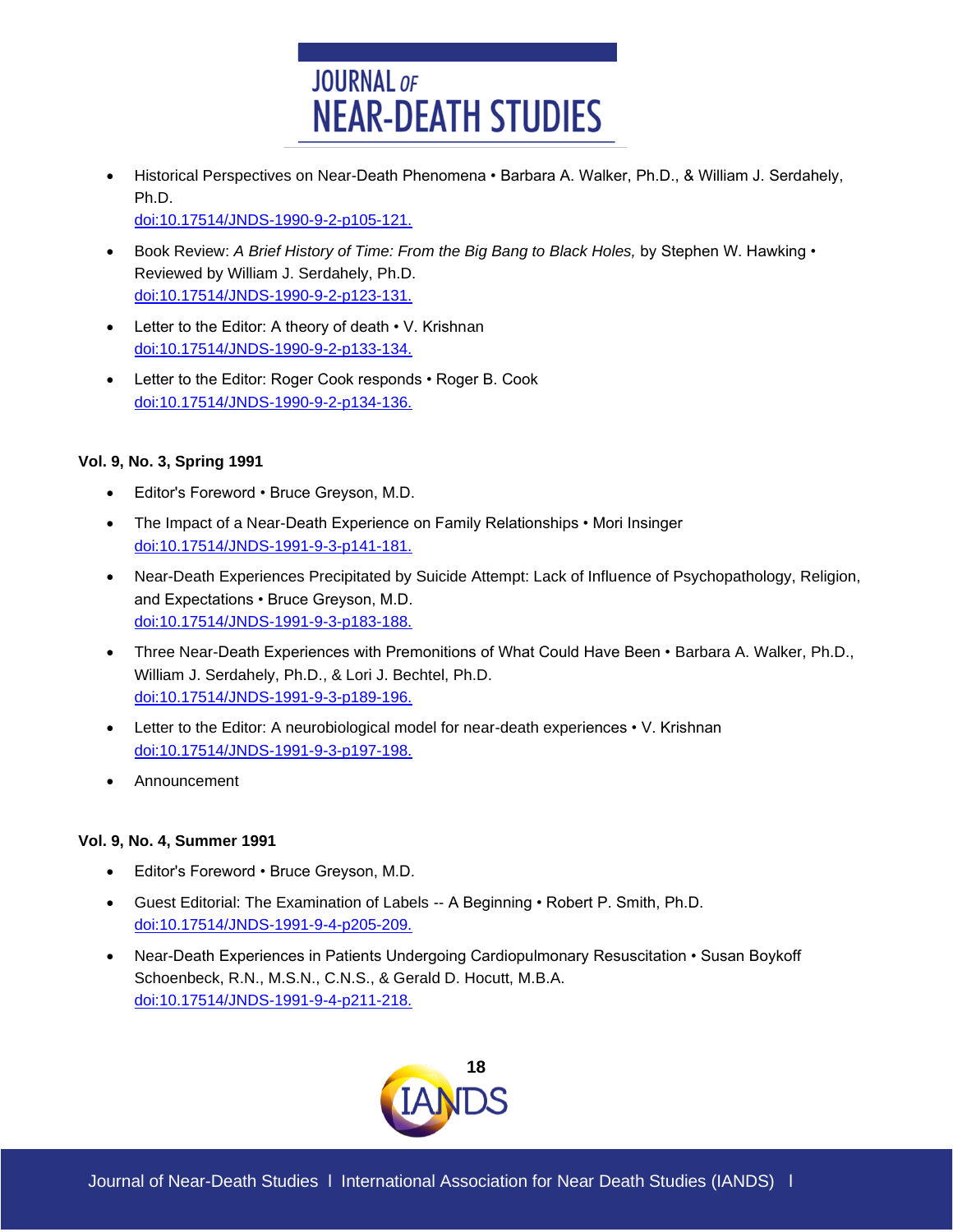

- A Comparison of Retrospective Accounts of Childhood Near-Death Experiences with Contemporary Pediatric Near-Death Experience Accounts • William J. Serdahely, Ph.D. [doi:10.17514/JNDS-1991-9-4-p219-224.](http://digital.library.unt.edu/ark:/67531/metadc798983/)
- Hospice Nurses' Knowledge and Attitudes Toward the Near-Death Experience Linda Barnett, R.N., C.C.R.N., M.S.N. [doi:10.17514/JNDS-1991-9-4-p225-232.](http://digital.library.unt.edu/ark:/67531/metadc799055/)
- God and the God-Image: An Extended Reflection Sally M. Leighton, M.S.W. [doi:10.17514/JNDS-1991-9-4-p233-246.](http://digital.library.unt.edu/ark:/67531/metadc798958/)
- Book Review: *Closer to the Light: Learning from Children's Near-Death Experiences,* by Melvin Morse, with Paul Perry • Reviewed by Stuart W. Twemlow, M.D. [doi:10.17514/JNDS-1991-9-4-p247-254.](http://digital.library.unt.edu/ark:/67531/metadc799073/)
- Letter to the Editor: Were some shamans near-death experiencers first? William J. Serdahely, Ph.D. [doi:10.17514/JNDS-1991-9-4-p255-257.](http://digital.library.unt.edu/ark:/67531/metadc798890/)
- Letter to the Editor: Bringing the NDE home Oliver Nichelson [doi:10.17514/JNDS-1991-9-4-p257-259.](https://digital.library.unt.edu/ark:/67531/metadc938036/)
- Letter to the Editor: Concerns about Ring and Rosing's Omega Project Ken R. Vincent, Ed.D. [doi:10.17514/JNDS-1991-9-4-p259-261.](https://digital.library.unt.edu/ark:/67531/metadc937994/)
- Letter to the Editor: Kenneth Ring responds Kenneth Ring, Ph.D. [doi:10.17514/JNDS-1991-9-4-p261-264.](https://digital.library.unt.edu/ark:/67531/metadc938000/)

#### **Vol. 10, No. 1, Fall 1991**

- Editor's Foreword Bruce Greyson, M.D.
- Guest Editorial: Is Ten Years a Life Review? Nancy Evans Bush, M.A. [doi:10.17514/JNDS-1991-10-1-p5-9.](http://digital.library.unt.edu/ark:/67531/metadc798878/)
- Amazing Grace: The Near-Death Experience as a Compensatory Gift Kenneth Ring, Ph.D. [doi:10.17514/JNDS-1991-10-1-p11-39.](http://digital.library.unt.edu/ark:/67531/metadc798950/)
- Do `Near-Death Experiences' Occur Only Near-Death?—Revisited Glen O. Gabbard, M.D., & Stuart W. Twemlow, M.D. [doi:10.17514/JNDS-1991-10-1-p41-47.](http://digital.library.unt.edu/ark:/67531/metadc799256/)
- The Myth of the Near-Death Journey Michael Grosso, Ph.D. [doi:10.17514/JNDS-1991-10-1-p49-60.](http://digital.library.unt.edu/ark:/67531/metadc799318/)
- The Popular Appeal of the Near-Death Experience Robert Basil, M.A. [doi:10.17514/JNDS-1991-10-1-p61-68.](http://digital.library.unt.edu/ark:/67531/metadc799313/)

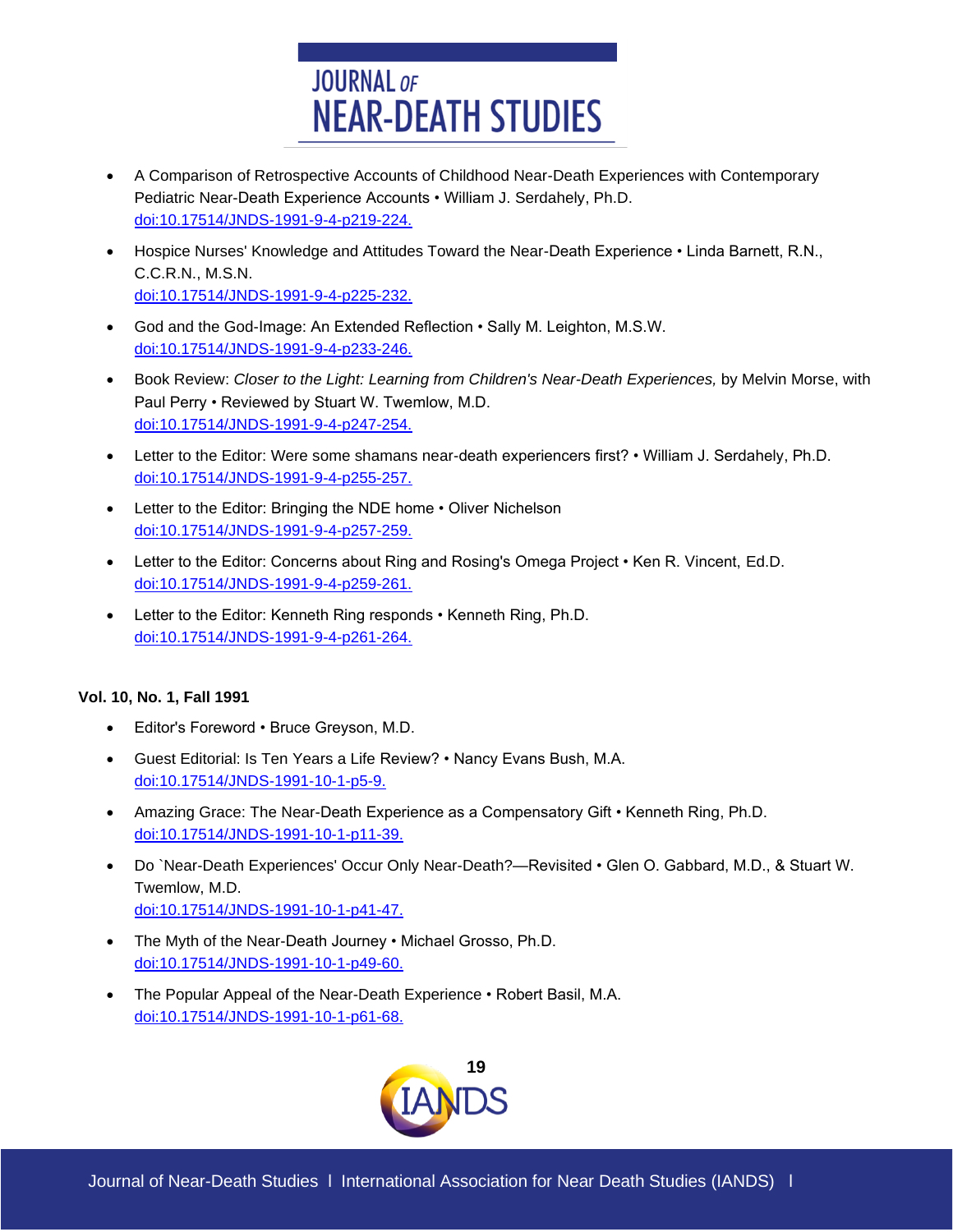

- Letter to the Editor: Premonitions of what could have been Kenneth Ring, Ph.D. [doi:10.17514/JNDS-1991-10-1-p69-71.](http://digital.library.unt.edu/ark:/67531/metadc798917/)
- Announcement

#### **Vol. 10, No. 2, Winter 1991**

- Editor's Foreword Bruce Greyson, M.D.
- Near-Death Experiences and the Pursuit of the Ideal Society Allan Kellehear, Ph.D. [doi:10.17514/JNDS-1991-10-2-p79-95.](http://digital.library.unt.edu/ark:/67531/metadc799204/)
- Over My Dead Body There Is an Ideal Utopia: Comments on Kellehear's Paper Carl B. Becker, Ph.D. [doi:10.17514/JNDS-1991-10-2-p97-106.](http://digital.library.unt.edu/ark:/67531/metadc799276/)
- `Being One with God Is Something That Can Be Done Without Rules': Commentary on Allan Kellehear's "Near-Death Experiences and the Pursuit of the Ideal Society" • Patricia S. Weibusy, Ph.D. [doi:10.17514/JNDS-1991-10-2-p107-111.](http://digital.library.unt.edu/ark:/67531/metadc799260/)
- Commentary on Allan Kellehear's "Near-Death Experiences and the Pursuit of the Ideal Society" Antonia Mills, Ph.D. [doi:10.17514/JNDS-1991-10-2-p113-122.](http://digital.library.unt.edu/ark:/67531/metadc799231/)
- A Critique of Kellehear's Transcendent Society Howard A. Mickel, Ph.D. [doi:10.17514/JNDS-1991-10-2-p123-130.](http://digital.library.unt.edu/ark:/67531/metadc799342/)
- Near-Death Utopiea: Now or Later? Cathy Charmaz, Ph.D. [doi:10.17514/JNDS-1991-10-2-p131-134.](http://digital.library.unt.edu/ark:/67531/metadc798903/)
- Glimpses of Utopia Near Death? A Rejoinder Allan Kellehear, Ph.D. [doi:10.17514/JNDS-1991-10-2-p135-141.](http://digital.library.unt.edu/ark:/67531/metadc798979/)
- Announcement

#### **Vol. 10, No. 3, Spring 1992**

- Editor's Foreword Bruce Greyson, M.D.
- Guest Editorial: [Is There a Hell? Surprising Observations About the Near-Death Experience](http://www.cinemind.com/atwater/hell.html) P. M. H. Atwater [doi:10.17514/JNDS-1992-10-3-p149-160.](http://digital.library.unt.edu/ark:/67531/metadc799241/)
- Assessment of Clergy Knowledge and Attitudes Toward Near-Death Experiences Lori J. Bechtel, Ph.D., Alex Chen, Ph.D., Richard A. Pierce, Ph.D., & Barbara A. Walker, Ph.D. [doi:10.17514/JNDS-1992-10-3-p161-170.](http://digital.library.unt.edu/ark:/67531/metadc799179/)

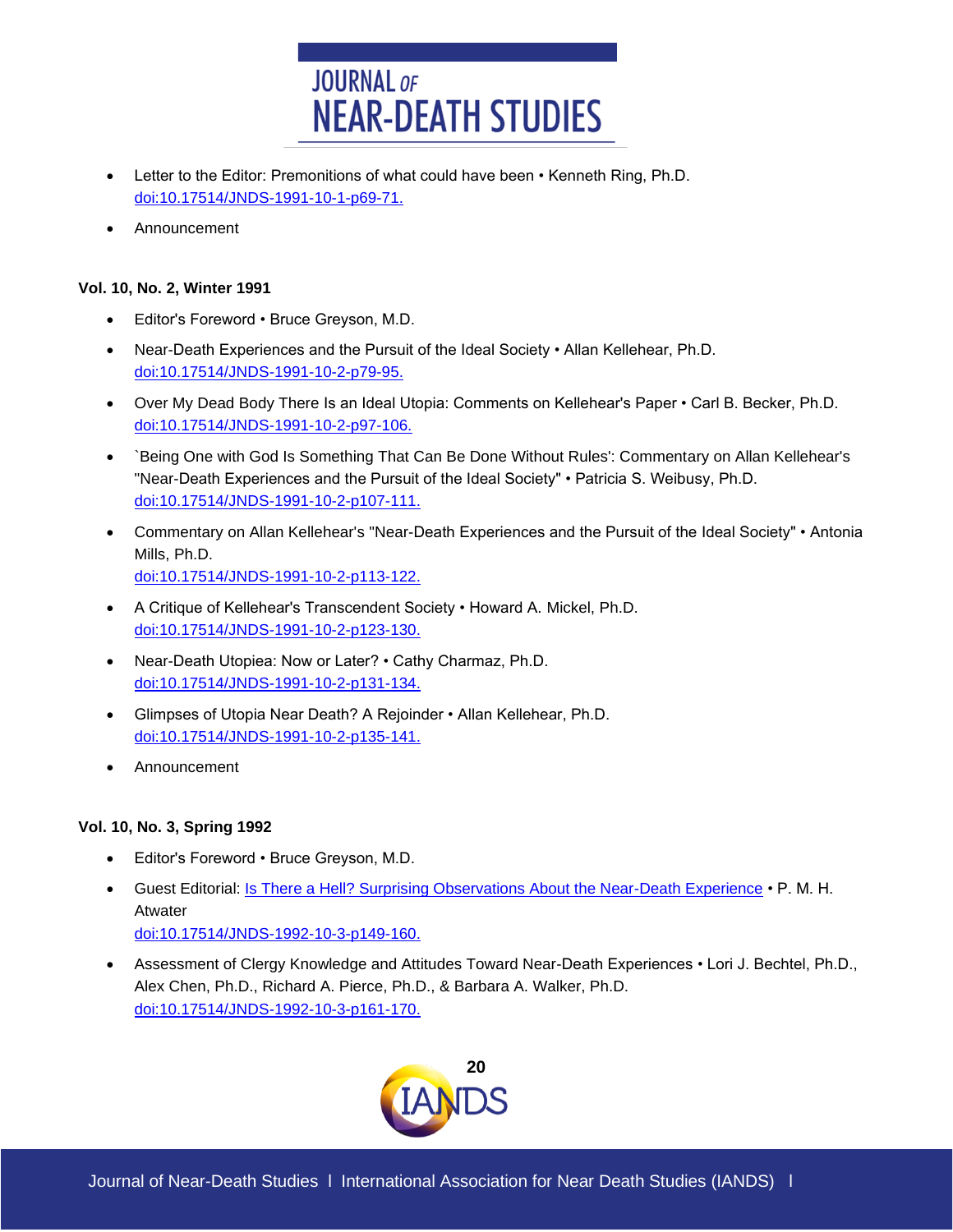

- Loving Help from the Other Side: A Mosaic of Some Near-Death, and Near-Death-Like, Experiences William J. Serdahely, Ph.D. [doi:10.17514/JNDS-1992-10-3-p171-182.](http://digital.library.unt.edu/ark:/67531/metadc799215/)
- Letter to the Editor: Near-death experiences and the pursuit of the ideal society John W. White [doi:10.17514/JNDS-1992-10-3-p183-185.](http://digital.library.unt.edu/ark:/67531/metadc799027/)
- Letter to the Editor: Near-death experiences and the pursuit of the ideal society Margaret Bruchez [doi:10.17514/JNDS-1992-10-3-p185-187.](https://digital.library.unt.edu/ark:/67531/metadc938064/)
- Letter to the Editor: Near-death experiences and the pursuit of the ideal society Carol Zaleski, Ph.D. [doi:10.17514/JNDS-1992-10-3-p187-188.](https://digital.library.unt.edu/ark:/67531/metadc938011/)

#### **Vol. 10, No. 4, Summer 1992**

- Editor's Foreword Bruce Greyson, M.D.
- Guest Editorial: The Resurrection as Near-Death Experience Roger B. Cook, M.A. [doi:10.17514/JNDS-1992-10-4-p193-204.](http://digital.library.unt.edu/ark:/67531/metadc799303/)
- Motifs of Passage into Worlds Imaginary and Fantastic F. Gordon Green [doi:10.17514/JNDS-1992-10-4-p205-231.](http://digital.library.unt.edu/ark:/67531/metadc799046/)
- The Phantom Leaf Effect and its Implications for Near-Death and Out-of-Body Experiences James C. Pace, R.N., D.S.N., M.Div., & Deborah L. Drumm, R.N. [doi:10.17514/JNDS-1992-10-4-p233-240.](http://digital.library.unt.edu/ark:/67531/metadc799133/)
- Book Review: *Whole in One: The Near-Death Experience and the Ethic of Interconnectedness,* by David Lorimer • Reviewed by Kenneth Ring, Ph.D. [doi:10.17514/JNDS-1992-10-4-p241-245.](http://digital.library.unt.edu/ark:/67531/metadc799172/)
- Book Review: *What Survives? Contemporary Exploration of Life After Death*, by Gary Doore (Ed.) Reviewed by Joel Funk, Ph.D. [doi:10.17514/JNDS-1992-10-4-p247-253.](http://digital.library.unt.edu/ark:/67531/metadc799066/)

#### **Vol. 11, No. 1, Fall 1992**

- Editor's Foreword Bruce Greyson, M.D.
- On the Mind/Body Problem: The Theory of Essence J. Kenneth Arnette, Ph.D. [doi:10.17514/JNDS-1992-11-1-p5-18.](http://digital.library.unt.edu/ark:/67531/metadc798993/)
- Similarities Between Near-Death Experiences and Multiple Personality Disorder William J. Serdahely, Ph.D.

[doi:10.17514/JNDS-1992-11-1-p19-38.](http://digital.library.unt.edu/ark:/67531/metadc799089/)

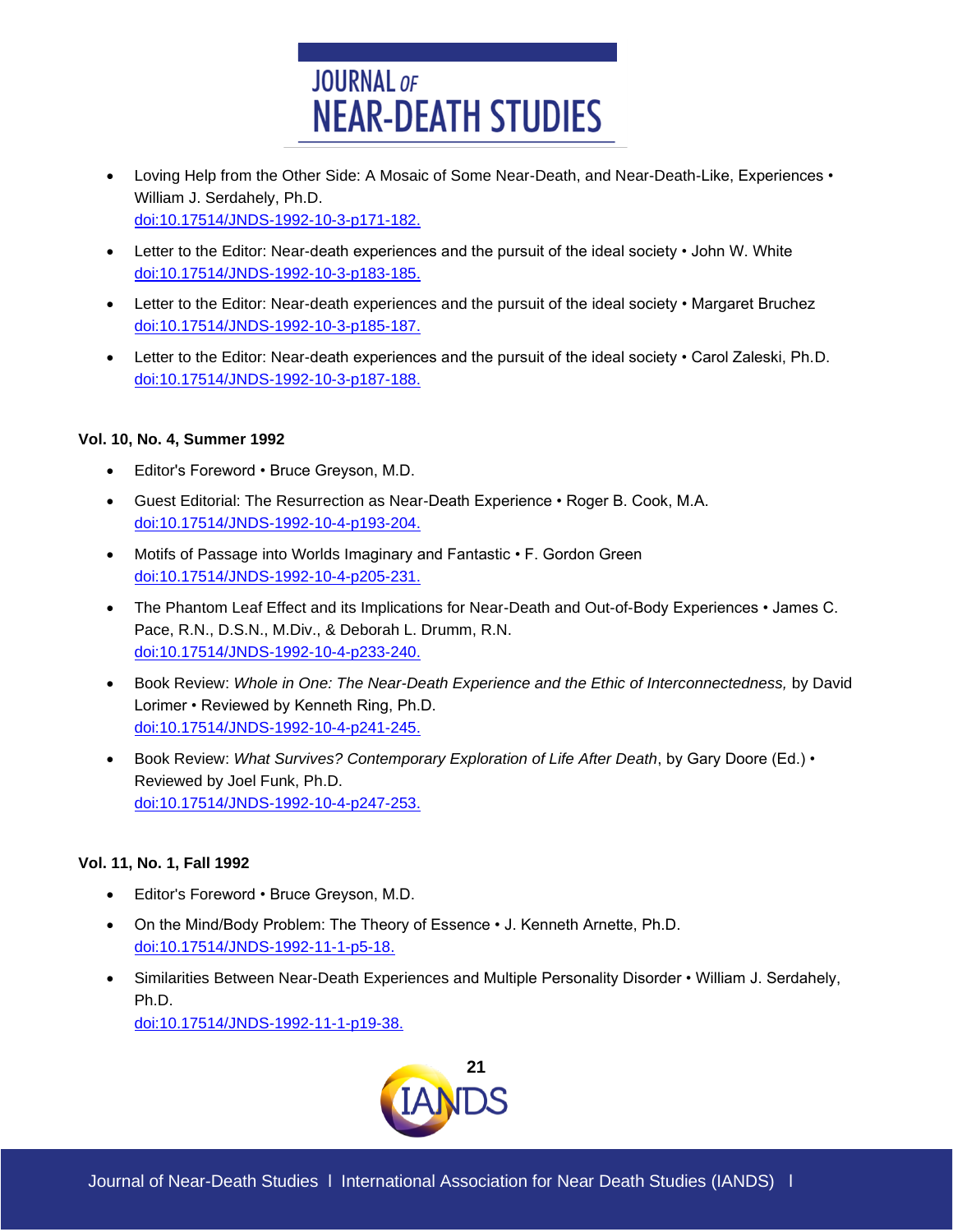

- Near-Death Experiences Among Survivors of the 1976 Tangshan Earthquake Feng Zhi-ying & Liu Jianxun [doi:10.17514/JNDS-1992-11-1-p39-48.](http://digital.library.unt.edu/ark:/67531/metadc799015/)
- Angels in Near-Death Experiences Craig R. Lundahl, Ph.D. [doi:10.17514/JNDS-1992-11-1-p49-56.](http://digital.library.unt.edu/ark:/67531/metadc798908/)
- Book Review: *Many Lives, Many Masters,* by Brian L. Weiss Reviewed by Janice Miner Holden, Ed.D. [doi:10.17514/JNDS-1992-11-1-p57-61.](http://digital.library.unt.edu/ark:/67531/metadc799082/)
- Letter to the Editor: NDEs and the pursuit of the ideal society Leon Rhodes [doi:10.17514/JNDS-1992-11-1-p63-64.](http://digital.library.unt.edu/ark:/67531/metadc799349/)
- Letter to the Editor: Kenneth Ring's swan song Vincent Luciani [doi:10.17514/JNDS-1992-11-1-p64-67.](https://digital.library.unt.edu/ark:/67531/metadc938025/)
- Letter to the Editor: Near-death accounts as therapy . Deborah L. Drumm [doi:10.17514/JNDS-1992-11-1-p67-70.](https://digital.library.unt.edu/ark:/67531/metadc938042/)

#### **Vol. 11, No. 2, Winter 1992**

- Editor's Foreword Bruce Greyson, M.D.
- Guest Editorial: Avoiding the Columbus Confusion: An Ockhamish View of Near-Death Research John Wren-Lewis [doi:10.17514/JNDS-1992-11-2-p75-81.](http://digital.library.unt.edu/ark:/67531/metadc799030/)
- Family Reunions: Visionary Encounters with the Departed in a Modern-Day Psychomanteum Raymond A. Moody, Jr., Ph.D., M.D. [doi:10.17514/JNDS-1992-11-2-p83-121.](http://digital.library.unt.edu/ark:/67531/metadc799174/)
- Near-Death Visions of Unborn Children: Indications of a Pre-Earth Life Craig R. Lundahl, Ph.D. [doi:10.17514/JNDS-1992-11-2-p123-128.](http://digital.library.unt.edu/ark:/67531/metadc798997/)
- Letter to the Editor: Assessment of clergy knowledge and attitudes Michael Perry [doi:10.17514/JNDS-1992-11-2-p129.](http://digital.library.unt.edu/ark:/67531/metadc799257/)
- Announcement

#### **Vol. 11, No. 3, Spring 1993**

- Editor's Foreword Bruce Greyson, M.D.
- Guest Editorial: Life After Life-After-Life Vincent Luciani [doi:10.17514/JNDS-1993-11-3-p137-148.](http://digital.library.unt.edu/ark:/67531/metadc799048/)

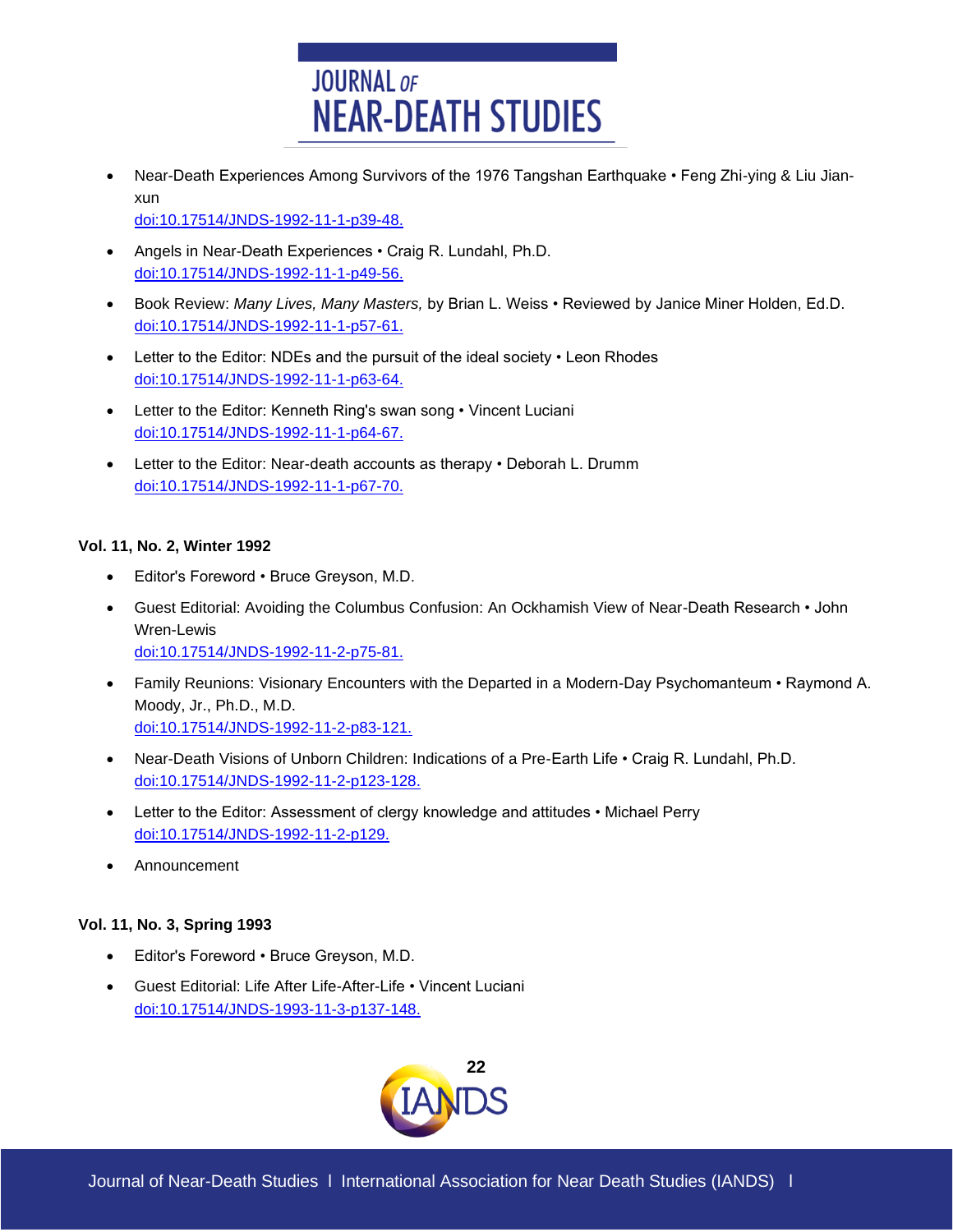

- Extrasomatic Emotions Emilio Tiberi [doi:10.17514/JNDS-1993-11-3-p149-170.](http://digital.library.unt.edu/ark:/67531/metadc799272/)
- Otherworld Personal Future Revelations in Near-Death Experiences Craig R. Lundahl, Ph.D. [doi:10.17514/JNDS-1993-11-3-p171-179.](http://digital.library.unt.edu/ark:/67531/metadc799051/)
- Book Review: *Life After Death,* by Tom Harpur Reviewed by W. Stephen Sabom, S.T.D. [doi:10.17514/JNDS-1993-11-3-p181-185.](http://digital.library.unt.edu/ark:/67531/metadc799045/)
- Book Review: *The Near-Death Experience,* by Calvert Roszell Reviewed by Peter Michael Cook [doi:10.17514/JNDS-1993-11-3-p187-188.](http://digital.library.unt.edu/ark:/67531/metadc798978/)
- Letter to the Editor: Near-death accounts as therapy: Part 2 Deborah L. Drumm, R.N. [doi:10.17514/JNDS-1993-11-3-p189-191.](http://digital.library.unt.edu/ark:/67531/metadc799223/)
- Announcement

# **Vol. 11, No. 4, Summer 1993**

- Editor's Foreword Bruce Greyson, M.D.
- Guest Editorial: Moses' `Revelation' on Mount Horeb as a Near-Death Experience Dov Steinmetz, M.D. [doi:10.17514/JNDS-1993-11-4-p199-203.](http://digital.library.unt.edu/ark:/67531/metadc798907/)
- Near-Death Experiences in India: They Have Tunnels Too Susan J. Blackmore, Ph.D. [doi:10.17514/JNDS-1993-11-4-p205-217.](http://digital.library.unt.edu/ark:/67531/metadc799366/)
- A Near-Death Experience Among the Mapuche People Juan S. Gómez-Jeria, Lic.Q. [doi:10.17514/JNDS-1993-11-4-p219-222.](http://digital.library.unt.edu/ark:/67531/metadc798972/)
- Further Evidence For Veridical Perception During Near-Death Experiences Kenneth Ring, Ph.D., & Madelaine Lawrence, R.N., Ph.D. [doi:10.17514/JNDS-1993-11-4-p223-229.](http://digital.library.unt.edu/ark:/67531/metadc799169/)
- Social Positions in the City of Light Craig R. Lundahl, Ph.D., & Harold A. Widdison, Ph.D. [doi:10.17514/JNDS-1993-11-4-p231-238.](http://digital.library.unt.edu/ark:/67531/metadc799252/)
- The Physical Environment in the City of Light Harold A. Widdison, Ph.D., & Craig R. Lundahl, Ph.D. [doi:10.17514/JNDS-1993-11-4-p239-246.](http://digital.library.unt.edu/ark:/67531/metadc799365/)
- Book Review: *The Omega Project: Near-Death Experiences, UFO Encounters, and Mind at Large,* by Kenneth Ring • Reviewed by John B. Alexander, Ph.D. [doi:10.17514/JNDS-1993-11-4-p247-250.](http://digital.library.unt.edu/ark:/67531/metadc799361/)
- Book Review: *Gods Within: A Critical Guide to the New Age,* by Michael Perry Reviewed by Michael T. Schaefer, M.F.C.C. [doi:10.17514/JNDS-1993-11-4-p251-253.](http://digital.library.unt.edu/ark:/67531/metadc799146/)

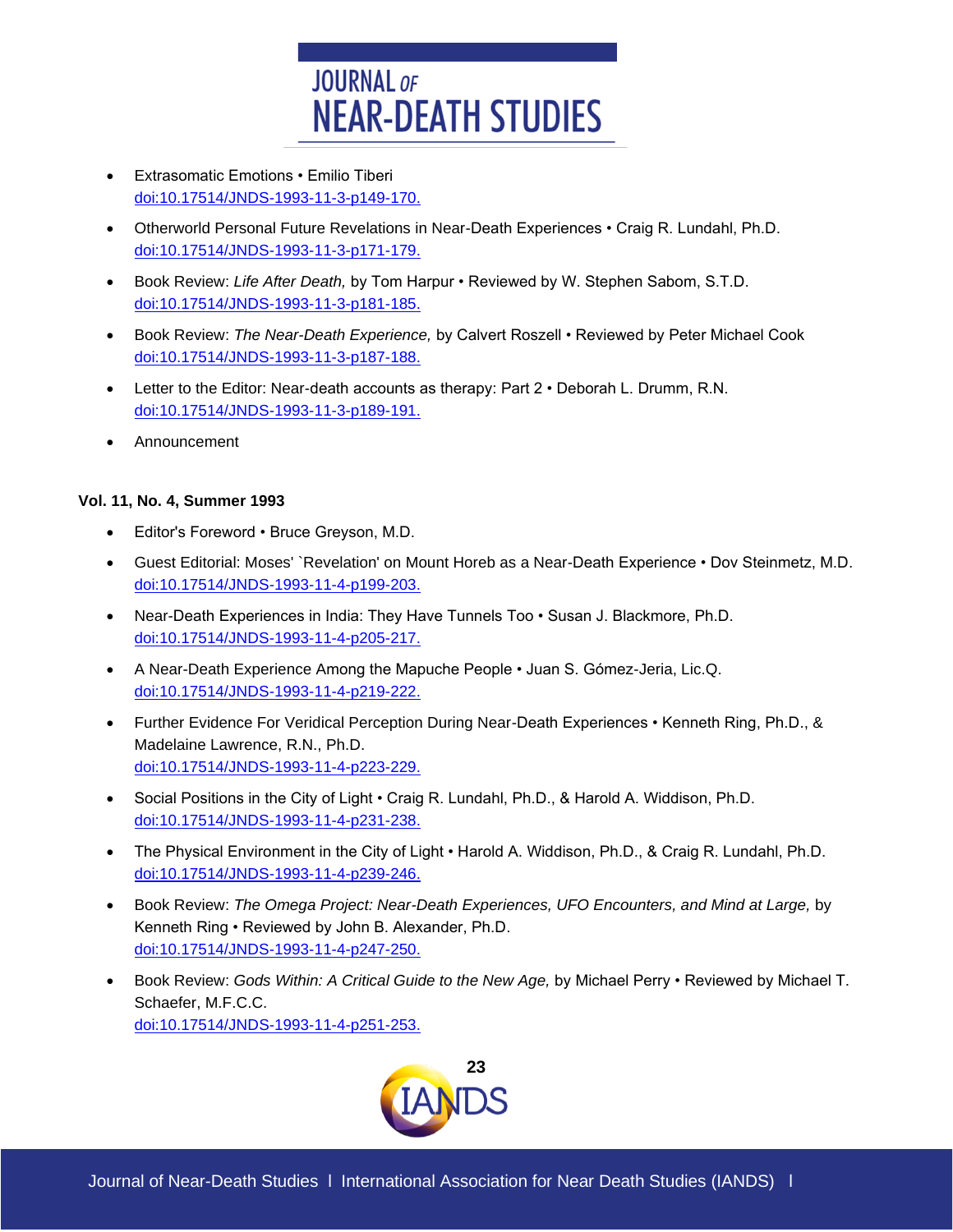

- Letter to the Editor: Optical imaging and near-death experiences William J. Serdahely, Ph.D. [doi:10.17514/JNDS-1993-11-4-p255-256.](http://digital.library.unt.edu/ark:/67531/metadc799007/)
- Letter to the Editor: The physical basis of out-of-body vision V. Krishnan [doi:10.17514/JNDS-1993-11-4-p257-260.](https://digital.library.unt.edu/ark:/67531/metadc938026/)
- Announcement

#### **Vol. 12, No. 1, Fall 1993**

- Editor's Foreword Bruce Greyson, M.D.
- Guest Editorial: Lessons From Near-Death Experiences for Humanity Craig R. Lundahl, Ph.D. [doi:10.17514/JNDS-1993-12-1-p5-16.](http://digital.library.unt.edu/ark:/67531/metadc799295/)
- Reincarnation Beliefs Among Near-Death Experiencers Amber D. Wells [doi:10.17514/JNDS-1993-12-1-p17-34.](http://digital.library.unt.edu/ark:/67531/metadc798906/)
- Death and Renewal in *The Velveteen Rabbit:* A Sociological Reading Allan Kellehear, Ph.D. [doi:10.17514/JNDS-1993-12-1-p35-51.](http://digital.library.unt.edu/ark:/67531/metadc799238/)
- Book Review: *Transformed by the Light: The Powerful Effect of Near-Death Experiences on People's Lives,*  by Melvin Morse, M.D., with Paul Perry • Reviewed by Robert Kastenbaum, Ph.D. [doi:10.17514/JNDS-1993-12-1-p53-57.](http://digital.library.unt.edu/ark:/67531/metadc798998/)
- Book Review: *Transformed by the Light: Life After Near-Death Experiences,* by Cherie Sutherland Reviewed by John Wren-Lewis [doi:10.17514/JNDS-1993-12-1-p59-65.](http://digital.library.unt.edu/ark:/67531/metadc799209/)
- Letter to the Editor: A new life for near-death studies Vincent Luciani [doi:10.17514/JNDS-1993-12-1-p67-68.](http://digital.library.unt.edu/ark:/67531/metadc798909/)
- Announcement

#### **Vol. 12, No. 2, Winter 1993**

- Editor's Foreword Bruce Greyson, M.D.
- Guest Editorial: A New Book of the Dead: Reflections on the Near-Death Experience and the Tibetan Buddhist Tradition Regarding the Nature of Death • Kenneth Ring, Ph.D. [doi:10.17514/JNDS-1993-12-2-p75-84.](http://digital.library.unt.edu/ark:/67531/metadc798999/)
- Near-Death Experiences and Dissociation: Two Cases William J. Serdahely, Ph.D. [doi:10.17514/JNDS-1993-12-2-p85-94.](http://digital.library.unt.edu/ark:/67531/metadc798929/)

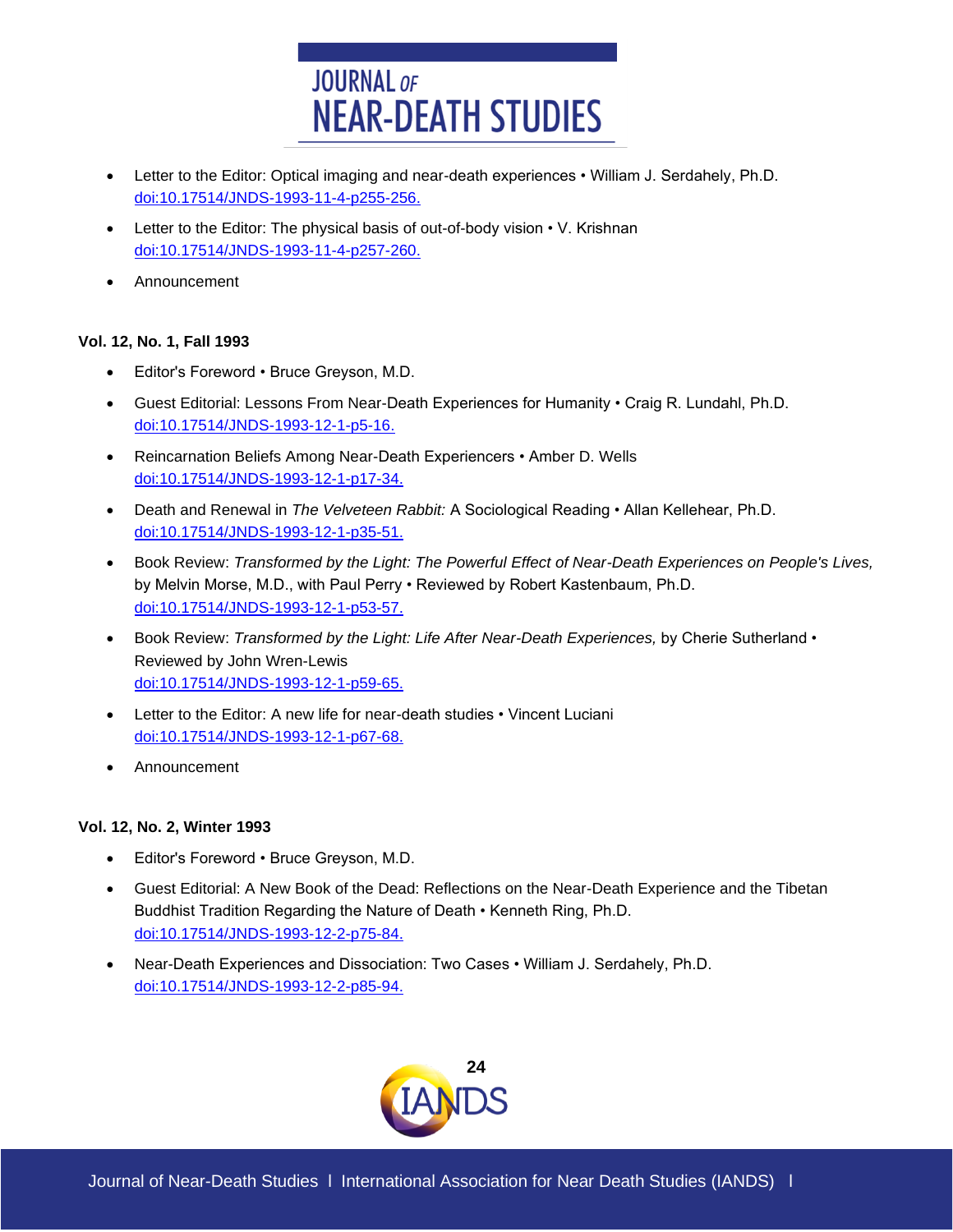

- The Near-Death Experience as a Dissociative Phenomenon: An Empirical Assessment Harvey J. Irwin, Ph.D. [doi:10.17514/JNDS-1993-12-2-p95-103.](http://digital.library.unt.edu/ark:/67531/metadc799308/)
- The Near-Death Experience: A Theoretical Summarization Craig R. Lundahl, Ph.D. [doi:10.17514/JNDS-1993-12-2-p105-118.](http://digital.library.unt.edu/ark:/67531/metadc799141/)
- Book Review: *Final Gifts: Understanding the Special Awareness, Needs, and Communications of the Dying,* by Maggie Callanan & Patricia Kelley • Reviewed by Joy Risser, Ph.D. [doi:10.17514/JNDS-1993-12-2-p119-121.](http://digital.library.unt.edu/ark:/67531/metadc799197/)
- Letter to the Editor: Review of Transformed by the light and the progress of research Melvin L. Morse, M.D. [doi:10.17514/JNDS-1993-12-2-p123-127.](http://digital.library.unt.edu/ark:/67531/metadc798951/)

#### **Vol. 12, No. 3, Spring 1994**

- Editor's Foreword Bruce Greyson, M.D.
- Guest Editorial: Near-Death Experiences: A Speculative Neural Model Lawrence C. Wile, M.D. [doi:10.17514/JNDS-1994-12-3-p133-142.](http://digital.library.unt.edu/ark:/67531/metadc799314/)
- Near-Death Experiences and Kundalini Awakening: Exploring the Link Yvonne Kason, M.D., C.C.F.P., M.Ed., F.C.F.P. [doi:10.17514/JNDS-1994-12-3-p143-157.](http://digital.library.unt.edu/ark:/67531/metadc798977/)
- Kundalini and the Near-Death Experience Gene Kieffer [doi:10.17514/JNDS-1994-12-3-p159-176.](http://digital.library.unt.edu/ark:/67531/metadc799329/)
- Near-Death and Transcendental Experiences: Neurophysiological Correlates of Mystical Traditions Jean-Pierre Jourdan, M.D. [doi:10.17514/JNDS-1994-12-3-p177-200.](http://digital.library.unt.edu/ark:/67531/metadc799081/)

#### **Vol. 12, No. 4, Summer 1994**

- Editor's Foreword Bruce Greyson, M.D.
- Misidentified Flying Objects? An Integrated Psychodynamic Perspective on Near-Death Experiences and UFO Abductions • Stuart W. Twemlow, M.D. [doi:10.17514/JNDS-1994-12-4-p205-223.](http://digital.library.unt.edu/ark:/67531/metadc799132/)
- Comments on Stuart Twemlow's "Misidentified Flying Objects? An Integrated Psychodynamic Perspective on Near-Death Experiences and UFO Abductions" • Keith Basterfield [doi:10.17514/JNDS-1994-12-4-p225-227.](http://digital.library.unt.edu/ark:/67531/metadc799126/)

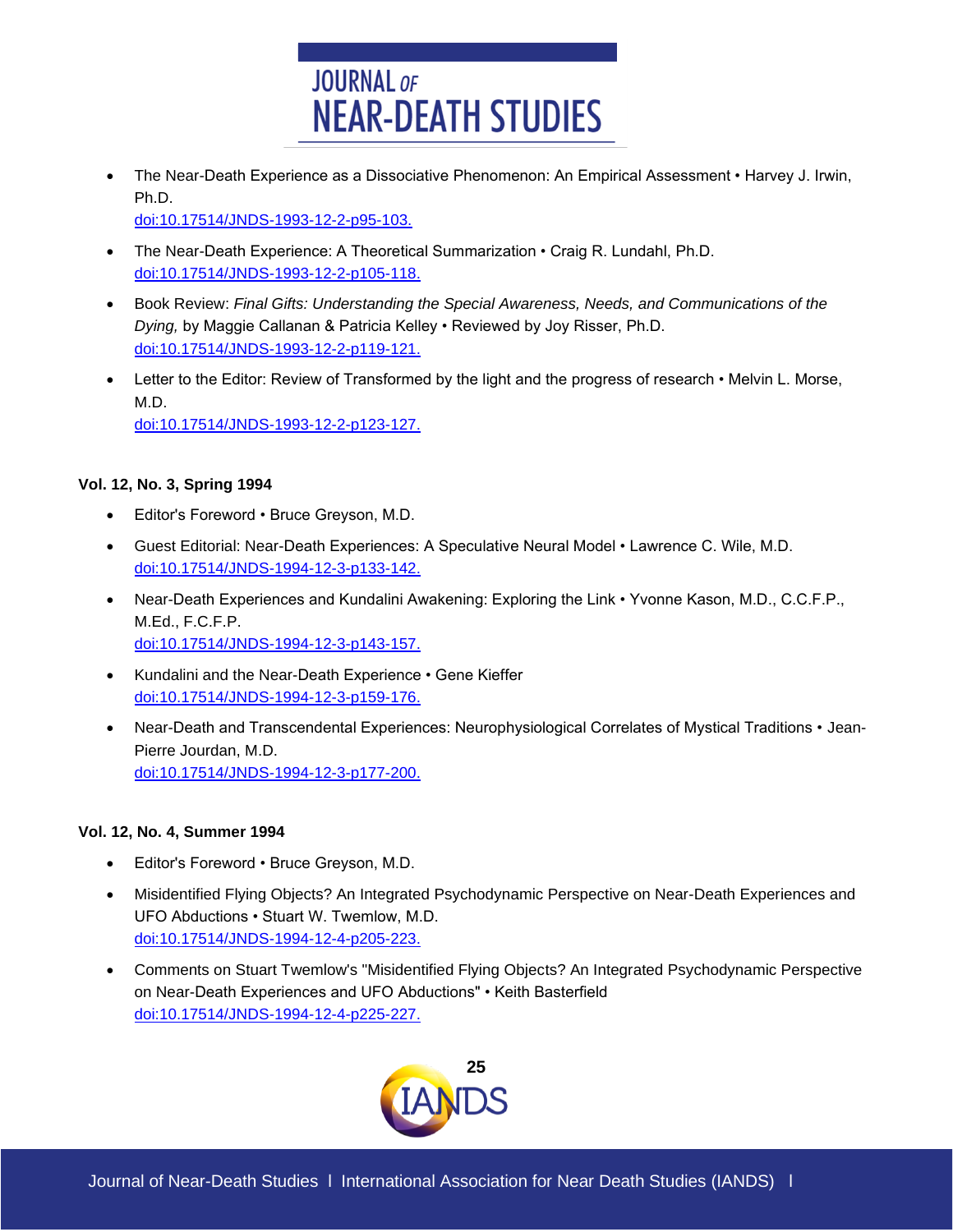

- Comments on Twemlow's Article David Gotlib, M.D. [doi:10.17514/JNDS-1994-12-4-p229-233.](http://digital.library.unt.edu/ark:/67531/metadc799321/)
- Misidentified Flying Objects? A Critique Fowler C. Jones, Ed.D. [doi:10.17514/JNDS-1994-12-4-p235-243.](http://digital.library.unt.edu/ark:/67531/metadc799290/)
- Response to Twemlow Paper Alvin H. Lawson, Ph.D. [doi:10.17514/JNDS-1994-12-4-p245-265.](http://digital.library.unt.edu/ark:/67531/metadc798896/)
- Commentary on Stuart W. Twemlow's "Misidentified Flying Objects?" Kenneth Ring, Ph.D. [doi:10.17514/JNDS-1994-12-4-p267-272.](http://digital.library.unt.edu/ark:/67531/metadc799052/)
- Response to Commentaries on "Misidentified Flying Objects?" Stuart W. Twemlow, M.D [doi:10.17514/JNDS-1994-12-4-p273-284.](http://digital.library.unt.edu/ark:/67531/metadc798913/)

# **Vol. 13, No. 1, Fall 1994**

- Editor's Foreword Bruce Greyson, M.D.
- Solving the Riddle of Frightening Near-Death Experiences: Some Testable Hypotheses and a Perspective Based on *A Course in Miracles* • Kenneth Ring, Ph.D. [doi:10.17514/JNDS-1994-13-1-p5-23.](http://digital.library.unt.edu/ark:/67531/metadc798961/)
- A Perinatal Interpretation of Frightening Near-Death Experiences: A Dialogue with Kenneth Ring Christopher M. Bache, Ph.D. [doi:10.17514/JNDS-1994-13-1-p25-45.](http://digital.library.unt.edu/ark:/67531/metadc799267/)
- The Paradox of Jonah: Response to "Solving the Riddle of Frightening Near-Death Experiences" Nancy Evans Bush, M.A. [doi:10.17514/JNDS-1994-13-1-p47-54.](http://digital.library.unt.edu/ark:/67531/metadc799068/)
- Frightening Near-Death Experiences Revisited: A Commentary on "Responses to My Paper" by Christopher Bache and Nancy Evans Bush • Kenneth Ring, Ph.D. [doi:10.17514/JNDS-1994-13-1-p55-64.](http://digital.library.unt.edu/ark:/67531/metadc799299/)
- Book Review: *Spiritual Awakenings: A Guidebook for Experiencers and Those Who Care About Them,* by Barbara Harris • Reviewed by Bruce Greyson, M.D. [doi:10.17514/JNDS-1994-13-1-p65-70.](http://digital.library.unt.edu/ark:/67531/metadc798942/)

# **Vol. 13, No. 2, Winter 1994**

- Editor's Foreword Bruce Greyson, M.D.
- Guest Editorial: Kundalini & Healing in the West Barbara Harris, R.T., C.M.T. [doi:10.17514/JNDS-1994-13-2-p75-79.](http://digital.library.unt.edu/ark:/67531/metadc799203/)

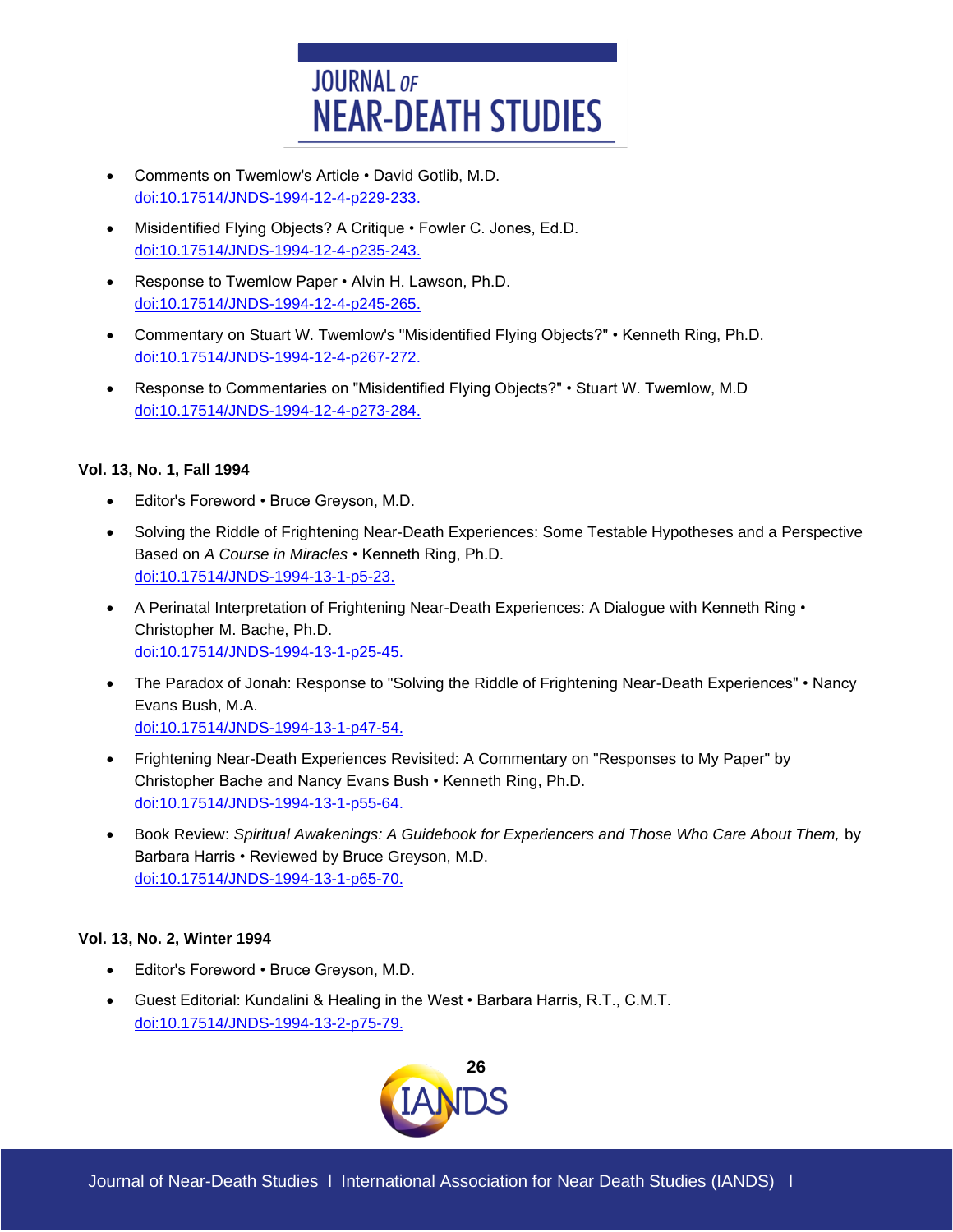

- A Neurobiological Model for Near-Death Experience. II: The Problem of Recall of Real Events Juan Sebastian Gómez-Jeria, Lic.Q., & Juan Carlos Saavedra-Aguilar, M.D. [doi:10.17514/JNDS-1994-13-2-p81-89.](http://digital.library.unt.edu/ark:/67531/metadc799139/)
- An Assessment of Physicians' Knowledge of and Attitudes Toward the Near-Death Experience Linda Hutton Moore, R.N., M.S.N., C.C.R.N. [doi:10.17514/JNDS-1994-13-2-p91-102.](http://digital.library.unt.edu/ark:/67531/metadc799171/)
- Near-Death Experiences and Satisfaction with Life Bruce Greyson, M.D. [doi:10.17514/JNDS-1994-13-2-p103-108.](http://digital.library.unt.edu/ark:/67531/metadc799014/)
- The Absence of Tunnel Sensations in Near-Death Experiences from India Allen Kellehear, Ph.D., Ian Steveson, M.D., Satwant Pasricha, Ph.D., & Emily Cook, Ph.D. [doi:10.17514/JNDS-1994-13-2-p109-113.](http://digital.library.unt.edu/ark:/67531/metadc799049/)
- Near-Death Experience Patterns From Research in the Salt Lake City Region Arvin S. Gibson [doi:10.17514/JNDS-1994-13-2-p115-127.](http://digital.library.unt.edu/ark:/67531/metadc799183/)
- Book Review: *The Tibetan Book of Living and Dying,* by Sogyal Rinpoche Reviewed by Carl B. Becker, Ph.D., D.Litt. [doi:10.17514/JNDS-1994-13-2-p129-136.](http://digital.library.unt.edu/ark:/67531/metadc799227/)
- Letter to the Editor: On the mind/body problem V. Krishnan [doi:10.17514/JNDS-1994-13-2-p137-138.](http://digital.library.unt.edu/ark:/67531/metadc799273/)
- Letter to the Editor: Kenneth Arnette responds J. Kenneth Arnette, Ph.D. [doi:10.17514/JNDS-1994-13-2-p139-141.](https://digital.library.unt.edu/ark:/67531/metadc938040/)

#### **Vol. 13, No. 3, Spring 1995**

- Editor's Foreword Bruce Greyson, M.D.
- Death of A Gedanken Creature Stephen L. Thaler, Ph.D. [doi:10.17514/JNDS-1995-13-3-p149-166.](http://digital.library.unt.edu/ark:/67531/metadc799355/)
- Describing the Light: Attribution Theory as an Explanation of the Near-Death Experience Max C. Norton, Ph.D., & James M. Sahlman, Ph.D. [doi:10.17514/JNDS-1995-13-3-p167-184.](http://digital.library.unt.edu/ark:/67531/metadc798938/)
- Variations from the Prototypical Near-Death Experience: The `Individually Tailored' Hypothesis William J. Serdahely, Ph.D. [doi:10.17514/JNDS-1995-13-3-p185-196.](http://digital.library.unt.edu/ark:/67531/metadc799188/)

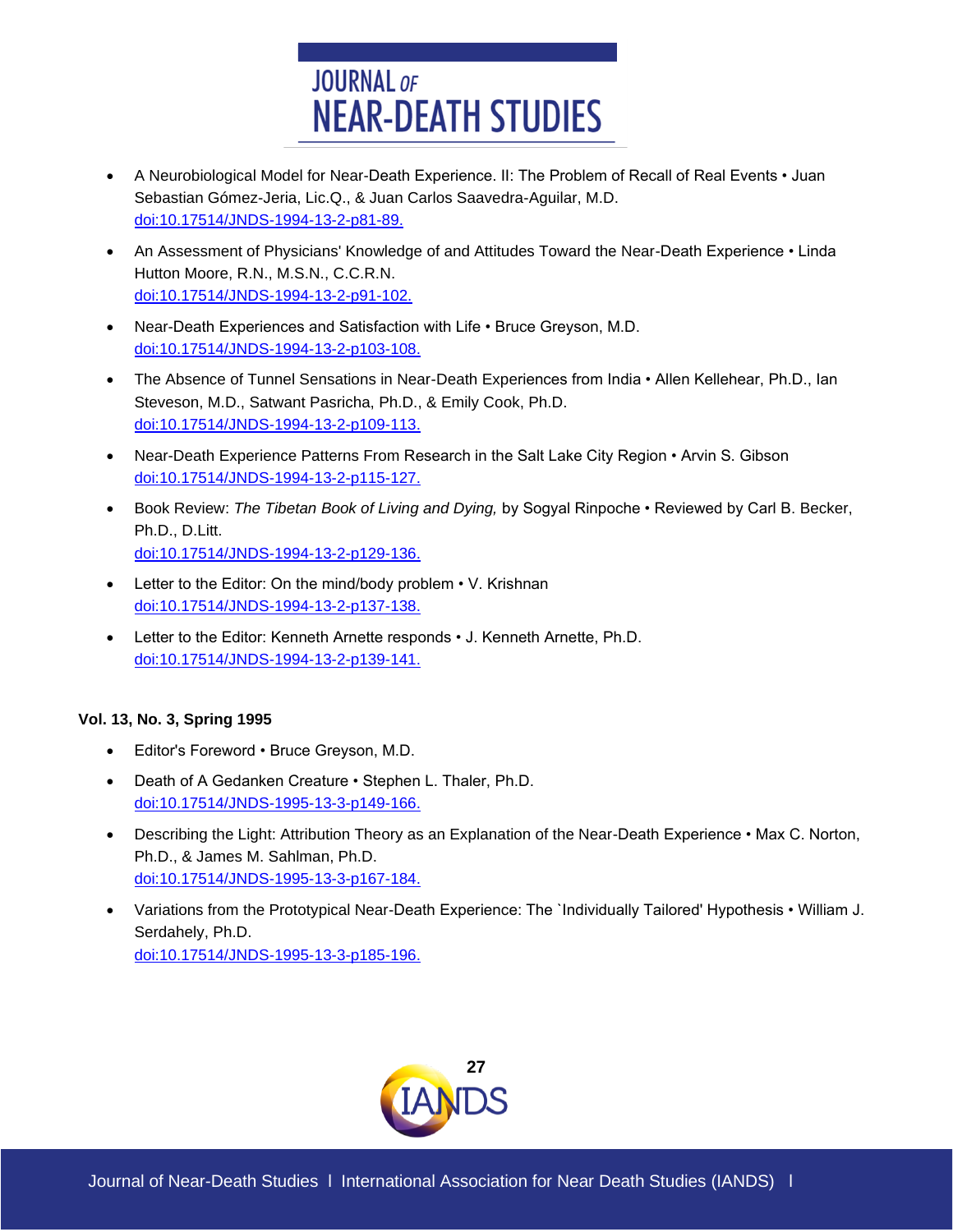

- Book Review: *Glimpses of Eternity: New Near-Death Experiences Examined,* by Arvin S. Gibson Reviewed by Harold A. Widdison, Ph.D. doi[:10.17514/JNDS-1995-13-3-p197-202.](http://digital.library.unt.edu/ark:/67531/metadc798931/)
- Book Review: *The Little Book of Life and Death,* by D. E. Harding Reviewed by John Wren-Lewis [doi:10.17514/JNDS-1995-13-3-p203-208.](http://digital.library.unt.edu/ark:/67531/metadc799078/)
- Letter to the Editor: More on Kenneth Ring's "swan song" Kenneth Ring, Ph.D. [doi:10.17514/JNDS-1995-13-3-p209-211.](http://digital.library.unt.edu/ark:/67531/metadc799134/)
- Letter to the Editor: Vincent Luciani responds Vincent Luciani [doi:10.17514/JNDS-1995-13-3-p212-213.](https://digital.library.unt.edu/ark:/67531/metadc938019/)
- Letter to the Editor: Descriptions of the city of light Leslee A. Morabito [doi:10.17514/JNDS-1995-13-3-p213-214.](https://digital.library.unt.edu/ark:/67531/metadc937971/)
- Letter to the Editor: Craig R. Lundahl and Harold A. Widdison respond Craig R. Lundahl, Ph.D. & Harold A Widdison, Ph.D. [doi:10.17514/JNDS-1995-13-3-p214-217.](https://digital.library.unt.edu/ark:/67531/metadc938059/)

#### **Vol. 13, No. 4, Summer 1995**

- Editor's Foreword Bruce Greyson, M.D.
- The Impact of Near-Death Experiences on Persons Who Have Not Had Them: A Report of a Preliminary Study and Two Replications • Kenneth Ring, Ph.D. [doi:10.17514/JNDS-1995-13-4-p223-235.](http://digital.library.unt.edu/ark:/67531/metadc799331/)
- Disclosure Needs and Motives After a Near-Death Experience Regina M. Hoffman, Ph.D. [doi:10.17514/JNDS-1995-13-4-p237-266.](http://digital.library.unt.edu/ark:/67531/metadc799109/)
- Book Review: *Raising the Dead: A Doctor's Encounter With His Own Mortality,* by Richard Selzer Reviewed by Mary S. Edwards, M.A., M.S.Ed. [doi:10.17514/JNDS-1995-13-4-p267-269.](http://digital.library.unt.edu/ark:/67531/metadc799339/)
- Letter to the Editor: Moses' "revelation" on Mount Horeb as a near-death experience Roger B. Cook [doi:10.17514/JNDS-1995-13-4-p271-272.](http://digital.library.unt.edu/ark:/67531/metadc799310/)
- Letter to the Editor: Review of Melvin Morse's Transformed by the light Arvin S. Gibson [doi:10.17514/JNDS-1995-13-4-p273-275.](https://digital.library.unt.edu/ark:/67531/metadc937965/)
- Letter to the Editor: Robert Kastenbaum responds Robert Kastenbaum, Ph.D. [doi:10.17514/JNDS-1995-13-4-p275-277.](https://digital.library.unt.edu/ark:/67531/metadc938073/)
- Letter to the Editor: Dictionary definition of "kundalini" Canon Michael Perry [doi:10.17514/JNDS-1995-13-4-p277-278.](https://digital.library.unt.edu/ark:/67531/metadc937999/)

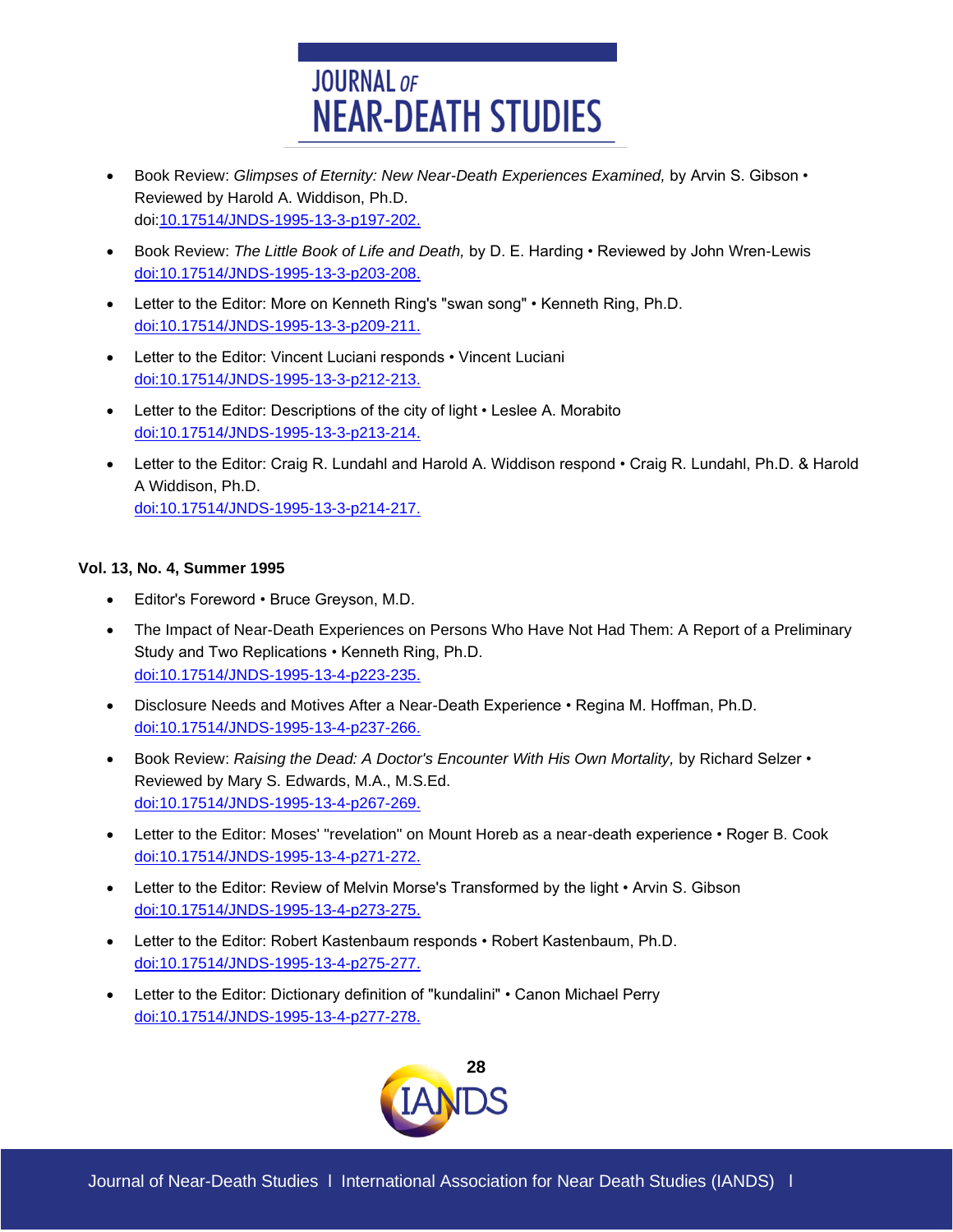

• Letter to the Editor: Near-death experiences and healing • V. Krishna [doi:10.17514/JNDS-1995-13-4-p278-281.](https://digital.library.unt.edu/ark:/67531/metadc937986/)

#### **Vol. 14, No. 1, Fall 1995**

- Editor's Foreword Bruce Greyson, M.D.
- Guest Editorial: [A Call to Reconsider the Field of Near-Death Studies](http://www.cinemind.com/atwater/recon.html) . P. M. H. Atwater, L.H.D. [doi:10.17514/JNDS-1995-14-1-p5-15.](http://digital.library.unt.edu/ark:/67531/metadc799036/)
- A Philosopher's View of Near-Death Research Carl B. Becker, Ph.D., D.Litt. [doi:10.17514/JNDS-1995-14-1-p17-27.](http://digital.library.unt.edu/ark:/67531/metadc799148/)
- Disclosure Habits After Near-Death Experiences: Influences, Obstacles, and Listeners Selection Regina M. Hoffman, Ph.D. [doi:10.17514/JNDS-1995-14-1-p29-48.](http://digital.library.unt.edu/ark:/67531/metadc799228/)
- Lucid Dreams as One Method of Replicating Components of the Near-Death Experience in a Laboratory Setting • J. Timothy Green, Ph.D. [doi:10.17514/JNDS-1995-14-1-p49-59.](http://digital.library.unt.edu/ark:/67531/metadc798889/)
- Book Review: *Beyond the Light: What Isn't Being Said About the Near-Death Experience,* by P. M. H. Atwater • Reviewed by Joseph Chilton Pearce [doi:10.17514/JNDS-1995-14-1-p61-70.](http://digital.library.unt.edu/ark:/67531/metadc799192/)

#### **Vol. 14, No. 2, Winter 1995**

- Editor's Foreword Bruce Greyson, M.D.
- The Theory of Essence. II. An Electromagnetic-Quantum Mechanical Model of Interactionism J. Kenneth Arnette, Ph.D. [doi:10.17514/JNDS-1995-14-2-p77-99.](http://digital.library.unt.edu/ark:/67531/metadc799040/)
- The Physical Basis of Subtle Bodies and Near-Death Experiences Deno Kazanis, Ph.D. [doi:10.17514/JNDS-1995-14-2-p101-116.](http://digital.library.unt.edu/ark:/67531/metadc799120/)
- Book Review: *Dying to Live: Science and Near-Death Experience,* by Susan Blackmore Reviewed by Kenneth Ring, Ph.D. [doi:10.17514/JNDS-1995-14-2-p117-132.](http://digital.library.unt.edu/ark:/67531/metadc799064/)
- Letter to the Editor: Out-of-Body Vision to Darkness . V. Krishnan [doi:10.17514/JNDS-1995-14-2-p133-137.](http://digital.library.unt.edu/ark:/67531/metadc799032/)

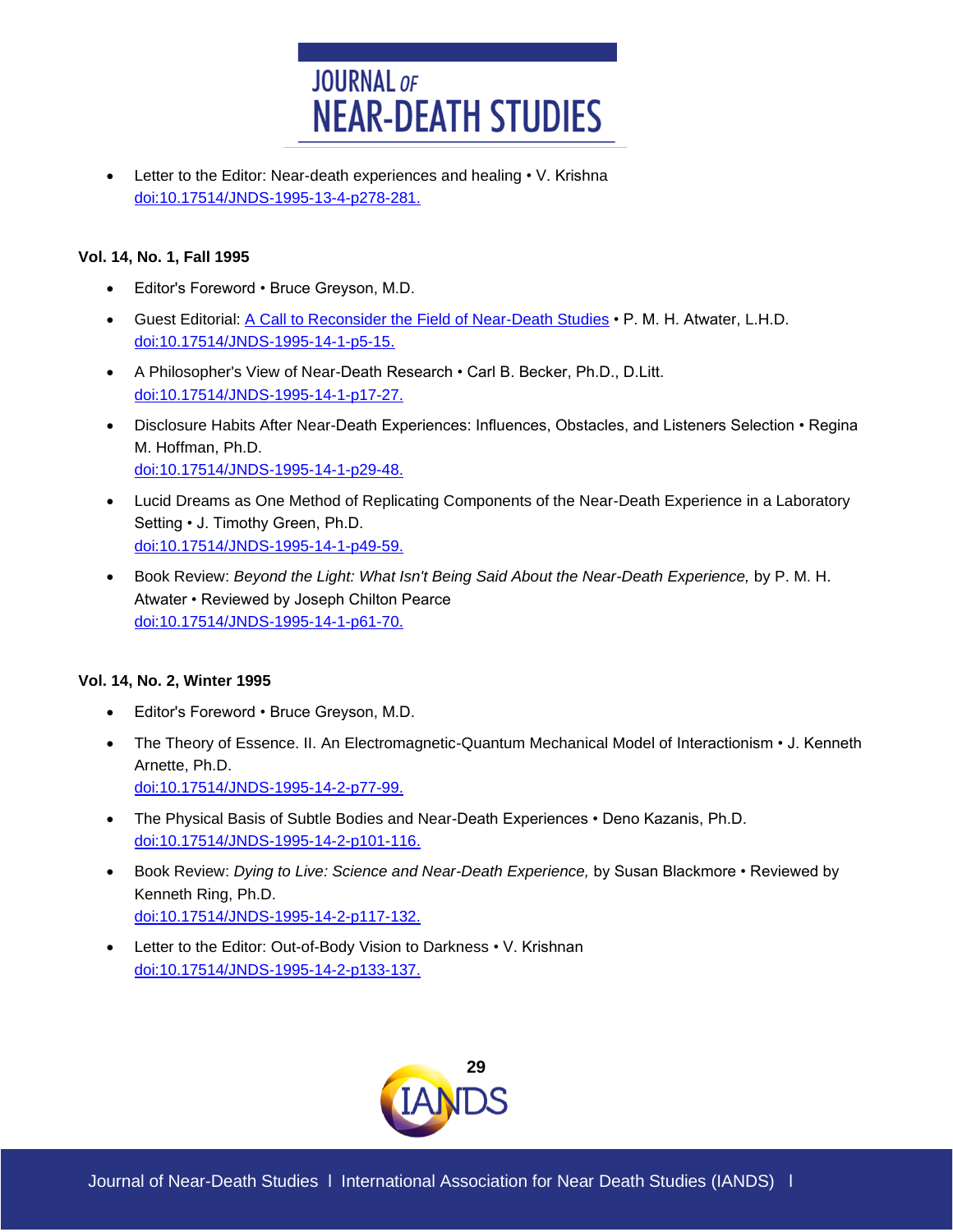

#### **Vol. 14, No. 3, Spring 1996**

- Editor's Foreword Bruce Greyson, M.D.
- Dissociation: Normal or Abnormal? Marlene Spencer, M.Ed. [doi:10.17514/JNDS-1996-14-3-p145-157.](http://digital.library.unt.edu/ark:/67531/metadc799105/)
- Near-Death Prophecies of Disaster and the New Age: Are They True? Alfred S. Alschuler, Ph.D., D.H.L., H.D.P. [doi:10.17514/JNDS-1996-14-3-p159-177.](http://digital.library.unt.edu/ark:/67531/metadc799088/)
- The Near-Death Experience: A Study of Its Validity Aureliano Pacciolla, Ph.D. [doi:10.17514/JNDS-1996-14-3-p179-185.](http://digital.library.unt.edu/ark:/67531/metadc799059/)
- ECT: TNT or TLC? A Near-Death Experience Triggered by Electroconvulsive Therapy Keith Floyd, C.Psych., Ed.D. [doi:10.17514/JNDS-1996-14-3-p187-195.](http://digital.library.unt.edu/ark:/67531/metadc799243/)
- Book Review: *To Hell and Back: Life After Death-Startling New Evidence,* by Maurice S. Rawlings Reviewed by Michael B. Sabom, M.D. [doi:10.17514/JNDS-1996-14-3-p197-209.](http://digital.library.unt.edu/ark:/67531/metadc799305/)
- Book Review: *Near-Death Experiences in Antiquity,* by Jeno Platthy Reviewed by Bruce Greyson, M.D. [doi:10.17514/JNDS-1996-14-3-p211-214.](http://digital.library.unt.edu/ark:/67531/metadc799205/)
- Letter to the Editor: More on Kenneth Ring's "swan song" Melvin L. Morse, M.D. [doi:10.17514/JNDS-1996-14-3-p215-217.](http://digital.library.unt.edu/ark:/67531/metadc799341/)
- Letter to the Editor: NDEs and satisfaction with life Karlis Osis, Ph.D. [doi:10.17514/JNDS-1996-14-3-p217-218.](https://digital.library.unt.edu/ark:/67531/metadc938052/)
- Letter to the Editor: Bruce Greyson responds Bruce Greyson, M.D. [doi:10.17514/JNDS-1996-14-3-p218-219.](https://digital.library.unt.edu/ark:/67531/metadc938023/)

#### **Vol. 14, No. 4, Summer 1996**

- Editor's Foreword Bruce Greyson, M.D.
- Homer's Odysseus as an Ecstatic Voyager F. Gordon Greene [doi:10.17514/JNDS-1996-14-4-p225-250.](http://digital.library.unt.edu/ark:/67531/metadc799034/)
- Evolution and the Relationship Between Brain and Mind States Juan S. Gómez-Jeria, Lic.Q., & Carlos Madrid-Aliste [doi:10.17514/JNDS-1996-14-4-p251-272.](http://digital.library.unt.edu/ark:/67531/metadc799143/)

**30**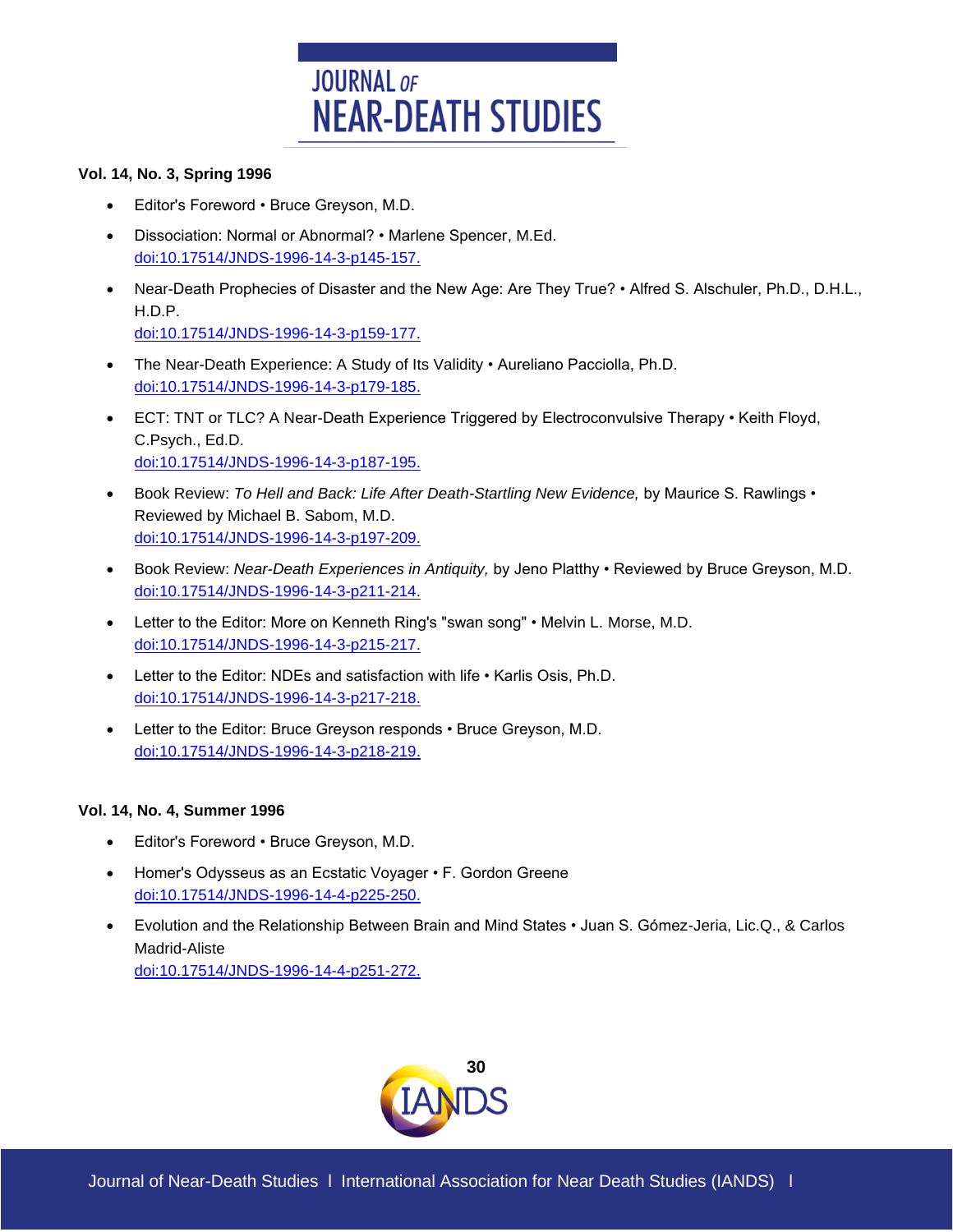

- Effect on Emotional Well-Being of Hypnotic Recall of the Near-Death Experience Janice Miner Holden, Ed.D. [doi:10.17514/JNDS-1996-14-4-p273-280.](http://digital.library.unt.edu/ark:/67531/metadc799094/)
- Book Review: *Reunions: Visionary Encounters with Departed Loved Ones,* by Raymond S. Moody, Jr., with Paul Perry • Reviewed by Bruce Greyson, M.D. [doi:10.17514/JNDS-1996-14-4-p281-285.](http://digital.library.unt.edu/ark:/67531/metadc798952/)
- Letter to the Editor: Misidentified flying objects V. Krishnan [doi:10.17514/JNDS-1996-14-4-p287-290.](http://digital.library.unt.edu/ark:/67531/metadc799309/)
- Letter to the Editor: More on NDEs and satisfaction with life John-Wren Lewis [doi:10.17514/JNDS-1996-14-4-p291-292.](https://digital.library.unt.edu/ark:/67531/metadc938067/)

# **Vol. 15, No. 1, Fall 1996**

- Editor's Foreword Bruce Greyson, M.D.
- Guest Editorial: Children and the Near-Death Phenomenon: Another Viewpoint P. M. H. Atwater, L.H.D. [doi:10.17514/JNDS-1996-15-1-p5-16.](http://digital.library.unt.edu/ark:/67531/metadc1051988/)
- A Note on Anesthetically-Induced Frightening `Near-Death Experiences' Kenneth Ring, Ph.D. [doi:10.17514/JNDS-1996-15-1-p17-23.](http://digital.library.unt.edu/ark:/67531/metadc1052010/)
- The Death Dream and Near-Death Darwinism Stephen L. Thaler, Ph.D. [doi:10.17514/JNDS-1996-15-1-p25-40.](http://digital.library.unt.edu/ark:/67531/metadc1051964/)
- Questions for the "Dying Brain Hypothesis" William J. Serdahely, Ph.D. [doi:10.17514/JNDS-1996-15-1-p41-53.](http://digital.library.unt.edu/ark:/67531/metadc1051987/)
- Hedonic Deactivation: A New Human Value for an Advanced Society Emilio Tiberi [doi:10.17514/JNDS-1996-15-1-p55-69.](http://digital.library.unt.edu/ark:/67531/metadc1051985/)
- Letter to the Editor: Measuring Biomagnetic Effects of NDEs David Wiener [doi:10.17514/JNDS-1996-15-1-p71-75.](http://digital.library.unt.edu/ark:/67531/metadc1052007/)
- Letter to the Editor: Review of *Raising the Dead •* Richard Abanes [doi:10.17514/JNDS-1996-15-1-p75-77.](http://digital.library.unt.edu/ark:/67531/metadc1051974/)

#### **Vol. 15, No. 2, Winter 1996**

- Editor's Foreword Bruce Greyson, M.D.
- Distressing NDE as Photographic Negatives Gracia Fay Ellwood, M.A. [doi:10.17514/JNDS-1996-15-2-p83-114.](http://digital.library.unt.edu/ark:/67531/metadc798985/)

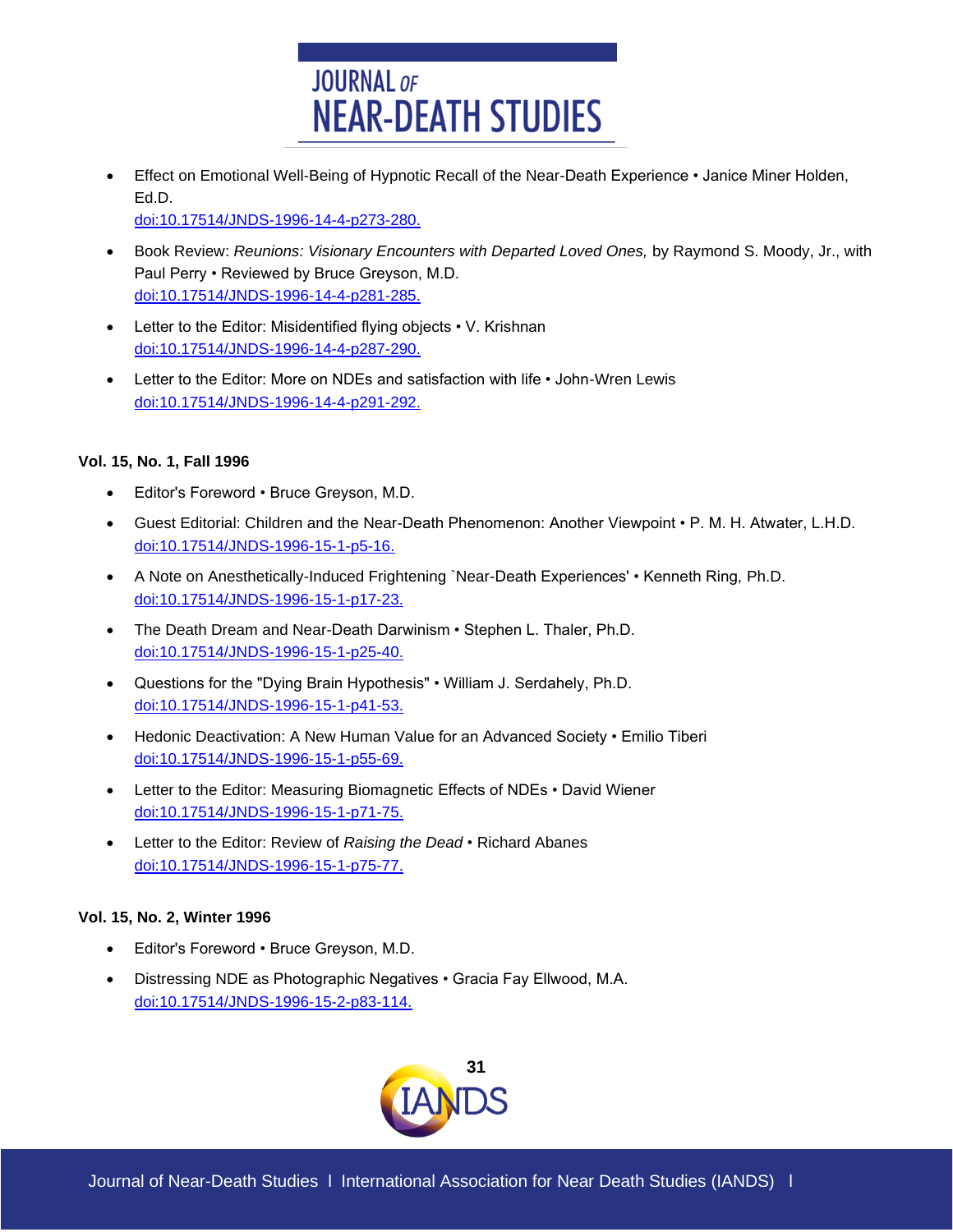

- Expanding Grof's Concept of the Perinatal: Deepening the Inquiry into Frightening NDE Christopher M. Bache, Ph.D. [doi:10.17514/JNDS-1996-15-2-p115-139.](http://digital.library.unt.edu/ark:/67531/metadc799147/)
- Commentary on "Frightening NDE" Arvin S. Gibson [doi:10.17514/JNDS-1996-15-2-p141-148.](http://digital.library.unt.edu/ark:/67531/metadc799367/)
- Letter to the Editor: Frightening near-death experiences Susan Youngdale [doi:10.17514/JNDS-1996-15-2-p149-150.](http://digital.library.unt.edu/ark:/67531/metadc799253/)

#### **Vol. 15, No. 3, Spring 1997**

- Editor's Foreword Bruce Greyson, M.D.
- Guest Editorial: A Contribution of Frankl's Logotherapy to the Interpretation of NDE James C. Crumbaugh, Ph.D. [doi:10.17514/JNDS-1997-15-3-p155-161.](http://digital.library.unt.edu/ark:/67531/metadc798870/)
- The Anatomy of a Transformation: An Analysis of the Psychological Structure of Four NDEs Patti R. White, Ph.D. [doi:10.17514/JNDS-1997-15-3-p163-185.](http://digital.library.unt.edu/ark:/67531/metadc799335/)
- The Near-Death Experience: A Study of Spiritual Transformation Cassandra Musgrave [doi:10.17514/JNDS-1997-15-3-p187-201.](http://digital.library.unt.edu/ark:/67531/metadc799346/)
- Thought Communication, Speed of Movement, and the Spirit's Ability to Absorb Knowledge: NDE and Early Mormon Thought • Brent L. Top, Ph.D. [doi:10.17514/JNDS-1997-15-3-p203-216.](http://digital.library.unt.edu/ark:/67531/metadc799178/)
- Book Review: *After the Light: What I Discovered on the Other Side of Life That Can Change your World,* by Kimberly Clark Sharp • Reviewed by Bruce Greyson, M.D. [doi:10.17514/JNDS-1997-15-3-p217-221.](http://digital.library.unt.edu/ark:/67531/metadc799180/)
- Letter to the Editor: Electrical sensitivity of near-death experiencers Jim W. Knittweis [doi:10.17514/JNDS-1997-15-3-p223-225.](http://digital.library.unt.edu/ark:/67531/metadc799307/)
- Letter to the Editor: Could endorphins participate in the limbic pathways responsible for NDEs after acute cerebral hypoxia? • Patricia Guevara, M.Sc. [doi:10.17514/JNDS-1997-15-3-p225-226.](https://digital.library.unt.edu/ark:/67531/metadc938072/)

#### **Vol. 15, No. 4, Summer 1997**

• Editor's Foreword • Bruce Greyson, M.D.

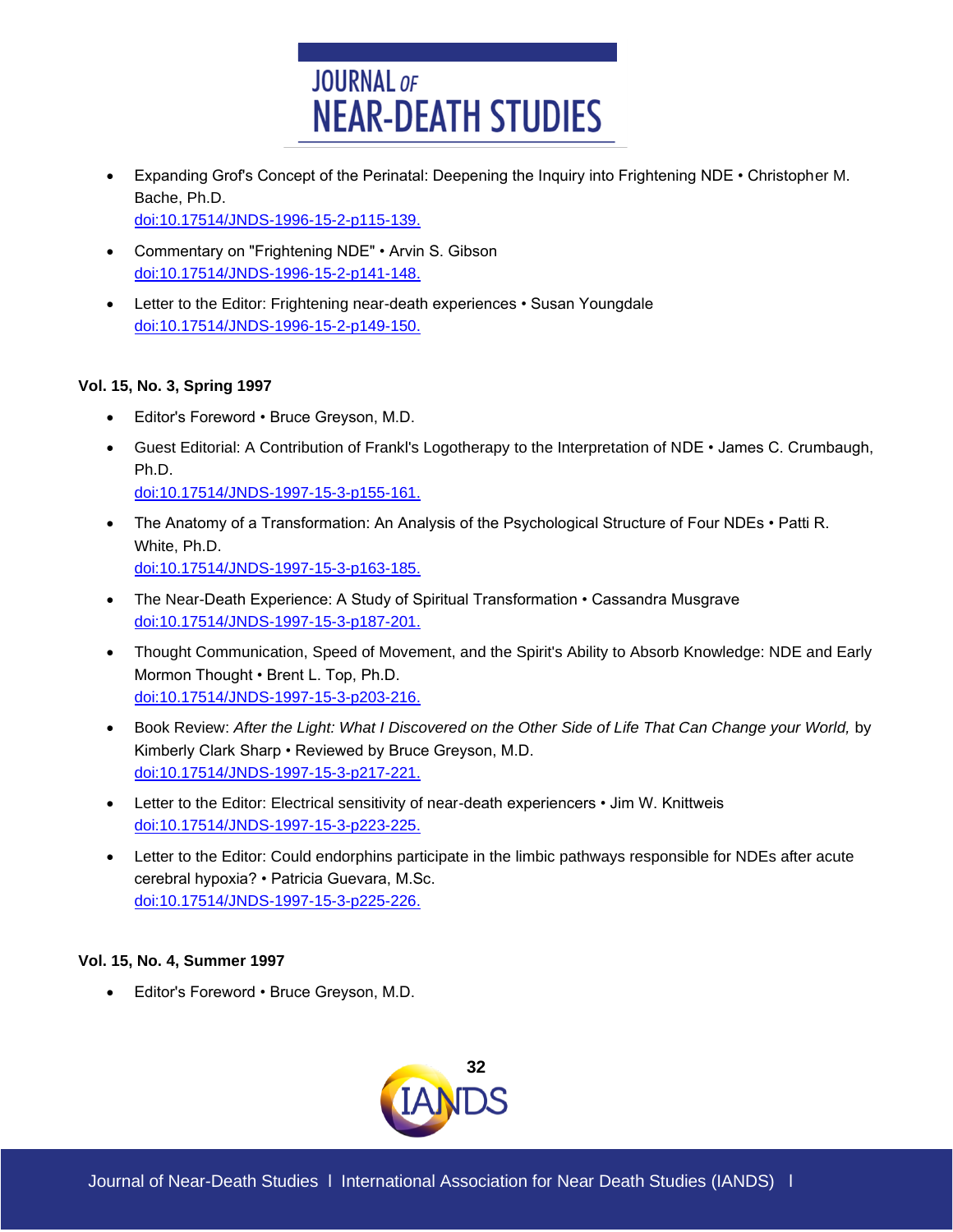

- Psychophysiologic Correlates of Unconsciousness and Near-Death Experiences James E. Whinnery, Ph.D., M.D. [doi:10.17514/JNDS-1997-15-4-p231-258.](http://digital.library.unt.edu/ark:/67531/metadc798874/)
- Surprise—and Discovery?—in the Near-Death Experience John C. Gibbs, Ph.D [doi:10.17514/JNDS-1997-15-4-p259-278.](http://digital.library.unt.edu/ark:/67531/metadc799187/)

#### **Vol. 16, No. 1, Fall 1997**

- Editor's Foreword Bruce Greyson, M.D.
- The Ketamine Model of the NDE: A Central Role for the N-Methyl-D-Aspartate Receptor Karl L. R. Jansen, M.D., Ph.D., M.R.C.Psych. [doi:10.17514/JNDS-1997-16-1-p5-26.](http://digital.library.unt.edu/ark:/67531/metadc799042/)
- Endogenous Ketamine-Like Compounds and the NDE: If So. So What? Rick J. Strassman, M.D. [doi:10.17514/JNDS-1997-16-1-p27-41.](http://digital.library.unt.edu/ark:/67531/metadc799090/)
- Is the NDE Only N-Methyl-D-Aspartate Blocking? Peter Fenwick, M.D., F.R.C.Psych. [doi:10.17514/JNDS-1997-16-1-p43-53.](http://digital.library.unt.edu/ark:/67531/metadc799245/)
- Which Comes First? Consciousness or Aspartate Receptors? Igor Kungurtsev, M.D.Commentary on Jansen's Paper • Melvin L. Morse, M.D. [doi:10.17514/JNDS-1997-16-1-p55-57.](http://digital.library.unt.edu/ark:/67531/metadc799285/)
- Commentary on Jansen's Paper Melvin L. Morse, M.D. [doi:10.17514/JNDS-1997-16-1-p59-62.](http://digital.library.unt.edu/ark:/67531/metadc799018/)
- Discussion of "The Ketamine Model of the NDE: A Central Role for the N-Methyl-D-Aspartate Receptor" Stuart W. Twemlow, M.D., & Glen O. Gabbard, M.D. [doi:10.17514/JNDS-1997-16-1-p63-69.](http://digital.library.unt.edu/ark:/67531/metadc799261/)
- Comments on "The Ketamine Model of the NDE: A Central Role for the N-Methyl-D-Aspartate Receptor" Antonio Bianchi, M.D. [doi:10.17514/JNDS-1997-16-1-p71-78.](http://digital.library.unt.edu/ark:/67531/metadc798994/)
- Response to Commentaries on "The Ketamine Model of the NDE..." Karl L. R. Jansen, M.D., Ph.D., M.R.C.Psych. [doi:10.17514/JNDS-1997-16-1-p79-95.](http://digital.library.unt.edu/ark:/67531/metadc799063/)

#### **Vol. 16, No. 2, Winter 1997**

• Editor's Foreword • Bruce Greyson, M.D.

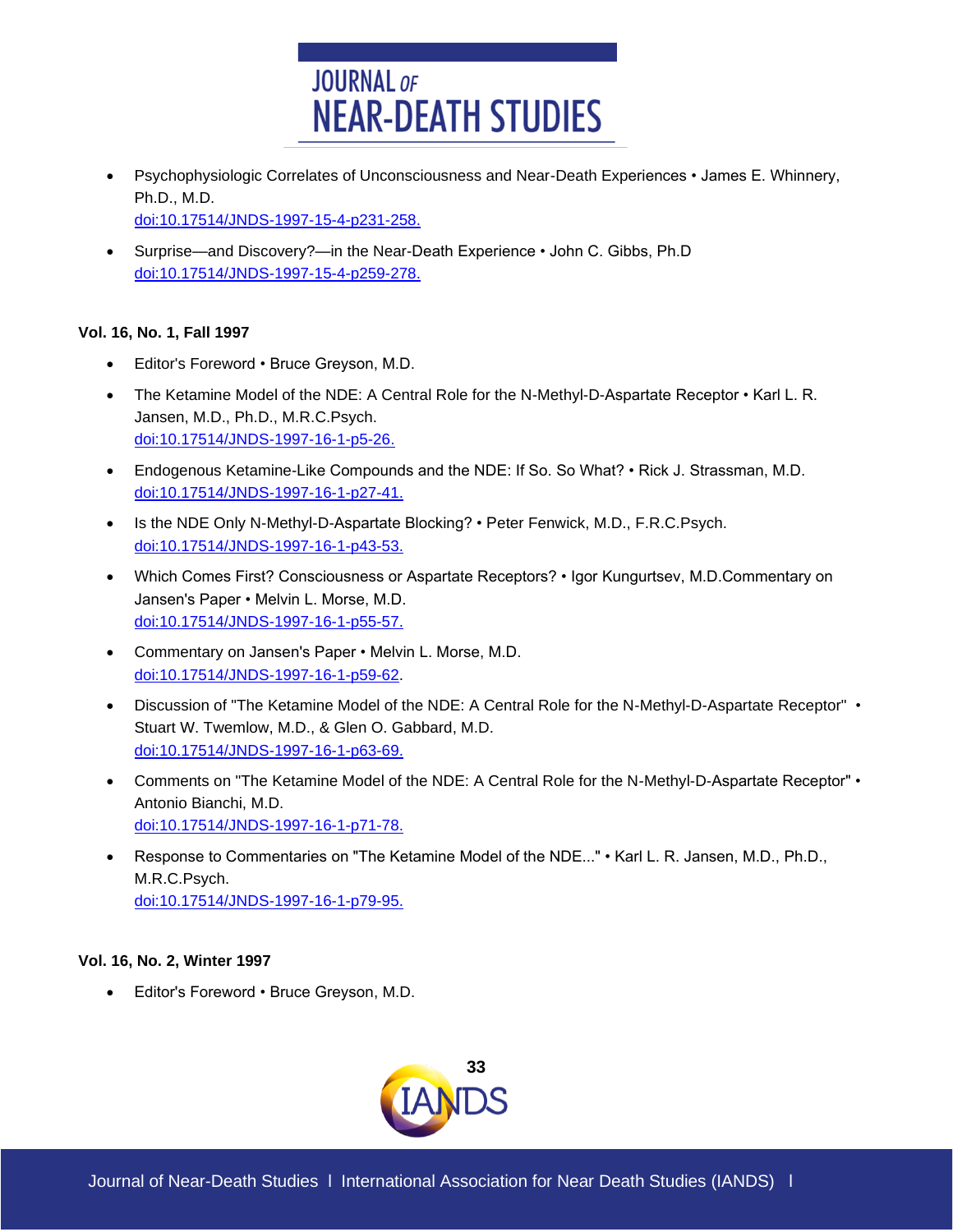

- Near-Death and Out-of-Body Experiences in the Blind: A Study of Apparent Eyeless Vision Kenneth Ring, Ph.D., & Sharon Cooper, M.A. [doi:10.17514/JNDS-1997-16-2-p101-147.](http://digital.library.unt.edu/ark:/67531/metadc799333/)
- Amazing Grace: The Healing Effects of Near-Death Experiences on Those Dying and Grieving Bruce J. Horacek, Ph.D. [doi:10.17514/JNDS-1997-16-2-p149-161.](http://digital.library.unt.edu/ark:/67531/metadc799244/)
- The Mystery of Frightening Transcendent Experiences: A Rejoinder to Nancy Evans Bush and Christopher Bache • Mishka Jambor, M.A. [doi:10.17514/JNDS-1997-16-2-p163-176.](http://digital.library.unt.edu/ark:/67531/metadc799186/)

#### **Vol. 16, No. 3, Spring 1998**

- Editor's Foreword Bruce Greyson, M.D.
- Guest Editorial: The Amplification and Integration of Near-Death and Other Exceptional Human Experiences by the Larger Cultural Context: An Autobiographical Case • Rhea A. White [doi:10.17514/JNDS-1998-16-3-p181-204.](http://digital.library.unt.edu/ark:/67531/metadc798957/)
- Near-Death Experiences, Shamanism, and the Scientific Method J. Timothy Green, Ph.D. [doi:10.17514/JNDS-1998-16-3-p205-222.](http://digital.library.unt.edu/ark:/67531/metadc798905/)
- Book Review: *Parting Visions: Uses and Meanings of Pre-Death, Psychic, and Spiritual Experiences,* by Melvin Morse, with Paul Perry • Reviewed by Bruce J. Horacek, Ph.D. [doi:10.17514/JNDS-1998-16-3-p223-227.](http://digital.library.unt.edu/ark:/67531/metadc799075/)

#### **Vol. 16, No. 4, Summer 1998**

- Editor's Foreword Bruce Greyson, M.D.
- Inner Communications Following the Near-Death Experience Mitchell B. Liester, M.D. [doi:10.17514/JNDS-1998-16-4-p233-248.](http://digital.library.unt.edu/ark:/67531/metadc799330/)
- Physically Transcendent Awareness: A Comparison of the Phenomenology of Consciousness Before Birth and After Death • Jenny Wade, Ph.D. [doi:10.17514/JNDS-1998-16-4-p249-275.](http://digital.library.unt.edu/ark:/67531/metadc798945/)
- Book Review: *Jewish Views of the Afterlife* by Simcha Paull Raphael Reviewed by Beverly A. Brodsky [doi:10.17514/JNDS-1998-16-4-p277-284.](http://digital.library.unt.edu/ark:/67531/metadc799006/)

#### **Vol. 17, No. 1, Fall 1998**

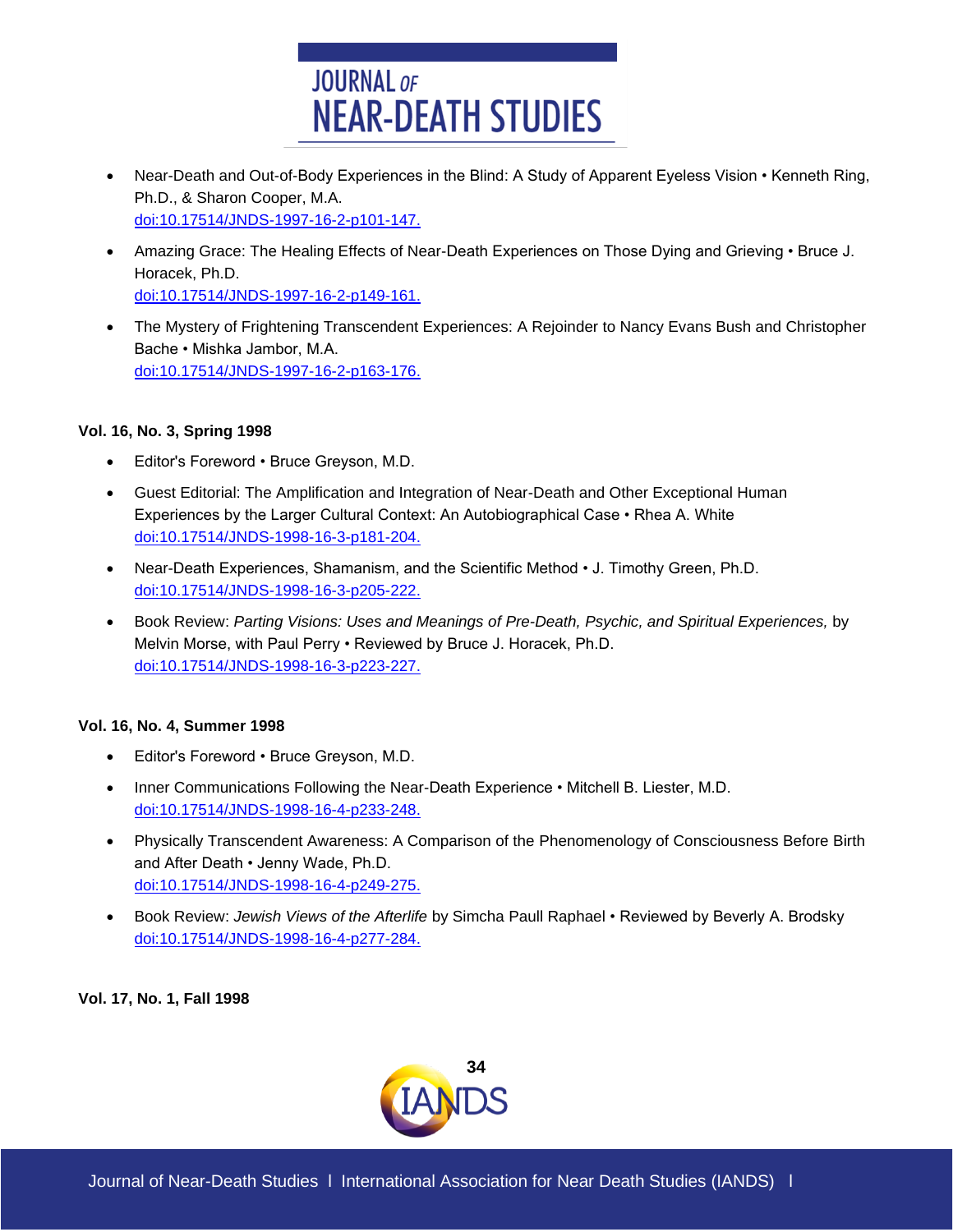

- Editor's Foreword Bruce Greyson, M.D.
- Guest Editorial: Can Artificial Intelligence Have a NDE? A Critical Look at the Ultimate Text Susan C. Gunn, M.A. [doi:10.17514/JNDS-1998-17-1-p5-19.](http://digital.library.unt.edu/ark:/67531/metadc799112/)
- Editorial Response: The Emerging Intelligence and Its Critical Look at Us Stephen L. Thaler, Ph.D. [doi:10.17514/JNDS-1998-17-1-p21-29.](http://digital.library.unt.edu/ark:/67531/metadc799108/)
- The Phenomenology of ND Consciousness in Past-Life Regression Therapy: A Pilot Study Jenny Wade, Ph.D. [doi:10.17514/JNDS-1998-17-1-p31-53.](http://digital.library.unt.edu/ark:/67531/metadc799033/)
- Book Review: *Future Memory: How Those Who "See the Future" Shed New Light on the Working of the Human Mind,* by P. M. H. Atwater • Reviewed by Deno Kazanis, Ph.D. [doi:10.17514/JNDS-1998-17-1-p55-57.](http://digital.library.unt.edu/ark:/67531/metadc799021/)
- Letter to the Editor: On "Evolution and the relationship between brain and mind states" Board Members of IANDS of Utah [doi:10.17514/JNDS-1998-17-1-p59-65.](http://digital.library.unt.edu/ark:/67531/metadc799155/)
- Letter to the Editor: Reply to Martin Tanner and colleagues Juan S. Gómez-Jeria [doi:10.17514/JNDS-1998-17-1-p65-67.](https://digital.library.unt.edu/ark:/67531/metadc937987/)

#### **Vol. 17, No. 2, Winter 1998**

- Editor's Foreword Bruce Greyson, M.D.
- Six Studies of Out-of-Body Experiences Charles T. Tart, Ph.D. [doi:10.17514/JNDS-1998-17-2-p73-99.](http://digital.library.unt.edu/ark:/67531/metadc799368/)
- The Meaning and Intensity of the NDE James M. Sahlman, Ph.D., & Max C. Norton, Ph.D. [doi:10.17514/JNDS-1998-17-2-p101-110.](http://digital.library.unt.edu/ark:/67531/metadc799195/)
- Experiences of Anoxia: Do Reflex Anoxic Seizures Resemble NDE? Susan Blackmore, Ph.D. [doi:10.17514/JNDS-1998-17-2-p111-120.](http://digital.library.unt.edu/ark:/67531/metadc799352/)
- Book Review: *A Farther Shore: How Near-Death and Other Extraordinary Experiences Can Change Ordinary Lives,* by Yvonne Kason, & Teri Degler • Reviewed by Janice Miner Holden, Ed.D. [doi:10.17514/JNDS-1998-17-2-p121-125.](http://digital.library.unt.edu/ark:/67531/metadc798877/)
- Book Review: *Children of the Light: The Near-Death Experiences of Children,* by Cherie Sutherland Reviewed by Kenneth Ring, Ph.D. [doi:10.17514/JNDS-1998-17-2-p127-132.](http://digital.library.unt.edu/ark:/67531/metadc799312/)

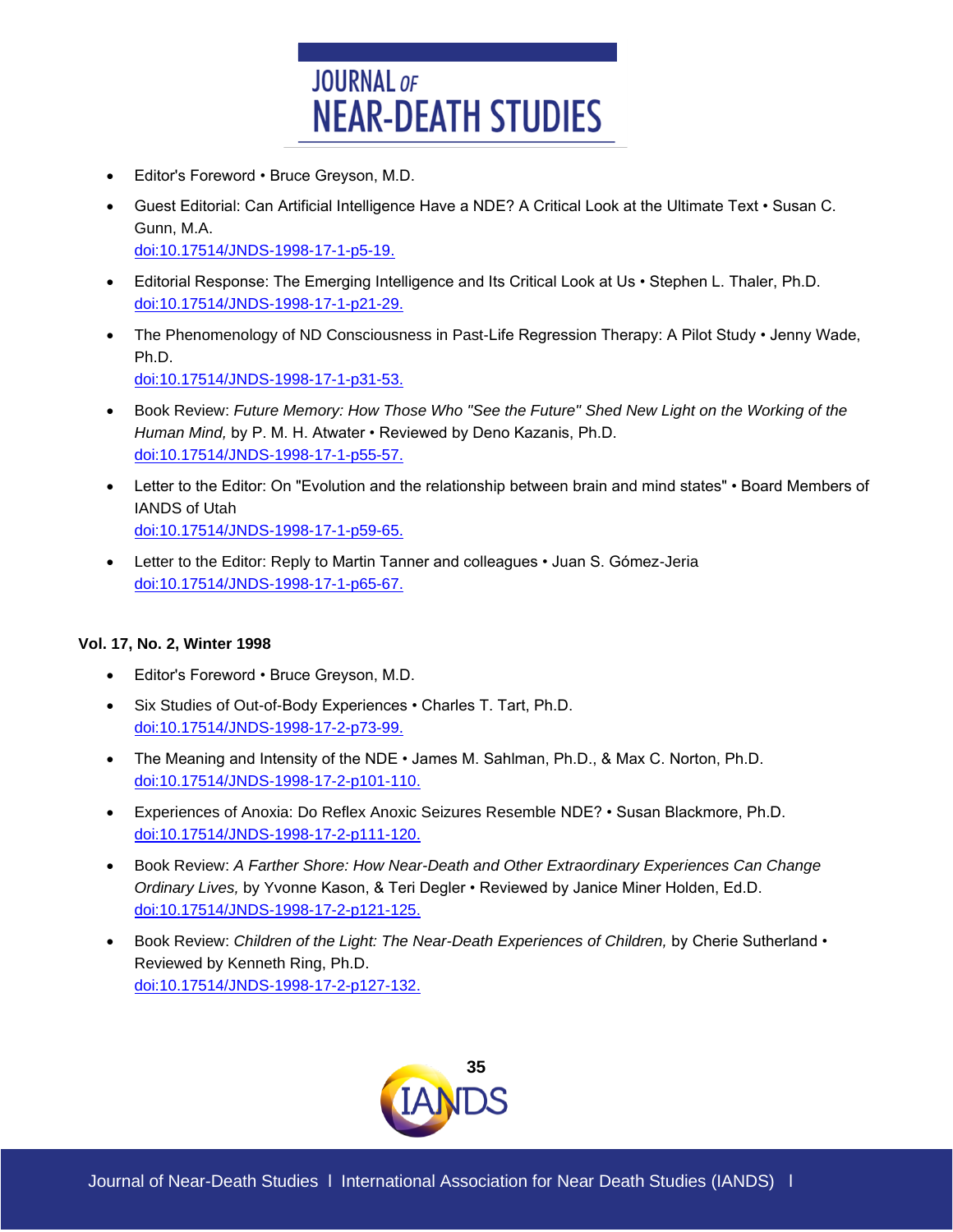

- Letter to the Editor: Skepticism and evidence of the paranormal Gracia Fay Ellwood [doi:10.17514/JNDS-1998-17-2-p133-136.](http://digital.library.unt.edu/ark:/67531/metadc799264/)
- Letter to the Editor: OBEs in the blind and encounters with the light V. Krishnan [doi:10.17514/JNDS-1998-17-2-p136-138.](https://digital.library.unt.edu/ark:/67531/metadc938028/)
- Letter to the Editor: Concerning anesthetically-induced frightening NDEs P. M. H. Atwater [doi:10.17514/JNDS-1998-17-2-p138-141.](https://digital.library.unt.edu/ark:/67531/metadc938057/)
- Letter to the Editor: Risks of psychomanteum experimentation• Beverly Brodsky [doi:10.17514/JNDS-1998-17-2-p141-142.](https://digital.library.unt.edu/ark:/67531/metadc937972/)
- Letter to the Editor: Endorphins cannot explain all aspects of NDEs Jim W. Knittweis [doi:10.17514/JNDS-1998-17-2-p143-145.](https://digital.library.unt.edu/ark:/67531/metadc938027/)

#### **Vol. 17, No. 3, Spring 1999**

- Editor's Foreword Bruce Greyson, M.D.
- A Projective Geometry for Separation Experiences F. Gordon Greene [doi:10.17514/JNDS-1999-17-3-p151-191.](http://digital.library.unt.edu/ark:/67531/metadc799239/)
- Parallels Between Near-Death Expereince Prohpetic Visions and Prophecies from the Bible and Mormon Holy Writ • Craig R. Lundahl, Ph.D. [doi:10.17514/JNDS-1999-17-3-p193-203.](http://digital.library.unt.edu/ark:/67531/metadc798933/)
- Near Death Experiences and Gnostic Christianity: Parallels in Antiquity Brian A. Bain, M.A. [doi:10.17514/JNDS-1999-17-3-p205-209.](http://digital.library.unt.edu/ark:/67531/metadc799083/)
- Book Review: *The Near-Death Experience: A Reader,* by Lee W. Bailey, & Jenny Yates (Eds) Reviewed by Jenny Wade, Ph.D. [doi:10.17514/JNDS-1999-17-3-p211-214.](http://digital.library.unt.edu/ark:/67531/metadc799262/)
- Letter to the Editor: The future memory phenomenon P. M. H. Atwater, L.H.D. [doi:10.17514/JNDS-1999-17-3-p215-218.](http://digital.library.unt.edu/ark:/67531/metadc799160/)

# **Vol. 17, No. 4, Summer 1999**

- Editor's Foreword Bruce Greyson, M.D.
- God, Tragedy, and the Near-Death Experience: Evaluating Kushner's Perspectives on Theodicy John C. Gibbs, Ph.D. [doi:10.17514/JNDS-1999-17-4-p223-259.](http://digital.library.unt.edu/ark:/67531/metadc799199/)

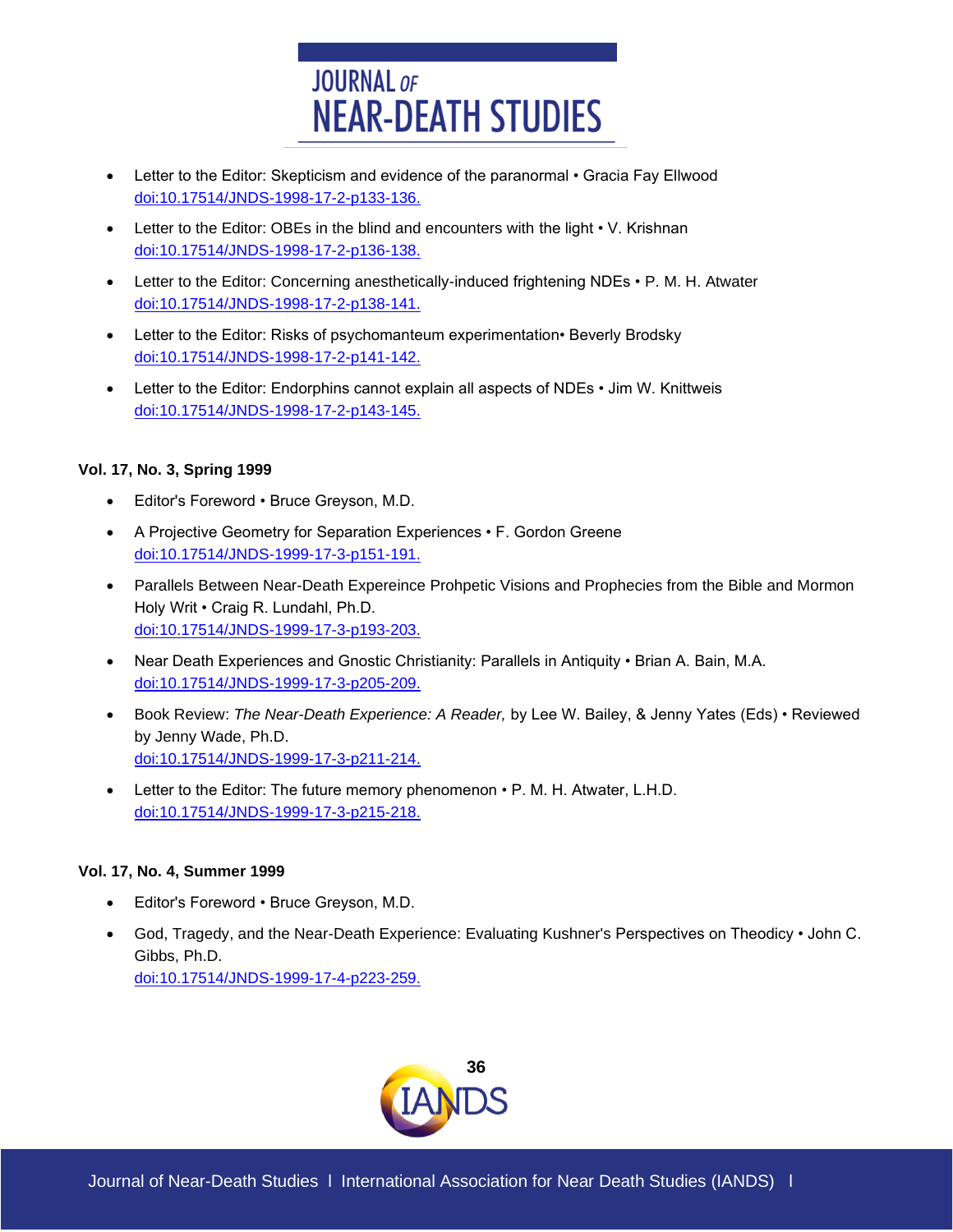

- Recreating Near-Death Experiences: A Cognitive Approach Todd Murphy [doi:10.17514/JNDS-1999-17-4-p261-265.](http://digital.library.unt.edu/ark:/67531/metadc799189/)
- Letter to the Editor: Text, consciousness, and control: Who's looking at whom? Susan C. Gunn, M.A. [doi:10.17514/JNDS-1999-17-4-p267-271.](http://digital.library.unt.edu/ark:/67531/metadc799001/)
- Letter to the Editor: Tunnel vision and tunnel experiences Susan Blackmore, Ph.D. [doi:10.17514/JNDS-1999-17-4-p271-272.](https://digital.library.unt.edu/ark:/67531/metadc938046/)

### **Vol. 18, No. 1, Fall 1999**

- Editor's Foreword Bruce Greyson, M.D.
- Guest Editorial: A contribution of Tipler's Omega Point Theory to Near-Death Studies James C. Crumbaugh, Ph.D. [doi:10.17514/JNDS-1999-18-1-p5-11.](http://digital.library.unt.edu/ark:/67531/metadc798959/)
- The Near-Death Experience: An Integration of Cultural, Spiritual, and Physical Perspectives Daryl S. Paulson, Ph.D. [doi:10.17514/JNDS-1999-18-1-p13-25.](http://digital.library.unt.edu/ark:/67531/metadc798928/)
- Claims of Near-Death Experiences, Gestalt Resistance Processes, and Measures of Optimal Functioning Kevin P. Prosnick, Ph.D. [doi:10.17514/JNDS-1999-18-1-p27-34.](http://digital.library.unt.edu/ark:/67531/metadc799035/)
- Gender and Trauma in the Near-Death Experience: An Epidemiological and Theoretical Analysis Linz Audain, J.D., Ph.D., M.D. [doi:10.17514/JNDS-1999-18-1-p35-49.](http://digital.library.unt.edu/ark:/67531/metadc799050/)
- Book Review: The Eternal Journey: How Near-Death Experiences Illuminate our Earthly Lives, by Craig R. Lundahl, & Harold A. Widdison • Reviewed by Jenny Wade, Ph.D. [doi:10.17514/JNDS-1999-18-1-p51-57.](http://digital.library.unt.edu/ark:/67531/metadc799338/)
- Book Review: *Conscious Dreaming: A Spiritual Path for Everyday Life,* by Robert Moss Reviewed by J. Timothy Green, Ph.D. [doi:10.17514/JNDS-1999-18-1-p59-63.](http://digital.library.unt.edu/ark:/67531/metadc799106/)
- Letter to the Editor: The theory of essence V. Krishnan [doi:10.17514/JNDS-1999-18-1-p65-66.](http://digital.library.unt.edu/ark:/67531/metadc799363/)
- Letter to the Editor: Review of Parting visions Thomas A. Angerpointner [doi:10.17514/JNDS-1999-18-1-p66-67.](https://digital.library.unt.edu/ark:/67531/metadc938038/)
- Letter to the Editor: Response to Angerpointner Bruce J. Horacek [doi:10.17514/JNDS-1999-18-1-p67.](https://digital.library.unt.edu/ark:/67531/metadc938079/)

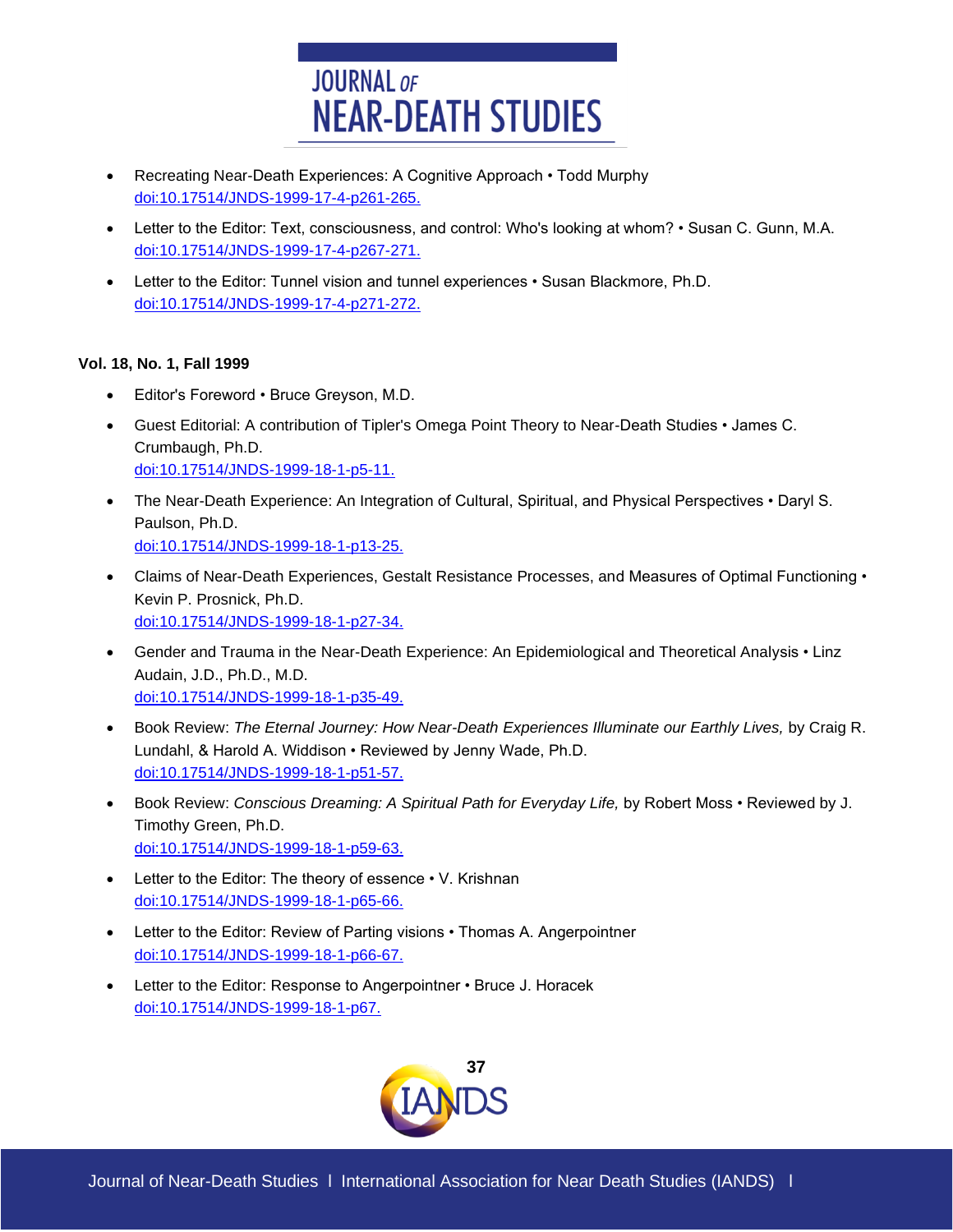

#### **Vol. 18, No. 2, Winter 1999**

- Editor's Foreword Bruce Greyson, M.D.
- The Theory of Essence. III: Neuroanatomical and Neurophysiological Aspects of Interactionism J. Kenneth Arnette, Ph.D. [doi:10.17514/JNDS-1999-18-2-p73-101.](http://digital.library.unt.edu/ark:/67531/metadc799353/)
- Near-Death Experiences and the Theory of the Extraneuronal Hyperspace Linz Audain, J.D., Ph.D., M.D. [doi:10.17514/JNDS-1999-18-2-p103-115.](http://digital.library.unt.edu/ark:/67531/metadc799080/)
- Book Review: *Light and Death: One Doctor's Fascinating Account of Near-Death Experiences,* by Michael B. Sabom • Reviewed by John C. Gibbs, Ph.D. [doi:10.17514/JNDS-1999-18-2-p117-127.](http://digital.library.unt.edu/ark:/67531/metadc798967/)
- Book Review: *The Truth in the Light: An Investigation of Over 300 Near-Death Experiences,* by Peter Fenwick, & Elizabeth Fenwich • Reviewed by Michael Perry [doi:10.17514/JNDS-1999-18-2-p129-132.](http://digital.library.unt.edu/ark:/67531/metadc799233/)
- Book Review: *The Journey Home: What Near-Death Experiences and Mysticism Teach Us about the Gift of Life,* by Phillip L. Berman • Reviewed by Jenny Wade, Ph.D. [doi:10.17514/JNDS-1999-18-2-p133-138.](http://digital.library.unt.edu/ark:/67531/metadc799236/)

### **Vol. 18, No. 3, Spring 2000**

- Editor's Foreword Bruce Greyson, M.D.
- Near-Death Studies and Modern Physics Craig R. Lundahl, Ph.D., & Arvin S. Gibson [doi:10.17514/JNDS-2000-18-3-p143-179.](http://digital.library.unt.edu/ark:/67531/metadc799217/)
- The Induction of After-Death Communications Utilizing Eye-Movement Desensitization and Reprocessing: A New Discovery • Allan L. Botkin, Psy.D. [doi:10.17514/JNDS-2000-18-3-p181-209.](http://digital.library.unt.edu/ark:/67531/metadc798991/)

### **Vol. 18, No. 4, Summer 2000**

- Editor's Foreword Bruce Greyson, M.D.
- Religious Wars in the NDE Movement: Some Personal Reflections on Michael Sabom's *Light & Death* Kenneth Ring, Ph.D. [doi:10.17514/JNDS-2000-18-4-p215-244.](http://digital.library.unt.edu/ark:/67531/metadc799065/)
- Response to Kenneth Ring's "Religious Wars in the NDE Movement: Some Personal Reflections on Michael Sabom's *Light & Death*" • Michael Sabom, M.D. [doi:10.17514/JNDS-2000-18-4-p245-271.](http://digital.library.unt.edu/ark:/67531/metadc798966/)

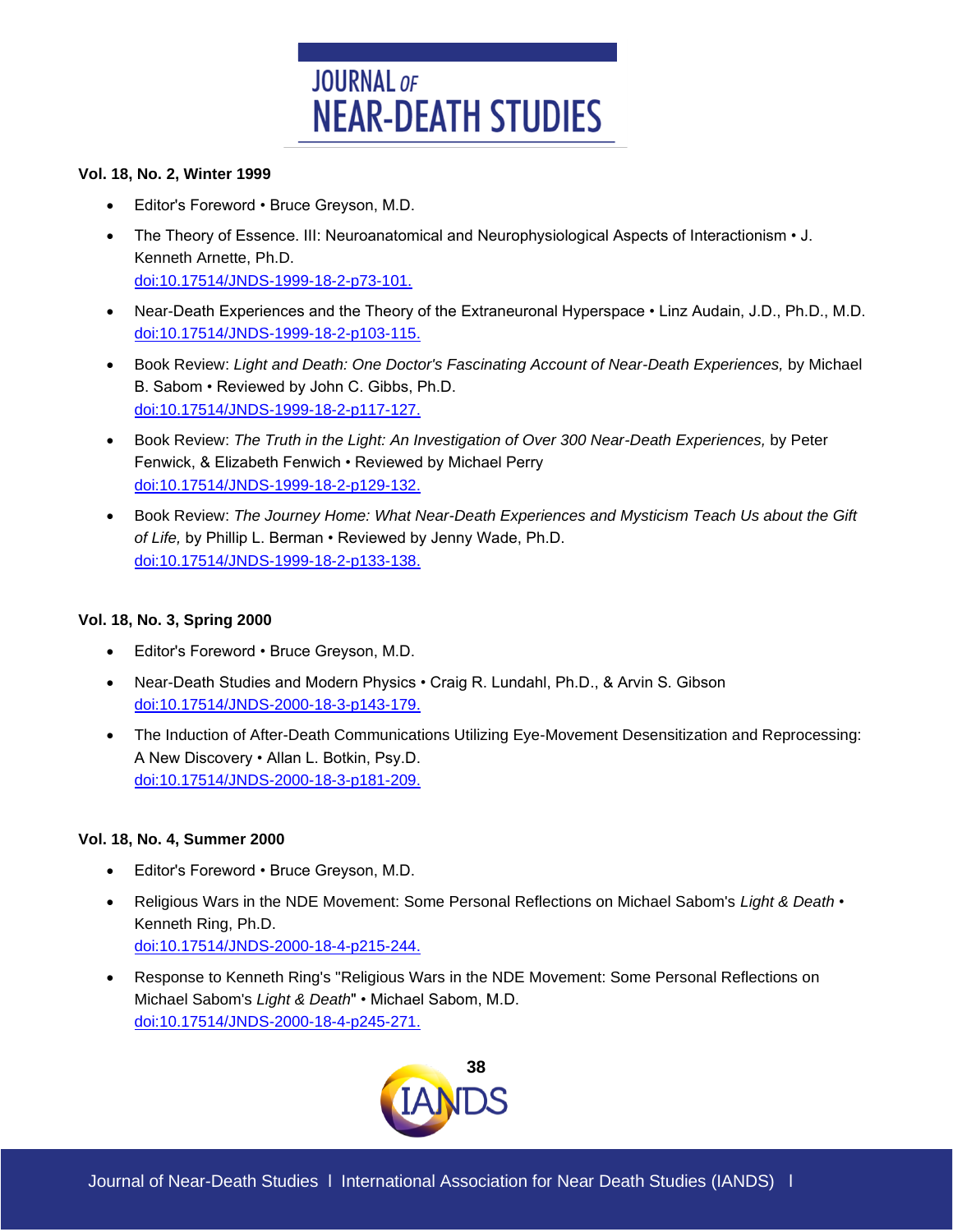

• Religious Wars or Healthy Competition in the NDE Movement? • Arvin S. Gibson [doi:10.17514/JNDS-2000-18-4-p273-276.](http://digital.library.unt.edu/ark:/67531/metadc798965/)

### **Vol. 19, No. 1, Fall 2000**

- Editor's Foreword Bruce Greyson, M.D.
- Religious Experience, Religious Worldviews, and Near-Death Studies Gracia Fay Ellwood, Ph.D. [doi:10.17514/JNDS-2000-19-1-p5-21.](http://digital.library.unt.edu/ark:/67531/metadc799254/)
- Response to Gracia Fay Ellwood's "Religious Experience, Religious Worldviews, and Near-Death Studies" • Michael Sabom, M.D. [doi:10.17514/JNDS-2000-19-1-p23-44.](http://digital.library.unt.edu/ark:/67531/metadc799326/)
- A Comparison of Other World Perceptions by Near-Death Experiencers and by the Marian Visionaries of Medjugorje • Craig R. Lundahl, Ph.D. [doi:10.17514/JNDS-2000-19-1-p45-52.](http://digital.library.unt.edu/ark:/67531/metadc799320/)
- Letter to the Editor: Millennarian prophecies Canon Michael Perry [doi:10.17514/JNDS-2000-19-1-p53-54.](http://digital.library.unt.edu/ark:/67531/metadc798934/)
- Letter to the Editor: Craig Lundahl responds Craig R. Lundahl, Ph.D. [doi:10.17514/JNDS-2000-19-1-p54-57.](https://digital.library.unt.edu/ark:/67531/metadc938071/)
- Letter to the Editor: Review of *The eternal journey* Harold A. Widdison, Ph.D., & Craig R. Lundahl, Ph.D. [doi:10.17514/JNDS-2000-19-1-p57-64.](https://digital.library.unt.edu/ark:/67531/metadc938004/)
- Letter to the Editor: Review of *The near-death experience: A reader* Lee W. Bailey, Ph.D. [doi:10.17514/JNDS-2000-19-1-p64-66.](https://digital.library.unt.edu/ark:/67531/metadc938070/)

### **Vol. 19, No. 2, Winter 2000**

- Editor's Foreword Bruce Greyson, M.D.
- The Near-Death Experience as a Product of Isolated Subcortical Brain Function George E. Wettach, M.D. [doi:10.17514/JNDS-2000-19-2-p71-90.](https://iands.org/10.17514/JNDS-2000-19-2-p71-90.)
- Three Fictional Deaths Compared with the Near-Death Experience Brock Haussamen, M.A. [doi:10.17514/JNDS-2000-19-2-p91-102.](http://digital.library.unt.edu/ark:/67531/metadc798899/)
- A Near-Death Experience Followed by the Visitation of an "Angel-Like" Being Richard J. Bonenfant, Ph.D. [doi:10.17514/JNDS-2000-19-2-p103-113.](http://digital.library.unt.edu/ark:/67531/metadc798984/)

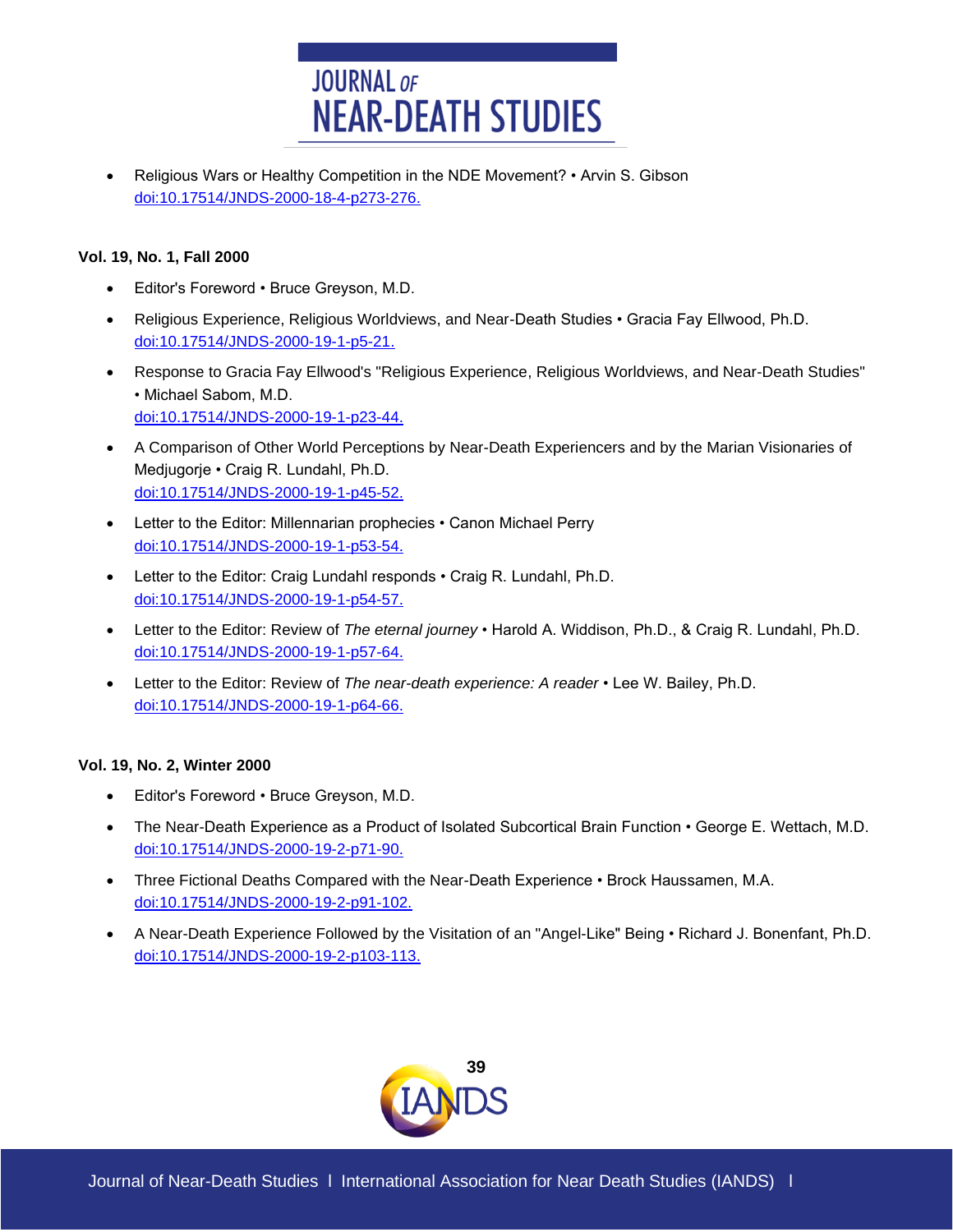

- Book Review: *Lessons from the Light: What We Can Learn from the Near-Death Experience,* by Kenneth Ring, & Evelyn Elsaesser Valarino • Reviewed by Michael Grosso, Ph.D. [doi:10.17514/JNDS-2000-19-2-p115-121.](http://digital.library.unt.edu/ark:/67531/metadc798940/)
- Book Review: *On the Other Side of Life: Exploring the Phenomenon of the Near-Death Experience,* by Evelyn Elsaesser Valarino • Reviewed by Emily Williams Kelly, Ph.D. [doi:10.17514/JNDS-2000-19-2-p123-130.](http://digital.library.unt.edu/ark:/67531/metadc798884/)
- Letter to the Editor: "Vision" in NDEs or expanded consciousness? Melvin Morse, M.D. [doi:10.17514/JNDS-2000-19-2-p131-132.](http://digital.library.unt.edu/ark:/67531/metadc799232/)
- Letter to the Editor:The Archives of Scientists' Transcendent Experiences (TASTE). Charles T. Tart, Ph.D. [doi:10.17514/JNDS-2000-19-2-p132-134.](https://digital.library.unt.edu/ark:/67531/metadc938045/)

## **Vol. 19, No. 3, Spring 2001**

- Editor's Foreword Bruce Greyson, M.D.
- A "Little Death": The Near-Death Experience and Tibetan Delogs Lee W. Bailey, Ph.D. [doi:10.17514/JNDS-2001-19-3-p139-159.](http://digital.library.unt.edu/ark:/67531/metadc799135/)
- Near-Death Experiences in Thailand Todd Murphy [doi:10.17514/JNDS-2001-19-3-p161-178.](http://digital.library.unt.edu/ark:/67531/metadc799340/)
- Book Review: The Division of Consciousness: The Secret Afterlife of the Human Psyche, by Peter Novak Reviewed by Bill Lanning, Ph.D. [doi:10.17514/JNDS-2001-19-3-p179-181.](http://digital.library.unt.edu/ark:/67531/metadc798963/)
- Letter to the Editor: More on Psychomanteum Experimentation Carla Wills-Brandon, Ph.D. [doi:10.17514/JNDS-2001-19-3-p183-185.](http://digital.library.unt.edu/ark:/67531/metadc799102/)
- Letter to the Editor: Beverly Brodsky Responds Beverly Brodsky [doi:10.17514/JNDS-2001-19-3-p185-186.](https://digital.library.unt.edu/ark:/67531/metadc938074/)
- Letter to the Editor: EMDR, ADCs, NDEs, and the Resolution of Loss. Bruce J. Horacek, Ph.D. [doi:10.17514/JNDS-2001-19-3-p186-189.](https://digital.library.unt.edu/ark:/67531/metadc938032/)
- Letter to the Editor: Allan Botkin Responds Allan L. Botkin, Psy.D. [doi:10.17514/JNDS-2001-19-3-p189-191.](https://digital.library.unt.edu/ark:/67531/metadc938047/)
- Letter to the Editor: Religious Wars in the NDE Movement Jenny Wade, Ph.D. [doi:10.17514/JNDS-2001-19-3-p191-192.](https://digital.library.unt.edu/ark:/67531/metadc938016/)
- Letter to the Editor: Religious Wars in the NDE Movement Leon S. Rhodes [doi:10.17514/JNDS-2001-19-3-p192-195.](https://digital.library.unt.edu/ark:/67531/metadc938069/)

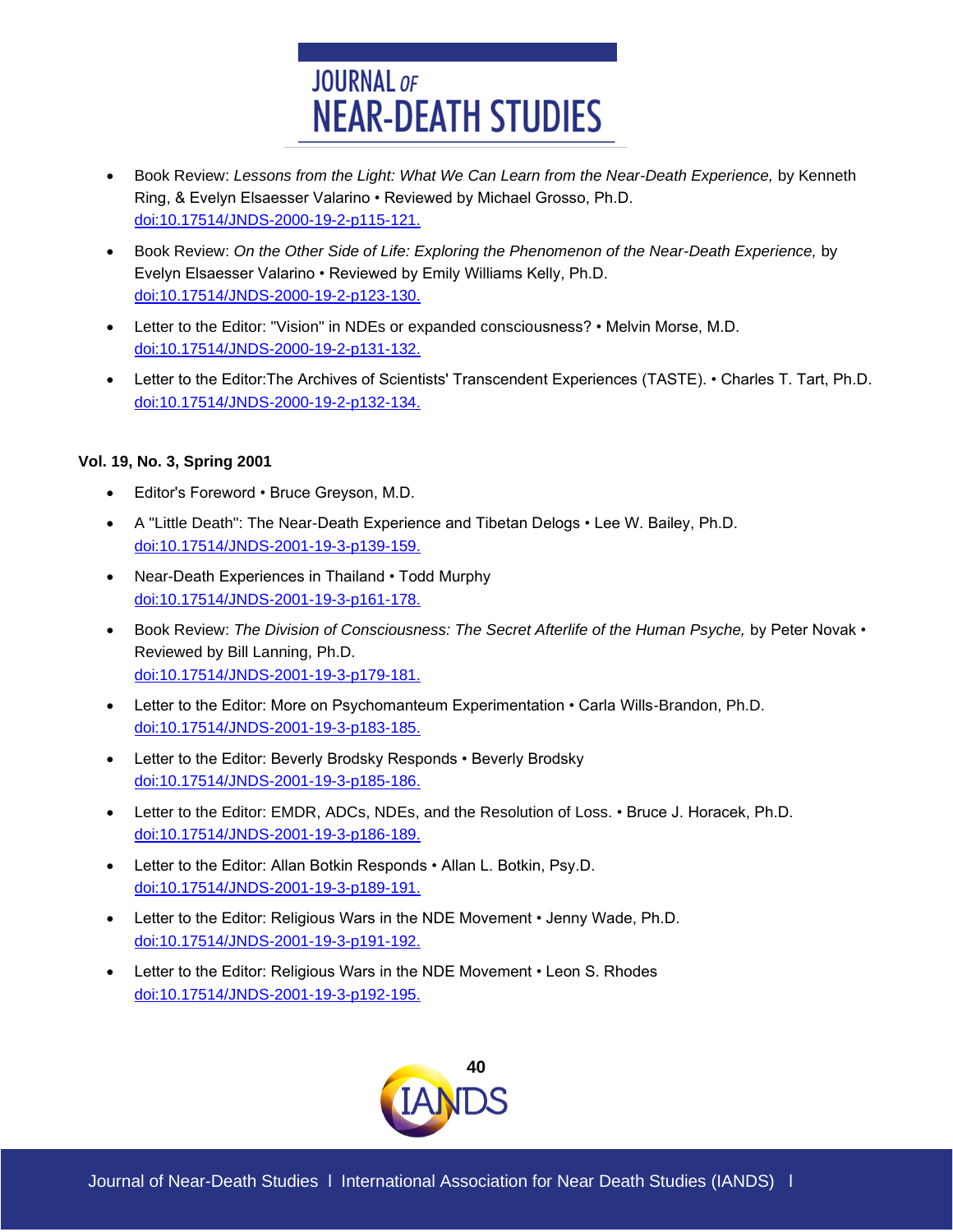

- Letter to the Editor: Religious Wars in the NDE Movement John Tomlinson [doi:10.17514/JNDS-2001-19-3-p195-203.](https://digital.library.unt.edu/ark:/67531/metadc937980/)
- Letter to the Editor: Religious Wars in the NDE Movement Barbara Harris Whitfield, R.T., C.M.T. [doi:10.17514/JNDS-2001-19-3-p203-204.](https://digital.library.unt.edu/ark:/67531/metadc938041/)

#### **Vol. 19, No. 4, Summer 2001**

- Editor's Foreword Bruce Greyson, M.D.
- The Near-Death Experience as a Shamanic Initiation: A Case Study J. Timothy Green, Ph.D. [doi:10.17514/JNDS-2001-19-4-p209-225.](http://digital.library.unt.edu/ark:/67531/metadc799163/)
- Near-Death Experience: Knowledge and Attitudes of College Students Kay E. Ketzenberger, Ph.D. & Ginal L. Keim, B.A. [doi:10.17514/JNDS-2001-19-4-p227-232.](http://digital.library.unt.edu/ark:/67531/metadc799047/)
- Prophetic Revelations in Near-Death Experiences Craig R. Lundahl, Ph.D. [doi:10.17514/JNDS-2001-19-4-p233-239.](http://digital.library.unt.edu/ark:/67531/metadc799277/)
- Book Review: *The Physics of Immortality: Modern Cosmology, God and the Resurrection of the Dead,* by Frank J. Tipler • Reviewed by John Wren-Lewis [doi:10.17514/JNDS-2001-19-4-p241-246.](http://digital.library.unt.edu/ark:/67531/metadc799024/)
- Book Review: *Children of the New Millenium: Children's Near-Death Experiences and the Evolution of Humankind,* by P. M. H. Atwater • Reviewed by Thomas A. Angerpointner, M.D., Ph.D. [doi:10.17514/JNDS-2001-19-4-p247-255.](http://digital.library.unt.edu/ark:/67531/metadc799072/)
- Book Review: *Children of the New Millenium: Children's Near-Death Experiences and the Evolution of Humankind,* by P. M. H. Atwater • Reviewed by Harold A. Widdison, Ph.D. [doi:10.17514/JNDS-2001-19-4-p257-268.](https://digital.library.unt.edu/ark:/67531/metadc799008/)
- Letters to the Editor: A Philosopher's View of Near-Death Research. V. Krishnan [doi:10.17514/JNDS-2001-19-4-p269-271.](http://digital.library.unt.edu/ark:/67531/metadc799136/)
- Letters to the Editor: Marian Visionaries of Medjugorje Bogomir Golobic [doi:10.17514/JNDS-2001-19-4-p271.](https://digital.library.unt.edu/ark:/67531/metadc938003/)

### **Vol. 20, No. 1, Fall 2001**

- Editor's Foreword Bruce Greyson, M.D.
- Guest Editorial: Afterlife Research and the Shamanic Turn Michael Grosso, Ph.D. [doi:10.17514/JNDS-2001-20-1-p5-14.](http://digital.library.unt.edu/ark:/67531/metadc799113/)

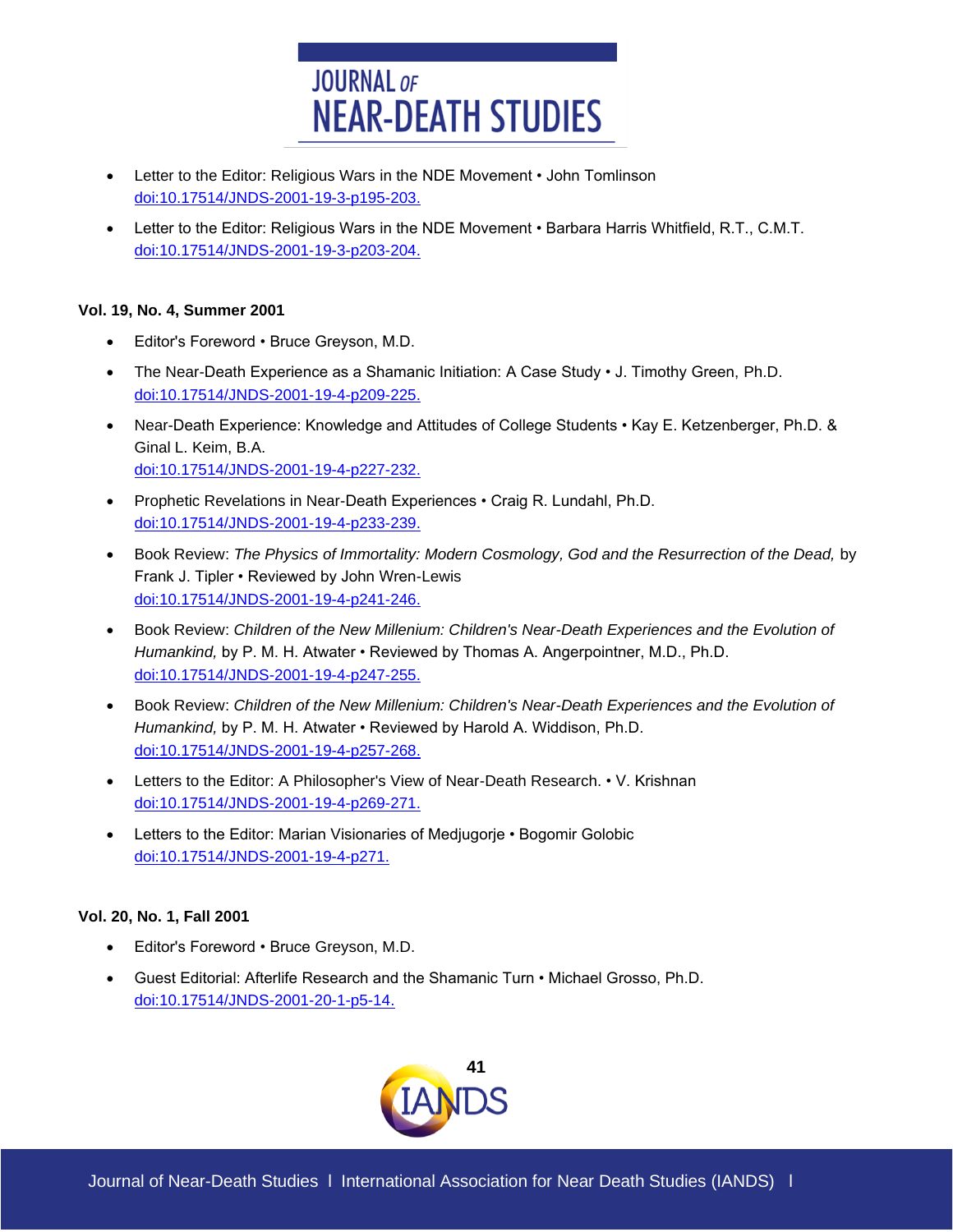

- Different Kinds of Near-Death Experience: A Report on a Survey of Near-Death Experiences in Germany Prof. Dr. Huber Knoblauch, Ina Schmied, M.A., & Bernt Schnettler, M.A. [doi:10.17514/JNDS-2001-20-1-p15-29.](http://digital.library.unt.edu/ark:/67531/metadc799129/)
- An Hawaiian Near-Death Experience Allan Kellehear, Ph.D. [doi:10.17514/JNDS-2001-20-1-p31-35.](http://digital.library.unt.edu/ark:/67531/metadc799181/)
- Knowledge and Attitudes of Hospital Nurses in Italy Related to Near-Death Experiences Laura Cunico, R.N., Ed.D. [doi:10.17514/JNDS-2001-20-1-p37-50.](http://digital.library.unt.edu/ark:/67531/metadc798962/)
- Essay Review: Interrupting, Talking Back, and Making Tracks Through the Middle: A Feminist Review of *The Last Laugh* • Susan C. Gunn, M.A. [doi:10.17514/JNDS-2001-20-1-p51-59.](http://digital.library.unt.edu/ark:/67531/metadc799175/)
- Letter to the Editor: "Real" and "Unreal" NDEs . Barbro Osterman [doi:10.17514/JNDS-2001-20-1-p61-62.](http://digital.library.unt.edu/ark:/67531/metadc799100/)
- Letter to the Editor: Forgiveness and the Near-Death Experience Neal Grossman, Ph.D. [doi:10.17514/JNDS-2001-20-1-p62-63.](https://digital.library.unt.edu/ark:/67531/metadc937989/)
- Letter to the Editor: Did NDEs Play a Seminal Role in the Formulation of Einstein's Theory of Relativity? J. "Joe" Timothy Green, Ph.D. [doi:10.17514/JNDS-2001-20-1-p64-66.](https://digital.library.unt.edu/ark:/67531/metadc938006/)

# **Vol. 20, No. 2, Winter 2001**

- Editor's Foreword Bruce Greyson, M.D.
- Shared Near-Death and Related Illness Experiences: Steps on an Unscheduled Journey Glennys Howarth, Ph.D.. & Allan Kellehear, Ph.D. [doi:10.17514/JNDS-2001-20-2-p71-85.](http://digital.library.unt.edu/ark:/67531/metadc798969/)
- A Child's Encounter with the Devil: An Unusual Near-Death Experience with Both Blissful and Frightening Elements • Richard J. Bonenfant, Ph.D. [doi:10.17514/JNDS-2001-20-2-p87-100.](http://digital.library.unt.edu/ark:/67531/metadc799294/)
- The Structure and Function of Near-Death Experiences: An Algorithmic Reincarnation Hypothesis Todd Murphy [doi:10.17514/JNDS-2001-20-2-p101-118.](http://digital.library.unt.edu/ark:/67531/metadc799292/)
- Book Review: *Experiences Near Death: Beyond Medicine and Religion*. by Allan Kellehear Reviewed by Harold A. Widdison, Ph.D. [doi:10.17514/JNDS-2001-20-2-p119-128.](http://digital.library.unt.edu/ark:/67531/metadc799153/)

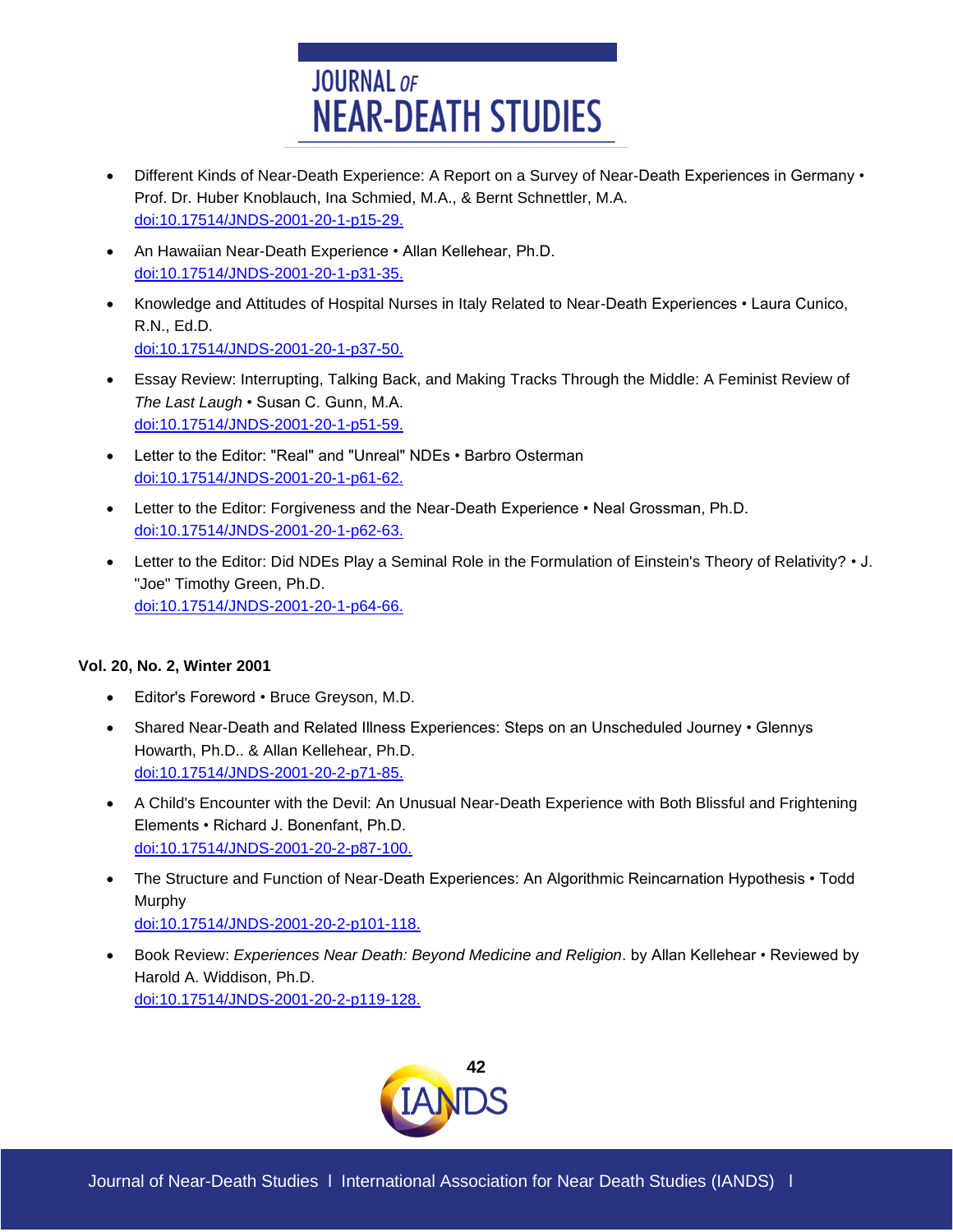

- Book Review: *Visitations from the Afterlife: True Stories of Love and Healing,* by Lee Lawson Reviewed by Leon S. Rhodes [doi:10.17514/JNDS-2001-20-2-p129.](http://digital.library.unt.edu/ark:/67531/metadc798992/)
- Letter to the Editor: The Theory of Essence V Krishnan [doi:10.17514/JNDS-2001-20-2-p131-133.](http://digital.library.unt.edu/ark:/67531/metadc799165/)
- Letter to the Editor: Response to Krishnan J. Kenneth Arnette, Ph.D. [doi:10.17514/JNDS-2001-20-2-p133-134.](https://digital.library.unt.edu/ark:/67531/metadc937978/)
- Letter to the Editor: Review of *On the Other Side of Life* Evelyn Elsaesser-Valarino [doi:10.17514/JNDS-2001-20-2-p134-138.](https://digital.library.unt.edu/ark:/67531/metadc937973/)

## **Vol. 20, No. 3, Spring 2002**

- Editor's Foreword Bruce Greyson, M.D.
- Division of the Self: Life After Death and the Binary Soul Doctrine Peter Novak [doi:10.17514/JNDS-2002-20-3-p143-189.](http://digital.library.unt.edu/ark:/67531/metadc799306/)
- Changes in Heart Transplant Recipients That Parallel the Personalities of Their Donors Paul Pearsall, Ph.D., Gary E. R. Schwartz, Ph.D., & Linda G. S. Russek, Ph.D. [doi:10.17514/JNDS-2002-20-3-p191-206.](http://digital.library.unt.edu/ark:/67531/metadc799207/)
- Book Review: *The Complete Idiot's Guide to Near-Death Experiences,* by P. M. H. Atwater with David H. Morgan • Reviewed by Gracia Fay Ellwood, Ph.D. (This book is published in a new edition, *[The Big Book of](https://iands.org/resources/education/recommended-reading.html#cig)  [Near-Death Experiences](https://iands.org/resources/education/recommended-reading.html#cig)*.) [doi:10.17514/JNDS-2002-20-3-p207-209.](http://digital.library.unt.edu/ark:/67531/metadc799270/)

### **Vol. 20, No. 4, Summer 2002**

- Editor's Foreword Bruce Greyson, M.D.
- A Prospective Analysis of Near-Death Experiences in Cardiac Arrest Patients Janet Schwaninger, R.N., B.S.N., Paul R. Eisenberg, M.D., M.P.H., Kenneth B. Schechtman, Ph.D., & Alan N. Weiss, M.D., F.A.C.C. [doi:10.17514/JNDS-2002-20-4-p215-232.](http://digital.library.unt.edu/ark:/67531/metadc799009/)
- The Evidential Value of Near-Death Experences for Belief in Life After Death Michael Potts, Ph.D. [doi:10.17514/JNDS-2002-20-4-p233-258.](http://digital.library.unt.edu/ark:/67531/metadc799266/)
- Book Review: *The Final Entrance: Journeys Beyond Life*, by Susan L. Schoenbeck Reviewed by Dianne Arcangel, M.Sc. [doi:10.17514/JNDS-2002-20-4-p259-263.](http://digital.library.unt.edu/ark:/67531/metadc799070/)

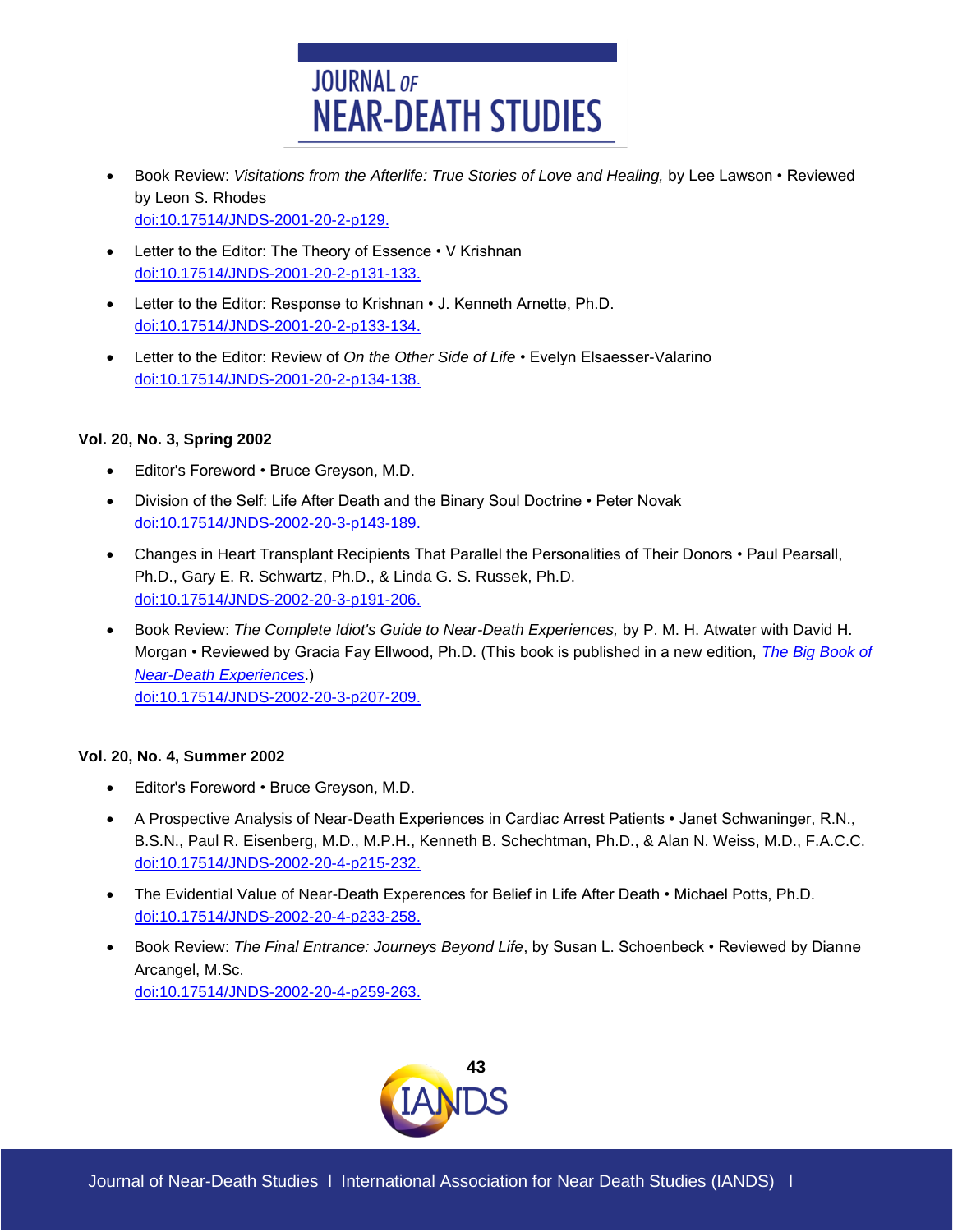

- Book Review: *Cosmic Cradle: Souls Waiting in the Wings for Birth,* by Elizabeth M. Carman, & Neil J. Carman, Ph.D. • Reviewed by David B. Chamberlain, Ph.D. [doi:10.17514/JNDS-2002-20-4-p265-269.](http://digital.library.unt.edu/ark:/67531/metadc799062/)
- Letter to the Editor: Harold Widdison's Book Review of *Children of the New Millennium* P. M. H. Atwater [doi:10.17514/JNDS-2002-20-4-p271-280.](http://digital.library.unt.edu/ark:/67531/metadc799287/)
- Letter to the Editor: Harold Widdison Responds Harold A Widdison, Ph.D. [doi:10.17514/JNDS-2002-20-4-p281-285.](https://digital.library.unt.edu/ark:/67531/metadc938087/)

### **Vol. 21 No. 1, Fall 2002**

- Editor's Foreword Bruce Greyson, M.D.
- Guest Editorial: Who's Afraid of Life After Death? Neal Grossman, Ph.D. [doi:10.17514/JNDS-2002-21-1-p5-24.](http://digital.library.unt.edu/ark:/67531/metadc799144/)
- Post Mortem Contact by Fatal Injury Victims with Emergency Service Workers at the Scenes of Their Death • Richard E. Kelly, Ed.D. [doi:10.17514/JNDS-2002-21-1-p25-33.](http://digital.library.unt.edu/ark:/67531/metadc798948/)
- Book Review: *Fingerprints of God: Evidences from Near-Death Studies, Scientific Research on Creation and Mormon Theology,* by Arvin S. Gibson • Reviewed by B. Grant Bishop, M.D. [doi:10.17514/JNDS-2002-21-1-p35-41.](http://digital.library.unt.edu/ark:/67531/metadc799095/)
- Book Review: *Mindsight: Near-Death and Out-of-Body Experiences in the Blind,* by Kenneth Ring & Sharon Cooper • Reviewed by Stuart W. Twemlow, M.D. [doi:10.17514/JNDS-2002-21-1-p43-46.](http://digital.library.unt.edu/ark:/67531/metadc799013/)
- Book Review: *Where God Lives: The Science of the Paranormal and How Our Brains are Linked to the Universe,* by Melvin Morse & Paul Perry • Reviewed by John Tomlinson [doi:10.17514/JNDS-2002-21-1-p47-54.](http://digital.library.unt.edu/ark:/67531/metadc799348/)
- Book Review: *Searching for Eternity: A Scientist's Spiritual Journey to Overcome Death Anxiety,* by Don Morse • Reviewed by Joel Funk, Ph.D. [doi:10.17514/JNDS-2002-21-1-p55-58.](http://digital.library.unt.edu/ark:/67531/metadc799282/)
- Letter to the Editor: Different kinds of NDE Michael Schroeter-Kunhardt [doi:10.17514/JNDS-2002-21-1-p59-64.](http://digital.library.unt.edu/ark:/67531/metadc799291/)
- Letter to the Editor: Response to Schroeter-Kunhardt Dr. Hubert Knoblauch [doi:10.17514/JNDS-2002-21-1-p64-66.](https://digital.library.unt.edu/ark:/67531/metadc938030/)
- Letter to the Editor: Perplexing questions about Novak's "binary soul doctrine"• P. M. H. Atwater, L.H.D. [doi:10.17514/JNDS-2002-21-1-p66-70.](https://digital.library.unt.edu/ark:/67531/metadc937990/)

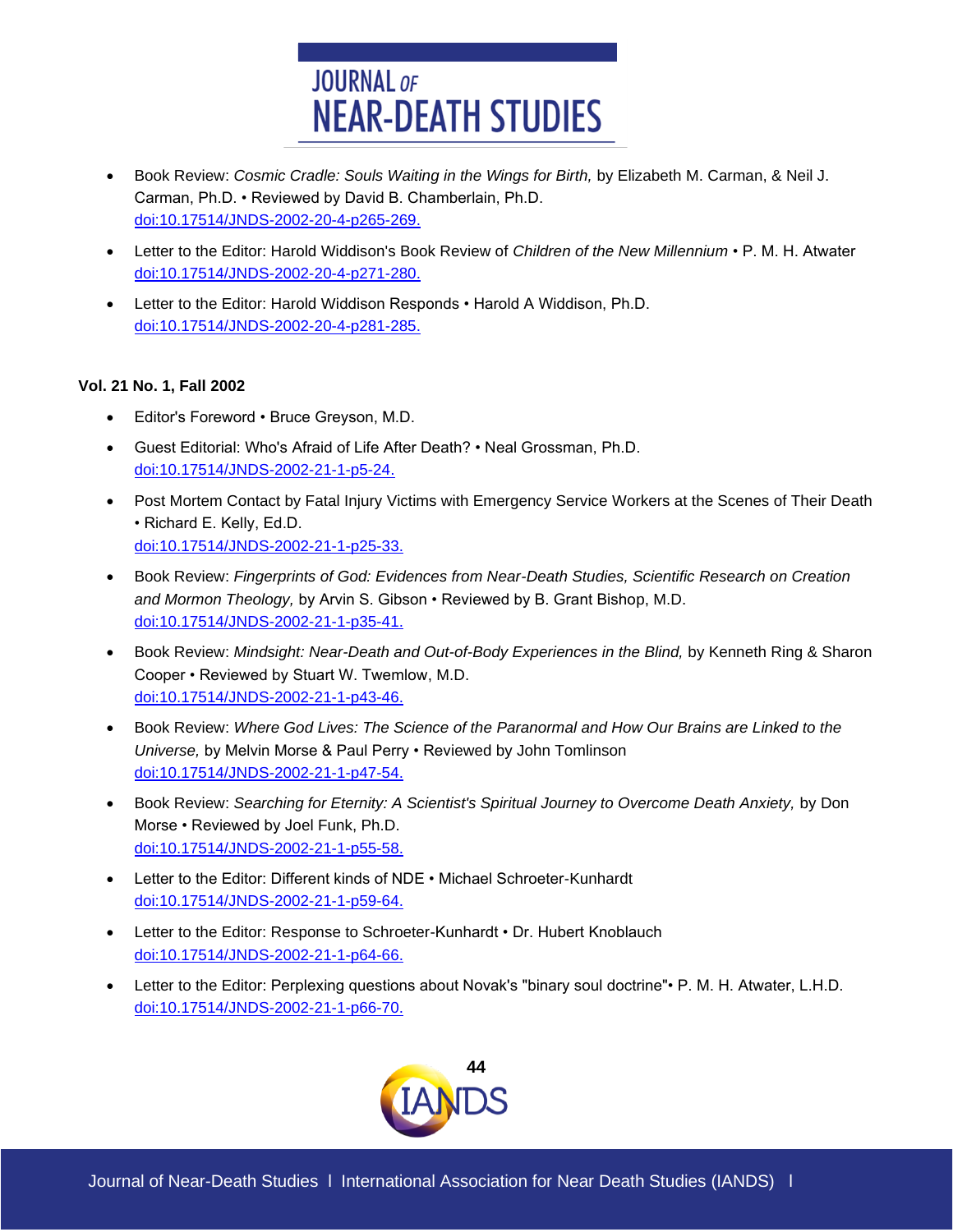

• Letter to the Editor: Response to Atwater • Peter Novak [doi:10.17514/JNDS-2002-21-1-p70-72.](https://digital.library.unt.edu/ark:/67531/metadc937976/)

### **Vol. 21 No. 2, Winter 2002**

- Editor's Foreword Bruce Greyson, M.D.
- Guest Editorial: The Resistance to Belief Arthur Hastings, Ph.D. [doi:10.17514/JNDS-2002-21-2-p77-98.](http://digital.library.unt.edu/ark:/67531/metadc799037/)
- Afterward: Making Meaning After a Frightening Near-Death Experience Nancy Evans Bush, M.A. [doi:10.17514/JNDS-2002-21-2-p99-133.](http://digital.library.unt.edu/ark:/67531/metadc799142/)

#### **Vol. 21 No. 3, Spring 2003**

- Editor's Foreword Bruce Greyson, M.D.
- The Nature and Meaning of the Near-Death Experience for Patients and Critical Care Nurses Linda L. Morris, Ph.D., R.N.C., & Kathleen Knafl, Ph.D., FAAN. [doi:10.17514/JNDS-2003-21-3-p139-167.](http://digital.library.unt.edu/ark:/67531/metadc799119/)
- A Quantum Biomechanical Basis for Near-Death Life Reviews Thomas E. Beck, Ph.D., & Janet E. Colli, Ph.D. [doi:10.17514/JNDS-2003-21-3-p169-189.](http://digital.library.unt.edu/ark:/67531/metadc799221/)
- Book Review: *The Reintegration of Science and Spirituality: Subtle Matter, "Dark Matter", and the Science of Correspondence,* by Deno Kazanis • Reviewed by Jeffrey Long, M.D. [doi:10.17514/JNDS-2003-21-3-p191-194.](http://digital.library.unt.edu/ark:/67531/metadc799317/)
- Letter to the Editor: Shared NDEs Leon S. Rhodes [doi:10.17514/JNDS-2003-21-3-p195-196.](http://digital.library.unt.edu/ark:/67531/metadc799201/)

#### **Vol. 21 No. 4, Summer 2003**

- Editor's Foreword Bruce Greyson, M.D.
- Hyperdimensional Perspectives in Out-of-body and Near-Death Experiences Robert J. Brumblay, M.D., F.A.C.E.P. [doi:10.17514/JNDS-2003-21-4-p201-221.](http://digital.library.unt.edu/ark:/67531/metadc799323/)
- At the Edge of Eternity's Shadows: Scaling the Fractal Continuum from Lower into Higher Space F. Gordon Greene [doi:10.17514/JNDS-2003-21-4-p223-240.](http://digital.library.unt.edu/ark:/67531/metadc799356/)

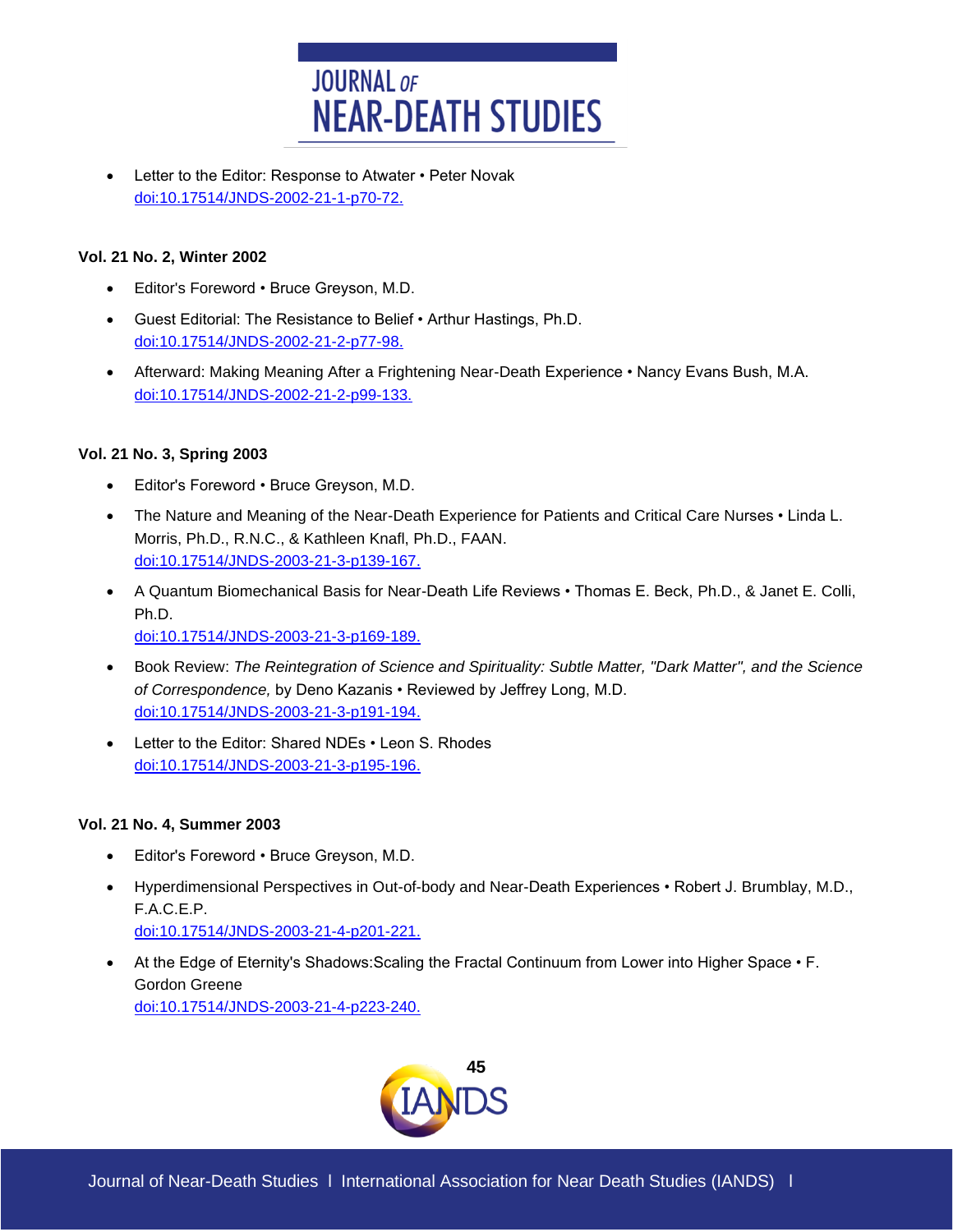

• Book Review: *DMT: The Spirit Molecule: A Doctor's Revolutionary Research into the Biology of Near-Death and Mystical Experiences,* by Rick Strassman • Reviewed by James Fadiman, Ph.D., & Jordan Gruber, J.D.

[doi:10.17514/JNDS-2003-21-4-p241-243.](http://digital.library.unt.edu/ark:/67531/metadc799157/)

- Book Review: *Ketamine: Dreams and Realities,* by Karl Jansen Reviewed by Rick J. Strassman, M.D., & Jordan Gruber, J.D. [doi:10.17514/JNDS-2003-21-4-p245-247.](http://digital.library.unt.edu/ark:/67531/metadc799092/)
- Letter to the Editor: William James and near-death experiences Philip B. Reinhart, Ph.D. [doi:10.17514/JNDS-2003-21-4-p249-253.](http://digital.library.unt.edu/ark:/67531/metadc798912/)
- Letter to the Editor: Critics of near-death experiences as evidence for survival: A methodological note David Lester, Ph.D [doi:10.17514/JNDS-2003-21-4-p253-256.](http://digital.library.unt.edu/ark:/67531/metadc937981/)

### **Vol. 22, No. 1, Fall 2003**

- Editor's Foreword Bruce Greyson, M.D.
- Guest Editorial: A New Perspective on the Afterlife Issue V. Krishanan. [doi:10.17514/JNDS-2003-22-1-p5-13.](http://digital.library.unt.edu/ark:/67531/metadc799158/)
- Guest Editorial: Response to "A New Perspective on the Afterlife Issue" Jim B. Tucker, M.D. [doi:10.17514/JNDS-2003-22-1-p15-19.](http://digital.library.unt.edu/ark:/67531/metadc799074/)
- A Comparison of Near-Death Experiences Occurring Before and After 1975: Results From an Internet Survey • Jeffrey P. Long, M.D., & Jody A. Long, J.D. [doi:10.17514/JNDS-2003-22-1-p21-32.](http://digital.library.unt.edu/ark:/67531/metadc799173/)
- Recovery From Bulimia Nervosa Through Near-Death Experience: A Case Study Janet E. Colli, Ph.D., & Thomas E. Beck, Ph.D. [doi:10.17514/JNDS-2003-22-1-p33-55.](http://digital.library.unt.edu/ark:/67531/metadc799358/)
- The Near-Death Experience and Christian Universalism Ken R. Vincent, Ed.D. [doi:10.17514/JNDS-2003-22-1-p57-71.](http://digital.library.unt.edu/ark:/67531/metadc798960/)
- Letter to the Editor Janice Miner Holden, Ed.D. [doi:10.17514/JNDS-2003-22-1-p73-74.](http://digital.library.unt.edu/ark:/67531/metadc798971/)

### **Vol. 22, No. 2, Winter 2003**

• Editor's Foreword • Bruce Greyson, M.D.

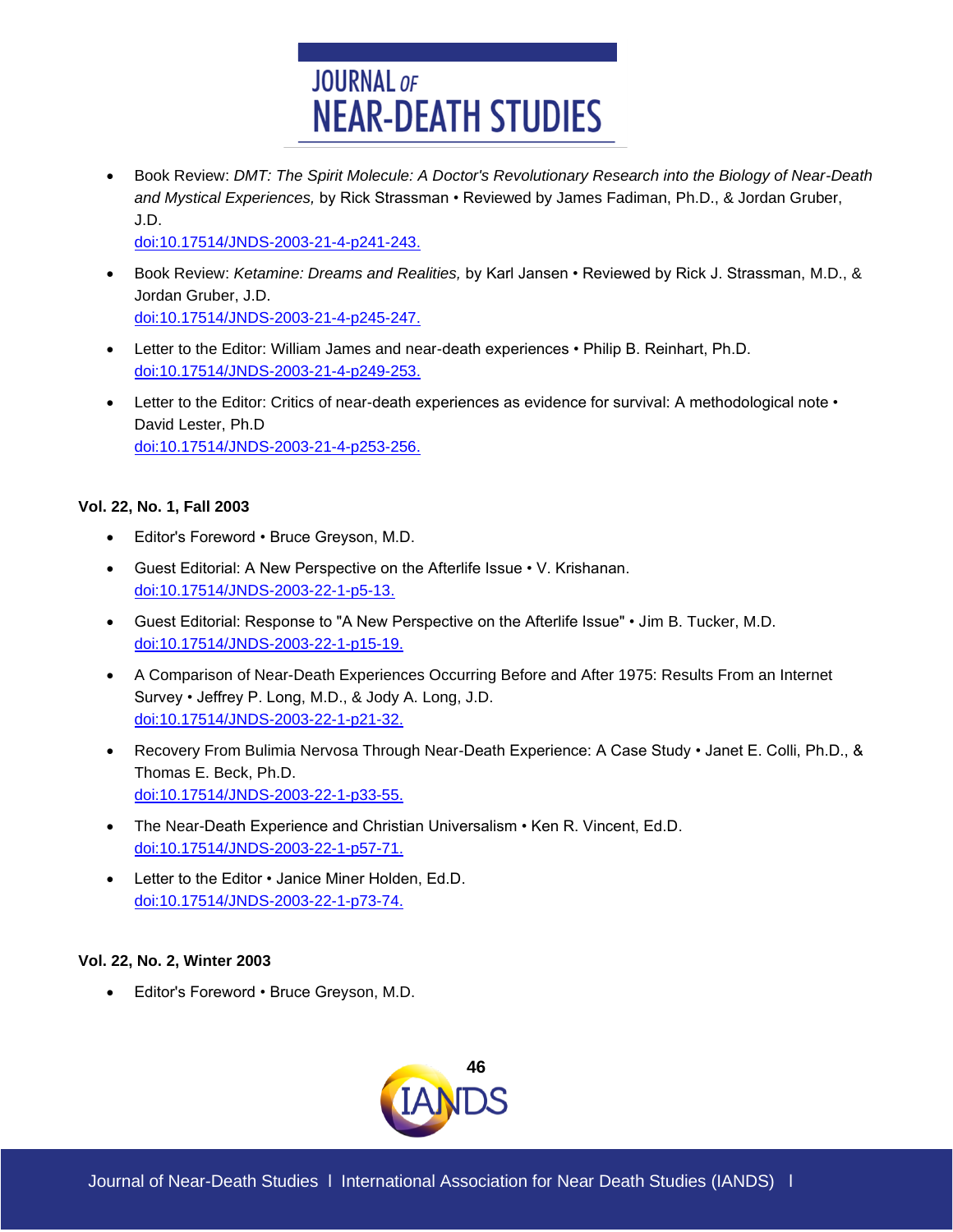

- Guest Editorial: The Elias Project: Using the Near-Death Experience Potential in Therapy Engelbert Winkler, Ph.D. [doi:10.17514/JNDS-2003-22-2-p79-82.](http://digital.library.unt.edu/ark:/67531/metadc798923/)
- In a Sacred Manner We Died: Native American Near-Death Experiences Jenny Wade, Ph.D. [doi:10.17514/JNDS-2003-22-2-p83-115.](http://digital.library.unt.edu/ark:/67531/metadc799240/)
- The Reenchantment of Death: Near-Death, Death Awareness, and the New Age Raymond L. M. Lee, Ph.D. [doi:10.17514/JNDS-2003-22-2-p117-131.](http://digital.library.unt.edu/ark:/67531/metadc799121/)
- Validity and Reliability of the Near-Death Experience Scale-6 (NDE-6) Kevin P. Prosnick, Ph.D., & William J. Evans, Ph.D. [doi:10.17514/JNDS-2003-22-2-p133-144.](http://digital.library.unt.edu/ark:/67531/metadc799235/)
- Book Review: *Psychic and Spiritual: Parapsychology in Christian Faith and Life,* by Michael Perry Reviewed by Ken R. Vincent, Ed.D. [doi:10.17514/JNDS-2003-22-2-p145-148.](http://digital.library.unt.edu/ark:/67531/metadc799288/)
- Book Review: *Final Passage: Sharing the Journey as This Life Ends*, by Barbara Harris Whitfield Reviewed by Dianne Arcangel, M.Sc. [doi:10.17514/JNDS-2003-22-2-p149-150.](http://digital.library.unt.edu/ark:/67531/metadc799301/)
- Letter to the Editor: Making meaning of frightening NDEs P. M. H. Atwater [doi:10.17514/JNDS-2003-22-2-p151-152.](http://digital.library.unt.edu/ark:/67531/metadc799086/)

# **Vol. 22, No. 3, Spring 2004**

- Editor's Foreword Bruce Greyson, M.D.
- A Comparative Study of Near-Death Expereince and Non-Near-Death Experience Outcomes in 56 Survivors of Clinical Death • Richard J. Bonenfant, Ph.D. [doi:10.17514/JNDS-2004-22-3-p155-178.](http://digital.library.unt.edu/ark:/67531/metadc799196/)
- The Deconstruction of Death: Postmodernism and Near-Death Raymond L. M. Lee, Ph.D. [doi:10.17514/JNDS-2004-22-3-p179-194.](http://digital.library.unt.edu/ark:/67531/metadc799230/)
- Silent Journey: The Discovery of the Near-Death Experience of a Nonverbal Adolescent Rick Enright, M.S.W. [doi:10.17514/JNDS-2004-22-3-p195-208.](http://digital.library.unt.edu/ark:/67531/metadc798895/)
- Book Review: *Life After Death: A Study of the Afterlife in World Religions,* by Farnáz Másúmián Reviewed by Ken. R. Vincent, Ed.D. [doi:10.17514/JNDS-2004-22-3-p209-211.](http://digital.library.unt.edu/ark:/67531/metadc799206/)

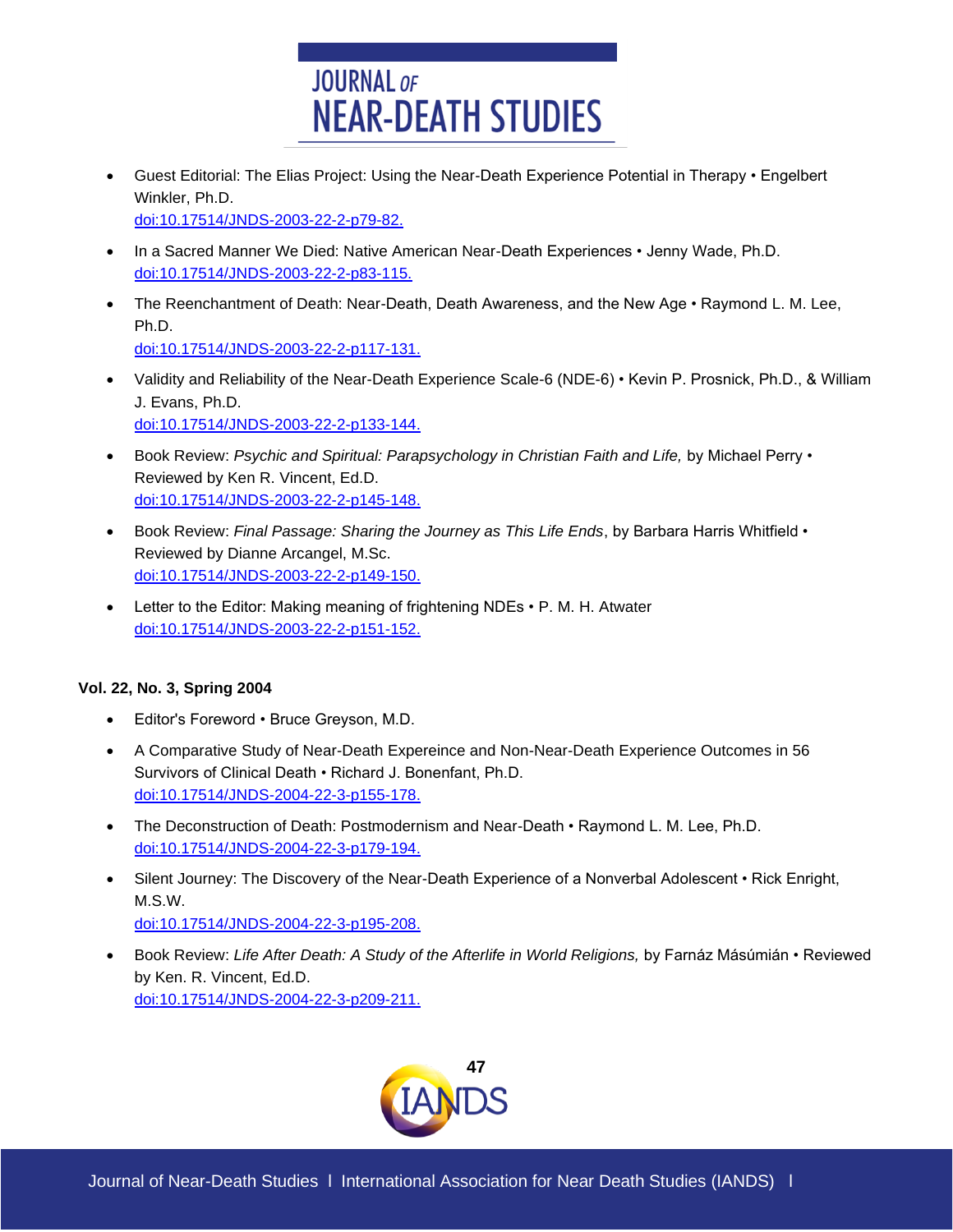

• Book Review: *Religion, Spirituality and the Near-Death Experience,* by Mark Fox • Reviewed by Susan C. Gunn, Ph.D. [doi:10.17514/JNDS-2004-22-3-p213-217.](http://digital.library.unt.edu/ark:/67531/metadc799360/)

#### **Vol. 22, No. 4, Summer 2004**

- Editor's Foreword Bruce Greyson, M.D.
- The Reimagination of Death: Dream Yoga, Near-Death, and Clear Light Raymond L. M. Lee, Ph.D. [doi:10.17514/JNDS-2004-22-4-p221-234.](http://digital.library.unt.edu/ark:/67531/metadc799191/)
- Cardiac Arrest and Near-Death Experiences G. M. Woerlee, M.B.B.S., F.R.C.A. [doi:10.17514/JNDS-2004-22-4-p235-249.](http://digital.library.unt.edu/ark:/67531/metadc799067/)
- Psychomanteum Research: A Pilot Study William G. Roll, Ph.D. [doi:10.17514/JNDS-2004-22-4-p251-260.](http://digital.library.unt.edu/ark:/67531/metadc799145/)
- Jung's Synchronistic Interpretation of the Near-Death Experience: An Unneccessary Mystification L. Stafford Betty, Ph.D. [doi:10.17514/JNDS-2004-22-4-p261-268.](http://digital.library.unt.edu/ark:/67531/metadc799255/)
- Introducing Near-Death Research Findings Into Psychotherapy John M. McDonagh, Ph.D., A.B.P.P. [doi:10.17514/JNDS-2004-22-4-p269-273.](http://digital.library.unt.edu/ark:/67531/metadc798930/)
- Book Review: *Moral Development and Reality: Beyond the Theories of Kohlberg and Hoffman,* by John C. Gibbs • Reviewed by F. Clark Power, Ed.D. [doi:10.17514/JNDS-2004-22-4-p275-280.](http://digital.library.unt.edu/ark:/67531/metadc799127/)
- Letter to the Editor: Near-death experiences before and after 1975 P. M. H. Atwater [doi:10.17514/JNDS-2004-22-4-p281-284.](http://digital.library.unt.edu/ark:/67531/metadc798914/)
- Letter to the Editor: Credit for coining terms Charles T. Tart, Ph.D. [doi:10.17514/JNDS-2004-22-4-p284-285.](https://digital.library.unt.edu/ark:/67531/metadc938083/)
- Obituary: Raymond G. Bayless Bruce Greyson, M.D. [doi:10.17514/JNDS-2004-22-4-p287.](http://digital.library.unt.edu/ark:/67531/metadc799104/)

### **Vol. 23, No. 1, Fall 2004**

- Editor's Foreword Bruce Greyson, M.D.
- Guest Editorial: Beginnings and Endings P. M. H. Atwater, L.H.D. [doi:10.17514/JNDS-2004-23-1-p3-7.](http://digital.library.unt.edu/ark:/67531/metadc799208/)

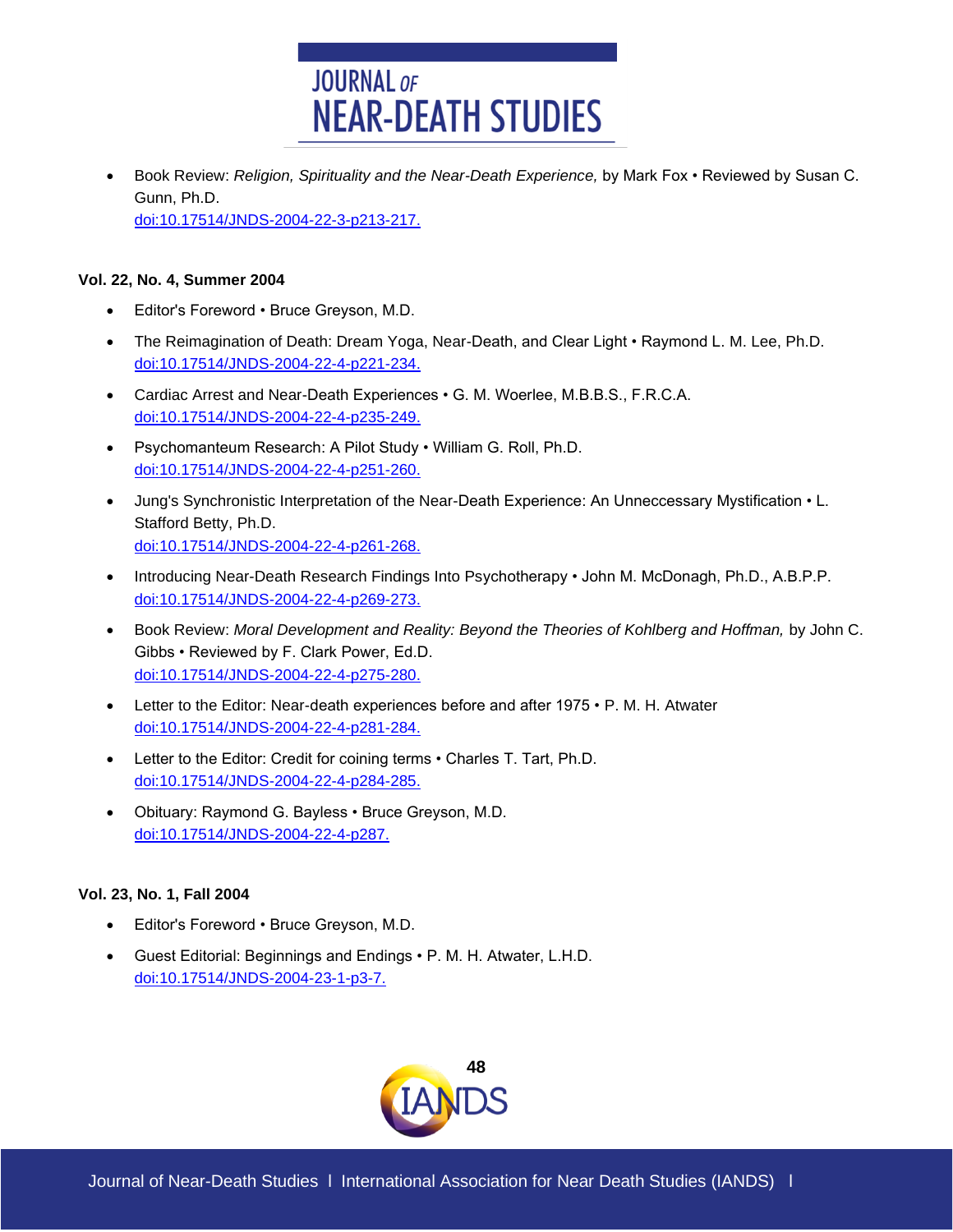

- Superjective Ontology: A Post-Cartesian Tool for the Near-Death Experience A. Ashanen Carmen, B.Sc. [doi:10.17514/JNDS-2004-23-1-p9-39.](http://digital.library.unt.edu/ark:/67531/metadc799056/)
- The Life Changes Inventory—Revised Bruce Greyson, M.D., & Kenneth Ring, Ph.D. [doi:10.17514/JNDS-2004-23-1-p41-54.](http://digital.library.unt.edu/ark:/67531/metadc799029/)
- Book Review: *Alterations of Consciousness: An Empirical Analysis for Social Scientists,* by Imants Baruss Reviewed by Stanley Krippner, Ph.D. [doi:10.17514/JNDS-2004-23-1-p55-58.](http://digital.library.unt.edu/ark:/67531/metadc798968/)
- Obituary: Elisabeth Kübler-Ross, M.D. Bruce Greyson, M.D. [doi:10.17514/JNDS-2004-23-1-p59-60.](http://digital.library.unt.edu/ark:/67531/metadc799085/)
- Obituary: Robert Morris, Ph.D. Bruce Greyson, M.D. [doi:10.17514/JNDS-2004-23-1-p61-62.](https://digital.library.unt.edu/ark:/67531/metadc799442/m1/65/)

### **Vol. 23, No. 2, Winter 2004**

- Editor's Foreword Bruce Greyson, M.D.
- Cheating the Ferryman: A New Paradigm of Existence? Anthony A. Peake [doi:10.17514/JNDS-2004-23-2-p67-99.](http://digital.library.unt.edu/ark:/67531/metadc799359/)
- Cases of the Reincarnation Type with Memories from the Intermission Between Lives Poonam Sharma, B.A., & Jim B. Tucker, M.D. [doi:10.17514/JNDS-2004-23-2-p101-118.](http://digital.library.unt.edu/ark:/67531/metadc799278/)
- Book Review: *We Live Forever: The Real Truth About Death,* by P. M. H. Atwater Reviewed by Hank Wesselman, Ph.D. [doi:10.17514/JNDS-2004-23-2-p119-121.](http://digital.library.unt.edu/ark:/67531/metadc799140/)
- Letter to the Editor: The future of IANDS Ken R. Vincent, Ed.D. [doi:10.17514/JNDS-2004-23-2-p123-126.](http://digital.library.unt.edu/ark:/67531/metadc799275/)
- Obituary: Arvin S. Gibson Bruce Greyson, M.D. [doi:10.17514/JNDS-2004-23-2-p127.](http://digital.library.unt.edu/ark:/67531/metadc799263/)

# **Vol. 23, No. 3, Spring 2005**

- Editor's Foreword Bruce Greyson, M.D.
- Science and Spirtuality: A Challenge for the 21st Century [The Bruce Greyson Lecture from the International Association for Near-Death Studies 2004 Annual Conference] • Peter Fenwick, M.D. [doi:10.17514/JNDS-2005-23-3-p131-157.](http://digital.library.unt.edu/ark:/67531/metadc799344/)

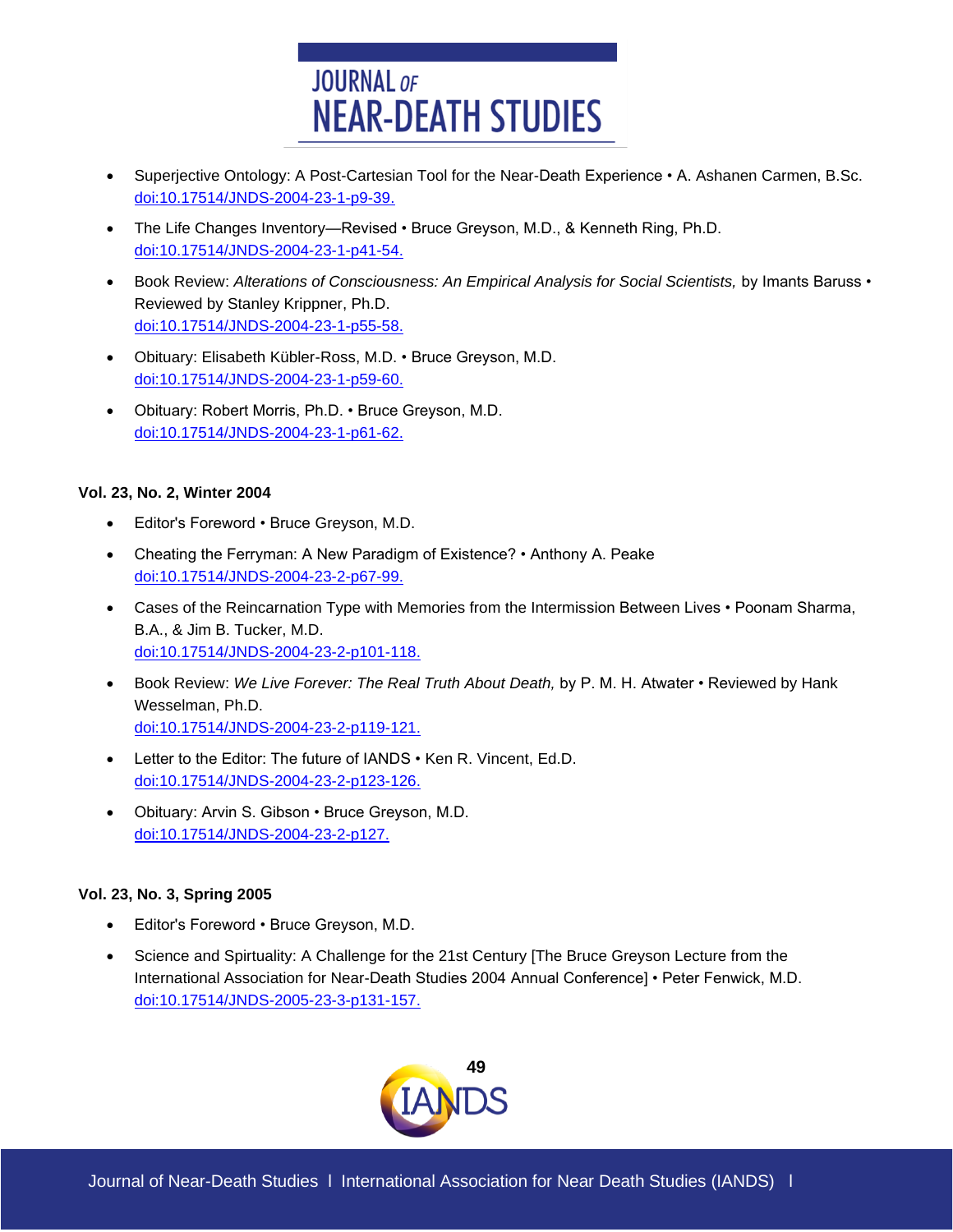

- Content Analysis of a Predominately African-American Near-Death Experience Collection: Evaluating the Ritual Healing Theory • James McClenon, Ph.D. [doi:10.17514/JNDS-2005-23-3-p159-181.](http://digital.library.unt.edu/ark:/67531/metadc799069/)
- Letter to the Editor: Cardiac arrest and near-death experiences Dan Punzak, P.E. [doi:10.17514/JNDS-2005-23-3-p183-184.](http://digital.library.unt.edu/ark:/67531/metadc799324/)
- Letter to the Editor: Cardiac arrest and near-death experiences Oral I. (Van) Ford, Ph.D. [doi:10.17514/JNDS-2005-23-3-p184-187.](https://digital.library.unt.edu/ark:/67531/metadc937977/)
- Letter to the Editor: Woerlee responds G. W. Woeree, M.B.B.S., F.R.C.A. [doi:10.17514/JNDS-2005-23-3-p187-194.](https://digital.library.unt.edu/ark:/67531/metadc938056/)

### **Vol. 23, No. 4, Summer 2005**

- Editor's Foreword Bruce Greyson, M.D.
- Guest Editorial: The Significance of Light in the Near-Death Experience T. Lee Baumann, M.D. [doi:10.17514/JNDS-2005-23-4-p197-205.](http://digital.library.unt.edu/ark:/67531/metadc799019/)
- Ernesto Bozzano and the Phenomena of Bilocation Carlos S. Alvarado, Ph.D. [doi:10.17514/JNDS-2005-23-4-p207-238.](http://digital.library.unt.edu/ark:/67531/metadc799211/)
- Teaching Near-Death Experiences to Medical Students Robert D. Sheeler, M.D. [doi:10.17514/JNDS-2005-23-4-p239-247.](http://digital.library.unt.edu/ark:/67531/metadc799016/)
- Letter to the Editor: Cheating the ferryman Michael Krumper, L.C.S.W. [doi:10.17514/JNDS-2005-23-4-p249-250.](http://digital.library.unt.edu/ark:/67531/metadc799336/)
- Letter to the Editor: Peake responds Anthony A. Peake [doi:10.17514/JNDS-2005-23-4-p250-251.](https://digital.library.unt.edu/ark:/67531/metadc937988/)
- Letter to the Editor: Methodological issues in doing research involving the near-death phenomenon Harold A. Widdison, Ph.D [doi:10.17514/JNDS-2005-23-4-p251-256.](https://digital.library.unt.edu/ark:/67531/metadc937985/)

### **Vol. 24, No. 1, Fall 2005**

- Editor's Foreword Bruce Greyson, M.D.
- The Nature and Therapeutic Implications of the Extraordinary Experiences of the Bereaved Louis E. LaGrand, Ph.D., CT [doi:10.17514/JNDS-2005-24-1-p3-20.](http://digital.library.unt.edu/ark:/67531/metadc799162/)

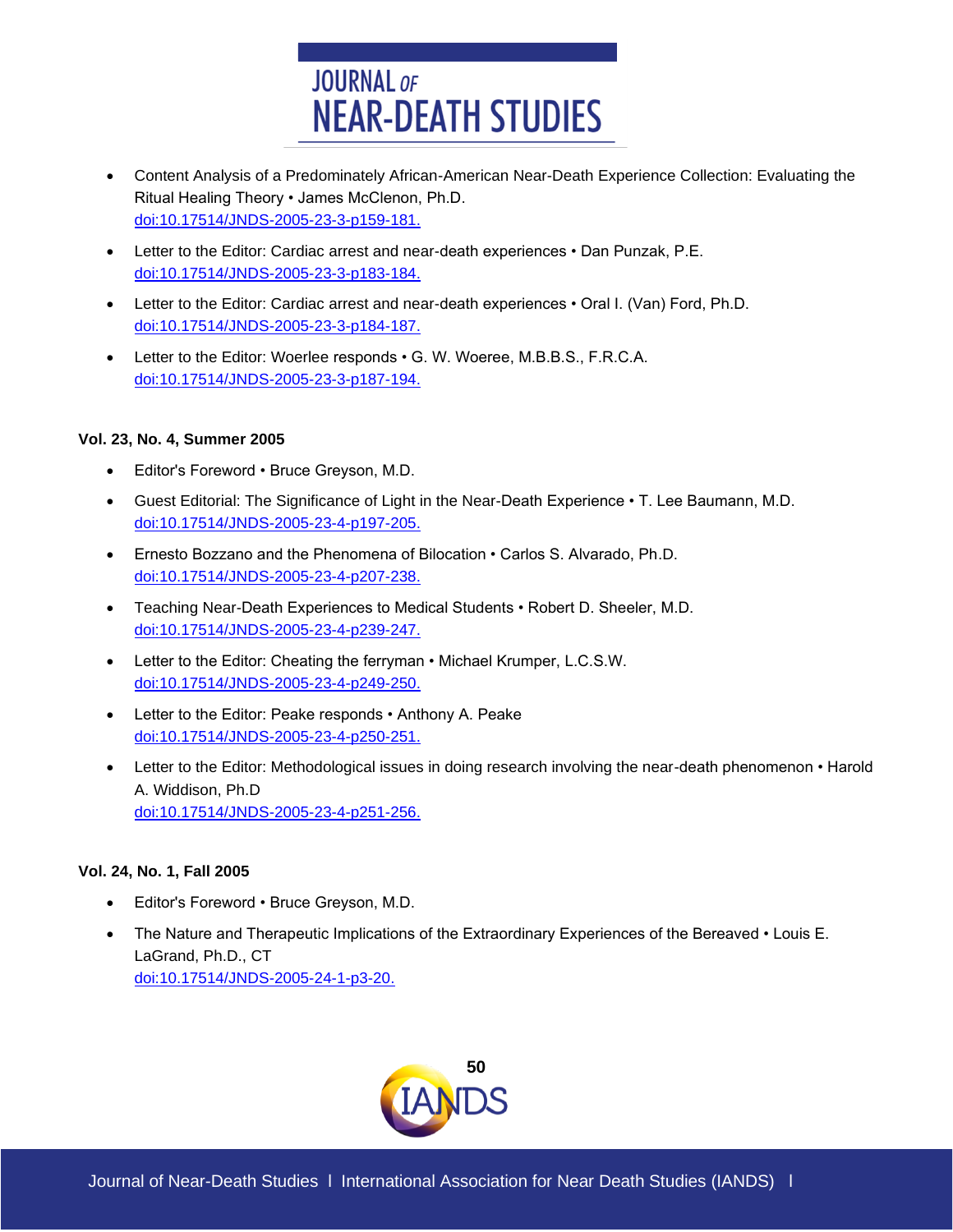

- The Field of Near-Death Studies Through 2001: An Analysis of the Periodical Literature by Janice Miner Holden, Ed.D., & Rozan Christian, Ph.D. [doi:10.17514/JNDS-2005-24-1-p21-34.](http://digital.library.unt.edu/ark:/67531/metadc799220/)
- Book Review: *Experiencing the Next World Now,* by Michael Grosso Reviewed by Carlos S. Alvarado, Ph.D. [doi:10.17514/JNDS-2005-24-1-p35-40.](http://digital.library.unt.edu/ark:/67531/metadc798937/)
- Book Review: *Beyond the Indigo Children: The New Children and the Coming of the Fifth World,* by P. M. H. Atwater • Reviewed by Betty Maxwell, M.A. [doi:10.17514/JNDS-2005-24-1-p41-43.](http://digital.library.unt.edu/ark:/67531/metadc799154/)
- Book Review: *Hear His Voice: The True Story of a Modern Day Mystical Encounter With God,* by Nancy Clark • Reviewed by P. M. H. Atwater, L.H.D. [doi:10.17514/JNDS-2005-24-1-p45-50.](http://digital.library.unt.edu/ark:/67531/metadc799281/)
- Letter to the Editor: Scope of IANDS and the journal Kenneth Ring, Ph.D. [doi:10.17514/JNDS-2005-24-1-p51-52.](http://digital.library.unt.edu/ark:/67531/metadc799286/)
- Letter to the Editor: Scope of IANDS and the journal Jack Selk, M.A. [doi:10.17514/JNDS-2005-24-1-p52-53.](https://digital.library.unt.edu/ark:/67531/metadc938078/)
- Letter to the Editor: Scope of IANDS and the journal Brian Miller [doi:10.17514/JNDS-2005-24-1-p53-54.](https://digital.library.unt.edu/ark:/67531/metadc938013/)
- Letter to the Editor: Vincent responds Ken R. Vincent, Ed.D. [doi:10.17514/JNDS-2005-24-1-p54-55.](https://digital.library.unt.edu/ark:/67531/metadc938065/)

# **Vol. 24, No. 2, Winter 2005**

- Editor's Foreword Bruce Greyson, M.D.
- What Do Near-Death Experiencers and Jesus Have in Common? The Near-Death Experience and Spong's New Christianity • John C. Gibbs Ph.D. [doi:10.17514/JNDS-2005-24-2-p61-95.](http://digital.library.unt.edu/ark:/67531/metadc799249/)
- Commentary on John Gibbs' "What Do Near-Death Experiencers and Jesus Have in Common? The Near-Death Experience and Spong's New Christianity" • Michael B. Sabom M.D. [doi:10.17514/JNDS-2005-24-2-p97-104.](http://digital.library.unt.edu/ark:/67531/metadc799296/)
- Reply to Michael Sabom's Commentary John C. Gibbs Ph.D [doi:10.17514/JNDS-2005-24-2-p105-107.](http://digital.library.unt.edu/ark:/67531/metadc798986/)

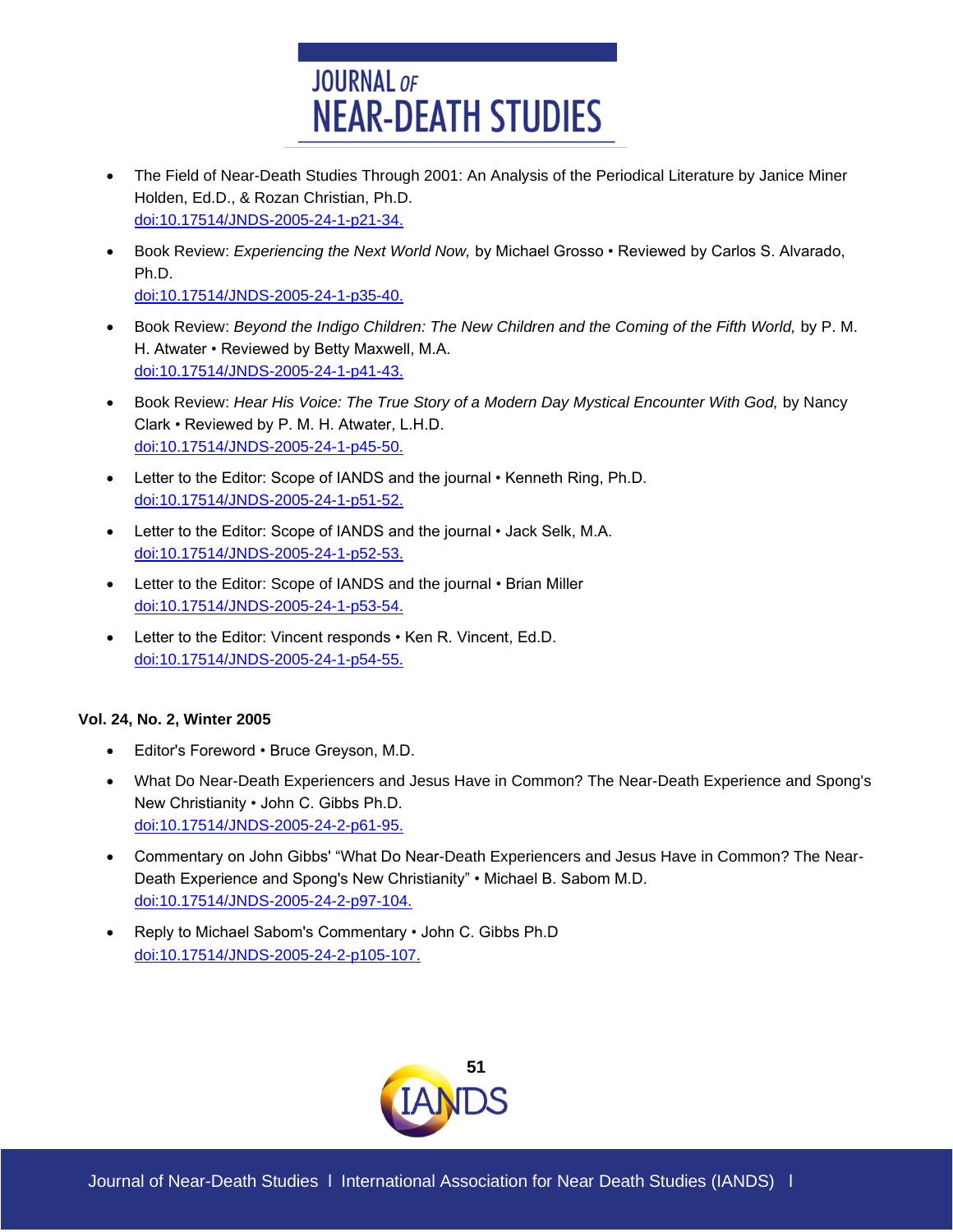

- Prevalence of Near-Death Experiences in Australia Mahendra Perera M.B.B.S., Ph.D., M.D., MRCPsych, FRANZCP, Gayan Padmasekara, & John Belanti, B.S.W. [doi:10.17514/JNDS-2005-24-2-p109-116.](http://digital.library.unt.edu/ark:/67531/metadc799274/)
- The Universal, Multiple, and Exclusive Experiences of After-Death Communication James A. Houck Ph.D. [doi:10.17514/JNDS-2005-24-2-p117-127.](http://digital.library.unt.edu/ark:/67531/metadc798882/)

### **Vol. 24, No. 3, Spring 2006**

- Editor's Foreword Bruce Greyson, M.D.
- Neglected Near-Death Phenomena Carlos S. Alvarado, Ph.D. [doi:10.17514/JNDS-2006-24-3-p131-151.](http://digital.library.unt.edu/ark:/67531/metadc799130/)
- A Study of Near-Death Experiences and Coping with Stress Kristin Brumm M.N.M. [doi:10.17514/JNDS-2006-24-3-p153-173.](http://digital.library.unt.edu/ark:/67531/metadc799182/)
- Experiences of Light in Gay and Lesbian Near-Death Experiences Liz Dale Ph.D. [doi:10.17514/JNDS-2006-24-3-p175-178.](http://digital.library.unt.edu/ark:/67531/metadc798925/)
- Book Review: *The Trickster and the Paranormal,* by George P. Hansen Reviewed by James McClenon, Ph.D. [doi:10.17514/JNDS-2006-24-3-p179-184.](http://digital.library.unt.edu/ark:/67531/metadc799350/)
- Book Review: *Talking with Angel: About Illness, Death, and Survival,* by Evelyn Elsaesser-Valarino Reviewed by Pim van Lommel, M.D. [doi:10.17514/JNDS-2006-24-3-p185-187.](http://digital.library.unt.edu/ark:/67531/metadc799250/)
- Letter to the Editor: More on the future and scope of IANDS Diane Willis [doi:10.17514/JNDS-2006-24-3-p189-190.](http://digital.library.unt.edu/ark:/67531/metadc798987/)

# **Vol. 24, No. 4, Summer 2006**

- Editor's Foreword Bruce Greyson, M.D.
- The Divine Light and Ecstasy in Religious and Near-Death Experiences: A Retrospective Glance and a View for the Future • Brian A. Bain, M.A. [doi:10.17514/JNDS-2006-24-4-p193-210.](https://iands.org/10.17514/JNDS-2006-24-4-p193-210.)
- An Anthropological Perspective on Near-Death-Like Experiences in Three Men's Pregnancy-Related Spiritual Crises • Gregg Lahood, Dip.Psych., Ph.D. (cand) [doi:10.17514/JNDS-2006-24-4-p211-236.](http://digital.library.unt.edu/ark:/67531/metadc799058/)

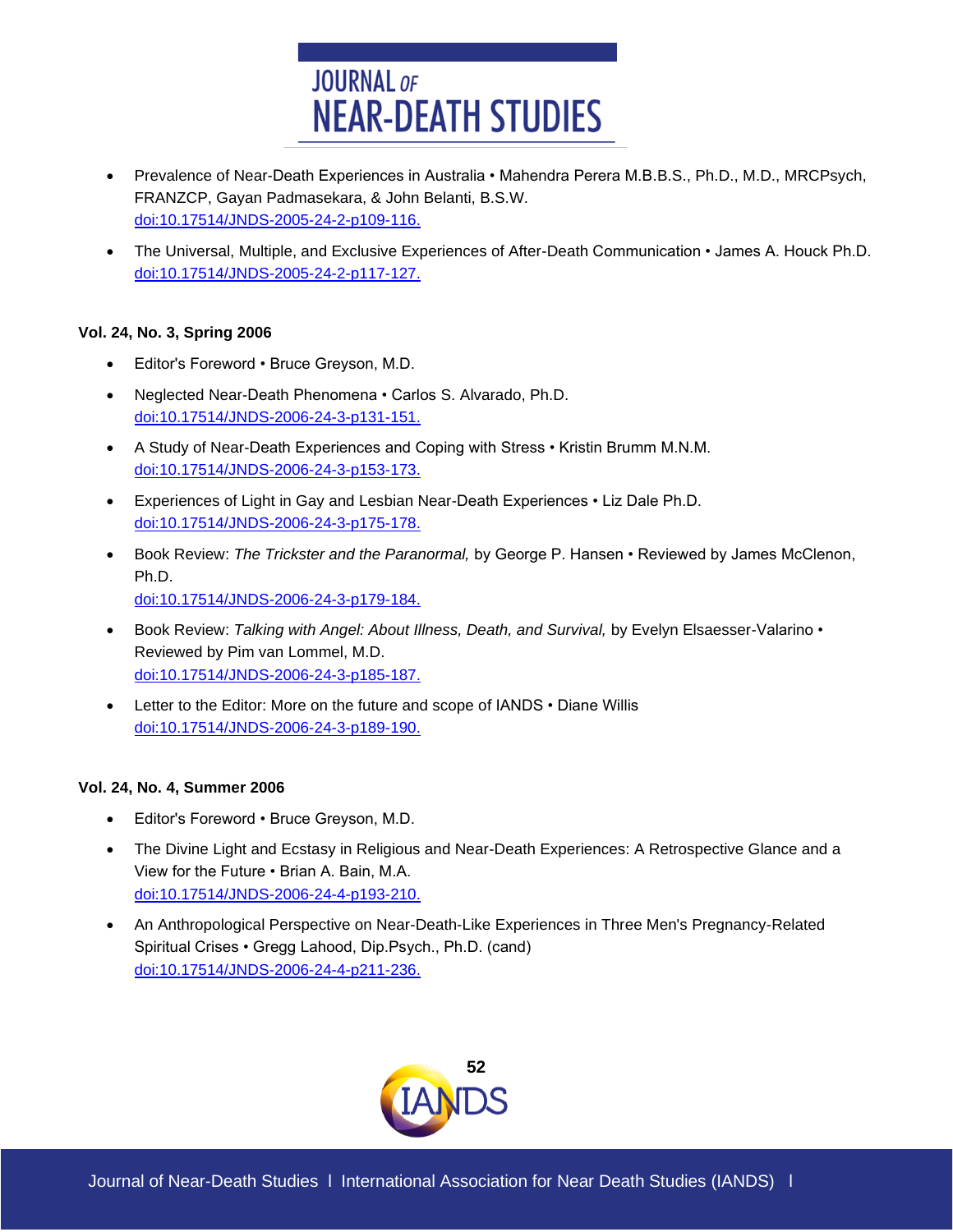

- Book Review: *The Uttermost Deep: The Challenge of NDEs*, by Gracia Fay Ellwood Reviewed by Nancy Evans Bush, M*.*A. [doi:10.17514/JNDS-2006-24-4-p237-243.](http://digital.library.unt.edu/ark:/67531/metadc799076/)
- Book Review: *Is There Life After Death? An Examination of the Empirical Evidence*, by David Lester Reviewed by Alexander Moreira-Almeida, M.D., Ph.D. [doi:10.17514/JNDS-2006-24-4-p245-254.](http://digital.library.unt.edu/ark:/67531/metadc799125/)

### **Vol. 25, No. 1, Fall 2006**

- Editor's Foreword Bruce Greyson, M.D.
- Guest Editorial: Nondualistic Experiences of Light in Near-Death Experiences and in *The Tibetan Book of the Dead* • René Jorgensen [doi:10.17514/JNDS-2006-25-1-p3-15.](http://digital.library.unt.edu/ark:/67531/metadc799053/)
- Commentary on "Nondualistic Experiences of Light in Near-Death Experiences and in *The Tibetan Book of the Dead*" • Todd Murphy [doi:10.17514/JNDS-2006-25-1-p17-20.](http://digital.library.unt.edu/ark:/67531/metadc799159/)
- Kongo Near-Death Experiences: Cross-Cultural Patterns James McClenon, Ph.D. [doi:10.17514/JNDS-2006-25-1-p21-34.](http://digital.library.unt.edu/ark:/67531/metadc799111/)
- An 18th Century Near-Death Experience: The Case of George de Benneville Ken R. Vincent, Ed.D., & John C. Morgan, D.Min. [doi:10.17514/JNDS-2006-25-1-p35-48.](http://digital.library.unt.edu/ark:/67531/metadc799354/)
- Six Major Challenges Faced by Near-Death Experiencers Yolaine M. Stout, B.A., Linda A. Jacquin, C.A.S., & P. M. H. Atwater, L.H.D. [doi:10.17514/JNDS-2006-25-1-p49-62.](http://digital.library.unt.edu/ark:/67531/metadc799185/)
- Letter to the Editor: An objective correlate of consciousness Denis Purcell, M.S.E.E. [doi:10.17514/JNDS-2006-25-1-p63-64.](http://digital.library.unt.edu/ark:/67531/metadc799259/)

### **Vol. 25, No. 2, Winter 2006**

- Editor's Foreword Bruce Greyson, M.D.
- A Prospectively Studied Near-Death Experience with Corroborated Out-of-Body Perceptions and Unexplained Healing • Penny Sartori, R.G.N, Ph.D., Paul Badham, Ph.D., & Peter Fenwick, M.B.B.Chir., D.P.M.

[doi:10.17514/JNDS-2006-25-2-p69-84.](http://digital.library.unt.edu/ark:/67531/metadc799351/)

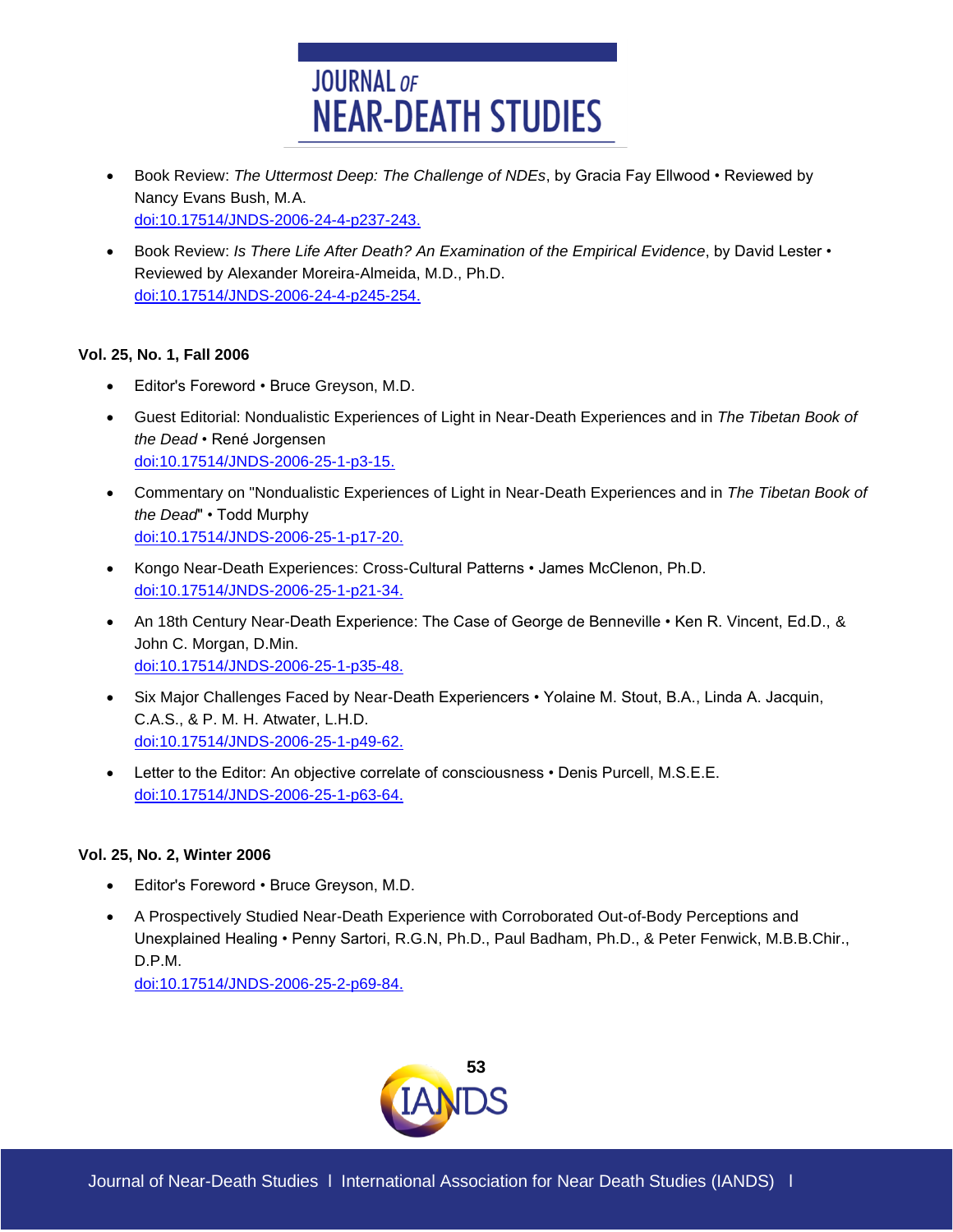

- Failure to Elicit Near-Death Experiences in Induced Cardiac Arrest Bruce Greyson, M.D., Janice M. Holden, Ed.D., & J. Paul Mounsey, Ph.D., M.B.B.Ch. [doi:10.17514/JNDS-2006-25-2-p85-98.](http://digital.library.unt.edu/ark:/67531/metadc799002/)
- Out-of-Body Experiences: All in the Brain? Janice M. Holden, Ed.D., Jeffrey Long, M.D., & Jason MacLurg, M.D. [doi:10.17514/JNDS-2006-25-2-p99-107.](http://digital.library.unt.edu/ark:/67531/metadc799247/)
- An Ocular Physiological Explanation for Visual Sensations in Near-Death Experiences Einar Stefansson, M.D., Ph.D., Sindri Traustason, B.Sc., & Thor Eysteinsson, Ph.D. [doi:10.17514/JNDS-2006-25-2-p109-112.](http://digital.library.unt.edu/ark:/67531/metadc799038/)
- A Near-Death Experience in Pu Songling's Strange Stories from Liaozhai's Studio Juan S. Gomez-Jeria, Lic.Q.

[doi:10.17514/JNDS-2006-25-2-p113-120.](http://digital.library.unt.edu/ark:/67531/metadc799099/)

**Media Review** 

*The Day I Died: The Mind, the Brain, and Near-Death Experiences,* produced by Kate Broome • Reviewed by Janice M. Holden, Ed.D., Jason MacLurg, M.D., & Debbie James, M.S.N., R.N., C.C.R.N., C.N.S. [doi:10.17514/JNDS-2006-25-2-p121-128.](http://digital.library.unt.edu/ark:/67531/metadc804200/)

• Letter to the Editor: Seventeenth-century cases of deathbed apparitions of birds • Carlos S. Alvarado, Ph.D. [doi:10.17514/JNDS-2006-25-2-p129-131.](https://digital.library.unt.edu/ark:/67531/metadc803966/)

# **Vol. 25, No. 3, Spring 2007**

- Editor's Foreword Bruce Greyson, M.D.
- Does the Arousal System Contribute to Near-Death and Out-of-Body Experiences? A Summary and Response • Jeffrey Long, M.D., & Janice Miner Holden, Ed.D. [doi:10.17514/JNDS-2007-25-3-p135-169.](http://digital.library.unt.edu/ark:/67531/metadc799003/)
- From Fear to Love in Gay and Lesbian Near-Death Experiences and the Coming Out Process Liz Dale, Ph.D. [doi:10.17514/JNDS-2007-25-3-p171-179.](http://digital.library.unt.edu/ark:/67531/metadc799025/)
- Death and Dying in the Works of Two Croatian Writers Iva Rincic-Lerga, M.A.Pol., & Amir Muzur [doi:10.17514/JNDS-2007-25-3-p181-187.](http://digital.library.unt.edu/ark:/67531/metadc799224/)
- Remarks on Ernesto Bozzano's *La Psiche Domina la Materia* Carlos S. Alvarado, Ph.D. [doi:10.17514/JNDS-2007-25-3-p189-195.](http://digital.library.unt.edu/ark:/67531/metadc798883/)
- Obituary: Ian Stevenson, M.D. Bruce Greyson, M.D. [doi:10.17514/JNDS-2007-25-3-p197-198.](http://digital.library.unt.edu/ark:/67531/metadc798995/)

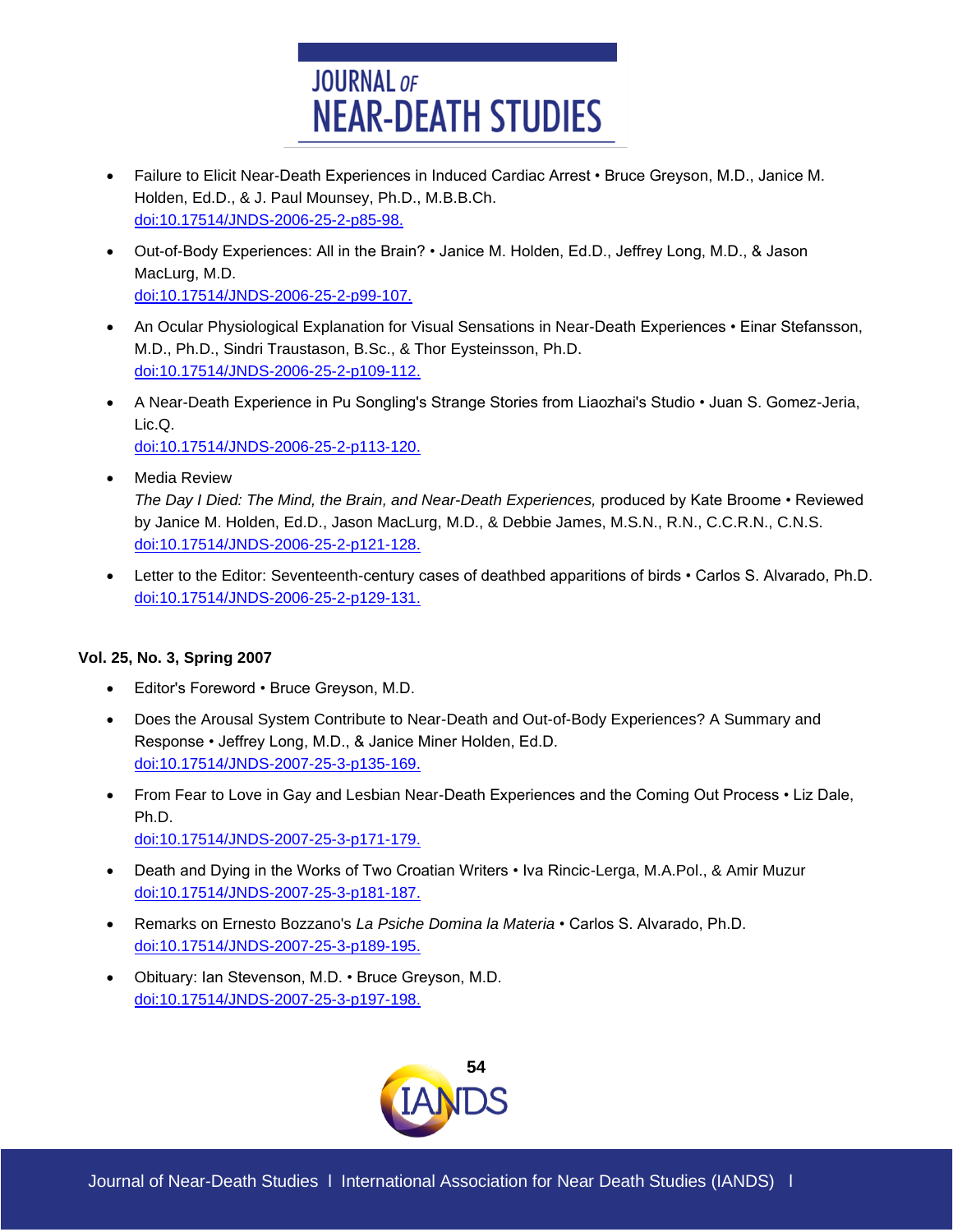

• Obituary: Rhea White, M.L.S. • Bruce Greyson, M.D. [doi:10.17514/JNDS-2007-25-3-p199.](https://digital.library.unt.edu/ark:/67531/metadc799376/m1/71/)

### **Vol. 25, No. 4, Summer 2007**

- Editor's Foreword Bruce Greyson, M.D.
- Does Paranormal Perception Occur in NDEs? Keith Augustine, M.A. [doi:10.17514/JNDS-2007-25-4-p203-236.](http://digital.library.unt.edu/ark:/67531/metadc799110/)
- Comments on "Does Paranormal Perception Occur in NDEs?" Bruce Greyson, M.D. [doi:10.17514/JNDS-2007-25-4-p237-244.](http://digital.library.unt.edu/ark:/67531/metadc798892/)
- The Other Shoe Drops: Commentary on "Does Paranormal Perception Occur in NDEs?" Kimberly Clark Sharp, M.S.W. [doi:10.17514/JNDS-2007-25-4-p245-250.](http://digital.library.unt.edu/ark:/67531/metadc798924/)
- Commentary on "Does Paranormal Perception Occur in NDEs?" Charles T. Tart, Ph.D. [doi:10.17514/JNDS-2007-25-4-p251-256.](http://digital.library.unt.edu/ark:/67531/metadc799460/)
- Commentary on "Does Paranormal Perception Occur in NDEs?" Michael B. Sabom, M.D. [doi:10.17514/JNDS-2007-25-4-p257-260.](http://digital.library.unt.edu/ark:/67531/metadc799458/)
- "Does Paranormal Perception Occur in NDEs?" Defended Keith Augustine, M.A. [doi:10.17514/JNDS-2007-25-4-p261-283.](http://digital.library.unt.edu/ark:/67531/metadc799459/)

### **Vol. 26, No. 1, Fall 2007**

- Editor's Foreword Bruce Greyson, M.D.
- Near-Death Experiences with Hallucinatory Features Keith Augustine, M.A. [doi:10.17514/JNDS-2007-26-1-p3-31.](http://digital.library.unt.edu/ark:/67531/metadc799161/)
- More Things in Heaven and Earth: A Response to "Near-Death Experiences with Hallucinatory Features" Janice M. Holden, Ed.D. [doi:10.17514/JNDS-2007-26-1-p33-42.](http://digital.library.unt.edu/ark:/67531/metadc799193/)
- Commentary on "Near-Death Experiences with Hallucinatory Features" Peter Fenwick, M.D., F.R.C.Psych. [doi:10.17514/JNDS-2007-26-1-p43-49.](http://digital.library.unt.edu/ark:/67531/metadc798944/)
- Commentary on Keith Augustine's Paper William Serdahely, Ph.D. [doi:10.17514/JNDS-2007-26-1-p43-49.](http://digital.library.unt.edu/ark:/67531/metadc798944/)

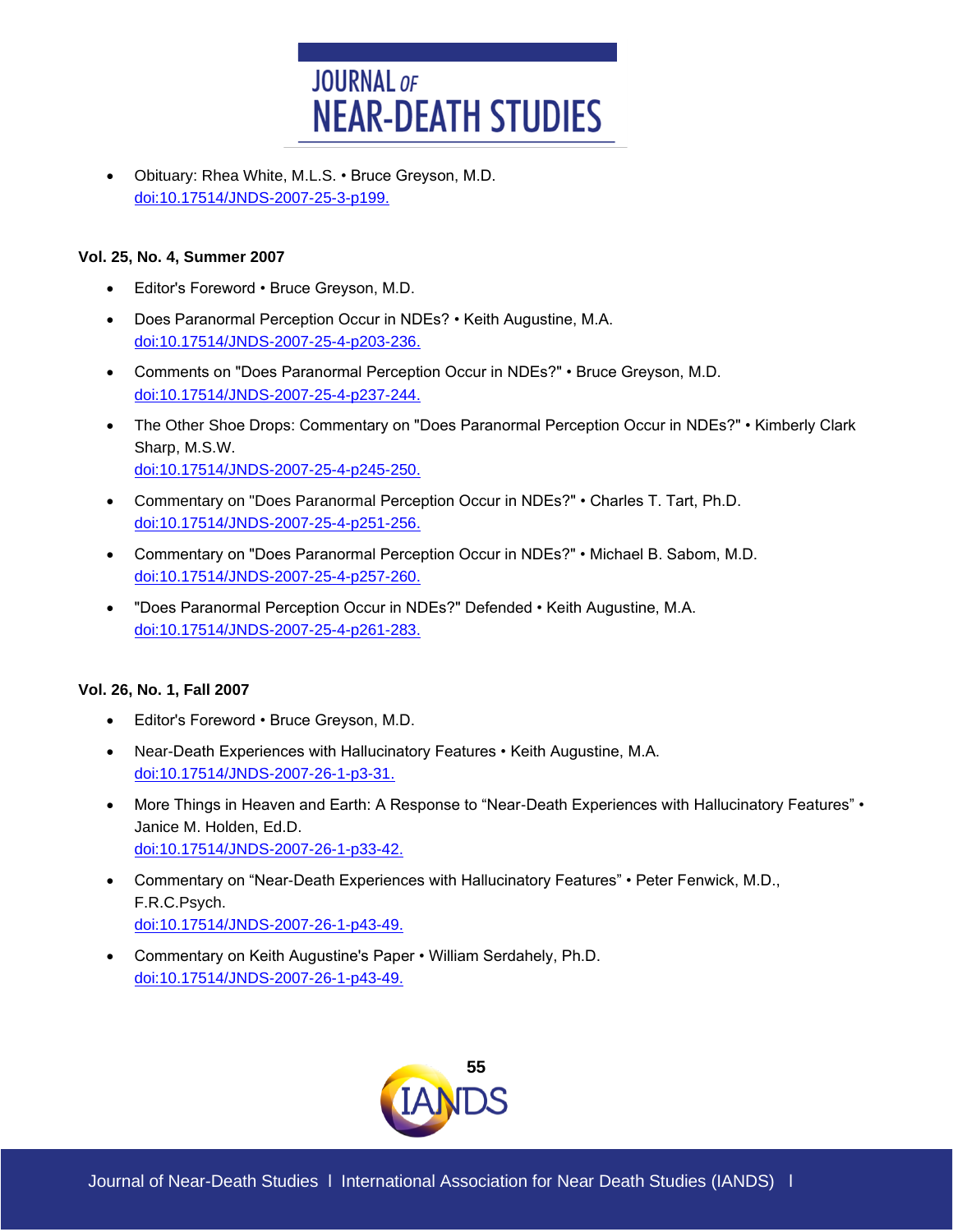

- "Near-Death Experiences with Hallucinatory Features" Defended Keith Augustine, M.A. [doi:10.17514/JNDS-2007-26-1-p55-65.](http://digital.library.unt.edu/ark:/67531/metadc798990/)
- Letter to the Editor: Response to Augustine's "Does paranormal perception occur in near-death experiences?" • Bruce Greyson, M.D. [doi:10.17514/JNDS-2007-26-1-p67-70.](http://digital.library.unt.edu/ark:/67531/metadc799258/)
- Letter to the Editor: Response to Augustine's "Does paranormal perception occur in near-death experiences?" • Kenneth Ring, Ph.D. [doi:10.17514/JNDS-2007-26-1-p70-76.](https://digital.library.unt.edu/ark:/67531/metadc937983/)
- Letter to the Editor: Response to Augustine's "Does paranormal perception occur in near-death experiences?" • Raymond A. Moody, Jr., PhD., M.D. [doi:10.17514/JNDS-2007-26-1-p77-83.](https://digital.library.unt.edu/ark:/67531/metadc937984/)
- Letter to the Editor: Response to Augustine's "Does paranormal perception occur in near-death experiences?" • Steven M. Cooper [doi:10.17514/JNDS-2007-26-1-p83.](https://digital.library.unt.edu/ark:/67531/metadc938054/)
- Letter to the Editor: Response to Augustine's "Does paranormal perception occur in near-death experiences?" • Barbara Whitfield, R.T., C.M.T. [doi:10.17514/JNDS-2007-26-1-p84-85.](https://digital.library.unt.edu/ark:/67531/metadc938037/)

### **Vol. 26, No. 2, Winter 2007**

- Editor's Foreword Bruce Greyson, M.D.
- Psychophysiological and Cultural Correlates Undermining a Survivalist Interpretation of Near-Death Experiences • Keith Augustine, M.A. [doi:10.17514/JNDS-2007-26-2-p89-125.](http://digital.library.unt.edu/ark:/67531/metadc799229/)
- Commentary On "Psychophysiological and Cultural Correlates Undermining a Survivalist Interpretation of Near-Death Experiences" • Bruce Greyson, M.D. [doi:10.17514/JNDS-2007-26-2-p127-145.](http://digital.library.unt.edu/ark:/67531/metadc798881/)
- Culture and the Near-Death Experience: Comments on Keith Augustine's "Psychophysiological and Cultural Correlates Undermining a Survivalist Interpretation of Near-Death Experiences" • Allan Kellehear, Ph.D.

[doi:10.17514/JNDS-2007-26-2-p147-153.](http://digital.library.unt.edu/ark:/67531/metadc798980/)

- Comment on Keith Augustine's Article Mark Fox, Ph.D. [doi:10.17514/JNDS-2007-26-2-p155-157.](http://digital.library.unt.edu/ark:/67531/metadc799028/)
- Commentary on Keith Augustine's Paper Harvey J. Irwin, Ph.D. [doi:10.17514/JNDS-2007-26-2-p159-161.](http://digital.library.unt.edu/ark:/67531/metadc799087/)

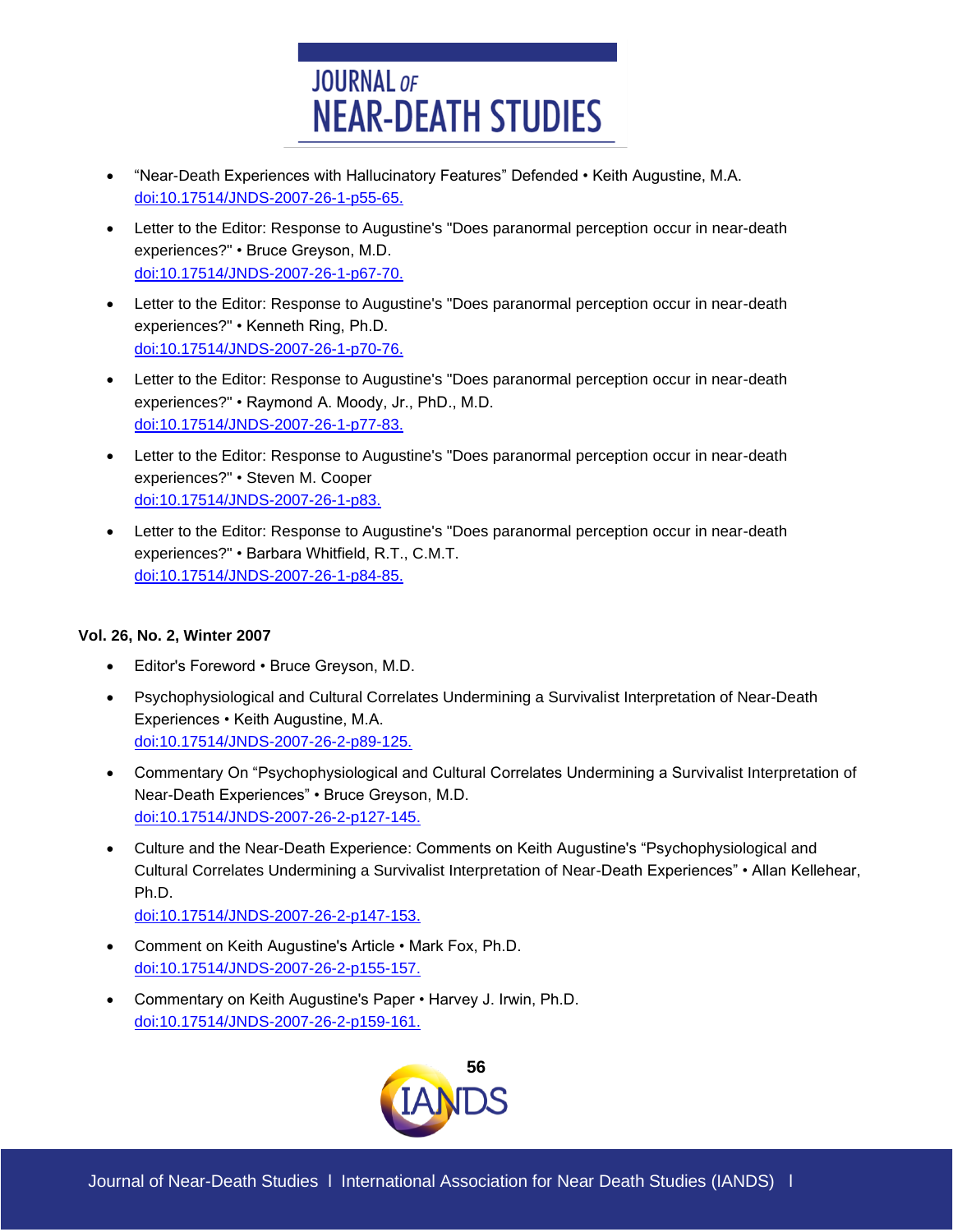

- "Psychophysiological and Cultural Correlates Undermining a Survivalist Interpretation of Near-Death Experiences" Defended • Keith Augustine, M.A. [doi:10.17514/JNDS-2007-26-2-p163-175.](http://digital.library.unt.edu/ark:/67531/metadc799101/)
- Obituary: George G. Ritchie, M.D. Bruce Greyson, M.D. [doi:10.17514/JNDS-2007-26-2-p177.](http://digital.library.unt.edu/ark:/67531/metadc798920/)

### **Vol. 26, No. 3, Spring 2008**

- Editor's Foreword Bruce Greyson, M.D.
- The Acute Dying Experience Michael B. Sabom, M.D. [doi:10.17514/JNDS-2008-26-3-p181-218.](http://digital.library.unt.edu/ark:/67531/metadc799345/)
- Letter to the Editor: Embellishment of near-death experiences P. M. H. Atwater, L.H.D. [doi:10.17514/JNDS-2008-26-3-p219-223.](http://digital.library.unt.edu/ark:/67531/metadc799054/)
- Letter to the Editor: Study of perception in autoscopic NDEs Michael B. Sabom, M.D. [doi:10.17514/JNDS-2008-26-3-p223-227.](https://digital.library.unt.edu/ark:/67531/metadc937968/)
- Letter to the Editor: Four errors commonly made by professional debunkers Neal Grossman, Ph.D. [doi:10.17514/JNDS-2008-26-3-p227-235.](https://digital.library.unt.edu/ark:/67531/metadc937962/)
- Letter to the Editor: Augustine responds• Keith Augustine, M.A. [doi:10.17514/JNDS-2008-26-3-p235-243.](https://digital.library.unt.edu/ark:/67531/metadc938044/)

# **Vol. 26, No. 4, Summer 2008**

- Editor's Foreword Bruce Greyson, M.D.
- Census of Non-Western NDEs to 2005: Overview of the Current Data Allan Kellehear, Ph.D. [doi:10.17514/JNDS-2008-26-4-p249-265.](http://digital.library.unt.edu/ark:/67531/metadc799184/)
- NDEs in India: Prevalence and New Features Satwant K. Pasricha, Ph.D. [doi:10.17514/JNDS-2008-26-4-p267-282.](http://digital.library.unt.edu/ark:/67531/metadc799327/)
- The Death Journey of a Hopi Indian: A Case Study J. Timothy Green, Ph.D. [doi:10.17514/JNDS-2008-26-4-p283-293.](http://digital.library.unt.edu/ark:/67531/metadc799319/)
- NDEs in Suicide Attempters in Sri Lanka K.A.L.A. Kuruppuarchchi, M.B.B.S., M.D., Harischandra Gambheera, M.B.B.S., M.D., Gayan Padmasekara, M.B.B.S., & Mahendra Perera, M.B.B.S., Ph.D., M.D. [doi:10.17514/JNDS-2008-26-4-p295-301.](http://digital.library.unt.edu/ark:/67531/metadc798946/)
- Letter to the Editor: Placement of apparitions Dianne Arcangel, M.S. [doi:10.17514/JNDS-2008-26-4-p303-306.](http://digital.library.unt.edu/ark:/67531/metadc799315/)

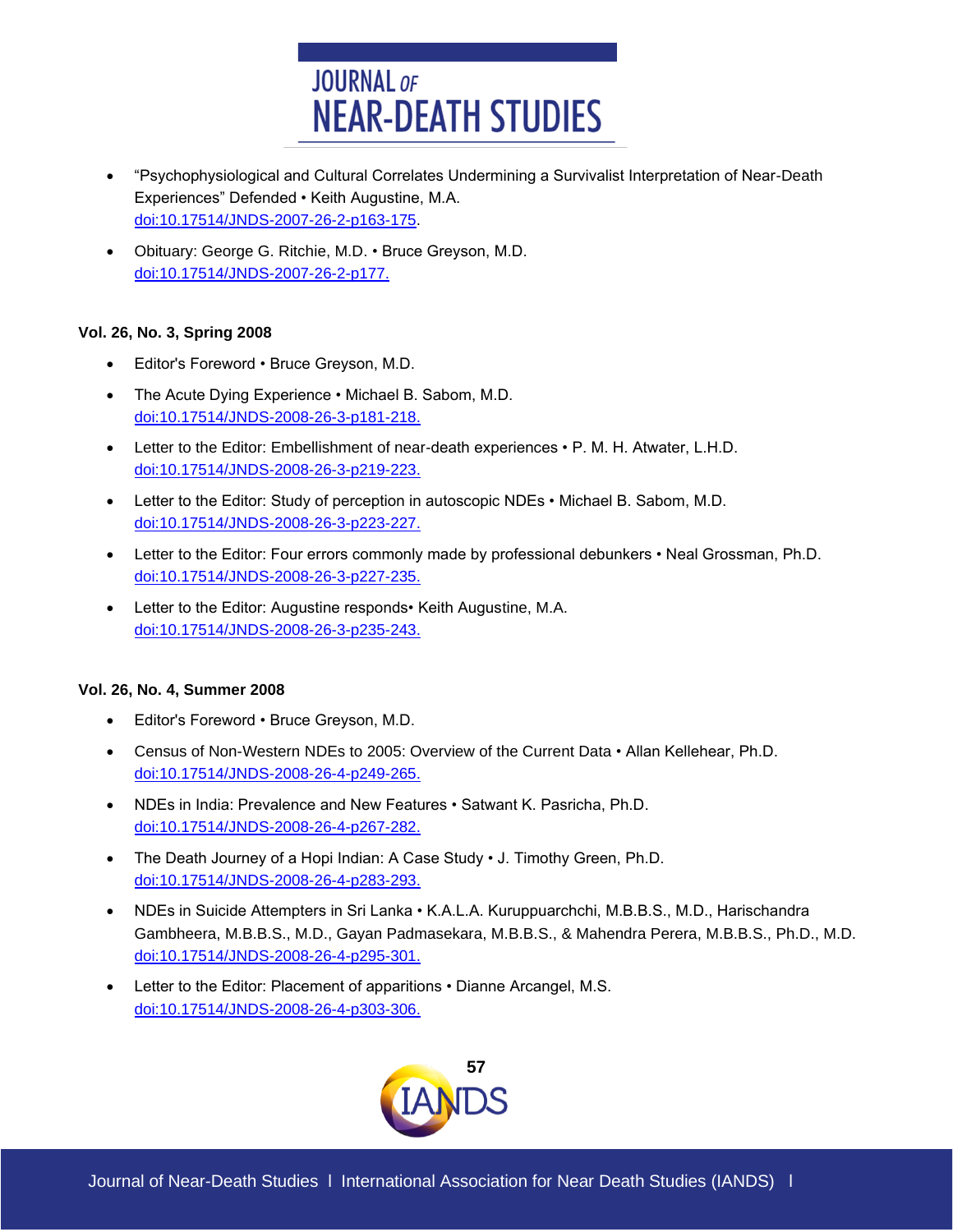

- Letter to the Editor: Further commentary on "Induced OBEs" Iris Giesler-Petersen, Dipl.Jur. [doi:10.17514/JNDS-2008-26-4-p306-308.](https://digital.library.unt.edu/ark:/67531/metadc938020/)
- Letter to the Editor: Further commentary on Pam Reynolds's NDE Rudolf H. Smit [doi:10.17514/JNDS-2008-26-4-p308-310.](https://digital.library.unt.edu/ark:/67531/metadc937967/)

### **Vol. 27, No. 1, Fall 2008**

- Editor's Foreword Janice Miner Holden, Ed.D. [doi:10.17514/JNDS-2008-27-1-p1-3.](https://digital.library.unt.edu/ark:/67531/metadc1505497/m1/1/)
- The Phenomenology of the Self-Conscious Mind Robert G. Mays, B.Sc., and Suzanne B. Mays [doi:10.17514/JNDS-2008-27-1-p5-45.](http://digital.library.unt.edu/ark:/67531/metadc799311/)
- Corroboration of the Dentures Anecdote Involving Veridical Perception in an NDE Rudolf H. Smit [doi:10.17514/JNDS-2008-27-1-p47-61.](http://digital.library.unt.edu/ark:/67531/metadc798921/)
- Book Review: *Irreducible Mind: Toward a Psychology for the 21st Century*, by Edward F. Kelly, Emily W. Kelly, Adam Crabtree, Alan Gauld, Michael Grosso, and Bruce Greyson • Reviewed by David E. Presti, Ph.D.

[doi:10.17514/JNDS-2008-27-1-p63-69.](http://digital.library.unt.edu/ark:/67531/metadc799118/)

- Book Review: *The Spiritual Brain: A Neuroscientist's Case for the Existence of the Soul*, by Mario Beauregard and Denyse O'Leary • Reviewed by Dan Punzak, P.E.. [doi:10.17514/JNDS-2008-27-1-p71-76.](http://digital.library.unt.edu/ark:/67531/metadc798975/)
- Letter to the Editor: Apparitions of the living seen shortly before their deaths Carlos S. Alvarado, Ph.D. [doi:10.17514/JNDS-2008-27-1-p77-80.](http://digital.library.unt.edu/ark:/67531/metadc799077/)

# **Vol. 27, No. 2, Winter 2008**

- Editor's Foreword Janice Miner Holden, Ed.D. [doi:10.17514/JNDS-2008-27-2-p81.](https://digital.library.unt.edu/ark:/67531/metadc1505503/m1/1/)
- Electromagnetic Aftereffects of Near-Death Experiences Farnoosh (Faith) M. Nouri, Ph.D., and Janice Miner Holden, Ed.D. [doi:10.17514/JNDS-2008-27-2-p83-110.](http://digital.library.unt.edu/ark:/67531/metadc799170/)
- The Death and Posthumous Life of Tom Sawyer: A Case Study of Apparent After-Death Communication Kenneth Ring, Ph.D. [doi:10.17514/JNDS-2008-27-2-p111-133.](http://digital.library.unt.edu/ark:/67531/metadc799091/)
- Letter to the Editor: An objective correlate of consciousness Brian Miller [doi:10.17514/JNDS-2008-27-2-p135-136.](http://digital.library.unt.edu/ark:/67531/metadc799137/)

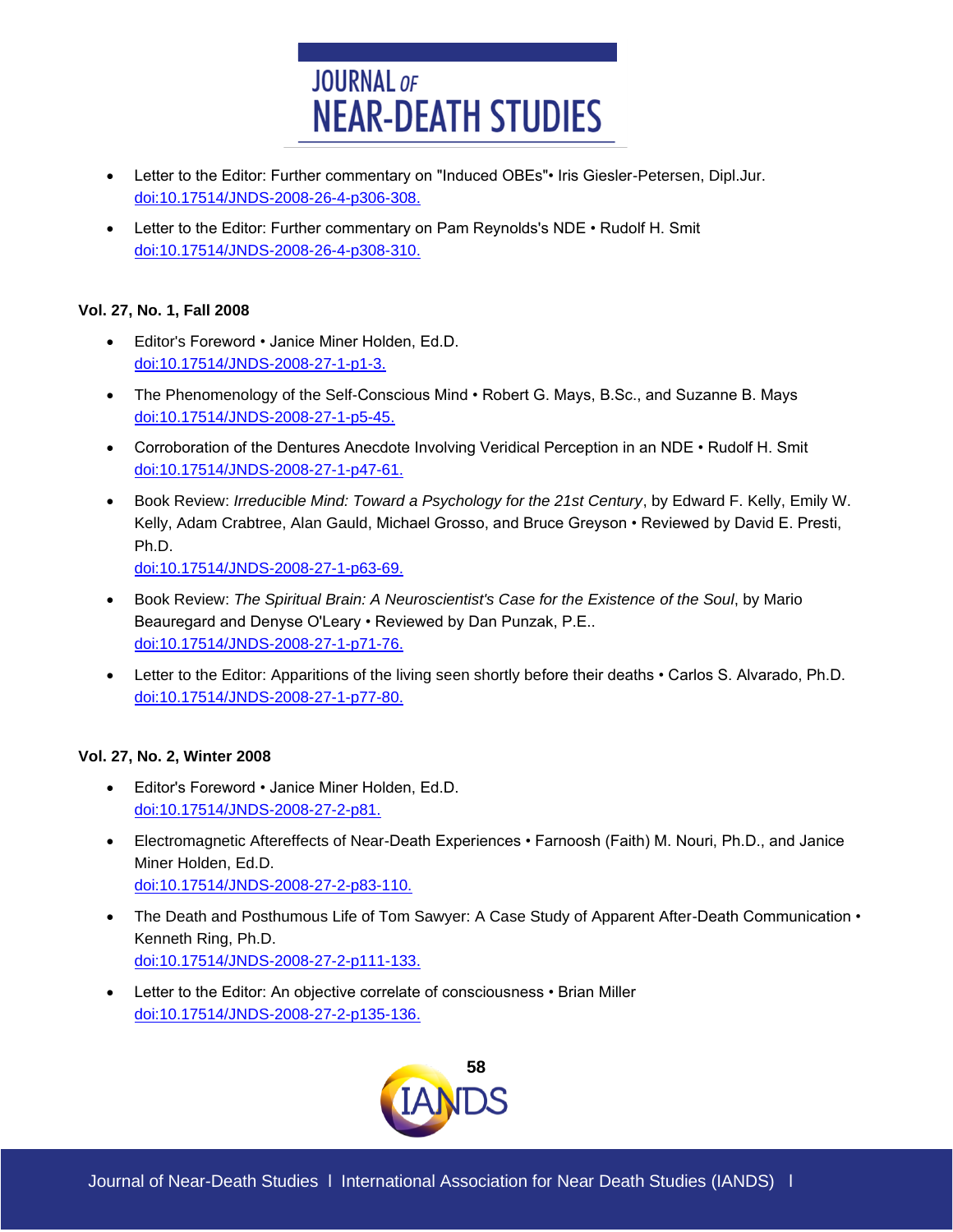

• Letter to the Editor: Response to Brian Miller • Denis Purcell, M.S.E.E [doi:10.17514/JNDS-2008-27-2-p136-137.](https://digital.library.unt.edu/ark:/67531/metadc938068/)

## **Vol. 27, No. 3, Spring 2009**

- Editor's Foreword Janice Miner Holden, Ed.D. [doi:10.17514/JNDS-2009-27-3-p139.](https://digital.library.unt.edu/ark:/67531/metadc1505487/m1/1/)
- Refreshment and Reunion in Paradise: Near-Death Experiences in Early North African Christianity Stephen E. Potthoff, Ph.D. [doi:10.17514/JNDS-2009-27-3-p141-156.](http://digital.library.unt.edu/ark:/67531/metadc798974/)
- Did Emanuel Swedenborg Have Near-Death Experiences? Envisioning a Developmental Account of NDEs • Simon R. Jones, M.A., and Charles Fernyhough, Ph.D. [doi:10.17514/JNDS-2009-27-3-p157-187.](http://digital.library.unt.edu/ark:/67531/metadc799060/)
- Book Review*: The Big Book of Near-Death Experiences: The Ultimate Guide to What Happens When We Die*, by P. M. H Atwater • Reviewed by Jeffrey Mishlove, Ph.D. [doi:10.17514/JNDS-2009-27-3-p189-193.](http://digital.library.unt.edu/ark:/67531/metadc799325/)
- Letter to the Editor: On the scope of analysis for the AWARE study. Robert G. Mays, B.Sc., & Suzanne B. Mays [doi:10.17514/JNDS-2009-27-3-p195-201.](http://digital.library.unt.edu/ark:/67531/metadc799251/)

### **Vol. 27, No. 4, Summer 2009**

- Editor's Foreword Janice Miner Holden, Ed.D.
- Guest Editorial: A Perspective on Contradictory Revelations of NDEs P.M.H. Atwater, L.H.D. [doi:10.17514/JNDS-2009-27-4-p205-209.](http://dx.doi.org/10.17514/JNDS-2009-27-4-p205-209.)
- Four Ostensible NDEs of Roman Times with Peculiar Features: Mistake Cases, Correction Cases, and a Prediction • Michael Nahm, Ph.D. [doi:10.17514/JNDS-2009-27-4-p211-222.](http://dx.doi.org/10.17514/JNDS-2009-27-4-p211-222.)
- Three Ancient Reports of NDEs: Bremmer Revisited Marinus van der Sluijs, M.A. [doi:10.17514/JNDS-2009-27-4-p223-253.](http://dx.doi.org/10.17514/JNDS-2009-27-4-p223-253.)
- Book Review: *The Scalpel and the Soul: Encounters with Surgery, the Supernatural, and the Healing Power of Hope*, by Allan J. Hamilton • Reviewed by Titus Rivas, M.A., M.Sc. [doi:10.17514/JNDS-2009-27-4-p255-259.](http://dx.doi.org/10.17514/JNDS-2009-27-4-p255-259.)

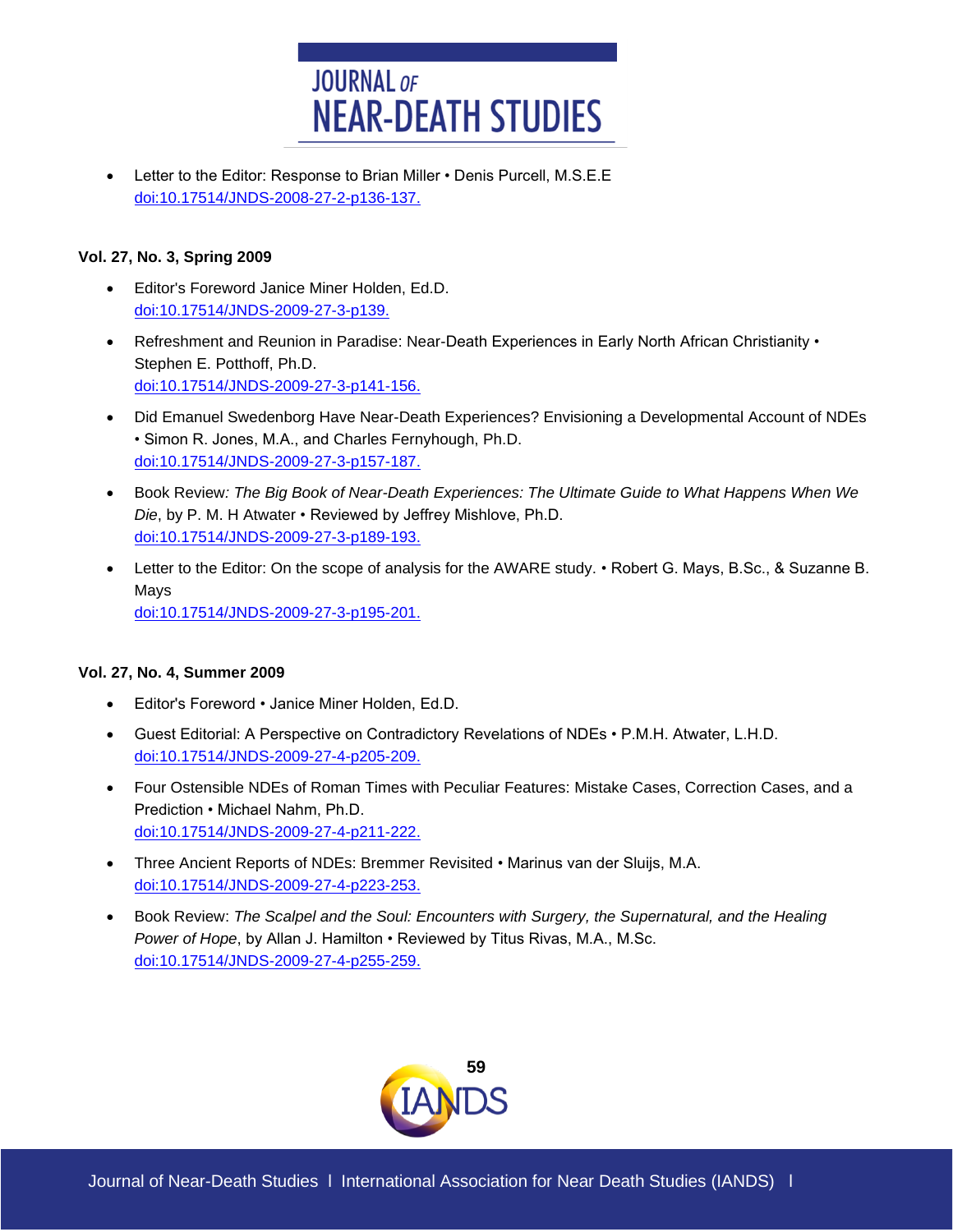

- Letters to the Editor: Was Jesus Christ's descent into hell a near-death experience? Ruud van Wees, M.A. [doi:10.17514/JNDS-2009-27-4-p261-263.](http://dx.doi.org/10.17514/JNDS-2009-27-4-p261-263.)
- Letter to the Editor: Population-based prevalence studies of NDEs. Mahendra Perera, M.B.B.S., Ph.D., M.D., M.R.C. Psych, F.R.A.N.Z.C.P.

### **Vol. 28, No. 1, Fall 2009**

- Editor's Foreword Janice Miner Holden, Ed.D. [doi:10.17514/JNDS-2009-28-1-p1.](https://digital.library.unt.edu/ark:/67531/metadc1505499/m1/1/)
- Exploring the Integration of Near-Death Experience Aftereffects: Summary of Findings Ryan A. Rominger, Ph.D. [doi:10.17514/JNDS-2009-28-1-p3-34.](http://digital.library.unt.edu/ark:/67531/metadc461753/)
- Double Vision: The Divided Self in Near-Death Experiences and Postmodernism Raymond L. M. Lee, Ph.D. [doi:10.17514/JNDS-2009-28-1-p35-55.](http://digital.library.unt.edu/ark:/67531/metadc461708/)
- Book Review: *Parapsychology and the Skeptics: A Scientific Argument for the Existence of ESP*, by Chris Carter • Reviewed by Nancy L. Zingrone, Ph.D. [doi:10.17514/JNDS-2009-28-1-p57-63.](http://digital.library.unt.edu/ark:/67531/metadc461718/)

# **Vol. 28, No. 2, Winter 2009**

- Editor's Foreword Janice Miner Holden, Ed.D. [doi:10.17514/JNDS-2009-28-2-p65-66.](https://digital.library.unt.edu/ark:/67531/metadc1505506/m1/1/)
- Guest Editorial: *The Search for Muslim Near-Death Experiences* Joel Ibrahim Kreps, M.D. [doi:10.17514/JNDS-2009-28-2-p67-86.](http://digital.library.unt.edu/ark:/67531/metadc461694/)
- Terminal Lucidity in People with Mental Illness and Other Mental Disability: An Overview and Implications for Possible Explanatory Models • Michael Nahm, Ph.D. [doi:10.17514/JNDS-2009-28-2-p87-106.](http://digital.library.unt.edu/ark:/67531/metadc461761/)
- Book Review: *The Natural Soul*, by Barbara Harris Whitfield Reviewed by Bruce Greyson, M.D. [doi:10.17514/JNDS-2009-28-2-p107-112.](http://digital.library.unt.edu/ark:/67531/metadc461758/)
- Letters to the Editor P. M. H. Atwater, L.H.D. Roberta Moore, M.A., M.B.A. Yvonne Kason, M.D.

### **Vol. 28, No. 3 Spring 2010**

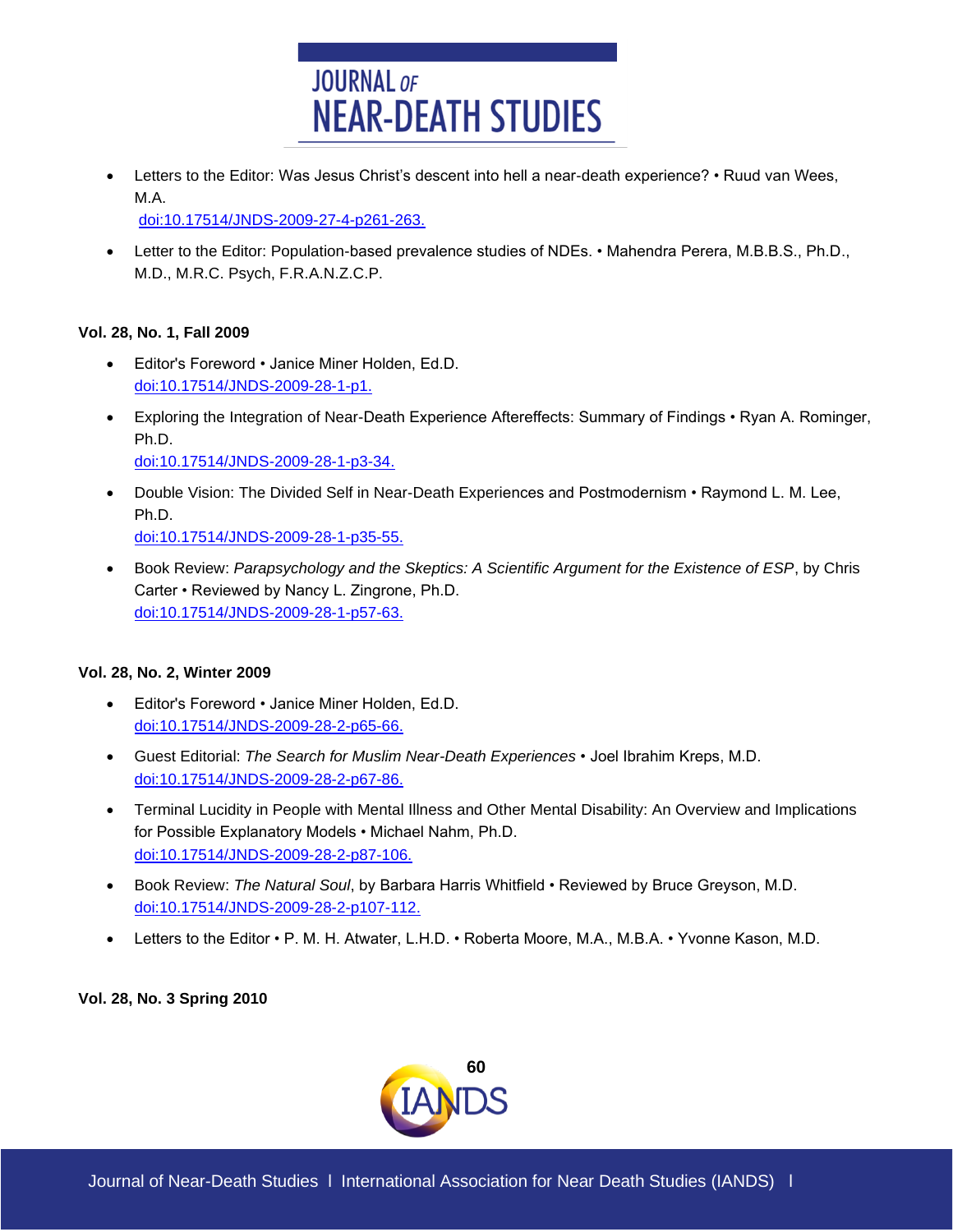

- Editor's Foreword Janice Miner Holden, Ed.D. [doi:10.17514/JNDS-2010-28-3-p121-122.](https://digital.library.unt.edu/ark:/67531/metadc1505493/)
- Guest Editorial: The Search for God and Afterlife in the Age of Science Ken R. Vincent, Ed.D. [doi:10.17514/JNDS-2010-28-3-p123-141.](http://digital.library.unt.edu/ark:/67531/metadc461713/)
- Online Resources for the History of Out-of-Body Experiences and Death-Related Phenomena Carlos S. Alvarado, Ph.D. [doi:10.17514/JNDS-2010-28-3-p143-162.](http://digital.library.unt.edu/ark:/67531/metadc461698/)
- Book Review: *Signs: A New Approach to Coincidence, Synchronicity, Guidance, Life, Purpose, and God's Plan,* by Robert Perry • Reviewed by Bruce Greyson, M.D. [doi:10.17514/JNDS-2010-28-3-p163-177.](http://digital.library.unt.edu/ark:/67531/metadc461741/)

## **Vol. 28, No. 4, Summer 2010**

- Editor's Foreword Janice Miner Holden, Ed.D. [doi:10.17514/JNDS-2010-28-4-p179-180.](https://digital.library.unt.edu/ark:/67531/metadc1505488/)
- Response to "Corroborating of the Dentures Anecdote Involving Veridical Perception in a Near-Death Experience" • Gerald M. Woerlee, M.B.B.S., F.R.C.A. [doi:10.17514/JNDS-2010-28-4-p181-191.](http://digital.library.unt.edu/ark:/67531/metadc461689/)
- Rejoinder to "Response to 'Corroboration of the Dentures Anecdote Involving Veridical Perception in a Near-Death Experience'" • Rudolf H. Smit & Titus Rivas, M.A., M.Sc. [doi:10.17514/JNDS-2010-28-4-p193-205.](http://digital.library.unt.edu/ark:/67531/metadc461736/)
- Book Review: *The Art of Dying,* by Peter Fenwick & Elizabeth Fenwick, and *Into the Light,* by John Lerma Reviewed by Dan Punzak, P.E. [doi:10.17514/JNDS-2010-28-4-p206-210.](http://digital.library.unt.edu/ark:/67531/metadc461725/)
- Book Review: *The Handbook of Near-Death Experiences: Thirty Years of Investigation,* by Janice Miner Holden, Bruce Greyson, and Debbie James (Eds.). • Reviewed by Neal Grossman, Ph.D. [doi:10.17514/JNDS-2010-28-4-p211-232.](http://digital.library.unt.edu/ark:/67531/metadc461747/)
- Book Review: *The Handbook of Near-Death Experiences: Thirty Years of Investigation,* by Janice Miner Holden, Bruce Greyson, and Debbie James (Eds.). • Reviewed by Ken R. Vincent, Ed.D. [doi:10.17514/JNDS-2010-28-4-p233-236.](http://digital.library.unt.edu/ark:/67531/metadc461734/)
- Letter to the Editor Vince Migliore, B.A., L.V.

### **Vol. 29, No. 1, Fall 2010**

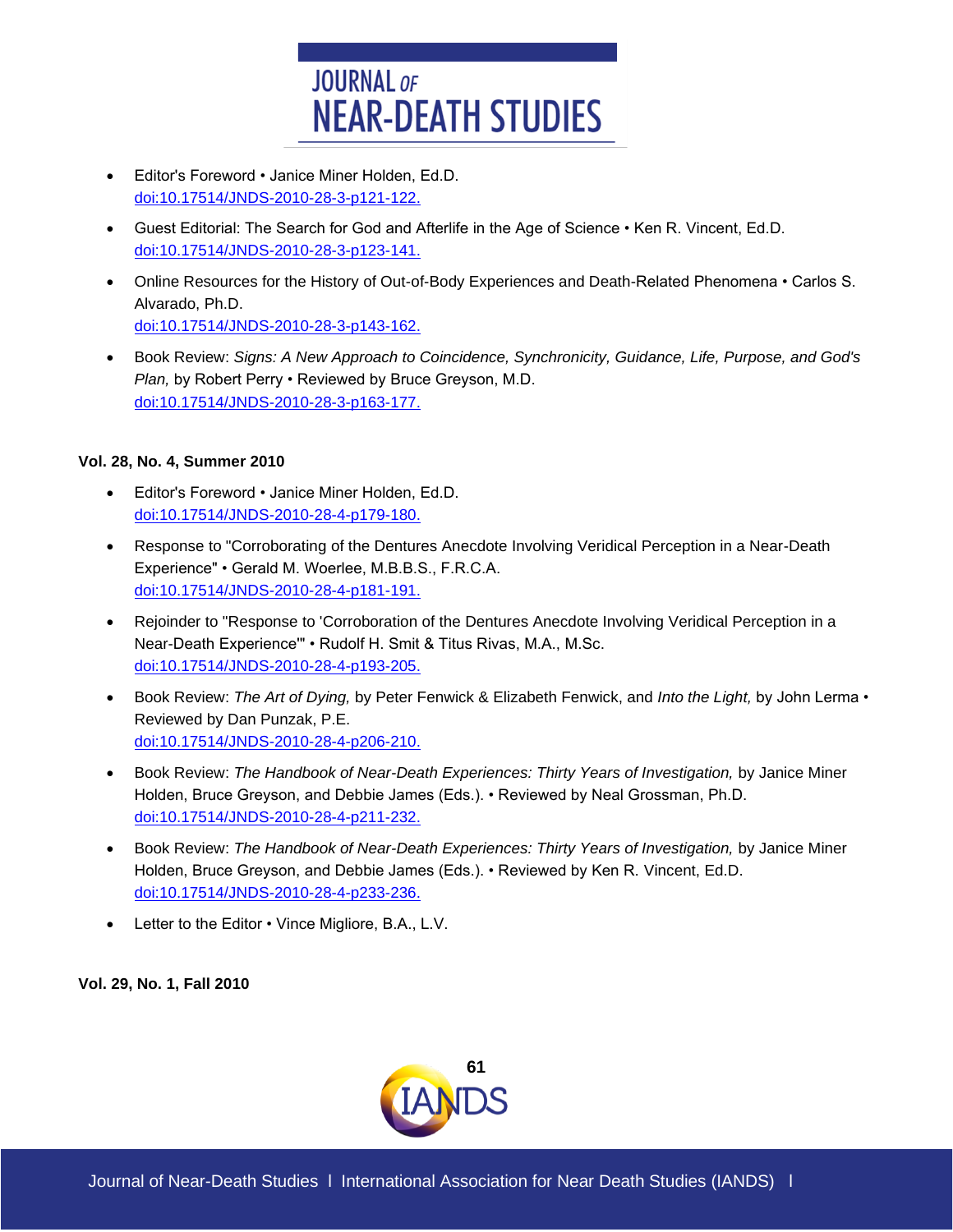

- Editor's Foreword Janice Miner Holden, Ed.D. [doi:10.17514/JNDS-2010-29-1-p239-240.](https://digital.library.unt.edu/ark:/67531/metadc1505500/m1/1/)
- "The Dying Mother:" Historical Citations of Mary Goffe's Seventeenth-Century Near-Death Apparition Carlos S. Alvarado, Ph.D. [doi:10.17514/JNDS-2010-29-1-p241-253.](http://digital.library.unt.edu/ark:/67531/metadc461739/)
- Essential Features of Eight Published Muslim Near-Death Experiences: An Addendum to Joel Ibrahim Kreps's "The Search for Muslim Near-Death Experiences" • Michael Nahm, Ph.D., & Joachim Nicolay, Ph.D.

[doi:10.17514/JNDS-2010-29-1-p255-263.](http://digital.library.unt.edu/ark:/67531/metadc461743/)

- Brief Report: Near-Death Experiences among a Sample of Iranian Muslims Cheryl L. Fracasso, M.S., Seyed Ali Aleyasin, Ph.D., Harris Friedman, Ph.D., & M. Scott Young, Ph.D. [doi:10.17514/JNDS-2010-29-1-p265-272.](http://digital.library.unt.edu/ark:/67531/metadc461762/)
- Brief Report: Psychologists' Knowledge of and Attitudes about Near-Death Experiences: Changes over Time and Relationship to Transpersonal Self-Concept • Cheryl L. Fracasso, M.S., Harris Friedman, Ph.D., & M. Scott Young, Ph.D. [doi:10.17514/JNDS-2010-29-1-p273-281.](http://digital.library.unt.edu/ark:/67531/metadc461750/)
- Book Review: *Evidence of the Afterlife: The Science of Near-Death Experiences,* by Jeffrey Long, with Paul Perry • Reviewed by J. Kenneth Arnette, Ph.D., Ph.D., LPC [doi:10.17514/JNDS-2010-29-1-p282-300.](http://digital.library.unt.edu/ark:/67531/metadc461746/)

# **Vol. 29, No. 2, Winter 2010**

- Editor's Foreword Janice Miner Holden, Ed.D. [doi:10.17514/JNDS-2010-29-2-p301-302.](https://digital.library.unt.edu/ark:/67531/metadc1505511/)
- Near-Death Experiences, Deathbed Visions, and Past-Life Memories: A Convergence in Support of van Lommel's Consciousness Beyond Life • John C. Gibbs, Ph.D. [doi:10.17514/JNDS-2010-29-2-p303-341.](http://digital.library.unt.edu/ark:/67531/metadc461696/)
- Book Review: *Consciousness Beyond Life: The Science of the Near-Death Experience,* by Pim van Lommel • Reviewed by Dan Punzak, P.E. [doi:10.17514/JNDS-2010-29-2-p343-353.](http://digital.library.unt.edu/ark:/67531/metadc461744/)
- Letter to the Editor: Is it rational to extrapolate from the presence of consciousness during a flat EEG to survival of consciousness after death? • Titus Rivas, M.A., M.Sc. [doi:10.17514/JNDS-2010-29-2-p355-361.](http://digital.library.unt.edu/ark:/67531/metadc461716/)

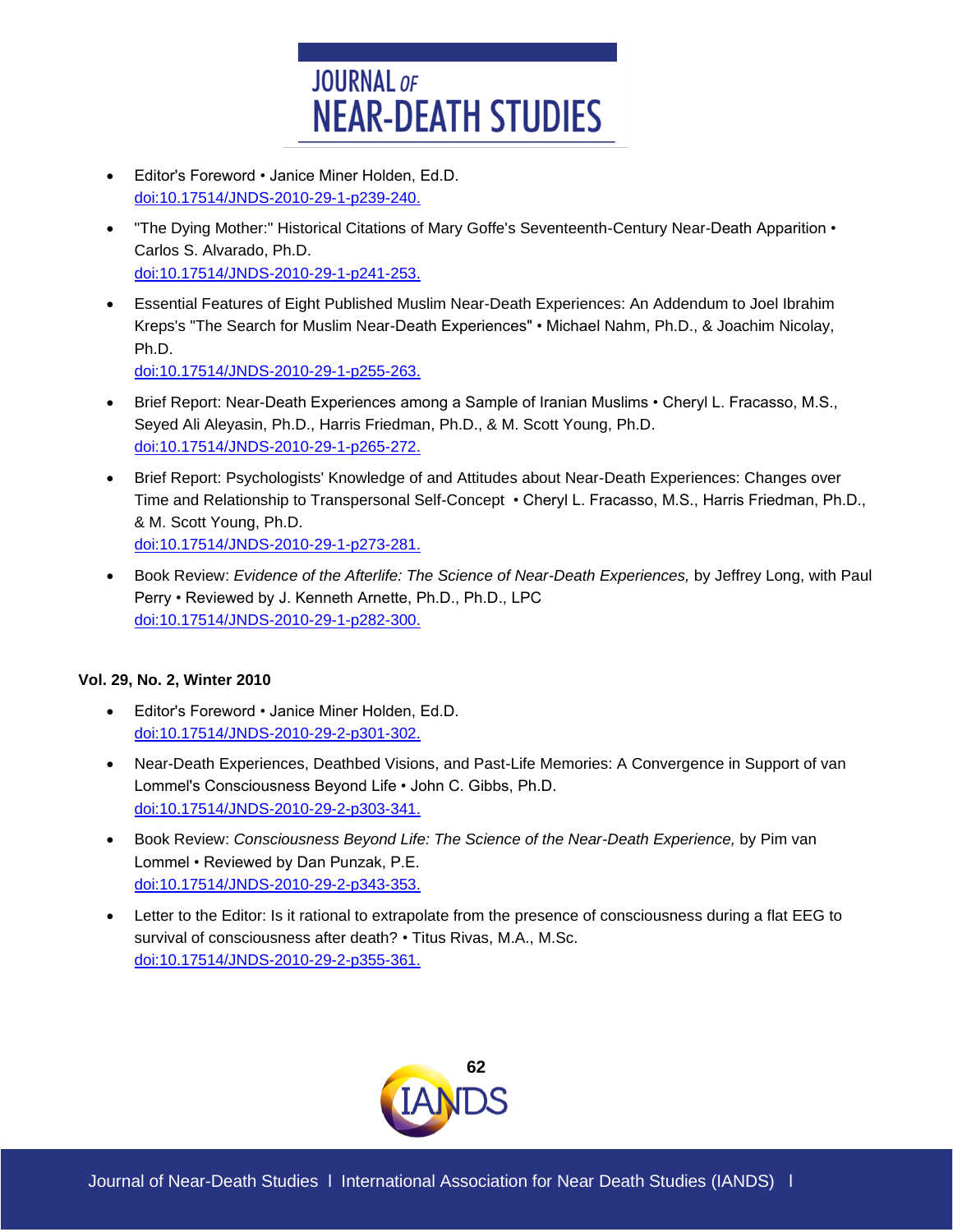

• Letter to the Editor: Response to "Is it rational to extrapolate from the presence of consciousness during a flat EEG to survival of consciousness after death?"• Janice Miner Holden, Ed.D. [doi:10.17514/JNDS-2010-29-2-p362-368.](http://digital.library.unt.edu/ark:/67531/metadc461754/)

### **Vol. 29, No. 3, Spring 2011**

- Editor's Foreword Janice Miner Holden, Ed.D. [doi:10.17514/JNDS-2011-29-3-p371.](https://digital.library.unt.edu/ark:/67531/metadc1505510/)
- The Tibetan Book of the Dead: Its History and Controversial Aspects of its Contents Michael Nahm, Ph.D. [doi:10.17514/JNDS-2011-29-3-p373-398.](http://digital.library.unt.edu/ark:/67531/metadc461682/)
- Near-Death Experiences and the Mind-Body Relationship: A Systems-Theoretical Perspective David Rousseau, B.Eng. [doi:10.17514/JNDS-2011-29-3-p399-435.](http://digital.library.unt.edu/ark:/67531/metadc461717/)

#### **Vol. 29, No. 4, Summer 2011**

- Editor's Foreword Janice Miner Holden, Ed.D. [doi:10.17514/JNDS-2011-29-4-p437-438.](https://digital.library.unt.edu/ark:/67531/metadc1505489/)
- Guest Editorial: NDE as a Threshold Experience P. M. H. Atwater, L.H.D. [doi:10.17514/JNDS-2011-29-4-p439-449.](http://digital.library.unt.edu/ark:/67531/metadc461705/)
- Book Review: *Near-Death Experiences: The Rest of the Story*, by P. M. H. Atwater Reviewed by John L. Turner, M.D. [doi:10.17514/JNDS-2011-29-4-p451-457.](http://digital.library.unt.edu/ark:/67531/metadc461730/)
- Book Review: *Near-Death Experiences: Exploring the Mind-Body Connection*, by Ornella Corazza Reviewed by Robert McLuhan, B.A., B.Litt. [doi:10.17514/JNDS-2011-29-4-p458-464.](http://digital.library.unt.edu/ark:/67531/metadc461692/)
- Letters to the Editor Birk Engmann, Dr.med. Bruce Greyson, M.D. Ruud van Wees, M.A., Jim van der Heyden, & Rudolf Smit • Robert Perry, B.A. • Rudolf Smit • Robert G. Mays, B.Sc., & Suzanne B. Mays

### **Vol. 30, No. 1, Fall 2011**

- Editor's Foreword Janice Miner Holden, Ed.D. [doi:10.17514/JNDS-2011-30-1-p1-2.](https://digital.library.unt.edu/ark:/67531/metadc1505505/)
- Could Pam Reynolds Hear? A New Investigation into the Possibility of Hearing During this Famous Near-Death Experience • Gerald M. Woerlee, M.B.B.S., FRCA [doi:10.17514/JNDS-2011-30-1-p3-25.](http://digital.library.unt.edu/ark:/67531/metadc461684/)

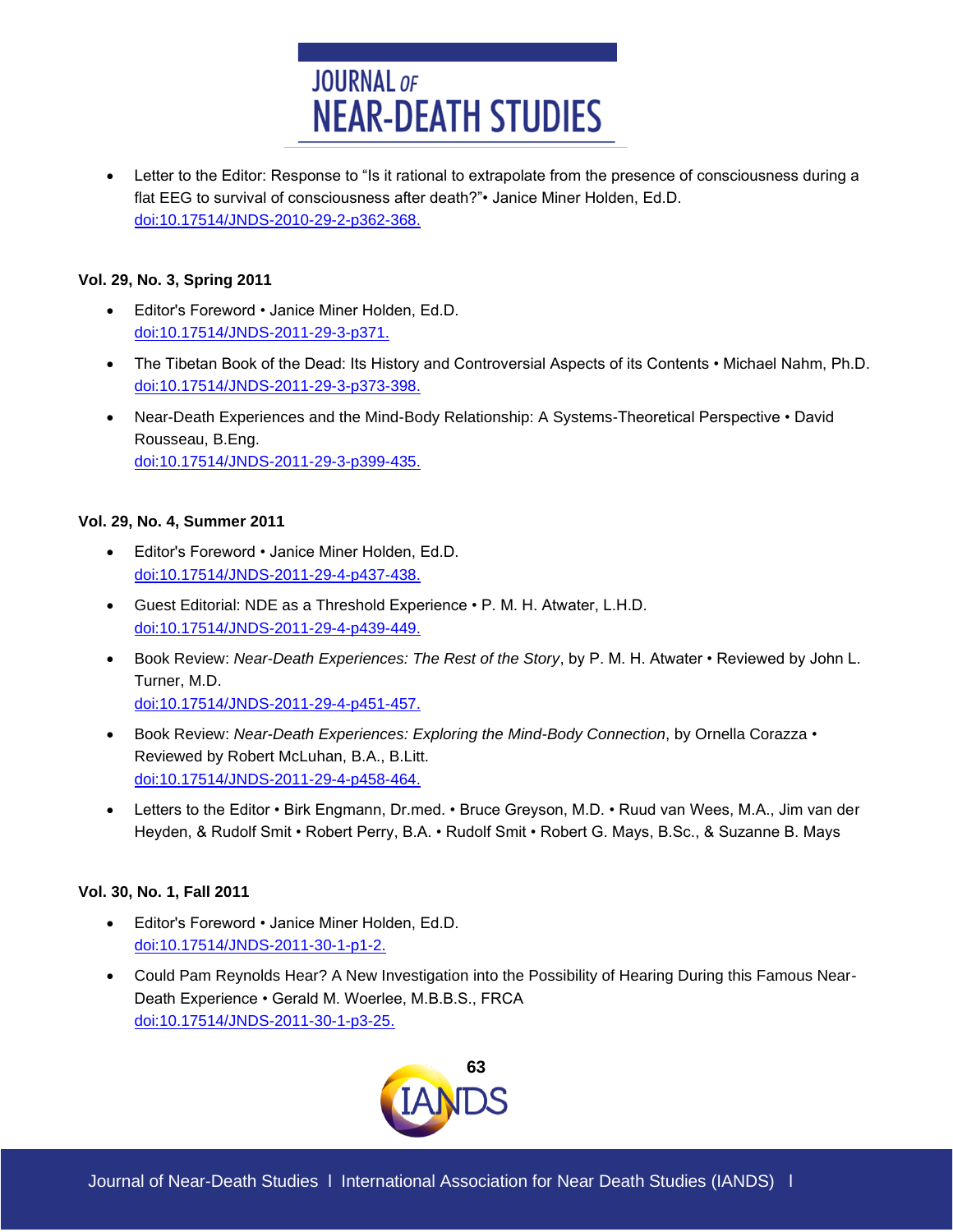

- Response to "Could Pam Reynolds Hear?" Stuart Hameroff, M.D. [doi:10.17514/JNDS-2011-30-1-p26-28.](http://digital.library.unt.edu/ark:/67531/metadc461724/)
- Response to "Could Pam Reynolds Hear?" Chris Carter, P.P.E., M.A. [doi:10.17514/JNDS-2011-30-1-p29-53.](http://digital.library.unt.edu/ark:/67531/metadc461722/)
- Rejoinder to Response to "Could Pam Reynolds Hear?" Gerald M. Woerlee, M.B.B.S., FRCA [doi:10.17514/JNDS-2011-30-1-p54-61.](http://digital.library.unt.edu/ark:/67531/metadc461715/)

### **Vol. 30, No. 2, Winter 2011**

- Editor's Foreword Janice Miner Holden, Ed.D. [doi:10.17514/JNDS-2011-30-2-p63-64.](https://digital.library.unt.edu/ark:/67531/metadc1505492/)
- Panoramic Memory, Affect, and Sensations of Detachment in the Dying: Discussions Published in France, 1889-1903 • Carlos S. Alvarado, Ph.D. [doi:10.17514/JNDS-2011-30-2-p65-82.](http://digital.library.unt.edu/ark:/67531/metadc461701/)
- Spirituality Scale Ceiling Effects and Near-Death Experiences: An Exploratory Study Ryan A. Rominger, Ph.D. [doi:10.17514/JNDS-2011-30-2-p83-105.](http://digital.library.unt.edu/ark:/67531/metadc461703/)
- Guest Editorial: Setting the Record Straight: Correcting Two Recent Cases of Materialist Misrepresentation of My Research and Conclusions • Pim van Lommel, M.D. [doi:10.17514/JNDS-2011-30-2-p107-119.](http://digital.library.unt.edu/ark:/67531/metadc461688/)
- Book Review: *The Spiritual Doorway in the Brain: A Neurologist's Search for the God Experience*, by Kevin Nelson • Reviewed by Rudolf H. Smit & Titus Rivas, M.A., M.Sc. [doi:10.17514/JNDS-2011-30-2-p121-131.](http://digital.library.unt.edu/ark:/67531/metadc461884/)

### **Vol. 30, No. 3, Spring 2012**

- Editor's Foreword Janice Miner Holden, Ed.D. [doi:10.17514/JNDS-2012-30-3-p133-135.](https://digital.library.unt.edu/ark:/67531/metadc938018/)
- Resurrection Appearances of Jesus as After-Death Communication Ken R. Vincent, Ed.D. [doi:10.17514/JNDS-2012-30-3-p137-148.](http://digital.library.unt.edu/ark:/67531/metadc938017/)
- Resurrection Appearances of Jesus as After-Death Communication: Response to Ken Vincent Gary R. Habermas, Ph.D. [doi:10.17514/JNDS-2012-30-3-p149-158.](http://digital.library.unt.edu/ark:/67531/metadc938081/)

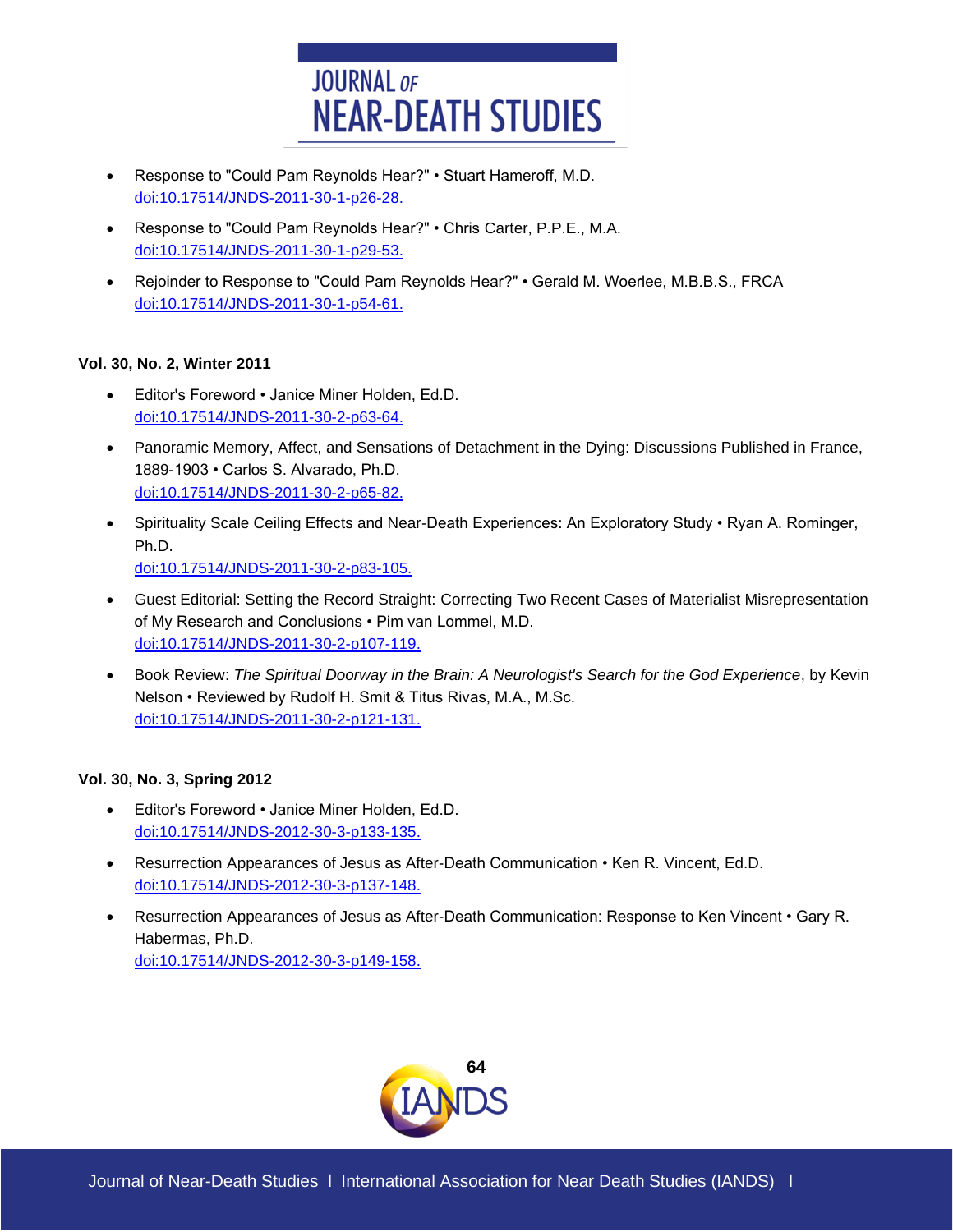

- Resurrection Appearances of Jesus as After-Death Communication: Rejoinder to Gary Habermas Ken R. Vincent, Ed.D. [doi:10.17514/JNDS-2012-30-3-p159-166.](http://digital.library.unt.edu/ark:/67531/metadc937996/)
- Book Reviews: *Science and the Near-Death Experience: How Consciousness Survives Death,* by Chris Carter*; The Fun of Dying: Find Out What Really Happens Next!,* by Roberta Grimes; *The Science of Life after Death: New Research Shows Human Consciousness Lives On,* by Stephen Hawley Martin; *There is Life after Death: Compelling Reports from Those Who Have Glimpsed the Afterlife,* by Roy Abraham Varghese • Reviewed by Lee Kinsey, M.S., LPC Intern [doi:10.17514/JNDS-2012-30-3-p167-171.](https://digital.library.unt.edu/ark:/67531/metadc1505485/m1/1/)
- Book Review: *The Spiritual Anatomy of Emotion: How Feelings Link the Brain, the Body, and the Sixth Sense,* by Michael A. Jawer with Marc S. Micozzi • Reviewed by Ryan D. Foster, Ph.D. [doi:10.17514/JNDS-2012-30-3-p172-177.](https://digital.library.unt.edu/ark:/67531/metadc1505504/m1/1/)
- Book Review: *Dancing Past the Dark: Distressing Near-Death Experiences,* by Nancy Evans Bush Reviewed by Madelaine Lawrence, Ph.D., RN [doi:10.17514/JNDS-2012-30-3-p178-186.](https://digital.library.unt.edu/ark:/67531/metadc1505483/)
- Letter to the Editor : Announcement of book reissue Chris Carter, P.P.E., M.A. [doi:10.17514/JNDS-2012-30-3-p187.](https://digital.library.unt.edu/ark:/67531/metadc938021/m1/1/)
- Letter to the Editor Failed Test of the Possibility that Pan Reynolds Heard Normally During her NDE • Rudolph Smit [doi:10.17514/JNDS-2012-30-3-p188-192.](https://digital.library.unt.edu/ark:/67531/metadc938051/)

# **Vol. 30, No. 4, Summer 2012**

- Editor's Foreword: Janice Miner Holden, Ed.D. [doi:10.17514/JNDS-2012-30-4-p193-194.](https://digital.library.unt.edu/ark:/67531/metadc938076/)
- State of Apparent Death and Origin of Dreams: A Historical Review of German Literature of the 19th and Early 20th Centuries • Birk Engmann, Dr. med. [doi:10.17514/JNDS-2012-30-4-p195-206.](http://digital.library.unt.edu/ark:/67531/metadc938034/)
- ''Til Death Do Us Part:' Marital Aftermath of One Spouse's Near-Death Experience Rozan Christian, Ph.D., and Janice Miner Holden, Ed.D. [doi:10.17514/JNDS-2012-30-4-p207-231.](http://digital.library.unt.edu/ark:/67531/metadc938084/)
- Book Review: *Out-of-Body and Near-Death Experiences: Brain-State Phenomena or Glimpses of Immortality?,* by Michael N. Marsh • Reviewed by Harold Widdison, Ph.D. [doi:10.17514/JNDS-2012-30-4-p233-250.](http://digital.library.unt.edu/ark:/67531/metadc938066/)

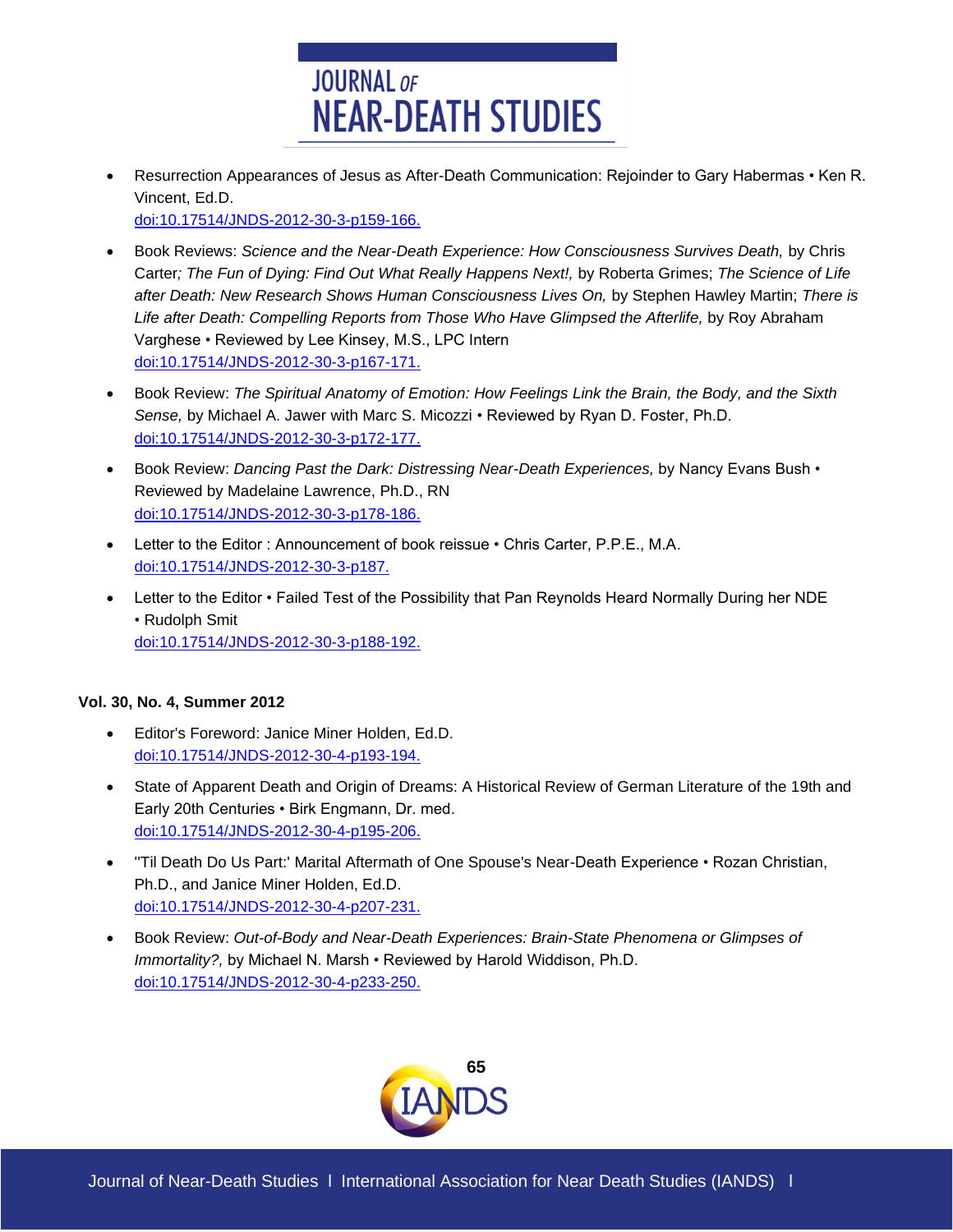

• Book Review: *Randi's Prize: What Sceptics Say About the Paranormal, Why They Are Wrong, and Why It Matters,* by Robert McLuhan • Reviewed by Nancy Clark, CT [doi:10.17514/JNDS-2012-30-4-p251-259.](http://digital.library.unt.edu/ark:/67531/metadc938049/)

### **Vol. 31, No. 1, Fall 2012**

- Editor's Foreword Janice Miner Holden, Ed.D. [doi:10.17514/JNDS-2012-31-1-p1-2.](https://digital.library.unt.edu/ark:/67531/metadc937960/)
- Does N,N-Dimethyltryptamine (DMT) Adequately Explain Near-Death Experiences? Michael Potts, Ph.D. [doi:10.17514/JNDS-2012-31-1-p3-23.](http://digital.library.unt.edu/ark:/67531/metadc937961/)
- Book Review: *Making Sense of Near-Death Experiences: A Handbook for Clinicians,* by Mahendra Perera, Karuppiah Jagadheesan, and Anthony Peak (Editors) • Reviewed by Ryan D. Foster, Ph.D., LPC-S, NCC [doi:10.17514/JNDS-2012-31-1-p25-29.](http://digital.library.unt.edu/ark:/67531/metadc938012/)
- Book Review: *Science and the Afterlife Experience: Evidence for the Immortality of Consciousness,* by Chris Carter • Reviewed by Cliff Hamrick, M.S., M.A., LPC [doi:10.17514/JNDS-2012-31-1-p30-33.](http://digital.library.unt.edu/ark:/67531/metadc937998/)
- Book Review: *Beyond Goodbye: An Extraordinary True story of a Shared Death Experience,* by Annie Cap • Reviewed by Marlise R. Lonn, M.S., LPC-S [doi:10.17514/JNDS-2012-31-1-p34-40.](http://digital.library.unt.edu/ark:/67531/metadc938055/)
- Book Review: *Proof of Heaven: A Neurosurgeon's Journey into the Afterlife* by Eben Alexander and *To Heaven and Back: A Doctor's Extraordinary Account of Her Death, Heaven, Angels, and Life Again: A True Story,* by Mary Neal • Reviewed by Susan Varhely, Ph.D., LPC [doi:10.17514/JNDS-2012-31-1-p41-55.](http://digital.library.unt.edu/ark:/67531/metadc937995/)
- Letter to the Editor: Near-death experiences beyond the scope of science Stephen D. Carter, DDS [doi:10.17514/JNDS-2012-31-1-p57-58.](https://digital.library.unt.edu/ark:/67531/metadc938058/)
- Obituary: Harold A. Widdison [doi:10.17514/JNDS-2012-31-1-p59-60.](https://digital.library.unt.edu/ark:/67531/metadc937964/)

### **Vol. 31, No. 2, Winter 2012**

Special Issue: Inaugural Conference Papers of the American Center for the Integration of Spiritually Transformative Experiences, Part I

• Guest Editor's Foreword • Ryan A. Rominger, Ph.D. [doi:10.17514/JNDS-2012-31-2-p61-63.](https://digital.library.unt.edu/ark:/67531/metadc938031/)

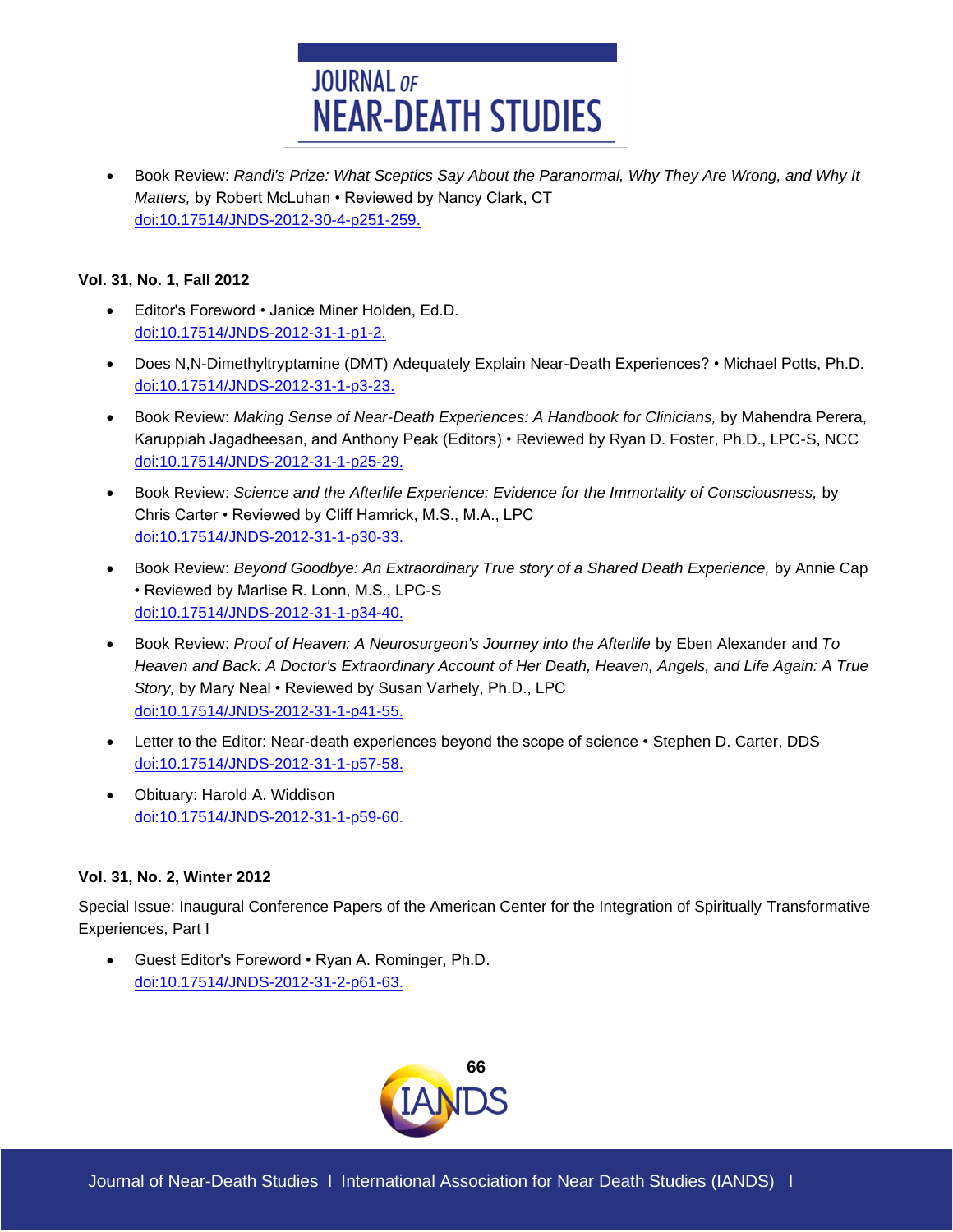

- After-math: Counting the Aftereffects of Potentially Spiritually Transformative Experiences Janice Miner Holden, Ed.D. [doi:10.17514/JNDS-2012-31-2-p65-78.](http://digital.library.unt.edu/ark:/67531/metadc938077/)
- The Role of Spiritually Transformative Experiences in Religious History and the Development of a Scale to Measure Them • Stanley Krippner, Ph.D. [doi:10.17514/JNDS-2012-31-2-p79-97.](http://digital.library.unt.edu/ark:/67531/metadc938010/)
- The Challenges of Traveling a Psychospiritual Path in Today's Postmodern Western World Judith S. Miller, Ph.D. [doi:10.17514/JNDS-2012-31-2-p98-110.](http://digital.library.unt.edu/ark:/67531/metadc938009/)
- An Ethnographic Study of Near-Death Experience Impact and Aftereffects and Their Cultural Implications L. Suzanne Gordon, Ph.D. [doi:10.17514/JNDS-2012-31-2-p111-129.](http://digital.library.unt.edu/ark:/67531/metadc938015/)

## **Vol. 31, No. 3, Spring 2013**

Special Issue: Inaugural Conference Papers of the American Center for the Integration of Spiritually Transformative Experiences, Part 2

- Guest Editors' Foreword Ryan A. Rominger, Ph.D., and Janice Miner Holden, Ed.D. [doi:10.17514/JNDS-2013-31-3-p131-133.](https://digital.library.unt.edu/ark:/67531/metadc938053/)
- Integration of Spiritually Transformative Experiences: Models, Methods, and Research Ryan A. Rominger, Ph.D. [doi:10.17514/JNDS-2013-31-3-p135-150.](http://digital.library.unt.edu/ark:/67531/metadc937963/)
- Adults' Reports of the Role of Psychotherapy in Integrating Their Childhood Near-Death Experiences: A Premlimary Investigation • Jenny R. Moores, Ph.D., and Sue Ammen, Ph.D.
	- [doi:10.17514/JNDS-2013-31-3-p151-160.](http://digital.library.unt.edu/ark:/67531/metadc938088/)
- An Exploratory Study of Recalled Childhood Spiritually Transformative Experiences Among a Specialized Population • Jennifer Elam, Ph.D. [doi:10.17514/JNDS-2013-31-3-p161-178.](http://digital.library.unt.edu/ark:/67531/metadc938008/)
- Brief Report: A Near-Death Experience with Veridical Perception Described by a Famous Heart Surgeon and Confirmed by his Assistant Surgeon • Titus Rivas, M.A., M.Sc., and Rudolf H. Smit [doi:10.17514/JNDS-2013-31-3-p179-186.](https://digital.library.unt.edu/ark:/67531/metadc937997/)

### **Vol. 31, No. 4, Summer 2013**

• Editor's Foreword • Janice Miner Holden, Ed.D. [doi:10.17514/JNDS-2013-31-4-p187-188.](https://digital.library.unt.edu/ark:/67531/metadc1505507/)

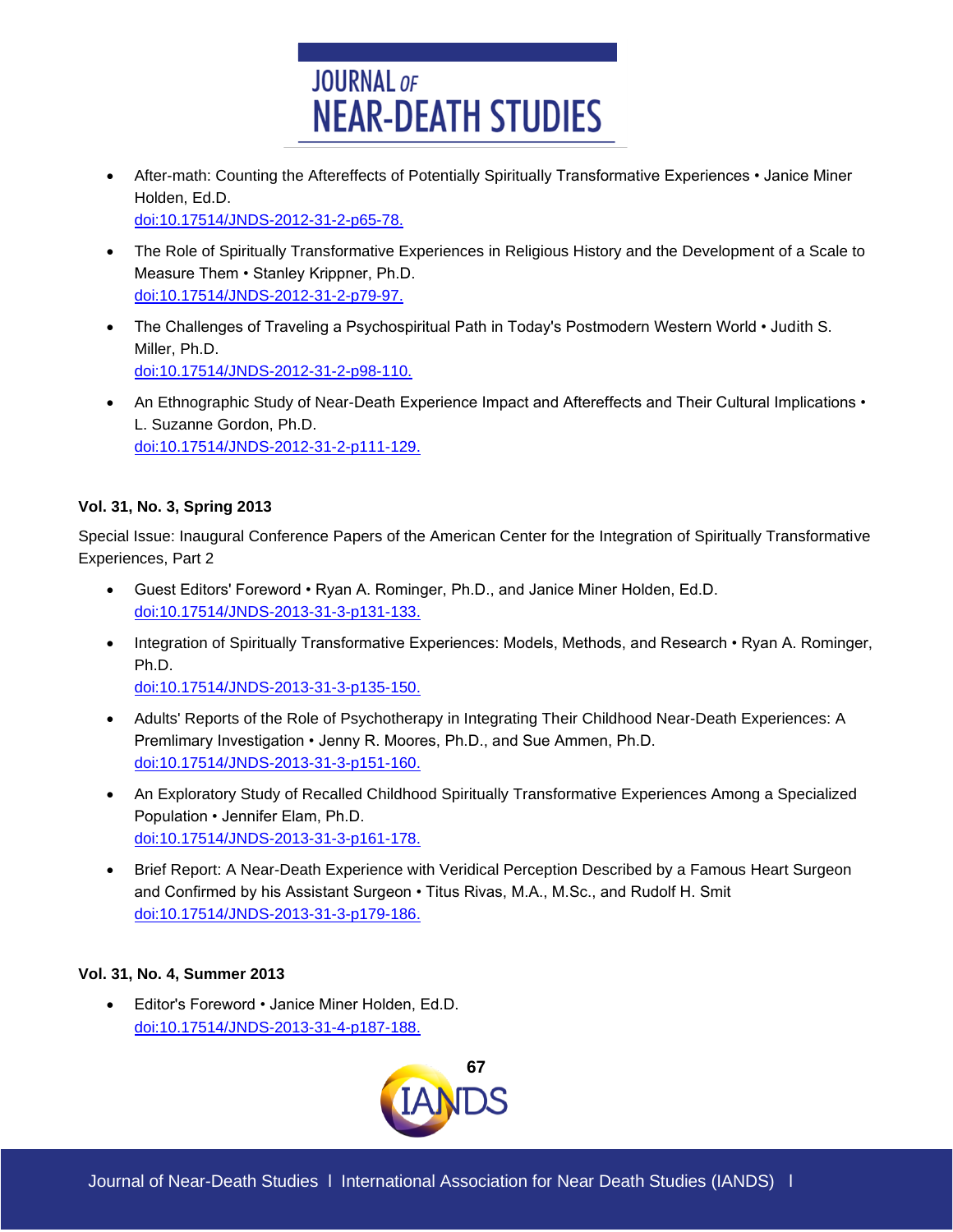

- The Field of Near-Death Studies Through 2011: An Updated Analysis of the Scholarly Periodical Literature • Saharnaz Loseu, M.S., Janice Miner Holden, Ed.D., Lee Kinsey, M.S., and Rozan Christian, Ph.D. [doi:10.17514/JNDS-2013-31-4-p189-202.](http://digital.library.unt.edu/ark:/67531/metadc938063/)
- On the Term "Peak in Darien" Experience Masayuki Ohkado, Ph.D. [doi:10.17514/JNDS-2013-31-4-p203-211.](http://digital.library.unt.edu/ark:/67531/metadc938029/)
- Brief Report: Induced After-Death Communications: An Update Mo Therese Hannah, Ph.D., Allan L. Botkin, Psy.D., Joseph G. Marrone, Ph.D., and Jenny Streit-Horn, Ph.D. [doi:10.17514/JNDS-2013-31-4-p213-220.](https://digital.library.unt.edu/ark:/67531/metadc937982/)
- Brief Report: Psychotherapeutic Outcomes Reported by Therapists Trained in Induced After-Death Communication • Allan L. Botkin, Psy.D., and Mo Therese Hannah, Ph.D. [doi:10.17514/JNDS-2013-31-4-p221-224.](https://digital.library.unt.edu/ark:/67531/metadc938043/)
- Book Review: *The Last Frontier: Exploring the Afterlife and Transforming Our Fear of Death,* by Julia Assante • Reviewed by Cecile Brennan, Ph.D. [doi:10.17514/JNDS-2013-31-4-p225-232.](http://digital.library.unt.edu/ark:/67531/metadc937959/)
- Letter to the Editor: Haunted Hotel: Who of the Two Was the Visitor? JoseLuis Sandoval [doi:10.17514/JNDS-2013-31-4-p233-239.](https://digital.library.unt.edu/ark:/67531/metadc938060/)

### **Vol. 32, No. 1, Fall 2013**

- Editor's Foreword Janice Miner Holden, Ed.D. [doi:10.17514/JNDS-2013-32-1-p1-2.](https://digital.library.unt.edu/ark:/67531/metadc938039/)
- Critique of "A Prospectively Studied Near-Death Experience with Corroborated Out-of-Body Perceptions and Unexplained Healing" • Michael J. Rush, M.A., P.G.Dip. [doi:10.17514/JNDS-2013-32-1-p3-14.](http://digital.library.unt.edu/ark:/67531/metadc938080/)
- Response to "Critique of 'A Prospectively Studied Near-Death Experience with Corroborated Out-of-Body Perceptions and Unexplained Healing'" • Penny Sartori, Ph.D., RGN [doi:10.17514/JNDS-2013-32-1-p15-36.](http://digital.library.unt.edu/ark:/67531/metadc937969/)
- Rejoinder to "Response to 'Critique of "A Prospectively Studied Near-Death Experience with Corroborated Out-of-Body Perceptions and Unexplained Healing"'" • Michael J. Rush, M.A., P.G.Dip. [doi:10.17514/JNDS-2013-32-1-p37-41.](http://digital.library.unt.edu/ark:/67531/metadc938007)
- Book Review: *Divine Moments: Ordinary People Having Spiritually Transformative Experiences* by Nancy Clark • Reviewed by Andrew Wood, M.S. [doi:10.17514/JNDS-2013-32-1-p42-46.](http://digital.library.unt.edu/ark:/67531/metadc938024/)
- Letter to the Editor: When Ideology Overrules Science Rudolf H. Smit [doi:10.17514/JNDS-2013-32-1-p47-51.](https://digital.library.unt.edu/ark:/67531/metadc938061/)

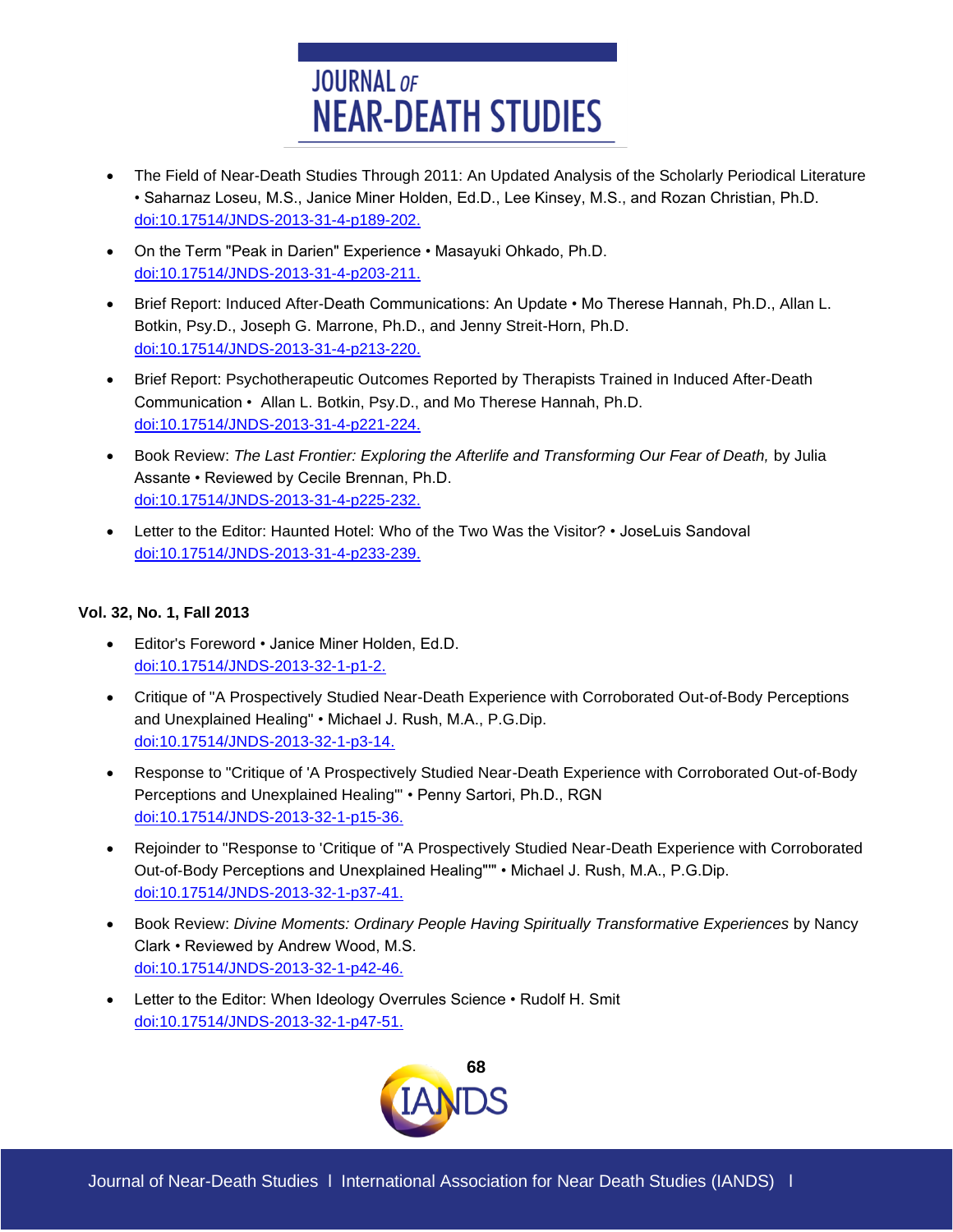

• Letter to the Editor: Investigating Iranian Shiite Muslim Near-Death Experiences: Background, Methodological Considerations, and Preliminary Comments • Alinaghi Ghasemiannejad, B.B., M.A., Jeffrey Long, M.D., and Jody Long, J.D. [doi:10.17514/JNDS-2013-32-1-p52-56.](https://digital.library.unt.edu/ark:/67531/metadc938062/)

#### **Vol. 32, No. 2, Winter 2013**

- Editor's Foreword Janice Miner Holden, Ed.D. [doi:10.17514/JNDS-2013-32-2-p57-58.](https://digital.library.unt.edu/ark:/67531/metadc937993/)
- The Nursing Profession and Near-Death Experiences: A Personal and Professional Update Judith Mandalise, M.Ed., RN, CEN, LPC [doi:10.17514/JNDS-2013-32-2-p59-79.](http://digital.library.unt.edu/ark:/67531/metadc937979/)
- Reflections of Near-Death Experiences and Deathbed Visions: A Study of Nursing Faculty's Perceptions Linda Moore, Ed.D., MSN, RN, and Christopher L. Pate, Ph.D., MPA, CQIA [doi:10.17514/JNDS-2013-32-2-p81-106.](http://digital.library.unt.edu/ark:/67531/metadc938002/)
- Brief Report: Phenomenology of Near-Death Experiences: An Analysis of A Maori Case Study Natasha Tassell-Matamua, Ph.D. [doi:10.17514/JNDS-2013-32-2-p107-117.](http://digital.library.unt.edu/ark:/67531/metadc938005/)

### **Vol. 32, No. 3, Spring 2014**

- Editors' Foreword Ryan A. Rominger, Ph.D., and Janice Miner Holden, Ed.D. [doi:10.17514/JNDS-2014-32-3-p119-121.](https://digital.library.unt.edu/ark:/67531/metadc948090/)
- Differentiating Spiritual and Psychotic Experiences: Sometimes a Cigar Is Just A Cigar Bruce Greyson, M.D. [doi:10.17514/JNDS-2014-32-3-p123-136.](http://digital.library.unt.edu/ark:/67531/metadc948125/)
- The Healing Power of Extraordinary Spiritual Experiences David Hufford, Ph.D. [doi:10.17514/JNDS-2014-32-3-p137-156.](http://digital.library.unt.edu/ark:/67531/metadc948126/)
- After-Death Communication: Parents' and Their Children's Understanding and Meaning-Making Kimberly Jeska, Ph.D. [doi:10.17514/JNDS-2014-32-3-p157-160.](https://digital.library.unt.edu/ark:/67531/metadc948091/)
- Assisted After-Death Communication: A Self-Prescribed Treatment for Grief Julie Beischel, Ph.D. [doi:10.17514/JNDS-2014-32-3-p161-165.](https://digital.library.unt.edu/ark:/67531/metadc948087/)

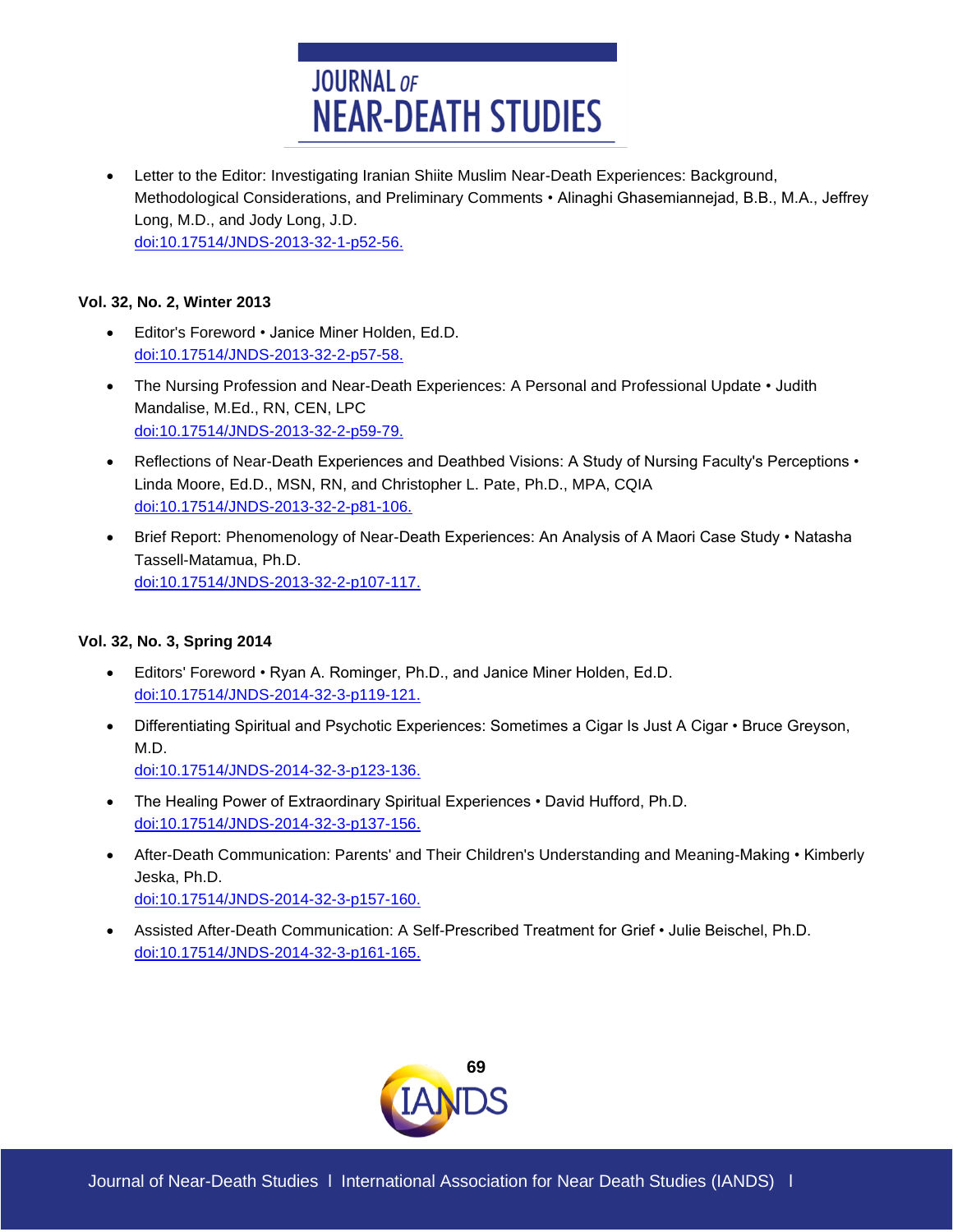

- Dying, Death, and Near-Death Phenomena: Validations from the Quantum World Linda Smith, J.D., Ph.D., M.A., PC [doi:10.17514/JNDS-2014-32-3-p167-170.](https://digital.library.unt.edu/ark:/67531/metadc948108/)
- Spiritual Emergency in Christian Women: An Integral Study Peggy Lesniewicz, Ph.D., LPCC-S [doi:10.17514/JNDS-2014-32-3-p171-174.](https://digital.library.unt.edu/ark:/67531/metadc948083/)
- Compassionate Care and Feeding of Spiritually Transformative Experiences in Brazil: A 130-Year-Old Tradition • Emma Bragdon, Ph.D. [doi:10.17514/JNDS-2014-32-3-p175-177.](https://digital.library.unt.edu/ark:/67531/metadc948115/)
- Book Review: *Revealing Heaven: The Eyewitness Accounts That Changed How a Pastor Thinks About the Afterlife* by John W. Price • Reviewed by Robert Perry, B.A. [doi:10.17514/JNDS-2014-32-3-p179-184.](https://digital.library.unt.edu/ark:/67531/metadc948088/)

### **Vol. 32, No. 4, Summer 2014**

- Editor's Foreword Janice Miner Holden, Ed.D. [doi:10.17514/JNDS-2014-32-4-p185-186.](https://digital.library.unt.edu/ark:/67531/metadc948109/m1/1/)
- A Comparative Analysis of Japanese and Western NDEs Masayuki Ohkado, Ph.D., and Bruce Greyson, M.D.

[doi:10.17514/JNDS-2014-32-4-p187-198.](https://digital.library.unt.edu/ark:/67531/metadc948085/)

- Near-Death Experiences and *A Course in Miracles* Robert Perry, B.A., and Greg Mackie, B.A. [doi:10.17514/JNDS-2014-32-4-p199-230.](https://digital.library.unt.edu/ark:/67531/metadc948081/)
- Book Review: *Opening Heaven's Door: Investigating Stories of Life, Death and What Comes After* by Patricia Pearson • Reviewed by Samantha Anne Banbury, Ph.D., and Esther Murray, D.Prof [doi:10.17514/JNDS-2014-32-4-p231-235.](https://digital.library.unt.edu/ark:/67531/metadc948097/)
- Letter to the Editor: Did Edgar Cayce have a near-death experience? Neil Helm, M.A. [doi:10.17514/JNDS-2014-32-4-p237-240.](https://digital.library.unt.edu/ark:/67531/metadc948114/)
- Letter to the Editor: A Hypothesis Regarding the Mechanism of Telepathy Prof. Ivan Andreev Manev [doi:10.17514/JNDS-2014-32-4-p241-243.](https://digital.library.unt.edu/ark:/67531/metadc948084/)

### **Vol. 33, No. 1, Fall 2014**

• Editor's Foreword • Janice Miner Holden, Ed.D. [doi:10.17514/JNDS-2014-33-1-p1-2.](https://digital.library.unt.edu/ark:/67531/metadc948078/)

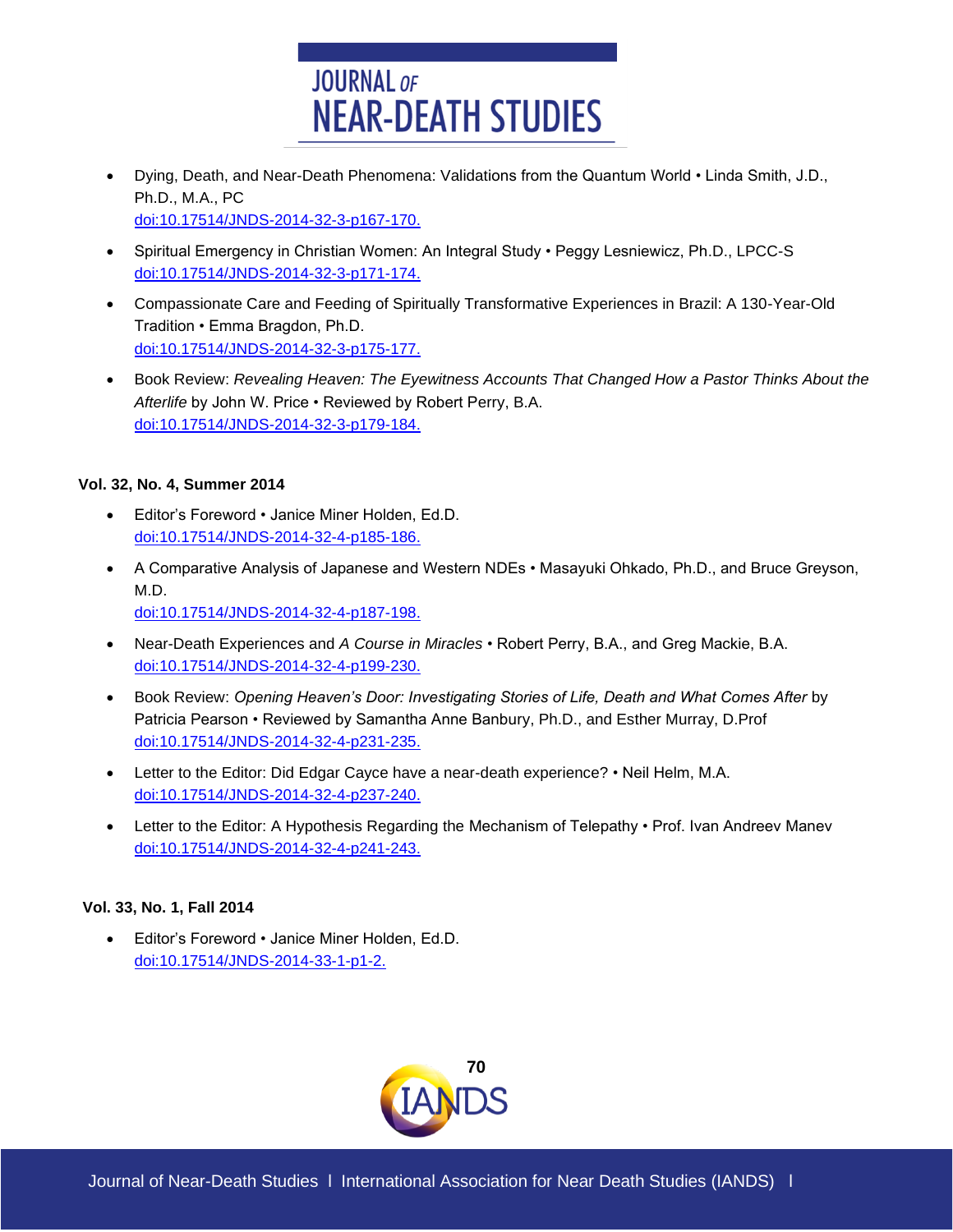

- Near-Death Experiences: Quantitative Findings from an Aotearoa New Zealand Sample Natasha Tassell-Matamua, Ph.D., and Mary Murray, Ph.D. [doi:10.17514/JNDS-2014-33-1-p3-29.](https://digital.library.unt.edu/ark:/67531/metadc948112/)
- Iranian Shiite Muslim Near-Death Experiences: Features and Aftereffects Including Dispositional Gratitude • Alinaghi Ghasemiannejad, M.A., Jeffrey Long, M.D., Farnoosh Faith Nouri, Ph.D., and Komeyl Farahnakian, M.A.

[doi:10.17514/JNDS-2014-33-1-p30-42.](https://digital.library.unt.edu/ark:/67531/metadc948116/)

- Book Review: *The Wisdom of Near-Death Experiences: How Understanding NDEs Can Help Us Live More Fully* by Penny Sartori • Reviewed by Bryan Stare, M.Ed. [doi:10.17514/JNDS-2014-33-1-p43-46.](https://digital.library.unt.edu/ark:/67531/metadc948082/)
- Book Review: *The Immortal Mind: Science and the Continuity of Consciousness Beyond the Brain* by Ervin Laszlo, with Anthony Peak • Reviewed by Michael Grosso, Ph.D. [doi:10.17514/JNDS-2014-33-1-p47-51.](https://digital.library.unt.edu/ark:/67531/metadc948076/)
- Book Review: *Brain Wars: The Scientific Battle Over the Existence of the Mind and the Proof That Will Change the Way We Live Our Lives* by Mario Beauregard • Reviewed by J. Timothy Green, Ph.D. [doi:10.17514/JNDS-2014-33-1-p52-62.](https://digital.library.unt.edu/ark:/67531/metadc948122/)

## **Vol. 33, No. 2, Winter 2014**

# **SPECIAL ISSUE: 2014 CONFERENCE PAPERS OF THE AMERICAN CENTER FOR THE INTEGRATION OF SPIRITUALLY TRANSFORMATIVE EXPERIENCES**

- Editors' Foreword Janice Miner Holden, Ed.D., and Ryan Rominger, Ph.D. [doi:10.17514/JNDS-2014-33-2-p63-65.](https://digital.library.unt.edu/ark:/67531/metadc948103/)
- Spontaneous Mediumship Experiences: A Neglected Aftereffect of Near-Death Experiences Janice Miner Holden, Ed.D., Ryan D. Foster, Ph.D., and Lee Kinsey, M.S. [doi:10.17514/JNDS-2014-33-2-p67-85.](https://digital.library.unt.edu/ark:/67531/metadc948111/)
- Integrating Spiritual Experiences: Peaks to Plateaus Tobin Hart, Ph.D. [doi:10.17514/JNDS-2014-33-2-p86-98.](https://digital.library.unt.edu/ark:/67531/metadc948099/)
- From Trauma to Transcendence: Clinical Perspectives on an Evolutionary Process Janet Elizabeth Colli, Ph.D. [doi:10.17514/JNDS-2014-33-2-p99-110.](https://digital.library.unt.edu/ark:/67531/metadc948120/)
- Extended Abstract: Exploring Resistance to Spiritual Emergence Katrina Burgos, M.S.W. [doi:10.17514/JNDS-2014-33-2-p111-114.](https://digital.library.unt.edu/ark:/67531/metadc948118/)

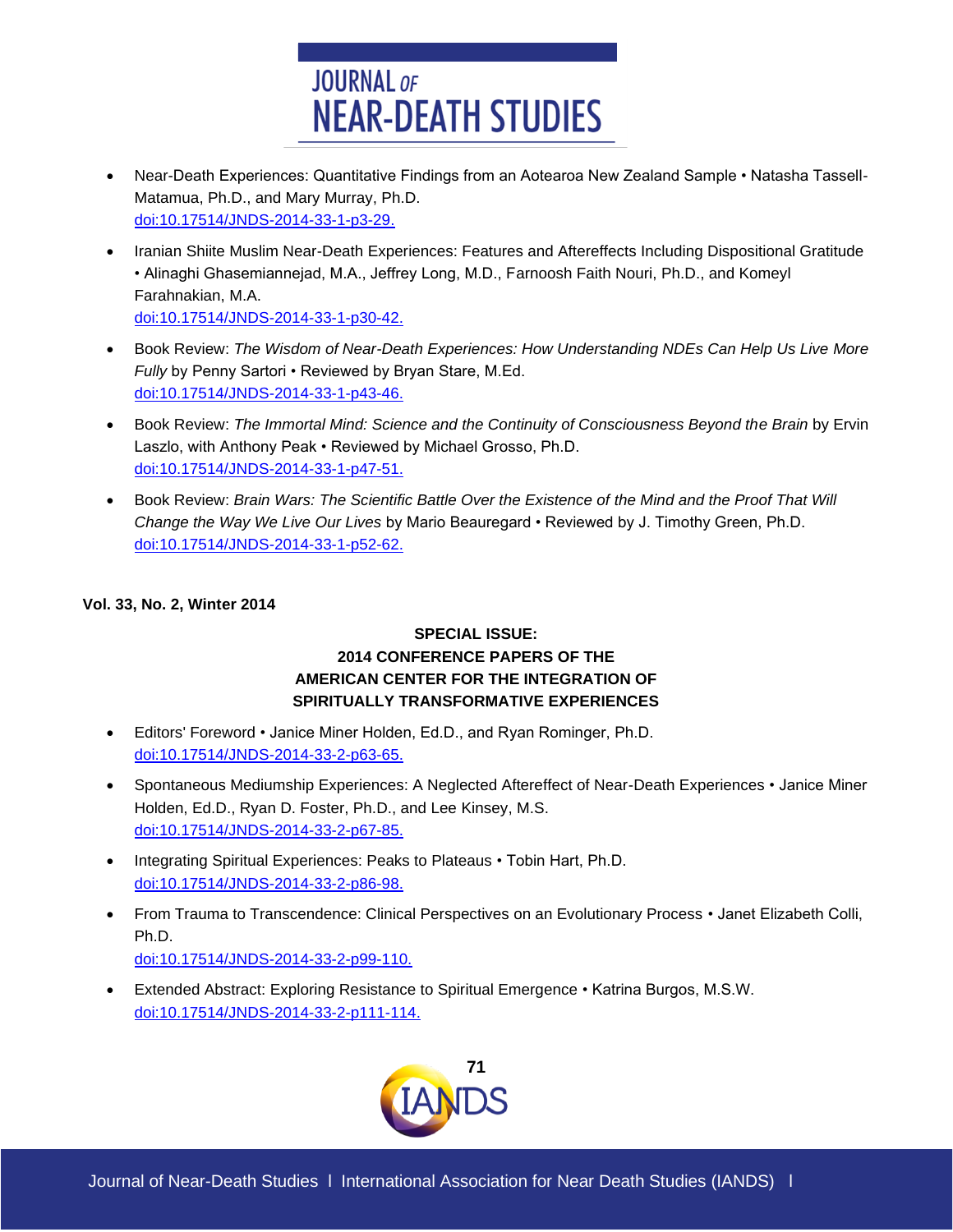

• Extended Abstract: The Healing Power of an Alternative Supportive Community for Spiritual Seekers • Elizabeth J. Sabet [doi:10.17514/JNDS-2014-33-2-p115-121.](https://digital.library.unt.edu/ark:/67531/metadc948093/)

### **Vol. 33, No. 3, Spring 2015**

- Editor's Foreword Janice Miner Holden, Ed.D. [doi:10.17514/JNDS-2015-33-3-p123-124.](https://digital.library.unt.edu/ark:/67531/metadc948105/)
- Explaining Near-Death Experiences: Physical or Non-Physical Causation? Robert G. Mays, B.Sc., & Suzanne B. Mays, A.A. [doi:10.17514/JNDS-2015-33-3-p125-149.](http://digital.library.unt.edu/ark:/67531/metadc948124/)
- Guest Editorial: When Does Request for Evidence About NDEs Become Harassment? P. M. H. Atwater, L.H.D. [doi:10.17514/JNDS-2015-33-3-p150-154.](http://digital.library.unt.edu/ark:/67531/metadc948075/)
- Book Review: *The Afterlife Explorers, Volume 1: The Pioneers of Psychical Research* by Michael Tymn Reviewed by Madelaine Lawrence, Ph.D. [doi:10.17514/JNDS-2015-33-3-p155-163.](http://digital.library.unt.edu/ark:/67531/metadc948089/)
- Book Review: *The Map of Heaven: How Science, Religion, and Ordinary People are Proving the Afterlife* by Eben Alexander. with Ptolemy Tompkins • Reviewed by J. Kenneth Arnette, Ph.D., Ph.D. [doi:10.17514/JNDS-2015-33-3-p164-170.](http://digital.library.unt.edu/ark:/67531/metadc948080/)
- Book Review: *Why Science is Wrong . . . About Almost Everything* by Alex Tsakiris Reviewed by Brian Stare, M.Ed. [doi:10.17514/JNDS-2015-33-3-p171-174.](http://digital.library.unt.edu/ark:/67531/metadc948092/)
- Letter to the Editor: End-of-Life Experience of Famous Artist J. M. W. Turner Dan Punzak, P.E. [doi:10.17514/JNDS-2015-33-3-p175.](http://digital.library.unt.edu/ark:/67531/metadc948100/)
- Letter to the Editor: Trans-Material References in Victor Frankl's Work. Scott Janssen, M.A., M.S.W. [doi:10.17514/JNDS-2015-33-3-p176-178.](http://digital.library.unt.edu/ark:/67531/metadc948104/)

# **Vol. 33, No. 4, Summer 2015**

- Editor's Foreword Janice Miner Holden, Ed.D. [doi:10.17514/JNDS-2015-33-4-p179-180.](https://digital.library.unt.edu/ark:/67531/metadc948095/)
- Electromagnetic and Other Environmental Effects Following Near-Death Experiences: A Primer Sarah Blalock, M.Ed., Janice Miner Holden, Ed.D., and P.M.H. Atwater, L.H.D. [doi:10.17514/JNDS-2015-33-4-p181-211.](http://digital.library.unt.edu/ark:/67531/metadc948079/)

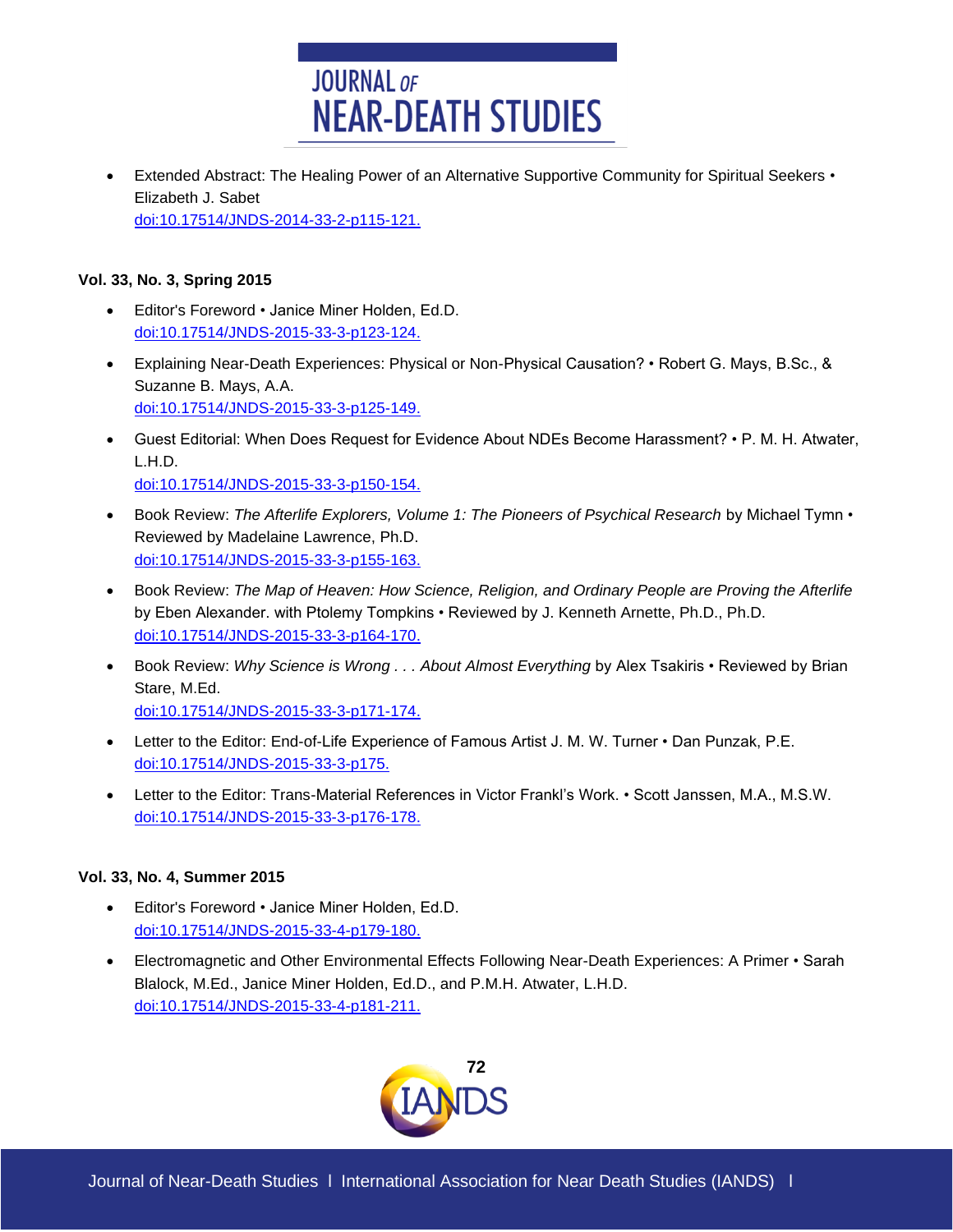

• Electromagnetic Phenomena Reported by Near-Death Experiencers • Bruce Greyson, M.D., Mitchell B. Liester, M.D., Lee Kinsey, Ph.D., Steve Alsum, M.Div., and Glen Fox, Ph.D. [doi:10.17514/JNDS-2015-33-4-p213-243.](http://digital.library.unt.edu/ark:/67531/metadc948106/)

### **Vol. 34, No. 1, Fall 2015**

- Editor's Foreword Janice Miner Holden, EdD [doi:10.17514/JNDS-2015-34-1-p1-3.](http://digital.library.unt.edu/ark:/67531/metadc948121/)
- Of Love and Light: A Case Report of End-of-Life Experiences Natasha A. Tassell-Matamua, PhD, and Kate Steadman, MA [doi:10.17514/JNDS-2015-34-1-p5-26.](http://digital.library.unt.edu/ark:/67531/metadc948098/)
- Shedding Light on the Tunnel and Light in Near-Death Experiences: A Case Study Janice Miner Holden, EdD, and Saharnaz Loseu, MS [doi:10.17514/JNDS-2015-34-1-p27-43.](http://digital.library.unt.edu/ark:/67531/metadc948094/)
- Two Cases of Spontaneous Mediumship Experiences of Near-Death Experiencers Ryan D. Foster, PhD; Deborah Lee, BS; and Ann Grau Duvall, BS [doi:10.17514/JNDS-2015-34-1-p44-56.](http://digital.library.unt.edu/ark:/67531/metadc948113/)
- Book Review: *Telephone Calls from the Dead* by Callum E. Cooper Reviewed by Eric W. Price, MA, MS [doi:10.17514/JNDS-2015-34-1-p57-61.](http://digital.library.unt.edu/ark:/67531/metadc948077/)

# **Vol. 34, No. 2, Winter 2015**

- Editor's Foreword Janice Miner Holden, EdD [doi:10.17514/JNDS-2015-34-2-p63-64.](http://digital.library.unt.edu/ark:/67531/metadc948102/)
- Complex Visual Imagery and Cognition During Near-Death Experiences Alexander Batthyány, PhD [doi:10.17514/JNDS-2015-34-2-p65-83.](http://digital.library.unt.edu/ark:/67531/metadc948110/)
- Paranormal Aspects of Pre-Existence Memories in Young Children Titus Rivas, MA, MSc; Elizabeth M. Carman, LHD; Neil J. Carman, PhD; and Anny Dirven [doi:10.17514/JNDS-2015-34-2-p84-107.](http://digital.library.unt.edu/ark:/67531/metadc948119/)
- Dreams From Another Dimension? Stanley Krippner, PhD [doi:10.17514/JNDS-2015-34-2-p108-123.](http://digital.library.unt.edu/ark:/67531/metadc948123/)

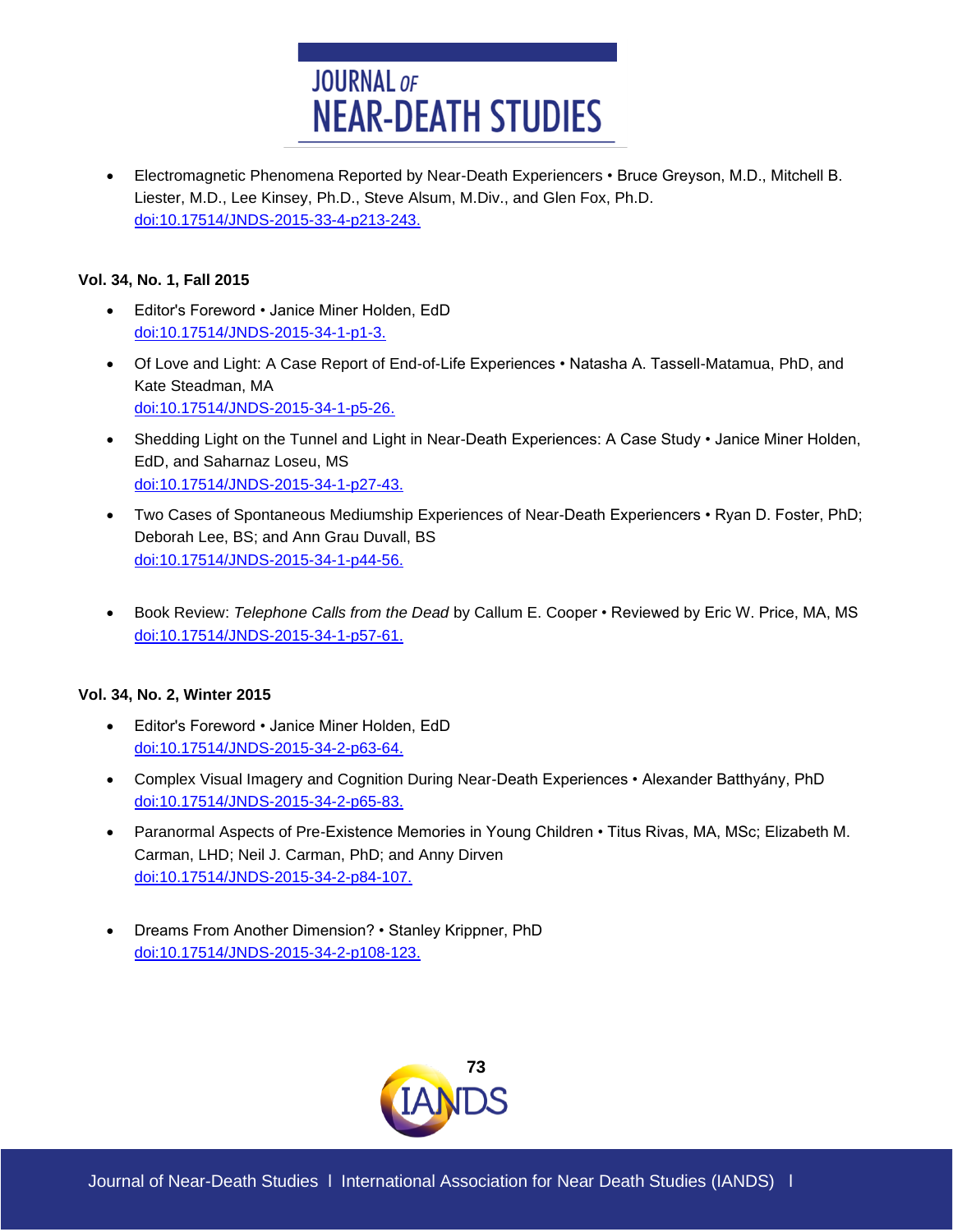

### **Vol. 34, No. 3, Spring 2016**

- Editor's Foreword Janice Miner Holden, EdD
- "The Sun told me I would be restored to life": Native American Near-Death Experiences, Shamanism, and Religious Revitalization Movements • Gregory Shushan, Dip., BA, MA, PhD [doi:10.17514/JNDS-2016-34-3-p127-150.](https://digital.library.unt.edu/ark:/67531/metadc1125196/)
- After-Death Communication: A Typology of Therapeutic Benefits B. M. E. McCormick, MA, and Natasha A. Tassell-Matamua, PhD [doi:10.17514/JNDS-2016-34-3-p151-172.](https://digital.library.unt.edu/ark:/67531/metadc1125220/)
- Development of the Knowledge and Attitudes About Near-Death Experiences Scale (KANDES) Laura Pace, PhD; Janice Miner Holden, EdD; Sarah Blalock, PhD; Ryan Holliman, PhD; and Robin K. Henson, PhD

[doi:10.17514/JNDS-2016-34-3-p173-188.](https://digital.library.unt.edu/ark:/67531/metadc1125672/)

• Book Review: *Healing the Western Soul: A Spiritual Homecoming for Today's Seeker* by Judith S. Miller • Reviewed by Charles Whitfield, MD, and Barbara Harris Whitfield, RT, CMT [doi:10.17514/JNDS-2016-34-3-p189-192.](https://digital.library.unt.edu/ark:/67531/metadc1125425/)

### **Vol. 34, No. 4, Summer 2016**

- Editor's Foreword Janice Miner Holden, EdD
- Patients' Disclosures of Near-Death Experiences and Other Anomalous Death-Related Phenomena: Perspectives From a General Psychiatric Clinic • Tony Benning, MBChB, MSC, PGDIP, MRCPsych (UK), FRCPC; and Ryan Rominger, PhD, ACSGC [doi:10.17514/JNDS-2016-34-4-p195-223.](https://digital.library.unt.edu/ark:/67531/metadc1125124/)
- Book Review: *Near-Death Experiences: Understanding Visions of the Afterlife, by John Martin Fischer and* Benjamin Mitchell-Yellin • Reviewed by Dan Punzak, BS, PE [doi:10.17514/JNDS-2016-34-4-p224-232.](https://digital.library.unt.edu/ark:/67531/metadc1125581/)
- Book Review: *The Self Does Not Die: Verified Paranormal Phenomena From Near-Death Experiences* by Titus Rivas, Anny Dirvin, and Rudolf H. Smit • Reviewed by Neal Grossman, PhD [doi:10.17514/JNDS-2016-34-4-p233-250.](https://digital.library.unt.edu/ark:/67531/metadc1125029/)
- Letter to the Editor: Electromagnetic Effects and Other Sensitivities Deborah Hillman, PhD [doi:10.17514/JNDS-2016-34-4-p251-252.](https://digital.library.unt.edu/ark:/67531/metadc1125365/)

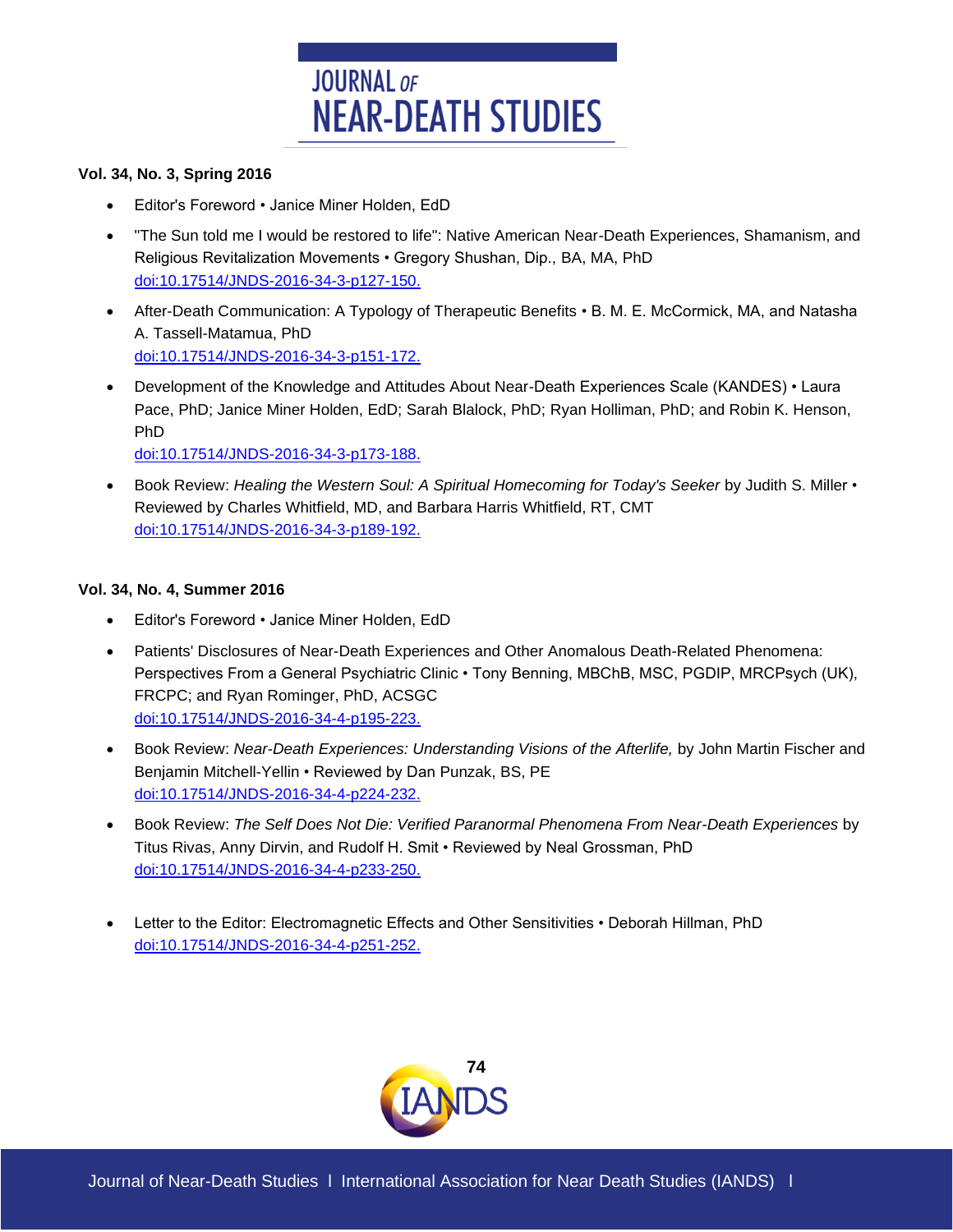

### **Vol. 35, No. 1, Fall 2016**

- Editor's Foreword Janice Miner Holden, EdD
- Asian Versus Western Intermission Memories: Universal Features and Cultural Variations James G. Matlock, PhD, and Iris Giesler-Petersen, Ass. iur. [doi:10.17514/JNDS-2016-35-1-p3-29.](https://digital.library.unt.edu/ark:/67531/metadc1125651/)
- Book Review: *Cave and Cosmos: Shamanic Encounters with Another Reality* by Michael Harner Reviewed by Deborah Hillman, PhD [doi:10.17514/JNDS-2016-35-1-p31-38.](https://digital.library.unt.edu/ark:/67531/metadc1125166/)
- Letter to the Editor: A Research Proposal Concerning a Fundamental Assumption about NDE Research William D. Coffey, MPA [doi:10.17514/JNDS-2016-35-1-p39-41.](https://digital.library.unt.edu/ark:/67531/metadc1125246/)
- Letter to the Editor: Agreement with Recent JNDS Article P. M. H. Atwater, LHD [doi:10.17514/JNDS-2016-35-1-p43-47.](https://digital.library.unt.edu/ark:/67531/metadc1125030/)
- Letter to the Editor: Response to Book Review of *Telephone Calls From the Dead* Callum E. Cooper, MRes, FHEA, CPsychol [doi:10.17514/JNDS-2016-35-1-p48-52.](https://digital.library.unt.edu/ark:/67531/metadc1125279/)
- Letter to the Editor: More Comments on the Book *Near-Death Experiences* by Fischer and Mitchell-Yellin Titus Rivas, MA, MSc [doi:10.17514/JNDS-2016-35-1-p53-56.](https://digital.library.unt.edu/ark:/67531/metadc1125578/)
- Letter to the Editor: End-of-Life Experience Case Study and a Proposed Quantum Physics Hypothesis Contzen Pereira, PhD, and J. Shashi Kiran Reddy, MSc [doi:10.17514/JNDS-2016-35-1-p57-61.](https://digital.library.unt.edu/ark:/67531/metadc1125248/)

# **Vol. 35, No. 2, Winter 2016**

- Editor's Foreword Janice Miner Holden, EdD
- Eben Alexander's Near-Death Experience: How an Esquire Article Distorted the Facts Robert G. Mays, BSc
	- [doi:10.17514/JNDS-2016-35-2-p65-93.](https://digital.library.unt.edu/ark:/67531/metadc1125118/)
- Am I Crazy or Spiritually Transforming? Beyond the Differentiation of Psychiatric and Spiritually Transformative Experiences • Janet Elizabeth Colli, PhD [doi:10.17514/JNDS-2016-35-2-p94-115.](https://digital.library.unt.edu/ark:/67531/metadc1125733/)
- Letter to the Editor: On Prophetic Visions and Dreams of the Future William D. Coffey, MPA [doi:10.17514/JNDS-2016-35-2-p116-120.](https://digital.library.unt.edu/ark:/67531/metadc1125689/)

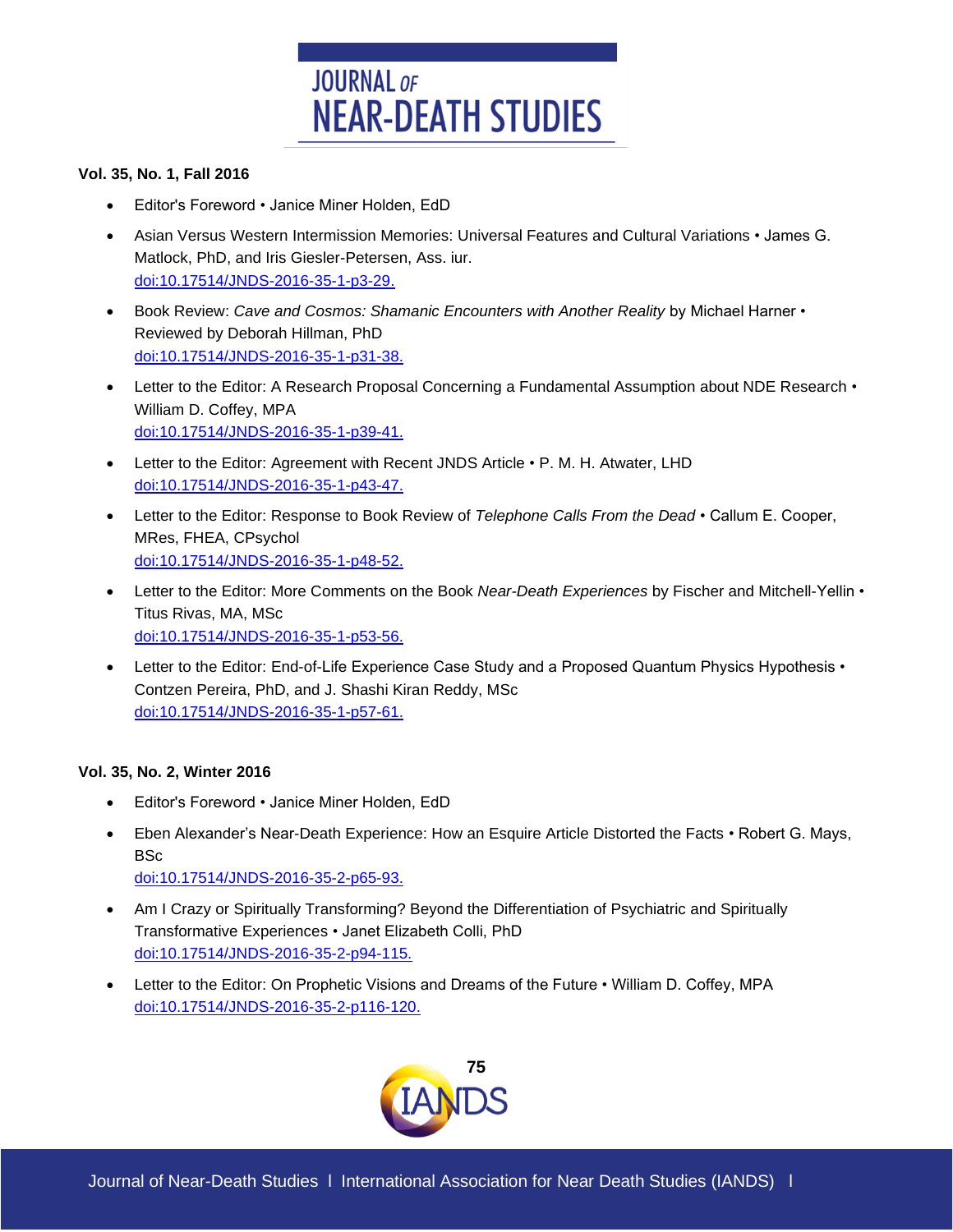

### **Vol. 35, No. 3, Spring 2017**

- Editor's Foreword Janice Miner Holden, EdD [doi:10.17514/JNDS-2017-35-3-p121.](https://digital.library.unt.edu/ark:/67531/metadc1505498/)
- Tucker, Stevenson, Weiss, and Life: Renditions of the Transcendent View from Past-Life Memories John C. Gibbs, PhD [doi:10.17514/JNDS-2017-35-3-p123-165.](https://digital.library.unt.edu/ark:/67531/metadc1125149/)
- Book Review: *The Science of Near-Death Experiences,* edited by John C. Hagan III Reviewed by Rudolf Smit [doi:10.17514/JNDS-2017-35-3-p166-182.](https://digital.library.unt.edu/ark:/67531/metadc1125723/)

### **Vol. 35, No. 4, Summer 2017**

- Editor's Foreword Janice Miner Holden, EdD [doi:10.17514/JNDS-2017-35-4-p183.](https://digital.library.unt.edu/ark:/67531/metadc1505486/)
- "He should stay in the grave": Cultural Patterns in the Interpretation of Near-Death Experiences in African Traditional Religions • Gregory Shushan, PhD [doi:10.17514/JNDS-2017-35-4-p185-213.](https://digital.library.unt.edu/ark:/67531/metadc1505490/?q=journal%20of%20near-death%20studies)
- Historical Near-Death and Reincarnation-Intermission Experiences of the Tlingit Indians: Case Studies and Theoretical Reflections • James G. Matlock, PhD [doi:10.17514/JNDS-2017-35-4-p215-242.](https://digital.library.unt.edu/ark:/67531/metadc1505508/?q=journal%20of%20near-death%20studies)

# **Vol. 36, No. 1, Fall 2017**

- Editor's Foreword Janice Miner Holden, EdD [doi:10.17514/JNDS-2017-36-1-p1-2.](https://digital.library.unt.edu/ark:/67531/metadc1505479/)
- Impact of an Online Education Program on Counselors' Knowledge and Attitudes About Near-Death Experiences • Saharnaz Loseu, PhD, and Janice Miner Holden, EdD [doi:10.17514/JNDS-2017-36-1-p3-26.](https://digital.library.unt.edu/ark:/67531/metadc1505502/?q=journal%20of%20near-death%20studies)
- Undergraduate Psychology Students' Knowledge and Attitudes About Near-Death Experiences: Does Education About NDEs Make a Difference? • Natasha Tassell-Matamua, PhD, and Nicole Lindsay, BA [doi:10.17514/JNDS-2017-36-1-p27-52.](https://digital.library.unt.edu/ark:/67531/metadc1505484/?q=journal%20of%20near-death%20studies)
- Media Review: *Near-Death Experience: What Medical Professionals Need to Know* [DVD] by Roberta Moore, Producer • Reviewed by Rebecca Valla, MD [doi:10.17514/JNDS-2017-36-1-p53-55.](https://digital.library.unt.edu/ark:/67531/metadc1505509/)

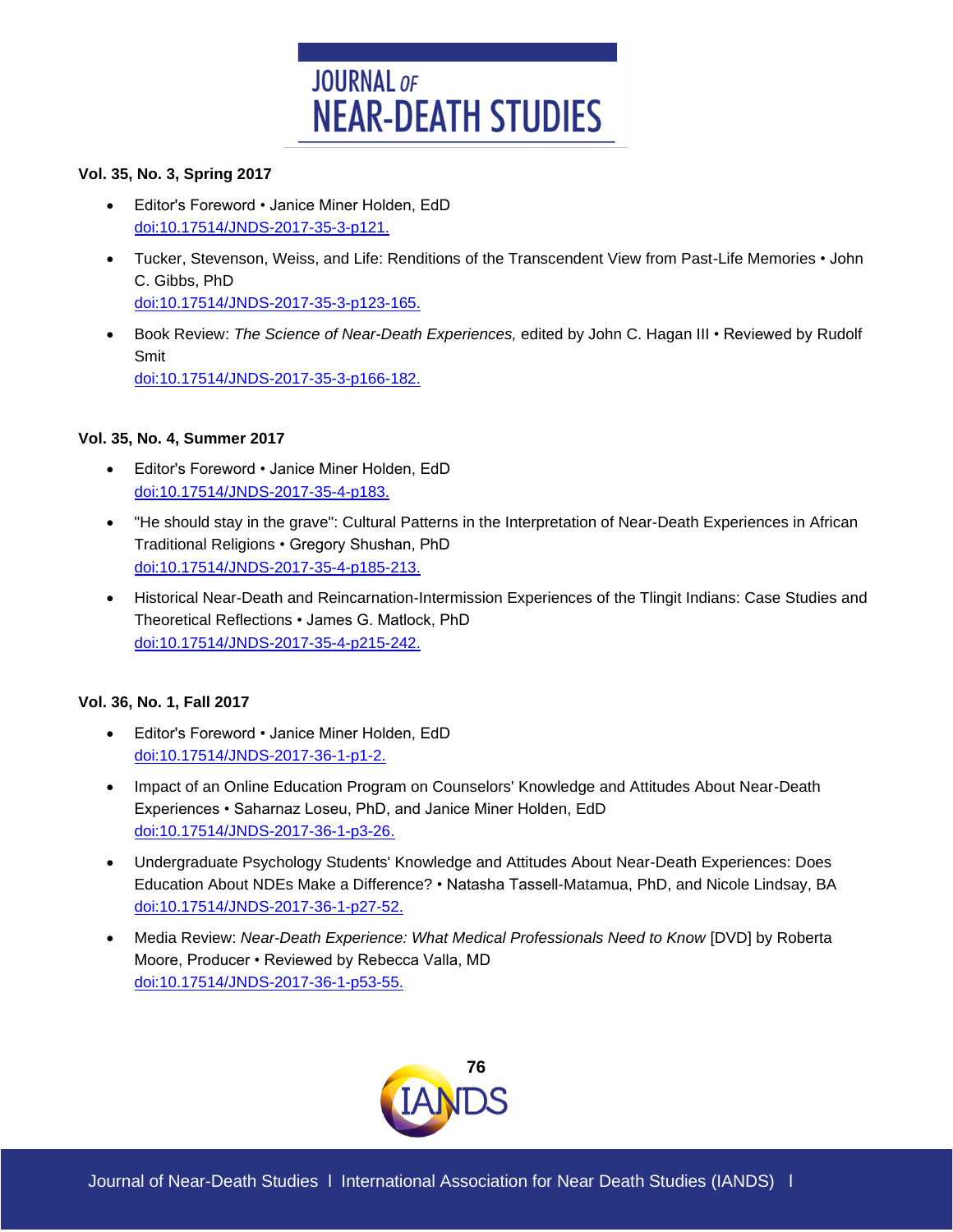

• Book Review: *A Call from Heaven: Personal Accounts of Deathbed Visits, Angelic Visions and Crossings to the Other Side* by Josie Varga • Reviewed by Linda Smith, JD, PhD, LPCC [doi:10.17514/JNDS-2017-36-1-p56-65.](https://digital.library.unt.edu/ark:/67531/metadc1505501/)

### **Vol. 36, No. 2, Winter 2017**

- Editor's Foreword Janice Miner Holden, EdD
- Near-Death Experiences: A Critique of the Fischer and Mitchell-Yellin Physicalist Interpretation Robert G. Mays, BSc, and Suzanne B. Mays, AA
- Understanding Near-Death Experiences: A Response to Mays and Mays's Review Benjamin Mitchell-Yellin, PhD
- Understanding Near-Death Experiences: A Rejoinder to Mitchell-Yellin's Response Robert G. Mays, BSc, and Suzanne B. Mays, AA
- Book Review: *Molecular Consciousness: Why the Universe Is Aware of Our Presence* by Françoise Tibika *•* Reviewed by William D. Coffey, MPA

# **Vol. 36, No. 3, Spring 2018**

- Editor's Foreword Janice Miner Holden, EdD
- "My heart sang within me, and I was glad to be dead": The Reception of Near-Death Experiences Across the Cultures of Oceania • Gregory Shushan, PhD
- Distressing Near-Death Experience: An Iranan Shia Muslim Case Alinaghi Ghasemiannejad Jahromi, PhD, and Ali Imaninasab, MA
- Spontaneous Mediumship Experiences Among Near-Death Experiencers: A Qualitative Study Ryan D. Foster, PhD, Bethany M. Kahoe, BA, and Danijela H. Nardelli, BS
- Book Review: *Near Death in the ICU: Stories from Patients Near Death and Why We Should Listen to Them* by Laurin Bellg • Reviewed by Rebecca Valla, MD

# **Vol. 36, No. 4, Summer 2018**

- Editor's Foreword Janice Miner Holden, EdD
- Does Cultural Context Influence Descriptions of Change After a Near-Death Experience? Exploratory Findings From an Aotearoa New Zealand Sample • Natasha A. Tassell-Matamua, PhD; Kate L. Steadman, MA; and Karen E. Frewin, PhD

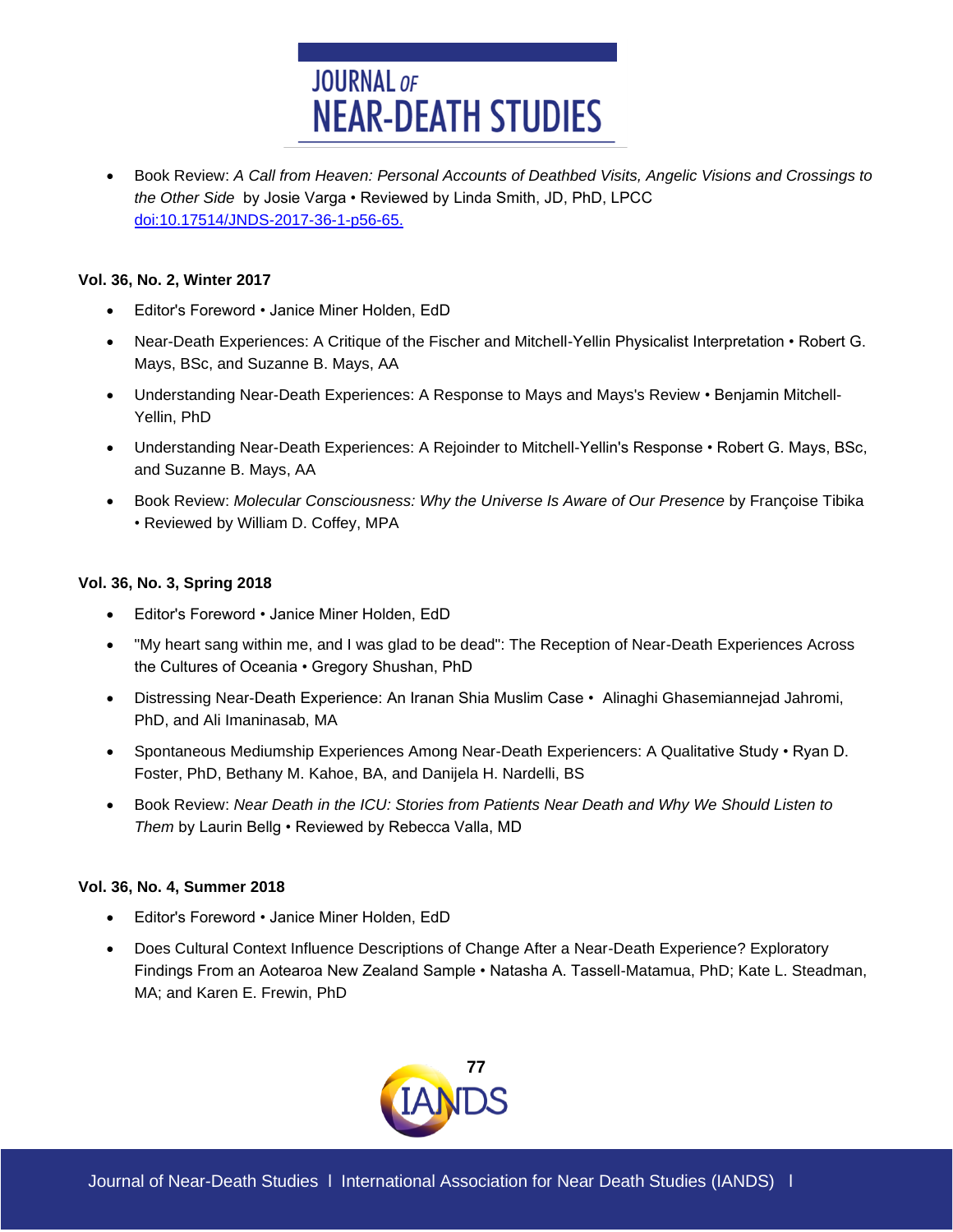

- Brief Report: Near-Death Experience Features During Various Phases Related to Unconsciousness: An Exploratory Study of Norwegian Hospital Patients • Øystein Buer, cand.theol.; Mary Kalfoss, DrPH; Lars Weisæth, MD, PhD; Hans Stifoss-Hanssen, PhD; and Bjørn Bendz, MD, PhD
- Book Review: *Illusory Souls* by Gerald M. Woerlee Reviewed by Titus Rivas, MA, MSc
- Book Review: *A Guided Tour of Hell: A Graphic Memoir* by Samuel Bercholz Reviewed by Nancy Evans Bush, MA
- Book Review: *Near-Death Experience in Indigenous Religions* by Gregory Shushan Reviewed by James Matlock, PhD

#### **Vol. 37, No. 1, Spring 2019**

- Editor's Foreword Janice Miner Holden, EdD
- Revelations From Near-Death Experiences of Two Ancient Chinese Coma Patients Matthew Richardson, BA, LLB
- Therapeutic Storytelling for Dying and Living: The Value of Famous Authors' Stories Scott Janssen, MA, MSW
- Book Review: Response to James Matlock's Review of *Near-Death Experience in Indigenous Religions* by Gregory Shushan • Gregory Shushan, PhD
- Book Review: Rejoinder to Shushan's Response to Book Review James G. Matlock, PhD
- Book Review: *God and the Afterlife: The Groundbreaking New Evidence for God and Near-Death Experience* by Jeffrey Long • Reviewed by Reed Adams, PhD
- Letter to the Editor: Mediumship Not a Near-Death Experience Aftereffect P. M. H. Atwater, LHD
- Letter to the Editor: Response to "Mediumship Not a Near-Death Experience Aftereffect" Ryan D. Foster, PhD, and Janice Miner Holden, EdD

#### **Vol. 37, No. 2, Summer 2019**

- Editor's Foreword Janice Miner Holden, EdD
- An Exploratory Study of Perceptual and Cognitive Features in Near-Death Experiences: A Proposed Model and Research Recommendations • Jean-Pierre Jourdan, MD, and John Smythies, MD, FRCP
- Letter to the Editor: The 'Horizontal Clock': A New Approach to Research on Veridical Perception in Near-Death Experiences • Fred H. Thaheld, BA
- Letter to the Editor: Response to James Matlock's Rejoinder, Regarding His Review of *Near-Death Experience in Indigenous Religions* by Gregory Shushan • Gregory Shushan

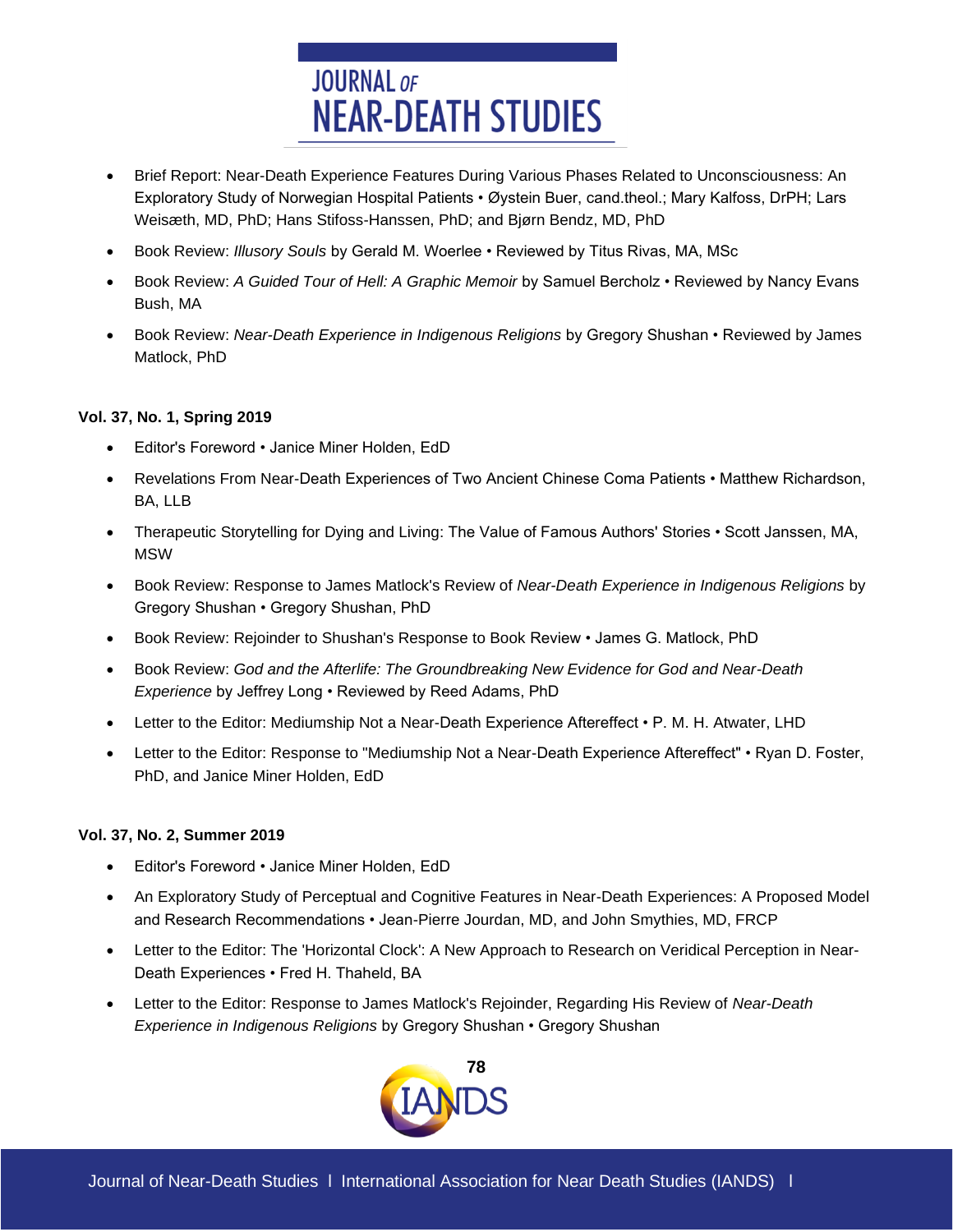

- Book Review: *Not Yet: Near-Life Experiences & Lessons Learned* by Jeff O'Driscoll Reviewed by Dan Punzak, BS, PE
- Book Review: *Babies Are Cosmic: Signs of Their Secret Intelligence* by Elizabeth Carman and Neil Carman • Reviewed by James G. Matlock, PhD

# **Vol. 37, No. 3, Fall 2019**

- Editor's Foreword Janice Miner Holden, EdD
- Quantum Misuse in Psychic Literature Jack A. Mroczkowski, PhD, and Alexis P. Malozemoff, PhD
- Misuse or Breakthrough?: A Response to "Quantum Misuse in Psychic Literature" Deepak Chopra, MD
- Not Misues but Progress: A Response to "Quantum Misuse in Psychic Literature" Amit Goswami, PhD
- Don't Look at My Hand: A Response to "Quantum Misuse in Psychic Literature" Dean Radin, PhD
- Quantum Physics as Analogy: A Response to "Quantum Misuse in Psychic Literature" Pim van Lommel, MD
- Reasonable Inferences From Quantum Mechanics: A Response to "Quantum Misuse in Psychic Literature" • Bernardo Kastrump, PhD
- Quantum Misuse in Psychic Literature: A Rejoinder Asexis P. Malozemoff, PhD, and Jack A. Mroczkowski, PhD
- Editor's Afterword Janice Miner Holden, EdD

#### **Vol. 38, No. 1, Spring 2020**

- Editor's Foreword Janice Miner Holden, EdD
- The Mystical Experience and Its Neural Correlates Marjorie Woollacott, PhD, and Anne Shumway-Cook, PhD
- The Significance of Autoscopies as a Time Marker for the Occurrence of Near-Death Experiences Michael Nahm, PhD, and Adrian Weibel, MLaw
- Book Review: *Out-of-Body and Near-Death Experiences: Brain-State Phenomena or Glimpses of Immortality?* by Michael N. Marsh • Titus Rivas, MA, MSc
- Book Review: *Moral Development & Reality: Beyond the Theories of Kohlberg, Hoffman, and Haidt* (4th ed.) by John C. Gibbs • Jenny Wade, PhD
- Letter to the Editor: Comment on Raymond Moody's Interpretation of Past-Life Memories John C. Gibbs, PhD